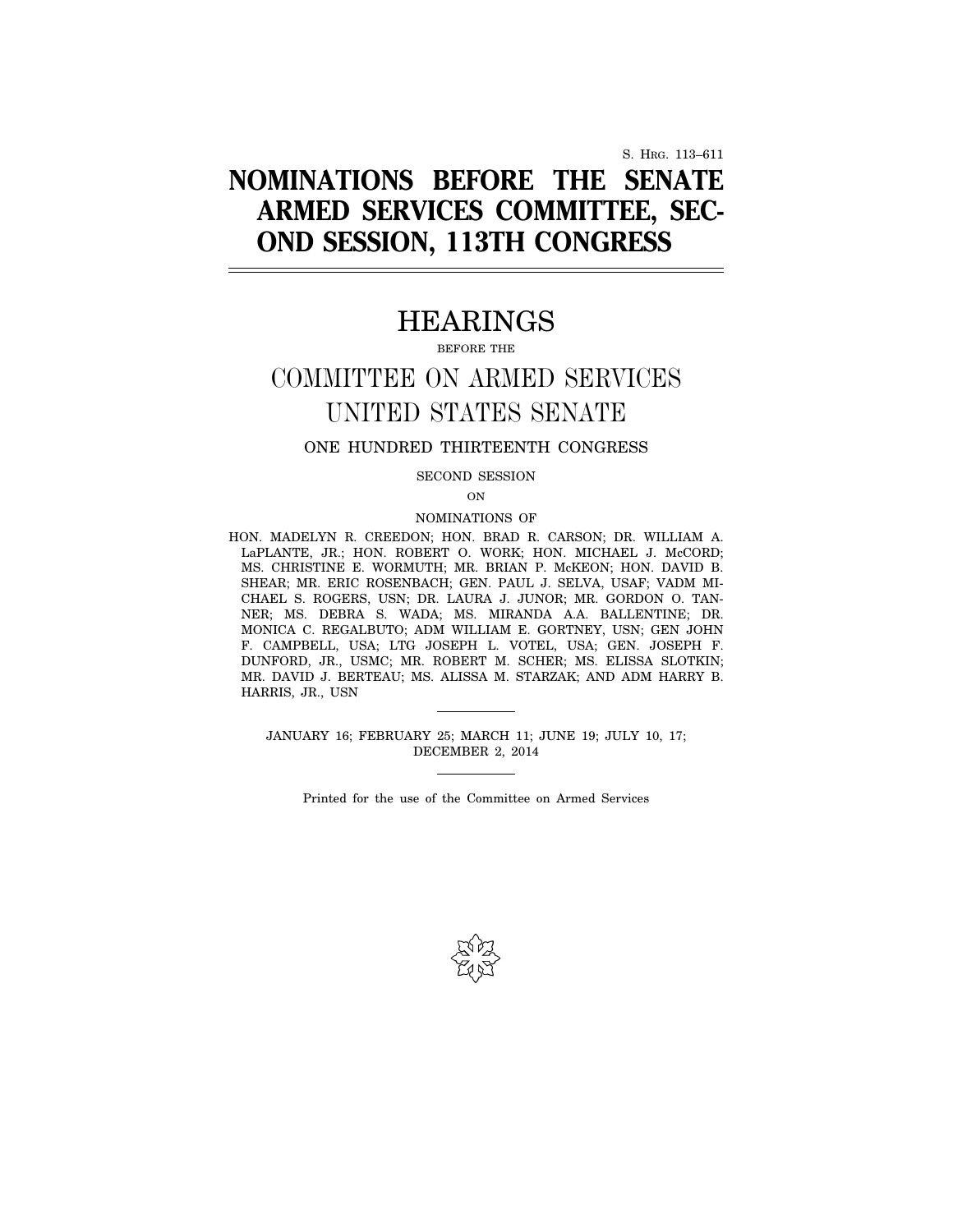## **NOMINATIONS OF GEN. PAUL J. SELVA, USAF, FOR REAPPOINTMENT TO THE GRADE OF GENERAL AND TO BE COMMANDER, U.S. TRANSPORTATION COMMAND; AND VADM MICHAEL S. ROGERS, USN, TO BE ADMIRAL AND DIRECTOR, NATIONAL SECURITY AGENCY/CHIEF, CENTRAL SECURITY SERV-ICES/COMMANDER, U.S. CYBER COMMAND**

## **TUESDAY, MARCH 11, 2014**

U.S. SENATE, COMMITTEE ON ARMED SERVICES, *Washington, DC.* 

The committee met, pursuant to notice, at 9:37 a.m. in room SD– G50, Dirksen Senate Office Building, Senator Carl Levin (chairman) presiding.

Committee members present: Senators Levin, Reed, Udall, Manchin, Blumenthal, Donnelly, Kaine, King, Inhofe, McCain, Chambliss, Wicker, Ayotte, Graham, Vitter, Lee, and Cruz.

Other Senator present: Senator Kirk.

#### **OPENING STATEMENT OF SENATOR CARL LEVIN, CHAIRMAN**

Chairman LEVIN. Good morning, everybody. The committee meets today to consider the nomination of General Paul Selva to be Commander of the U.S. Transportation Command (TRANSCOM); Admiral Michael Rogers to be Commander, U.S. Cyber Command (CYBERCOM), Director of the National Security Agency (NSA), and Director of the Central Security Service.

We welcome our nominees. We thank you for your many years of service and for your willingness to continue to serve in positions of great responsibility, and of course we thank your families, who give up so much to enable you to serve.

TRANSCOM, which encompasses the Air Force's Mobility Command, the Navy's Military Sealift Command, the Army's Surface Deployment and Distribution Command, is the linchpin of our strategic mobility. TRANSCOM has played a crucial role in supplying our operations in Iraq and Afghanistan. It has also taken the lead in bringing troops and equipment home from Afghanistan.

We'd be interested in the nominee's views on how long we can wait for a bilateral security agreement to be signed by President Karzai or his successor and still meet the December 31, 2014, deadline for removing all of our people and equipment from Afghanistan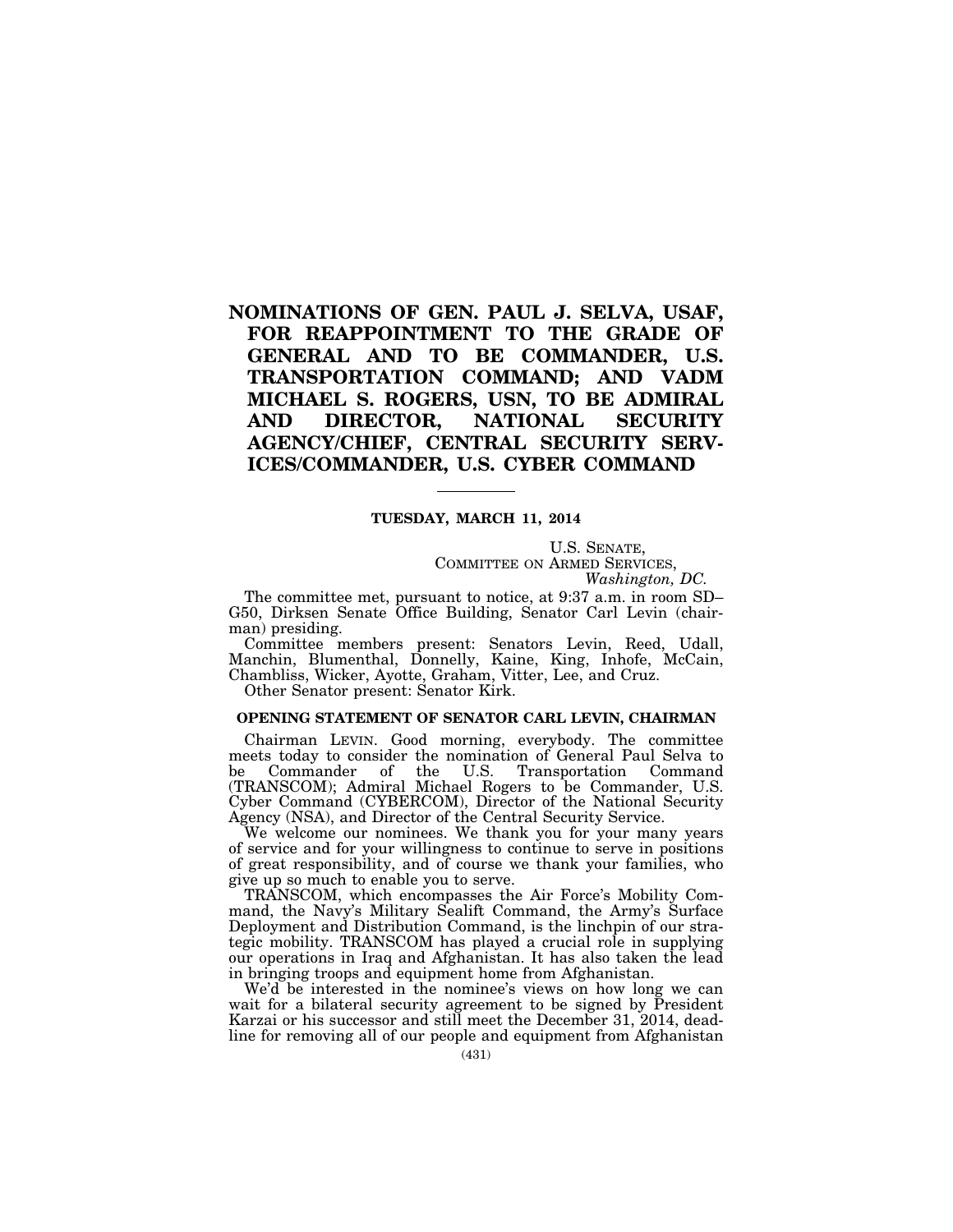in the event—and I emphasize—in the event we end up without an agreement.

Like other elements of the Department of Defense (DOD), TRANSCOM suffers from constant threats from cyber intrusions. Because of the command's reliance on the commercial sector to supplement its transportation capacity, it must be sensitive not only to the vulnerability of its own computer systems, but also to the vulnerability of the private companies that it relies on to mobilize, transport, and resupply our troops.

Our committee will soon release a report on cyber intrusions affecting TRANSCOM contractors and the extent to which information about such intrusion reaches TRANSCOM and other key entities within DOD. That's an issue which touches both of the nominees' prospective commands. We welcome your thoughts on dealing with this ongoing problem.

Last month, we heard testimony from General Alexander, the current CYBERCOM Commander, regarding a number of pressing issues currently facing the command. We look forward to hearing Admiral Rogers' views on many of the same issues, including the qualifications of the personnel that the Military Services are making available for their new cyber units, the tools and data sources these forces will have to work with, the ability of the Military Services to manage the careers of their growing cadre of cyber specialists, and the steps that should be taken to ensure that the Reserve components are effectively integrated into the cyber mission.

The committee will also be interested in Admiral Rogers' views on the collection of bulk telephone call records, the collection of the contents of Internet communications, and other NSA programs that have raised public concerns about threats to privacy and to civil liberties. For example, Admiral, we would like to know your reaction to the recent statement of the Privacy and Civil Liberties Oversight Board with respect to the section 215 telephone call record program that they have not, and this is the board saying this, that they have not, ''identified a single instance involving a threat to the United States in which the program made a concrete difference in the outcome of a counterterrorism investigation.''

We'd be interested in knowing what steps, Admiral, you would take if confirmed to assess the continuing value of this program and to weigh that value against its potential impact on privacy and civil liberties. Do you support the President's recent directive to modify the program so that bulk records are no longer held by the Government, while ensuring that these records can be accessed when necessary? What is your view on the threshold or standard that the Government should be required to meet to search through such data? Admiral Rogers will play a key role in providing advice on these and other issues.

Thanks again to both of our nominees for being here today, for your service to the Nation over many, many years, and your willingness to continue that service.

Senator Inhofe.

Senator INHOFE. Thank you, Mr. Chairman.

Two weeks ago I expressed to General Alexander my support for the progress under way at CYBERCOM to normalize cyber planning and capabilities. Despite these critical strides, the lack of a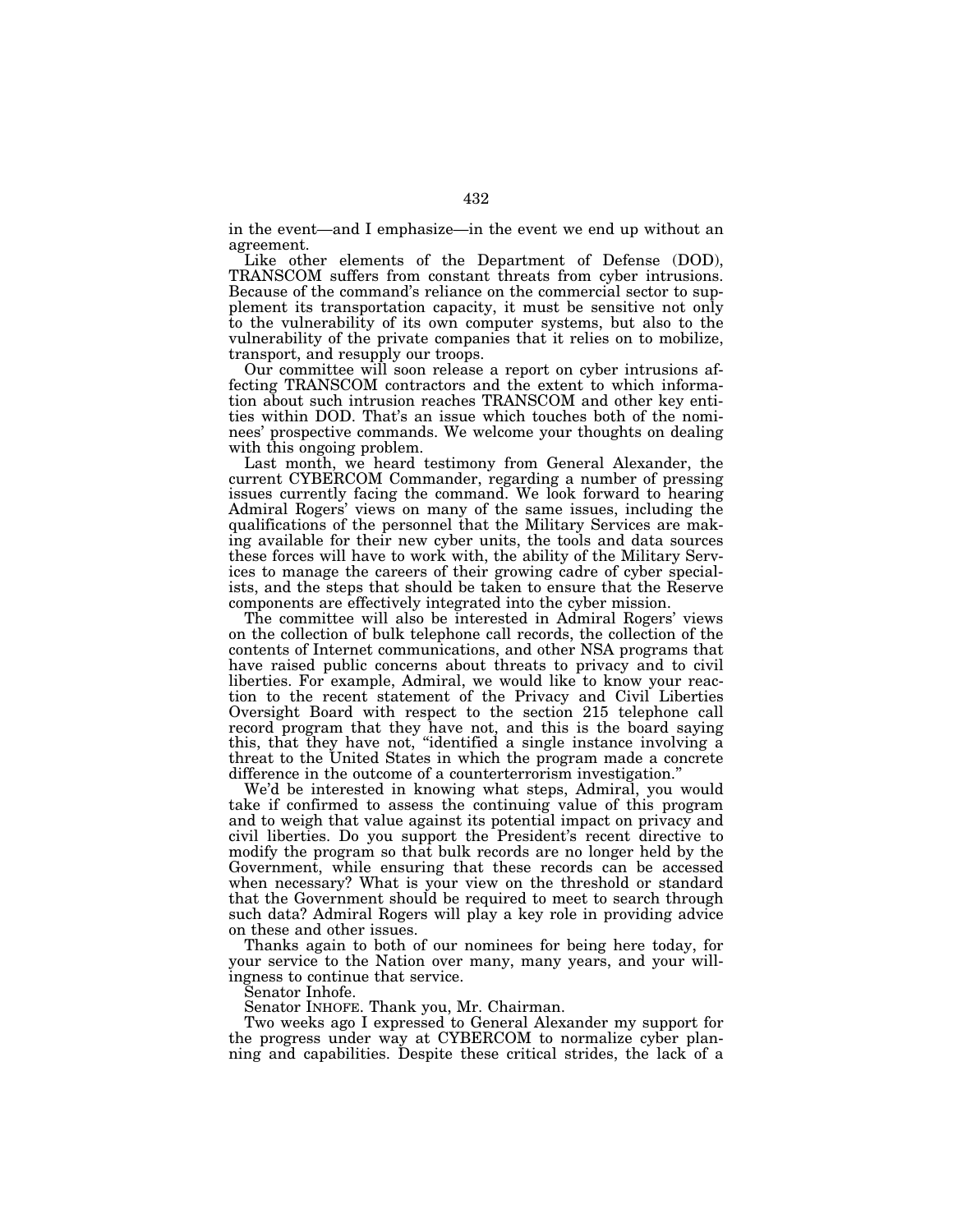cyber-deterrence policy and the failure to establish meaningful norms that punish bad behavior have left us more vulnerable to continued cyber aggression. In particular, I'm deeply concerned about the two well-publicized events by Iran that involved an enduring campaign of cyber-attacks on U.S. banks and the financial sector and another involving the exploitation of a critical Navy network.

The administration's failure to acknowledge or establish penalties for these actions emboldens countries like North Korea, Russia, China, and places American infrastructure such as the power grid or Wall Street at greater risk. The President's going to have to get serious and develop a meaningful cyber deterrence policy.

General Selva, TRANSCOM provides the lifeline for every other combatant command by enabling them to execute a wide array of missions from combat operations to humanitarian relief, from training exercises to supporting coalition partners. I'm interested in your assessment of the readiness of TRANSCOM and its components, including the viability of the commercial sector to support TRANSCOM missions. I'm also interested in your assessment of TRANSCOM's ability to meet U.S. Central Command (CENTCOM) and International Security Assistance Force (ISAF) requirements.

General Fraser testified last year that the number of cyber-attacks against TRANSCOM had doubled from 45,000 in 2011 to nearly 100,000 in 2012. The committee has been investigating these incidents and it appears that there are a number of factors that should be addressed to ensure that TRANSCOM has the information necessary from its many contractors to defend its networks and protect mission-critical data.

I look forward to hearing from our nominees on how they intend to work together to ensure that these issues are corrected and TRANSCOM's classified and unclassified networks are secured. It's something that not many people know about, but I don't draw a distinction between a cyber-attack and a military attack in places. We'll have a chance to talk about that during the questioning.

Thank you, Mr. Chairman.

Chairman LEVIN. Thank you very much, Senator Inhofe.

We're delighted to have Senator Kirk with us this morning to introduce one of our nominees. It's great to have you with this committee and to call on you now for your introduction.

### **STATEMENT OF HON. MARK KIRK, U.S. SENATOR FROM THE STATE OF ILLINOIS**

Senator KIRK. Thank you, Mr. Chairman. Mr. Chairman, I'm here to introduce Mike Rogers to the committee. I have known Mike Rogers for almost 40 years. We were in the same home room in high school together. I had the honor to work for Mike as a reservist when he was the head of intel for the Joint Chiefs of Staff.

I would say that you cannot pick a better guy, an officer who has a stronger work ethic or detail orientation, than Mike. I wanted to say that being a Republican, I have not supported a lot of the nominees of the President. I would say that this is the best American you could have picked for this job.

That would conclude my statement.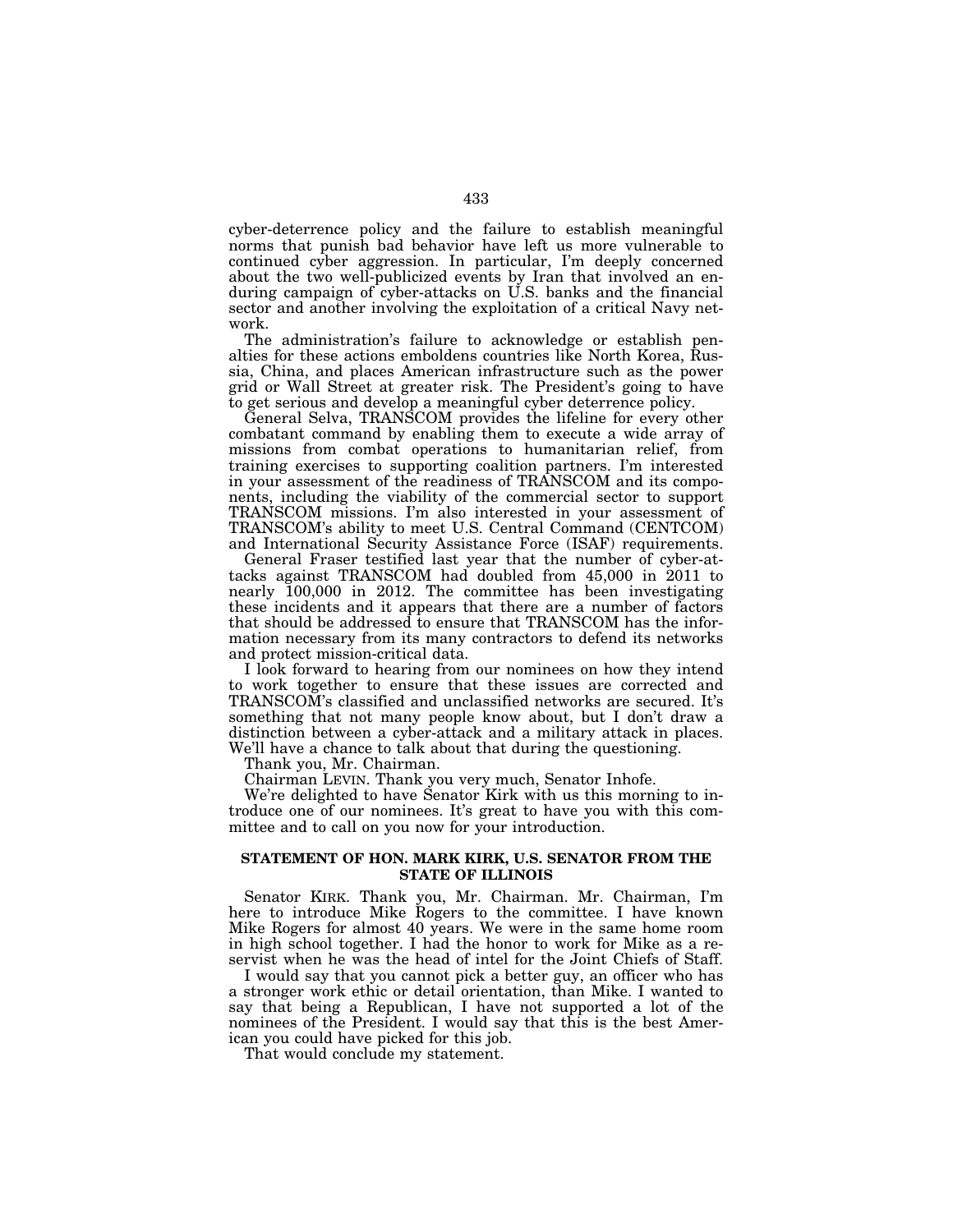Chairman LEVIN. Thank you so much for that wonderful introduction.

The first question we're going to ask Admiral Rogers is what did he know about you in home room. He's going to tell us some secrets that you have now unleashed on yourself, I think.

Thank you for being with us, Senator Kirk.

All right. We'll call on, I think in order of their being listed, General Selva. Of course, Senator Kirk, you're free to stay or leave because we know you have a tough schedule. General Selva.

### **STATEMENT OF GEN. PAUL J. SELVA, USAF, FOR REAPPOINT-MENT TO THE GRADE OF GENERAL AND TO BE COM-MANDER, U.S. TRANSPORTATION COMMAND**

General SELVA. Chairman Levin, Senator Inhofe, distinguished members of the Senate Armed Services Committee, it's a great honor to appear before you today as the President's nominee to be the Commander of U.S. Transportation Command. First I want to thank the members of this committee for their steadfast support of the airmen in Air Mobility Command, who throughout the last decade have literally moved mountains to support our soldiers, sailors, airmen, and marines in Iraq and Afghanistan. It's because of your continued support that they've been able to provide the global reach that's so important to this great Nation.

If confirmed, I look forward to working with you and other relevant committees to navigate the challenges of leading the men and women of TRANSCOM.

I'm proud today to introduce you to my wife Ricky, who's seated right behind me, who has served with me and by my side for our 34 years of marriage, since our graduation as classmates from the U.S. Air Force Academy. She served in uniform for 9 years and gives generously of her time now to support the amazing airmen and their families that are part of Air Mobility Command. She is the love of my life and, apart from my mother, is one of the very few people that can give me the unabashed feedback I need when I step away from centerline.

It's also a privilege to be here today with a friend and colleague, Admiral Mike Rogers, with whom I have served on the Joint Staff, and I can think of no better person to serve in the capacity for which he has been nominated.

If confirmed, I look forward to working with the soldiers, sailors, airmen, and marines of TRANSCOM, Active, Guard, Reserve, and their civilian counterparts, as well as the vast network of commercial partners that provide the distribution and logistics networks that make our Nation successful.

I appreciate the trust and confidence that the President, Secretary of Defense, and General Dempsey have put in me in considering me for this position. I'm grateful for the opportunity to be before you here today and I look forward to your questions. Thank you, Mr. Chairman.

Chairman LEVIN. General, thank you so much. Again, I'm glad you introduced your family. I should have indicated that you're both welcome to introduce family and anyone else who's here to support you. We're delighted you did that.

Admiral.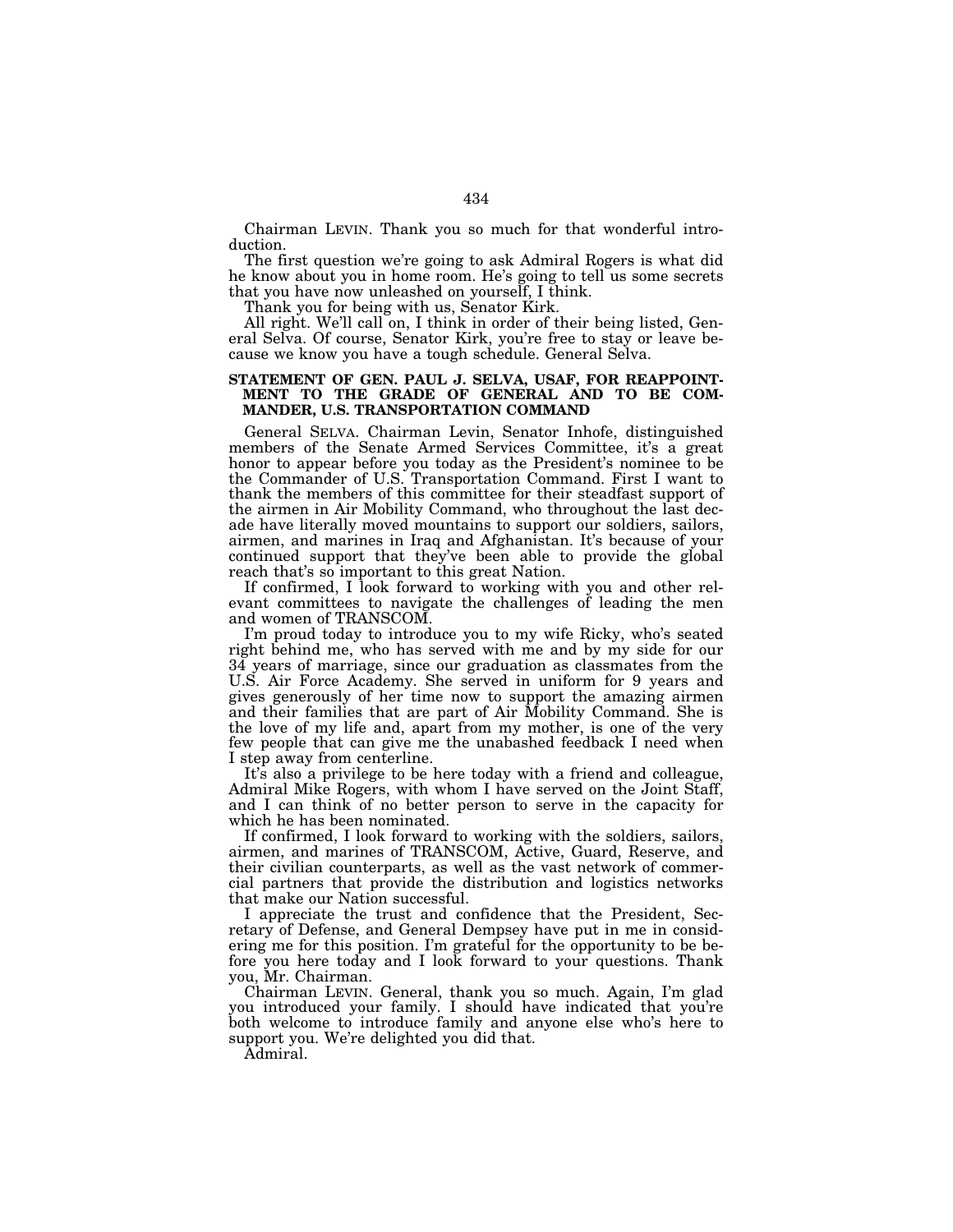#### **STATEMENT OF VADM MICHAEL S. ROGERS, USN, TO BE ADMI-RAL AND DIRECTOR, NATIONAL SECURITY AGENCY; CHIEF, CENTRAL SECURITY SERVICES; AND COMMANDER, U.S. CYBER COMMAND**

Admiral ROGERS. Chairman Levin, Ranking Member Inhofe, and distinguished members of the committee, thank you for the opportunity to appear before you today. I am honored and humbled that the President has nominated me for duty as Commander, U.S. Cyber Command, and designated me as the next Director of the National Security Agency. I also thank Secretary of Defense Hagel and Chairman of the Joint Chiefs of Staff General Dempsey for their confidence in my ability to assume these significant duties.

I'm joined today by my wife, Dana. One evening 30 years ago, in fact here in Washington, DC, she took a chance on a then-young Lieutenant Junior Grade Rogers, which just goes to show that truly great things can happen to a sailor on liberty. I want to very publicly thank her for her love and support, both for the past nearly 29 years of marriage and for her service to the Nation and, perhaps most importantly, her willingness to take on an even greater set of challenges if I am confirmed.

I have always believed that the life we lead in uniform is even more difficult for our spouses and our families than it is on us, and I am blessed to have a great partner in Dana.

Not with us today are our two sons, Justin, a serving naval officer currently on sea duty, which on a day like today sure sounds like a great place to be, and Patrick, a very hard-working college student.

I'm also honored to be here today alongside General Paul Selva, who, as he has indicated, we have had the pleasure of working together before and I can attest to his significant abilities firsthand.

If confirmed, I look forward to working closely with the members of this committee in addressing the significant cyber challenges facing our Nation today and into the future. We face a growing array of cyber threats from foreign intelligence services, terrorists, criminal groups, and hacktivists, who are increasing their capability to steal, manipulate, or destroy information and networks in a manner that risks compromising our personal and national security. They do so via a manmade environment that is constantly evolving and through the use of techniques and capabilities that are continually changing.

This is hard work and it requires change, something seldom easy either for individuals or for organizations. If confirmed as the Commander, CYBERCOM, my priority will be to generate the capabilities and capacities needed to operate in this dynamic environment and to provide senior decision makers and my fellow operational commanders with a full range of options within the cyber arena. I will partner aggressively with others in doing so, particularly with our allies and partners, those in the private and academic sectors, within DOD and agencies and organizations across the U.S. Government as well as Congress.

I am also mindful that CYBERCOM and the NSA are two different organizations, each having its own identity, authorities, and oversight mechanisms, while executing often related and linked mission sets. Each has the potential to make the other stronger in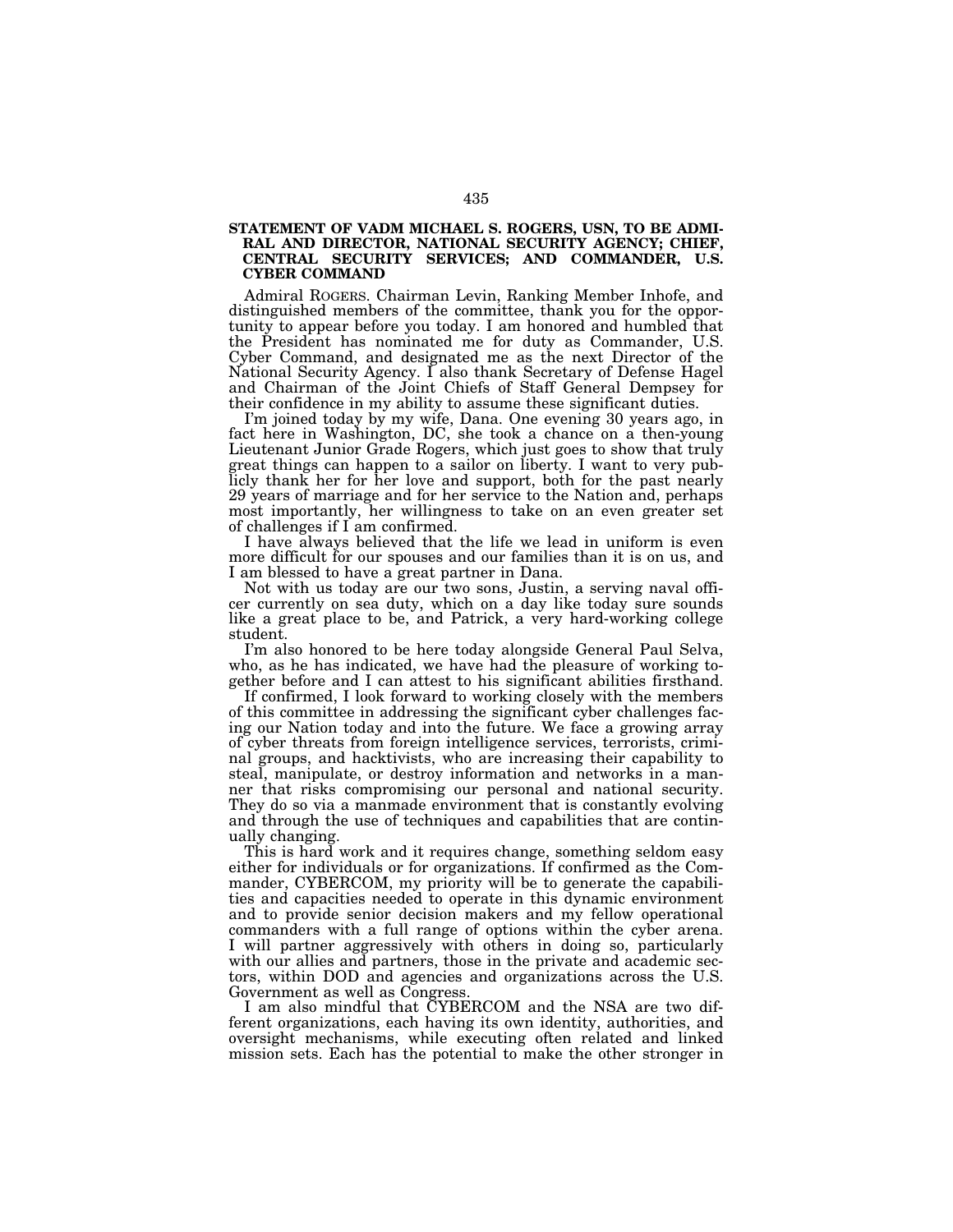executing those missions and I will work to ensure each is appropriately focused. When there is differing opinion between them, I will make the call as the commander, always mindful that the mission of each is to deliver better mission outcomes.

I will also be ever mindful that we must do all of this in a manner which protects the civil liberties and privacy of our citizens. I will ensure strict adherence to policy, law, and the oversight mechanisms in place. I will be an active partner in implementing the changes directed by the President with respect to aspects of the NSA mission, and my intent is to be as transparent as possible in doing so and in the broader execution of my duties if confirmed.

To the men and women of the NSA and CYBERCOM, I thank you for your commitment to the security of our Nation and for your professionalism. I believe in you and in the missions you execute in defending the security of the Nation and its citizens. I am honored to even be considered for duty as your leader and, if confirmed, I look forward to joining the team.

I also want to thank General Keith Alexander for his almost 40 years of commissioned service to this Nation. He has laid a solid foundation at CYBERCOM and the NSA for those who come behind him. He has made a huge contribution in this mission set and I thank him and Debby for all that they have given the Nation.

Finally, let me conclude by thanking those men and women, far too numerous to name individually, who have given me the love and support in my life to live the dream I have had since I was literally a young boy of being a serving naval officer. From those who shaped me in my youth to those who have led, mentored, guided, taught, or in some instances flat-out just kicked me in the tail in my time in uniform when I needed it most, I thank them. I fully realize that I am in no small part here today because of the efforts of so many others in my life.

Thank you again for the opportunity to appear before you and I look forward to answering your questions.

Chairman LEVIN. Admiral, thank you so much.

We have standard questions that we ask of our nominees and here they are: Have you both adhered to applicable laws and regulations governing conflicts of interest?

Admiral ROGERS. I have.

General SELVA. Yes, sir.

Chairman LEVIN. Do you agree, when asked, to give your personal views, even if those views differ from the administration in power?

General SELVA. Yes, sir.

Admiral ROGERS. Yes, sir.

Chairman LEVIN. Have you assumed any duties or undertaken any actions which would appear to presume the outcome of the confirmation process?

Admiral ROGERS. No, sir.

General SELVA. No, sir.

Chairman LEVIN. Will you make sure your staff complies with deadlines established for requested communications, including questions for the record in hearings?

General SELVA. Yes, sir.

Admiral ROGERS. Yes, sir.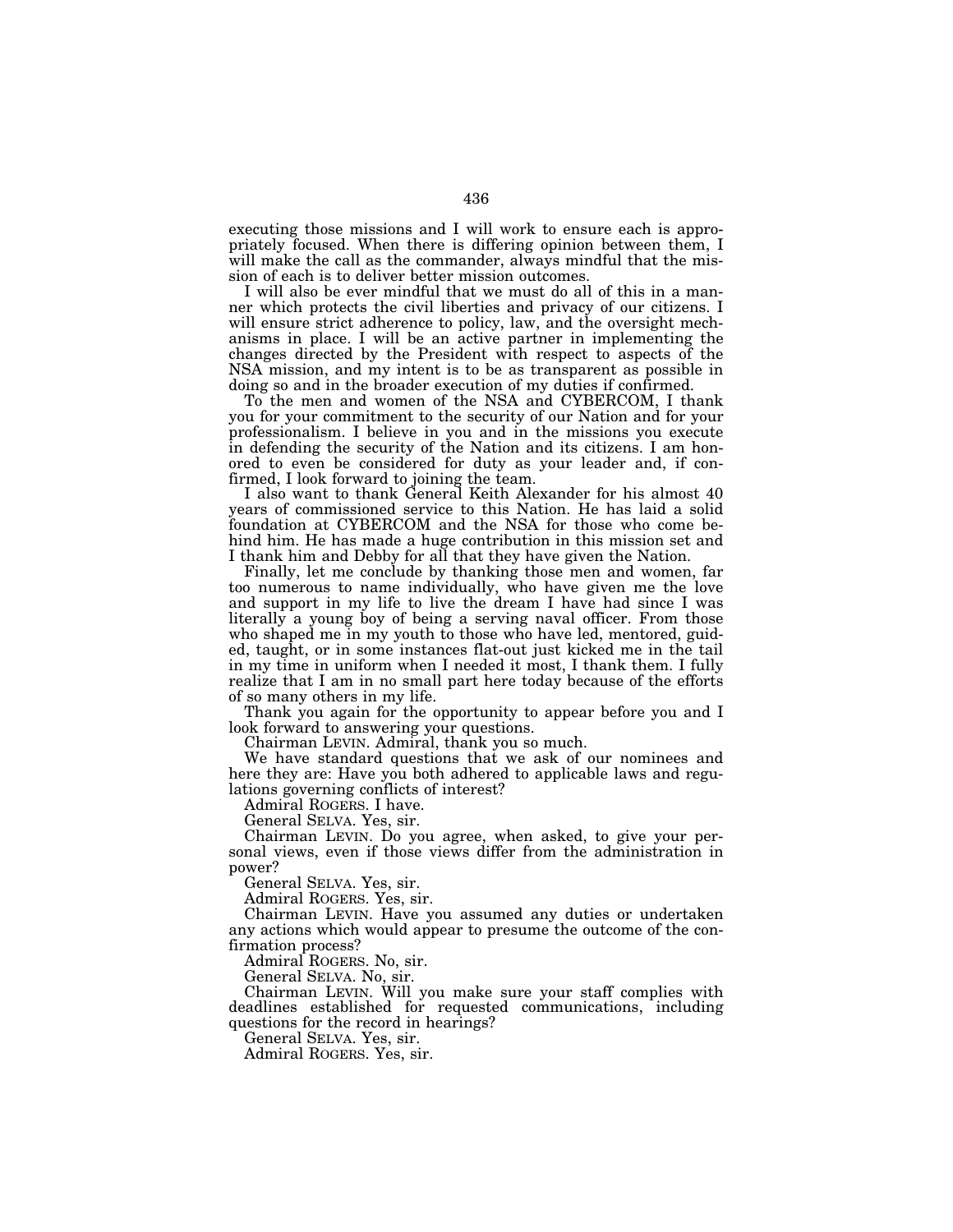Chairman LEVIN. Will you cooperate in providing witnesses and briefers in response to congressional requests?

Admiral ROGERS. Yes, sir.

General SELVA. Yes, sir.

Chairman LEVIN. Will those witnesses be protected from reprisal for their testimony or briefings?

Admiral ROGERS. Yes, sir.

General SELVA. Yes, sir.

Chairman LEVIN. Do you agree, if confirmed, to appear and testify before this committee?

Admiral ROGERS. Yes, sir.

General SELVA. Yes, sir.

Chairman LEVIN. Finally, do you agree to provide documents, including copies of electronic forms of communication, in a timely manner when requested by a duly constituted committee, or to consult with the committee regarding the basis for any good faith delay or denial in providing such documents?

General SELVA. Yes, sir.

Admiral ROGERS. Yes, sir.

Chairman LEVIN. Thank you both.

Let's try 7 minutes for our first round of questions.

General, let me start with you. I asked this in my opening statement, asked you to consider this question: How long can the negotiations on a bilateral security agreement continue before TRANSCOM will be at risk of being able to get all of our cargo out of Afghanistan if there is no bilateral security agreement and we have to leave Afghanistan completely by the end of the year?

General SELVA. Senator, my understanding from consulting with the TRANSCOM staff on that question is that through the early fall we still have sufficient capacity in the variety of networks that we're using to redeploy cargo from Afghanistan to be able to make the decision at that point. To be able to give you a specific date, I'd have to consult with General Lloyd Austin down at CENTCOM, and if confirmed we'll be happy to do so and come back to you with a more definitive answer.

Chairman LEVIN. Thank you.

The next question for you, General, has to do with the intrusions, the cyber intrusions, and whether or not they affect DOD information. Is it not important that TRANSCOM know of cyber intrusions that can pose a risk to operations even if they don't immediately affect DOD data?

General SELVA. Yes, sir. As you're aware, the network that we use inside TRANSCOM consists significantly of our relationship with commercial transportation and logistics providers. Roughly  $90$ percent of the information in my current position as Air Mobility Command, and I suspect inside TRANSCOM as well, travels across unclassified networks. Being able to maintain the security of those networks through appropriate mechanisms inside those commercial companies is critical to our success.

We have an obligation to be able to assure the validity and veracity of the information that we pass on those networks. As a result, one of the initiatives that's been taken is to include in all of our commercial contracts a stipulation that commercial providers provide us with information on any intrusions into their networks.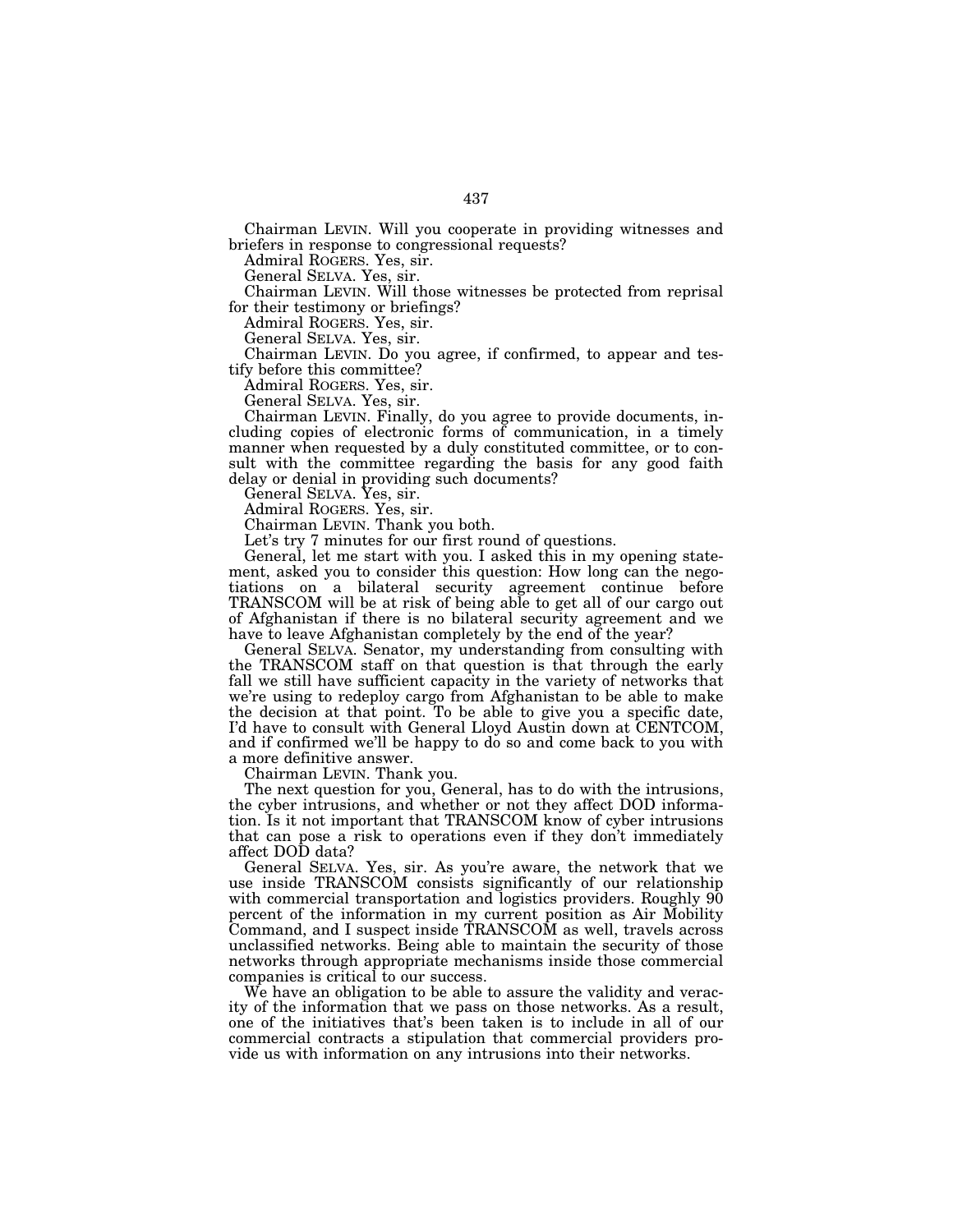I'm not aware of the details of the report that you spoke about, but I look forward to working with your staff on being able to work those details if confirmed.

Chairman LEVIN. Thank you.

Admiral, in January the President ordered a transition to end the section 215 telephone metadata collection program as it currently exists, to, "preserve the capabilities that we need," but without the Government collecting and holding the data on call detail records. Let me ask you this, what in your view are the essential capabilities that need to be preserved in transitioning the program as the President directed? What are those essential capabilities?

Admiral ROGERS. Sir, there's a process ongoing to work through that. I'm not part of that process, but one of my thoughts in particular would be the idea of speed, the ability to query the data, to work with the new mechanisms that we will put in place, and to do so in a timely manner to generate information and insight in a way that enables us to act in a timely manner.

Chairman LEVIN. Now, do you agree that the Government itself does not need to hold all the metadata records in order to determine whether terrorist suspects overseas are communicating with persons located in the United States? In other words, is it possible that a third party could be designated to hold the data on the one hand and then have the service providers keep the data on the other hand?

Admiral ROGERS. I believe, sir, with the right construct we can make that work.

Chairman LEVIN. You could have a third party other than the service providers, or would it be limited to the service providers holding that data?

Admiral ROGERS. Again, I think those are options all under consideration. I believe we could make either scenario work, whether the service providers did it or a third party did it. There are definitely some challenges we'll need to work through, but I'm confident in our ability to do so.

Chairman LEVIN. As I mentioned in my opening statement, the Privacy and Civil Liberties Oversight Board and the President's Review Group on Intelligence and Communications Technology characterized the section 215 program as useful but not critical. The Oversight Board said that, "We have not identified a single instance involving a threat to the United States in which the program made a concrete difference in the outcome of a counterterrorism investigation.''

First of all, do you have an assessment of the utility of the program, and how that utility compares to the level of concern that the American people have about its perceived impact on privacy?

Admiral ROGERS. Sir, first, as the nominee I'm not in a position to really yet be able to comment on the value of 215. But if confirmed I certainly intend to be able to do so. I believe one of the most important functions of the Director of the NSA is to be able to articulate just that, what is the value of our efforts, so that we can make well-informed and smart decisions.

Chairman LEVIN. Do you have an opinion as to whether or not there has been an instance involving a threat to the United States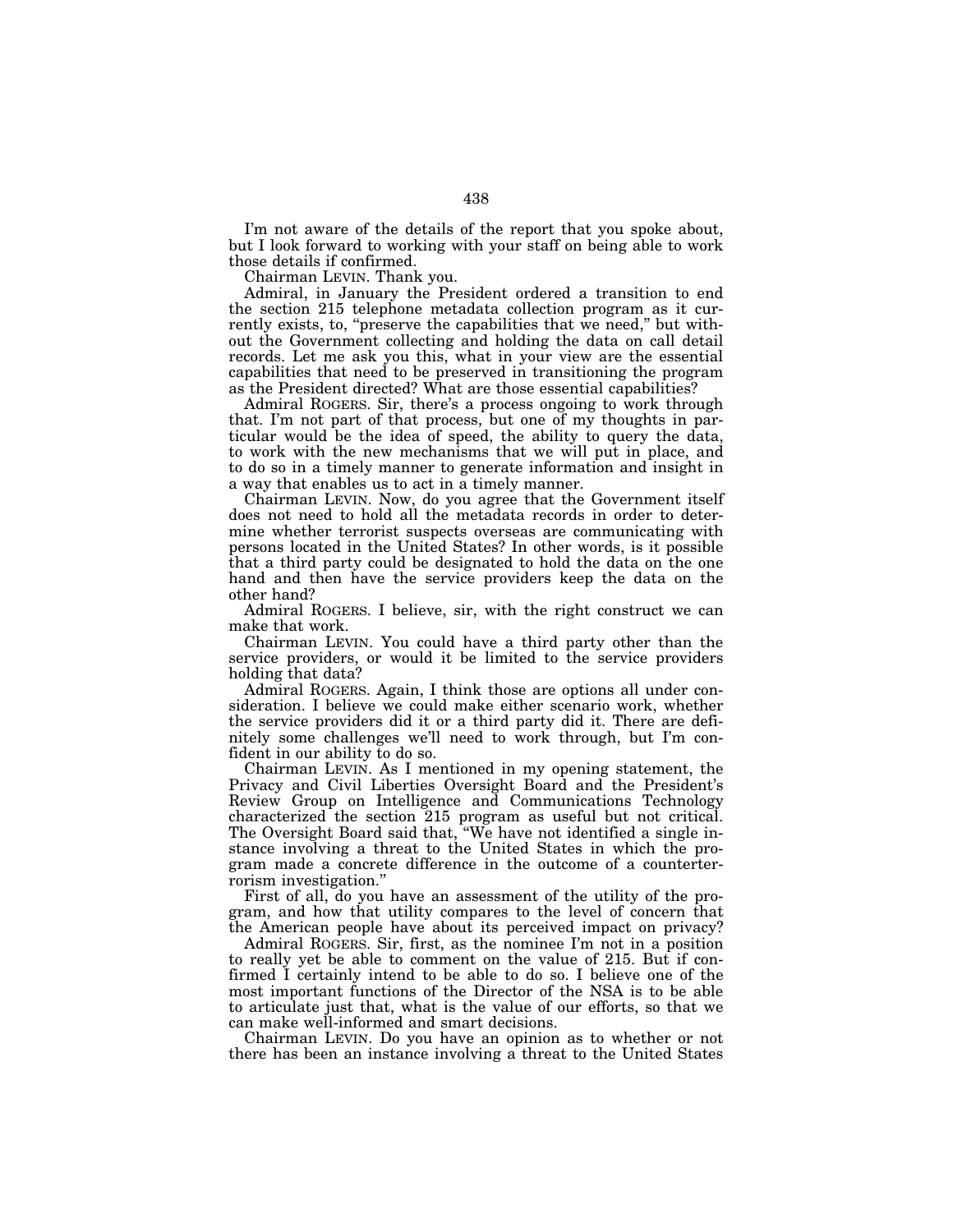in which the 215 program made a concrete difference? Do you have an opinion going in on that subject?

Admiral ROGERS. Sir, nothing specific. I have not had a chance to sit down and particularly review the events, although if my memory is correct General Alexander has testified before this committee last month, as you indicated, in which he outlined a number of instances in which he thought 215 generated value.

Chairman LEVIN. This is also for you, Admiral. Do you think DOD is doing enough to provide capabilities for our defensive cyber units by exploiting commercial technology?

Admiral ROGERS. I will use my own experience right now as the Navy component, if you will, to CYBERCOM, where we have a continual outreach to the broader commercial and industry sectors in an attempt to identify just what technologies are available that we could use in the missions. There is an aggressive effort to do so.

Chairman LEVIN. Thank you. Thank you both.

Senator Inhofe.

Senator INHOFE. Thank you, Mr. Chairman.

We've expressed many times our concern about Iran and the threat that they pose to us and that our intelligence, unclassified intelligence, as far back as 2007 indicated that they would have a capability of a weapon and a delivery system by 2015. Then it was even more forcefully expressed in a report that was unclassified by our intelligence in 2010 reaffirming their suspicions earlier.

I've been concerned about that for a long period of time. I'm concerned that we have a President that somehow thinks that there is an opportunity to get them to join the global community and reform their ways. A recent Wall Street Journal article suggested that the Iranians were able to successfully infiltrate the critical Navy computer network. The February 17 article raises serious questions, suggesting Iran was able to access the bloodstream of the Navy network. Now, I'm going to quote from that report:

''Iran's infiltration of a Navy computer network was far more extensive than previously thought. It took the Navy about 4 months to finally purge the hackers from its biggest unclassified computer network.

Now, if that's true, the geopolitical consequences of such an attack should really be profound. However, it remains unclear what, if anything, this administration would do in response to such behavior. Would a similar penetration by the Iranians' warplanes into American air space be treated with such ambivalence? I would hope not.

Admiral Rogers, your current job as Commander of the Fleet Cyber Command means that you are the one responsible for defending Navy networks. This happened on your watch, correct?

Admiral ROGERS. Yes, sir, it did.

Senator INHOFE. What are the consequences of Iranian action in cyber space?

Admiral ROGERS. First, sir, as a matter of policy and for operational security reasons we have never categorized who exactly, publicly, penetrated the network. I would be glad to discuss this with you in a classified session.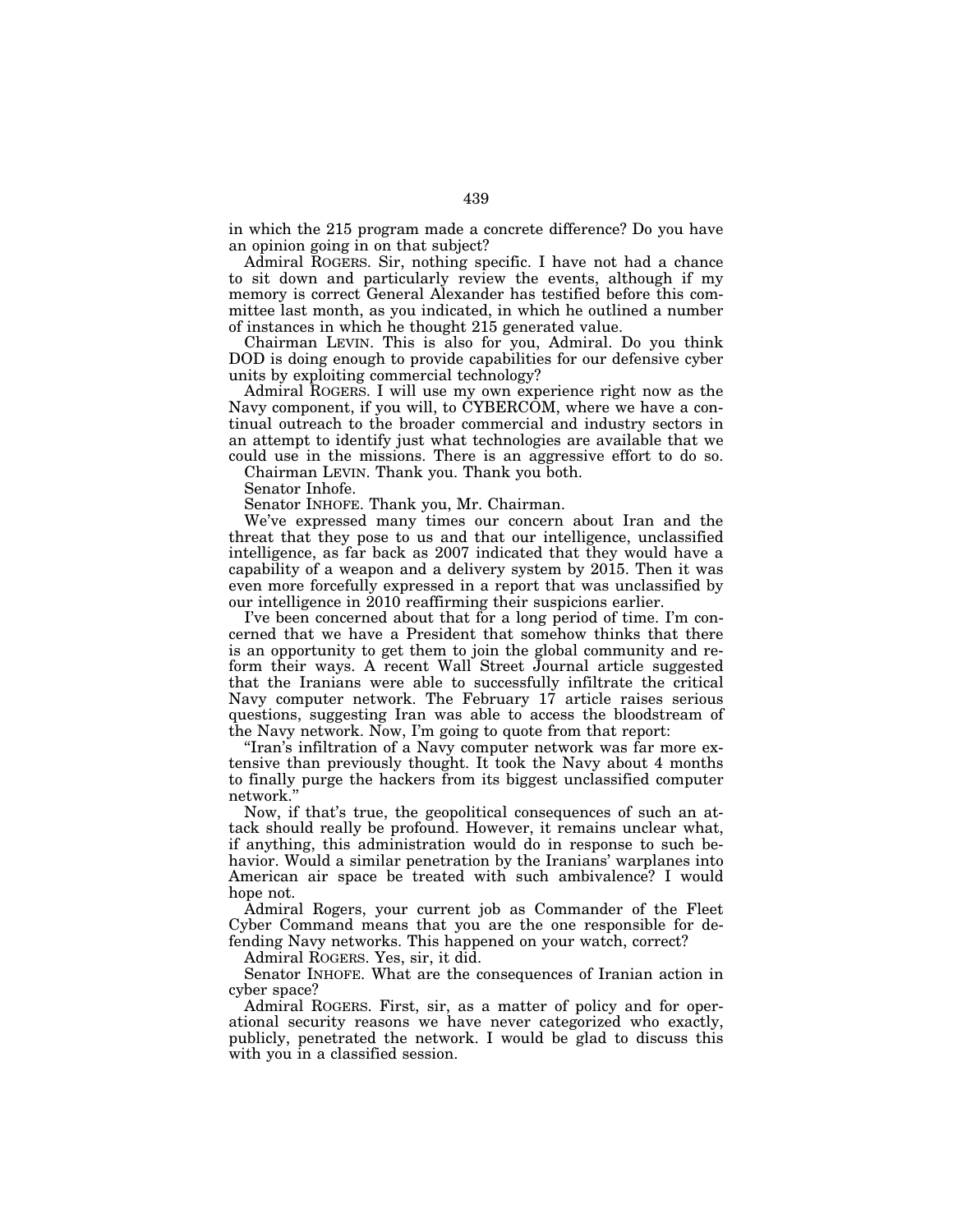Senator INHOFE. No, this has been discussed in an unclassified session for quite some time, that we're talking about Iran in this case. So go ahead.

Admiral ROGERS. I'm sorry, sir. Not to my knowledge. I apologize.

Specifically, a segment of our global unclassified network was compromised. An opponent was able to gain access to the system. In response to that, I generated an operational requirement not just to push them out of the network, but I wanted to use this opportunity to do a much more foundational review of the entire network, to use this as an opportunity to drive change within my own Service.

Senator INHOFE. What is the administration doing now in response to this attack?

Admiral ROGERS. I'm sorry, I apologize, but I'm not in a position to comment.

Senator INHOFE. In my opening statement I quoted General Fraser. He testified last year that the number of cyber-attacks on TRANSCOM had doubled from 45,000 in 2011 to nearly 100,000 in 2012. Now, that's not very good, is it? Does that concern you, and to what level, General Selva?

General SELVA. Senator, in my current position as Air Mobility Command Commander I'm aware of those statistics. We've taken pretty aggressive action to secure our networks. As I discussed before, the nature of our network that ties us to commercial providers of transportation requires us to have access to the information from their networks as well, and we have been working diligently with those contractors and commercial providers to secure those networks.

The number of attacks doesn't actually equate to the number of actual intrusions and data exfiltrated, but to the number of probes and attempts to get into the network. If confirmed for the position of TRANSCOM Commander, I'll continue to work that issue hard with Admiral Rogers' team at CYBERCOM as well as with our 24th Air Force team, which is the designated unit that essentially provides the external security for our networks.

Senator INHOFE. All right. When we had a hearing on February 27—General Alexander and I have become good friends over the years and we've had a chance to have a lot of conversations, personal conversations—he was asked when a cyber-attack is actually an act of war and to explain what sort of actions an adversary might take in crossing that threshold. He answered that he believes that if an attack destroys military or government networks or impacts our ability to operate, you have crossed that line.

Admiral Rogers, do you agree with his characterization?

Admiral ROGERS. I would agree.

Senator INHOFE. Do you agree that they've crossed that line?

Admiral ROGERS. I'm sorry? The "they"?

Senator INHOFE. They have crossed that line in the actions that they have taken?

Admiral ROGERS. What ''they'' you're referring to, sir?

Senator INHOFE. I'm talking about, when General Alexander was asked when a cyber-attack does cross that line and become an act of war, and he said that, impacts our ability to operate, you have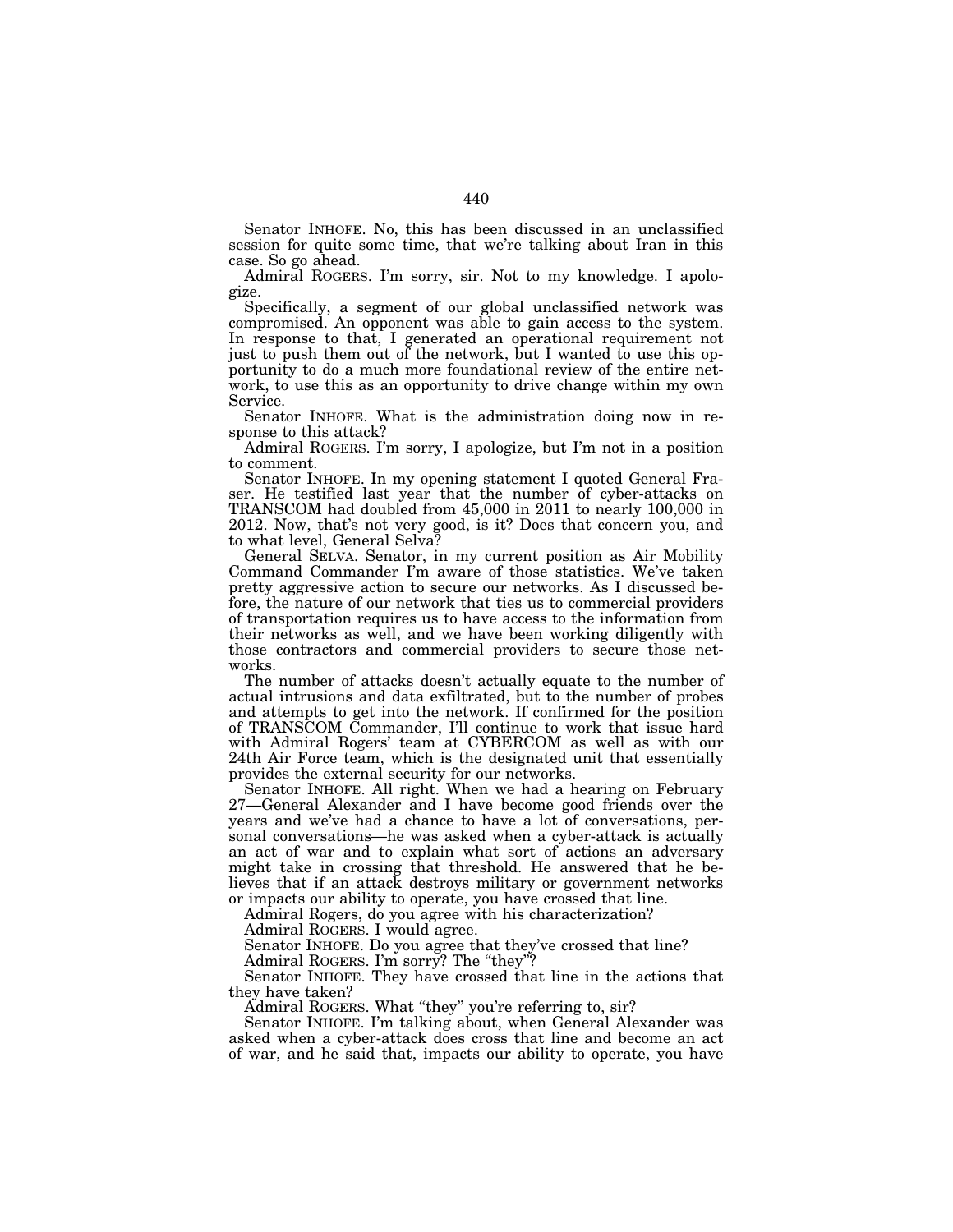crossed that line. Do you agree with that characterization and do you believe that we've crossed that line?

Admiral ROGERS. No, I do not believe we have crossed that line. Senator INHOFE. Do you agree with the statement that was made

by General Selva that the number of attacks, cyber attacks against TRANSCOM, doubling from 45,000 in 2011 to nearly 100,000 in 2012 doesn't properly express our deterrent against these attacks? Does this concern you, that we have doubled in that period of time in the number of cyber-attacks on us?

Admiral ROGERS. I apologize. Is your question to the General or myself, sir?

Senator INHOFE. The question is for you. I'm saying that General Fraser testified that the number of cyber-attacks on TRANSCOM, or let's say cyber-attacks period, has increased from 45,000 to 100,000 in a period of a year. Isn't that concerning? Doesn't that mean that perhaps we're not doing the job we should be doing?

Admiral ROGERS. It is concerning. I think it's reflective of the level of investment that the Department is making in this cyber mission set. Even as we face challenging budget times, cyber remains one of the areas in which the Department remains committed to actual growth in capability.

Senator INHOFE. My only concern here is that, first of all, I believe a lot of the things that I've gotten from the unclassified media and classified media, that Iran is very active in this area. I've been concerned about their capabilities and I've expressed that concern, and it appears to me that a statement such as we have from the administration, ''If Iran seizes this opportunity and chooses to join the global community, then we can chip away at the distrust that exists.'' I just think that we need to be talking about the fact that we have an enemy out there, and he's demonstrated that very clearly.

A few years ago nobody knew what a cyber attack was. But I think we all understand now it can be just as critical, just as damaging to our country, as an attack with weapons on this country. I think you all agree with that, don't you?

Admiral ROGERS. Yes, sir.

Senator INHOFE. Thank you, Mr. Chairman.

Chairman LEVIN. Thank you, Senator Inhofe.

Senator Udall.

Senator UDALL. Thank you, Mr. Chairman.

Good morning, gentlemen. Thank you for your distinguished service to our Nation.

Admiral Rogers, I want to turn to you and your written testimony and advance policy responses. In those, I noted that you stated if the Government could continue to access phone records through phone service provider repositories that could serve as a viable alternative to the current bulk phone records collection program. I was glad to read that.

You also wrote that the business records 215 program, "grew out of a desire to address a gap identified after September 11,'' since one of the hijackers, Khalid Al-Midhar, made a phone call from San Diego to a known al Qaeda safe house in Yemen. You noted that the NSA saw that call, but it could not see the call was coming from an individual already in the United States.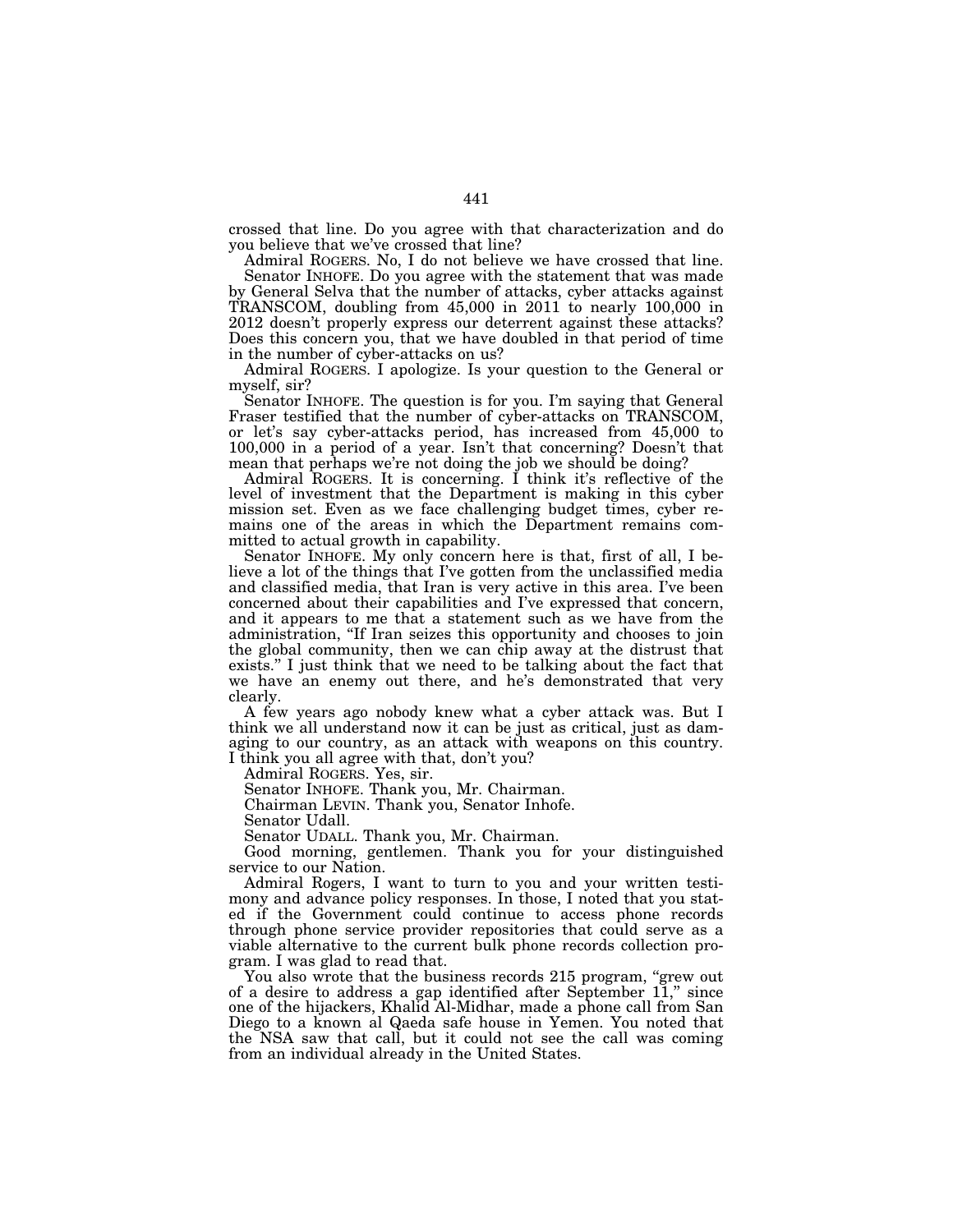I'm concerned by the implication that somehow the section 215 program could have prevented September 11 and I want to set the record straight from my point of view. As the 9/11 Commission pointed out, the Central Intelligence Agency knew about Al-Midhar, but did not tell the Federal Bureau of Investigation. So the argument that business records data could have been the key to identifying Al-Midhar doesn't stand up in my view.

Also, I don't know why the NSA couldn't have gained the authorization on an individualized basis to determine whether this Yemeni number was in contact with anyone in the United States, and I don't see why a bulk collection authority would have been necessary.

As I'm sure you'll agree, the Constitution is not an impediment to our security; it's the source of our security. We can end bulk collection and focus on terrorists and spies without infringing on the constitutional rights of law-abiding Americans. Last year the President acknowledged what I've been saying: The status quo must change. I look forward to working with you to make those changes.

If I might, in looking ahead I want to turn to the 702 program and ask a policy question about the authorities under section 702. It's written into the Foreign Intelligence Surveillance Act (FISA). The committee asked your understanding of the legal rationale for the NSA to search through data acquired under section 702 using U.S. person identifiers without probable cause. You replied that the NSA court-approved procedures only permit searches of this lawfully acquired data using U.S. person identifiers for valid foreign intelligence purposes and under the oversight of the Justice Department and the Director of National Intelligence.

The statute's written to anticipate the incidental collection of American communications in the course of collecting the communications of foreigners reasonably believed to be located overseas. But the focus of that collection is clearly intended to be foreigners' communications, not Americans'.

But declassified court documents show that in 2011 the NSA sought and obtained the authority to go through communications collected under section 702 and conduct warrantless searches for the communications of specific Americans. My question is simple: Have any of those searches ever been conducted?

Admiral ROGERS. I apologize, sir, that I'm not in a position to be able to answer that as the nominee. But-

Senator UDALL. Yes?

Admiral ROGERS. But if you would like me to come back to you in the future, if confirmed, to be able to specifically address that question, I would be glad to do so, sir.

Senator UDALL. Let me follow up on that. You may recall that Director Clapper was asked this question at a hearing earlier this year. He didn't believe that an open forum was the appropriate setting in which to discuss these issues. The problem that I have, Senator Wyden's had, and others is that we've tried various ways to get an unclassified answer, simple answer, a yes or no to the question. We want to have an answer because it relates, the answer does, to Americans' privacy.

Can you commit to answering the question before the committee votes on your nomination?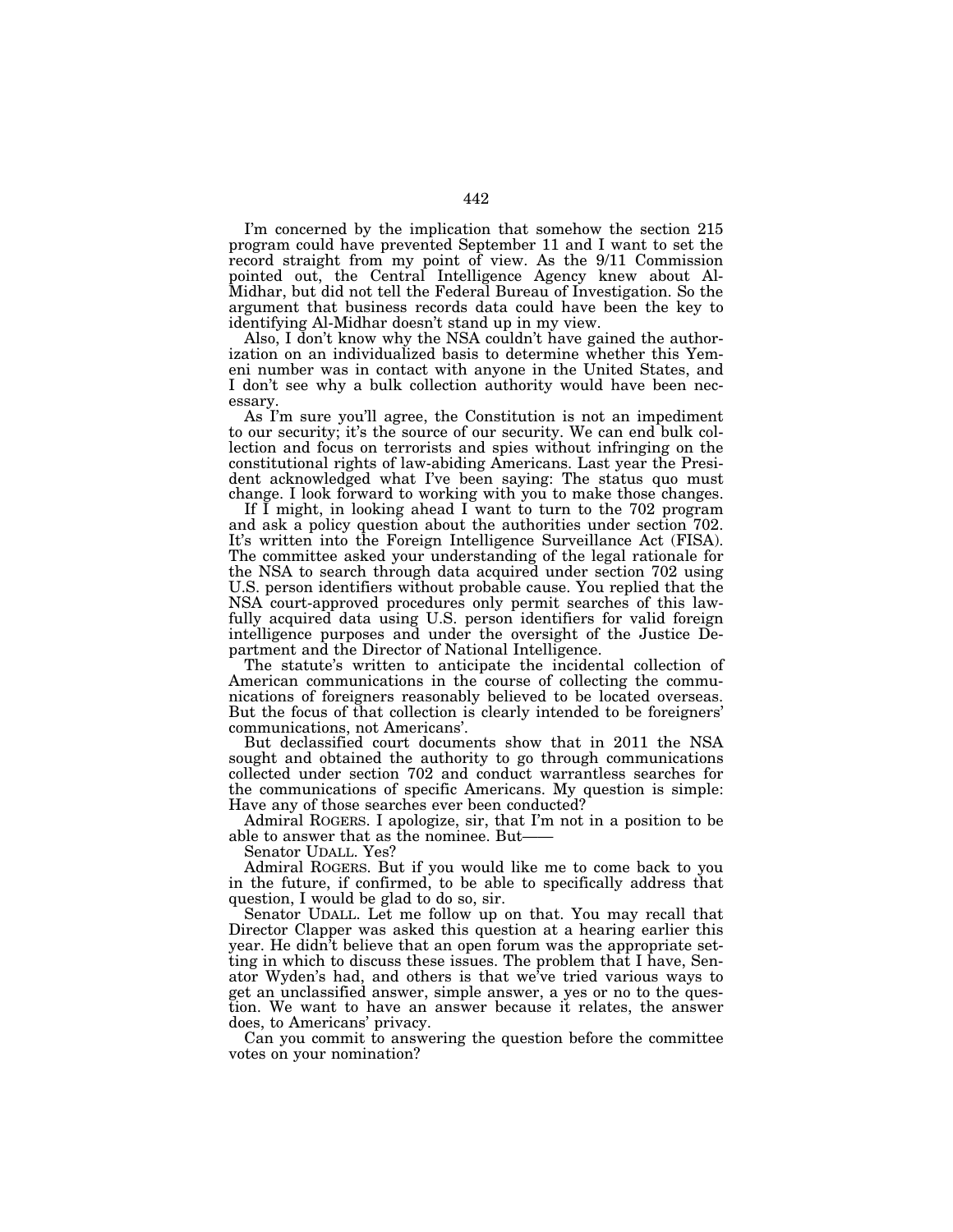Admiral ROGERS. Sir, I believe that one of my challenges as the Director, if confirmed, is how do we engage the American people and by extension their representatives in a dialogue in which they have a level of comfort as to what we are doing and why. It is no insignificant challenge for those of us with an intelligence background, to be honest. But I believe that one of the take-aways from the situation over the last few months has been as an intelligence professional, as a senior intelligence leader, I have to be capable of communicating in a way that highlights what we are doing and why to the greatest extent possible.

Perhaps the compromise is, if it comes to the how we do things and the specifics, those are best addressed perhaps in classified sessions, but that one of my challenges is I have to be able to speak in broad terms in a way that most people can understand. I look forward to that challenge.

Senator UDALL. I'm going to continue asking that question, and I also look forward to working with you to rebuild the confidence, as you pointed out, that the public has in the very vital mission that you have.

If I might, let's turn to cyber for the last half of my time. Before I ask a specific question—and I don't want to steal Senator McCain's thunder, although that's impossible, to steal Senator McCain's thunder. I think he has a very creative idea in setting up a special committee on cyber security, so that we could cut through some of the jurisdictional tensions that exist.

In a more specific context, you noted in your comments that we have to really work to develop and train a significant number of highly capable cyber personnel to meet the Nation's needs. There's no doubt if we're going to achieve dominance that we have to have those personnel. We've done it in the physical world and in the kinetic world, and we can do it in cyber space. Do you believe we're doing enough to cultivate cyber professionals in the early stages of their career?

The Air Force Academy, which is located in my State, has given cadets the opportunity to fly small aircraft in their college years. They enter pilot training then already familiar with the fundamentals and the feel of flying an airplane or a helicopter. I'm afraid we're not giving that same level of attention to cyber training programs. Should we be investing in more hands-on real world training opportunities at our academies for the next generation of cyber warriors?

Admiral ROGERS. Yes, sir. As a naval officer, currently as the Navy component commander, I have worked with our own Naval Academy on doing just that. In fact, right now the requirement at the Naval Academy is there is a baseline cyber course requirement for every midshipman to graduate from the Naval Academy now. That's a new requirement laid down within the last couple of years.

Senator UDALL. I look forward to working with you in that area as well, because we will achieve dominance, but we have to make those investments upfront. I think you and I violently agree.

Admiral ROGERS. Yes, sir.

Senator UDALL. Thank you again, both of you, for your willingness to serve in these important positions.

Thank you.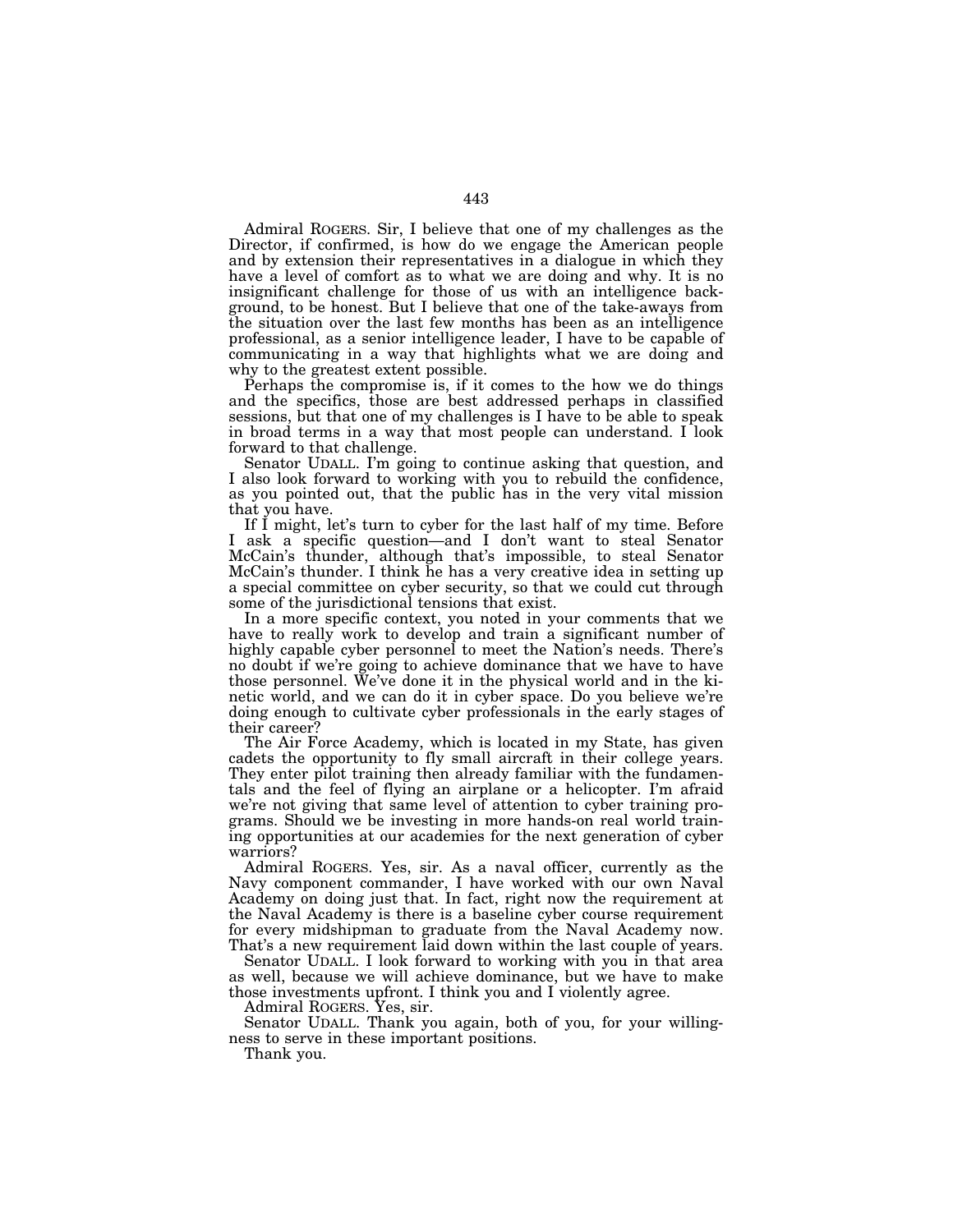Chairman LEVIN. Thank you, Senator Udall. Senator McCain.

Senator MCCAIN. Thank you, Mr. Chairman.

I thank the witnesses for their outstanding service. Just to follow up, Admiral Rogers, General Alexander when I asked, he said because of the overlapping jurisdictions of many committees of Congress that he thought that a select committee to investigate this entire issue, which covers a wide spectrum, would be a good idea. Do you have a view?

Admiral ROGERS. Sir, steps which would try to bring together those focused-

Senator MCCAIN. I would ask if you have a view on whether we should have a select committee or not, Admiral. I'm not used to obfuscation here, okay? Let's not start out that way. Would you or would you not agree that a select committee would be a good idea?

Admiral ROGERS. Yes, sir.

Senator MCCAIN. Thank you.

General, are you on track to remove all the necessary equipment and armaments from Afghanistan by the end of 2014 that you are tasked to do?

General SELVA. Yes, sir.

Senator MCCAIN. You are confident?

General SELVA. Yes, sir.

Senator MCCAIN. You're on track right now?

General SELVA. Yes, sir.

Senator MCCAIN. Thank you.

Admiral, I want to bring up this issue again of the Iranian hack of Navy computers. According to a Wall Street Journal article, the Iranian hack of the Navy's largest unclassified computer network reportedly took more than 4 months to resolve, raising concern among some lawmakers about security gaps exposed by the attack.

The paper reported that the hackers were able to remain in the network until this past November. That contradicts what officials told the Journal when the attack was first publicly reported this past September. At that time, officials told the paper that the intruders had been removed. '' 'It was a real big deal,' a senior U.S. official told the Journal. 'It was a significant penetration. It showed a weakness in the system.' ''

Can you help out the committee on that whole scenario here?

General SELVA. Yes, sir. It was a significant penetration, which is one of the reasons why over the last few months multiple updates to staffers on this committee, because one of the things I wanted to do was, how do we learn from this, how do we work hard to make sure it doesn't happen again. As a result, I directed a rather comprehensive operational response to that. That response was much broader than just be able to come back and say they're not there anymore. I wanted to use this as an opportunity to try to drive change. We put a much more comprehensive, much longer term effort in place than if I had just said, I want to immediately remove them. I wanted to do more than that.

Senator MCCAIN. Was the damage done in your view, significant? General SELVA. I'm not sure that I would agree with significant, but it is of concern, because in this case they did not opt to engage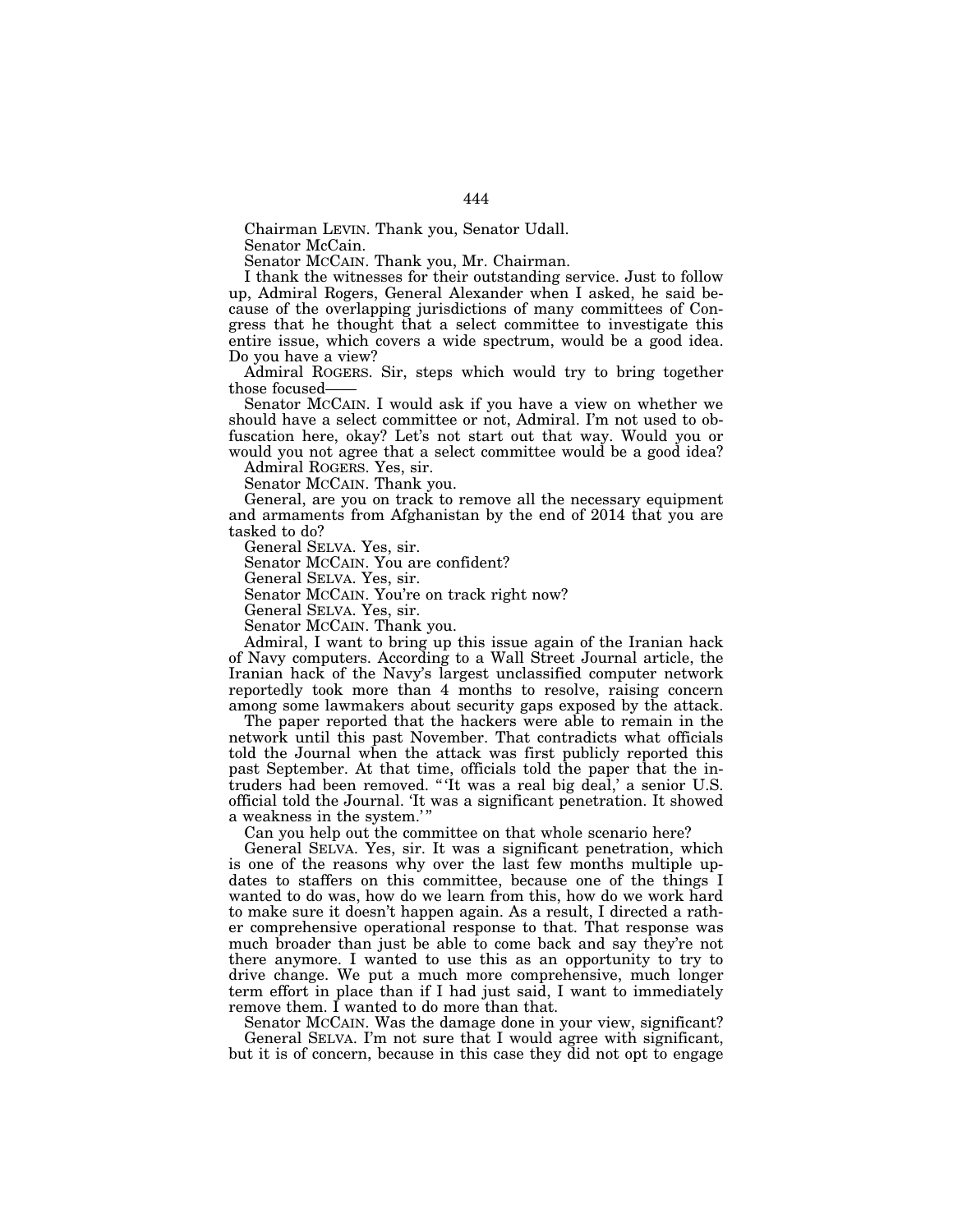in any destructive behavior. My concern from the beginning was, what if they had decided that was their intent?

Senator MCCAIN. I thank you.

Admiral, we have a real problem here, at least from the standpoint of those of us who feel that our ability to monitor the behavior of possible attackers of the United States of America is vital. Mr. Snowden has done some really significant damage. There were polls in the January Quinnipiac Survey, 57 percent of Americans branded Mr. Snowden as a whistleblower, and 34 percent called him a traitor.

A Fox News poll taken the same month found 68 percent of Americans were glad to know about the NSA programs Snowden revealed, while CBS' survey found those disapproving of Snowden's conduct outnumbered those approving 54 to 31. Still, it's a very significant number of Americans that view Mr. Snowden as a whistleblower and a significant portion of Americans as a patriot and approve of his conduct.

What do you think we need to do to counter that impression the American people have, when I'm sure that you and I are in total agreement that this individual violated a solemn oath that he made not to reveal this information and has damaged our ability to defend this Nation?

Admiral ROGERS. Yes, sir, I would agree with your assessment. I think in general there's a couple things here. The first is this idea of transparency, as Senator Udall mentioned, this idea that we have to have a dialogue that talks about what are we doing and the why.

In addition, we have to ensure strict accountability on the part of the NSA. We have to make sure that we do in fact follow those processes appropriately, and when we make a mistake, if we fail to meet those requirements, that we're very upfront about how and the why.

Senator MCCAIN. Do you have any thoughts about the allegations that the FISA courts are just a rubber stamp for the administration?

Admiral ROGERS. I don't believe that to be the case.

Senator MCCAIN. Do you believe that they are exercising sufficient oversight?

Admiral ROGERS. Yes, sir.

Senator MCCAIN. Do you appreciate the fact that we have, at least with a large number of Americans and people around the world, a significant problem with the public relations aspect of the work that you and your organization will be doing?

Admiral ROGERS. Yes, sir, which is why, for example, while my personal opinion is that the FISA structure has worked well, I am open to the idea that, with the view of instilling greater confidence, we should look at a range of potential options to improve that transparency.

Senator MCCAIN. If I had a recommendation for you it would be as much as possible, given the aspects of national security, that you give some speeches in various venues where you could explain better to the American people exactly what you're doing, perhaps not exactly what you're doing, but why you're doing it, and these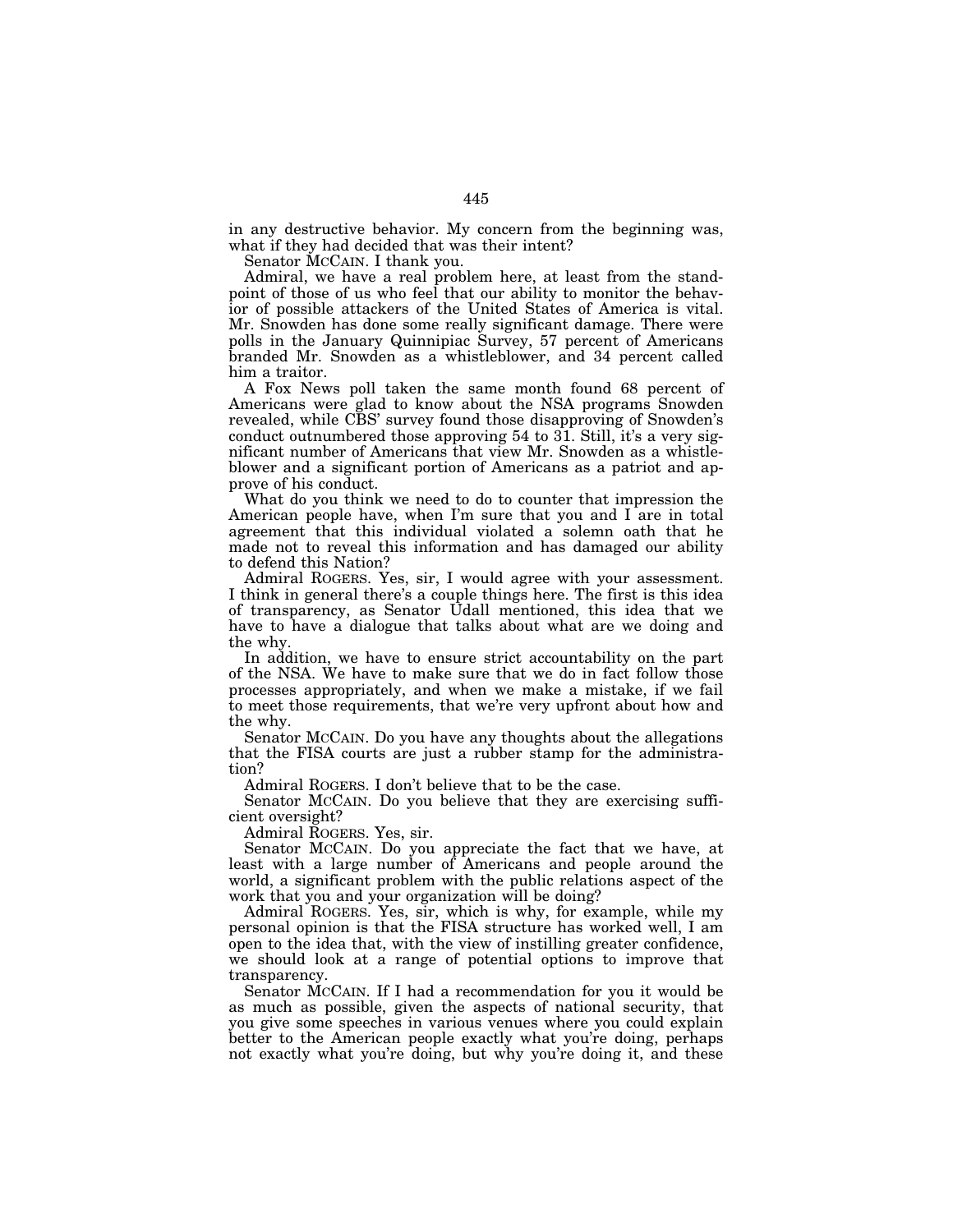threats, including this one that hacked into the Navy on your watch, which I doubt if hardly any Americans are aware of.

I don't think Americans are aware of the extent of the penetration that is not only accomplished, but being attempted, by our adversaries and potential adversaries around the world. Do you agree?

Admiral ROGERS. Yes, sir, I think you're correct.

Senator MCCAIN. Thank you, Mr. Chairman.

Chairman LEVIN. Thank you, Senator McCain.

Senator Blumenthal.

Senator BLUMENTHAL. Thank you, Mr. Chairman.

Thank you both for your service to our Nation in the past and for what you're going to be doing in the future in very demanding and critical jobs. Thank you to your families as well.

Admiral, the White House recently announced the creation of a voluntary framework to establish a cyber-security guide for organizations involved in running the Nation's critical infrastructure. This effort and framework standardizes the cyber security defensive measures to assist in identifying, protecting, detecting, responding to, and recovering from potential intrusions.

How effective do you think that this voluntary framework will be in protecting us from cyber-attack, and what additional measures should the Senate or the NSA take?

Admiral ROGERS. Sir, I think it's a step in the right direction, but I do believe that in the end some form of legislation which addresses both the requirement and need to share information, as well as trying to address the issue of setting standards for critical infrastructure for the Nation, in the long run is probably the right answer. If confirmed, I look forward to working along with a host of other people who would be a party to that.

Senator BLUMENTHAL. I agree with you very, very strongly that legislation will be necessary. There have been efforts to achieve it, bipartisan efforts, I should emphasize, and some of them have been opposed by representatives of the business community on the ground that either there's no need for it, there's no urgency, or other reasons that I think are specious.

I thank you for your offer of cooperation and I look forward to working with you. How urgent do you think it is that we have this kind of legislation?

Admiral ROGERS. The sooner the better. It's only a matter of time, I believe, before we start to see more destructive activity and that perhaps is the greatest concern of all to me.

Senator BLUMENTHAL. Are there areas of our private defense industrial base or even financial, utilities, and so forth that you regard as most vulnerable?

Admiral ROGERS. There's certainly core infrastructure that's critical for us as a Nation. In an unclassified forum I'd be leery of providing specific insights as to where do I think the greatest vulnerability is, but I would be glad to discuss that.

Senator BLUMENTHAL. If the chairman at some point does have a briefing in another setting, a more classified setting, that may be an area that I'd like to explore with you. Thank you.

Let me shift to the role of the National Guard in cyber security. The CYBERCOM Commander, General Alexander, frequently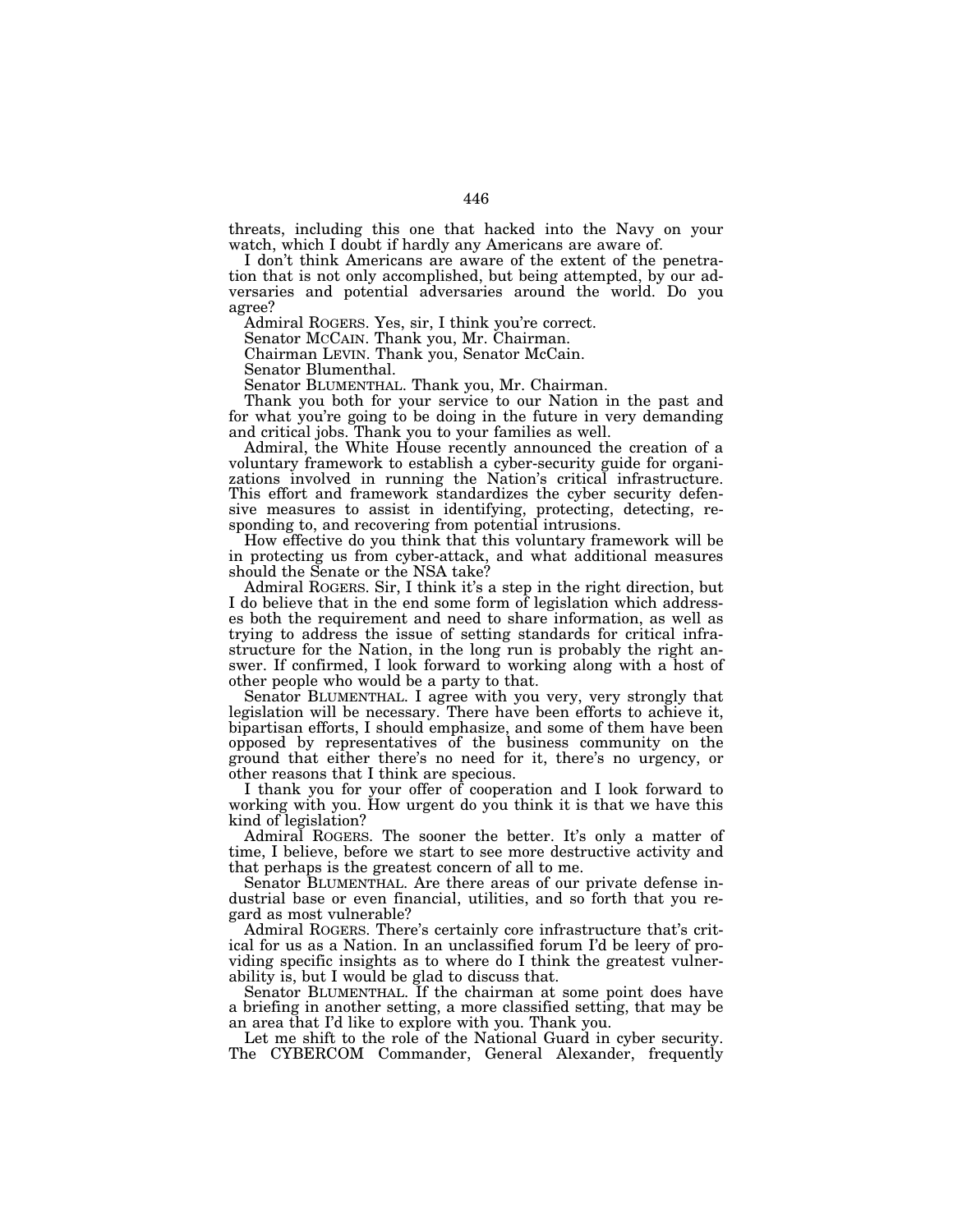talked about the critical value of the National Guard as a resource and the role that it could play in expanding our military cyber warfare and defense capabilities. Do you agree with him and how would you define the value that the National Guard can bring to this effort?

Admiral ROGERS. Yes, sir, I do agree. At the present, the Department as a matter of fact is in the process of doing the analysis right now to address that very question. If confirmed, I'll be a part of that process and I intend to dig deeper into it, because one of my take-aways after 30 months right now as the naval commander, if you will, for General Alexander in the cyber mission set is that in the end this is about how do you build an integrated team that harnesses the power and the expertise of every element of that team.

While the U.S. Navy does not have a Guard structure, the Reserve structure we use has been very effective for us. I have worked hard to try to apply it in my current duty.

Senator BLUMENTHAL. Frequently those members of the Naval Reserve or of the Army National Guard or the Air Force National Guard bring capabilities, training, education, skills that are very valuable.

Admiral ROGERS. Oh, yes, sir.

Senator BLUMENTHAL. Turning to another area, if I may, the use of contractors. Following up on the very important questions asked by my colleague Senator McCain, just to state the obvious, here was a contractor who was entrusted with responsibilities that never should have been, and I think many of us are concerned by the scope and scale of the use of private contractors even to screen and evaluate other contractors.

Are you concerned?

Admiral ROGERS. Yes, sir, I share your concern. If confirmed, this is an area that I think I need to ask some hard questions. Why are we where we are today? What led us to this, and are we comfortable with the position we find ourselves in with respect to the role of contractors?

Senator BLUMENTHAL. Are there obvious defects that you can see right away that need to be corrected?

Admiral ROGERS. Nothing comes to mind immediately, although to be honest in my current duties this has not been the same issue on the Navy side that I have seen it on the joint side, as it were.

Senator BLUMENTHAL. Do you think that concern is shared widely in the Intelligence Community?

Admiral ROGERS. I would believe so.

Senator BLUMENTHAL. General Selva, if I can ask you a question, the chairman began by asking some questions about how quickly we need to make determinations about our presence in Afghanistan. What's your assessment now about how flexible we are in determining our timeframe there in drawing down and withdrawing the equipment and personpower that we have?

General SELVA. Senator, today I'd say we have the greatest flexibility that we've had in the past several months. But as each day passes, as you're probably aware, our options decrease. There is a limit to the capacity of the networks to bring that equipment and those personnel out. I will commit to consulting with General Aus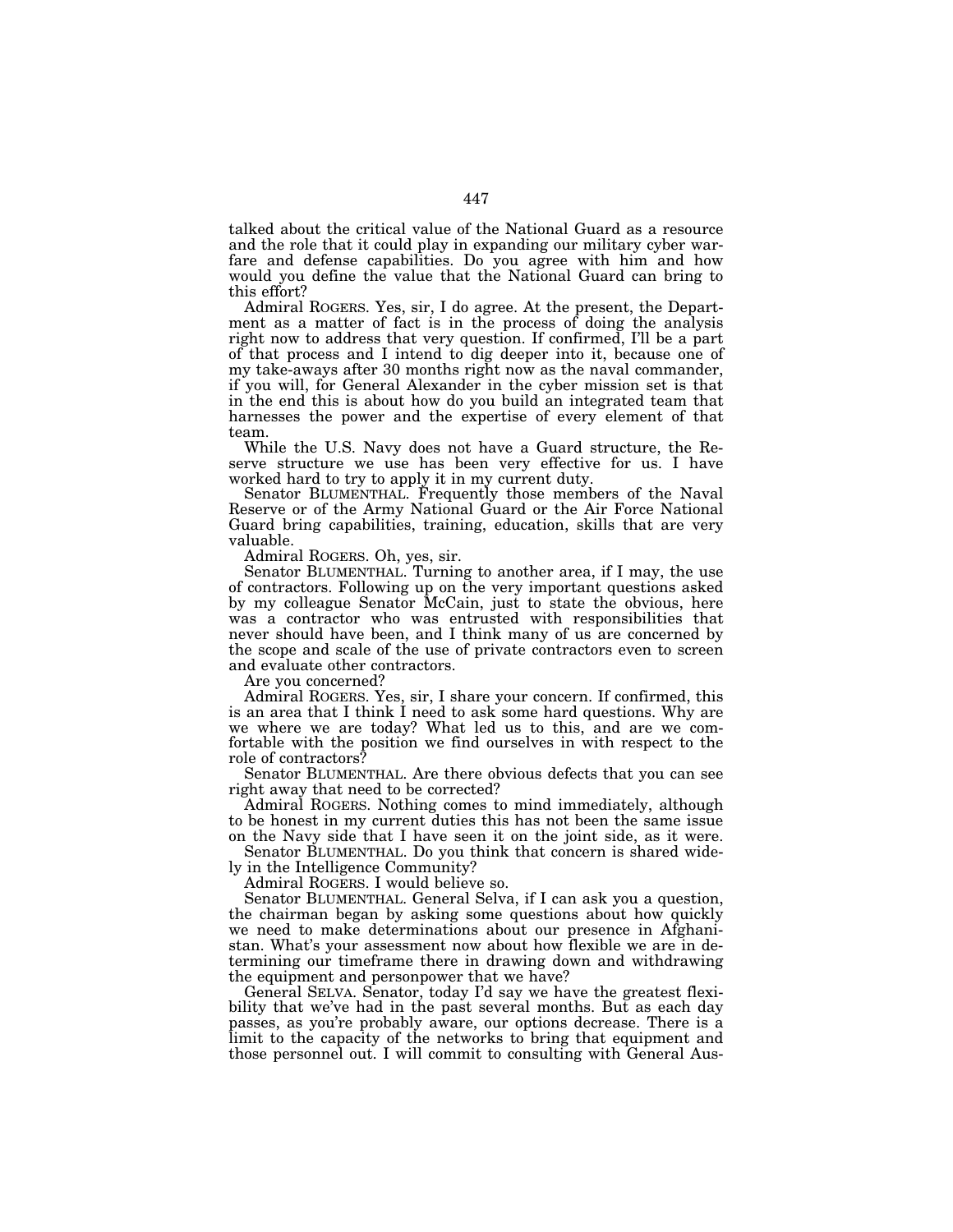tin for his assessment and for General Dunford's assessment in ISAF of the specific limits of those networks. In TRANSCOM, our obligation is to make sure that the transportation layer and the distribution layer of those networks is prepared for whatever capacity comes at us.

Senator BLUMENTHAL. Thank you.

My time has expired. I thank you both for your very helpful answers and again for your service. I look forward to working with you.

Thank you, Mr. Chairman.

Chairman LEVIN. Thank you, Senator Blumenthal.

Senator Chambliss.

Senator CHAMBLISS. Thanks, Mr. Chairman.

Gentlemen, to both of you, thank you for your service and your commitment to freedom. We appreciate the great job you do.

I just want to make a comment for the record first, Admiral Rogers, with regard to some comments that Senator Udall made. I don't want to leave a false impression with the American people here that if we had had 702 and 215 in place in 2001 there is a strong probability that we would have been able to determine that a major attack was going to occur, and there's the probability that we would have picked up on conversation between Al-Midhar and those in Yemen with whom he was planning the attack.

Knowing that he was in country versus knowing that he was in communication with terrorists planning an attack are two different things. We didn't have 215, we didn't have 702. We knew that a phone call came to the United States. We did not know it went to San Diego.

It's pretty clear that if we had had more definitive information that we would have gleaned from these programs, that there is strong probability within the Intelligence Community that we might have picked up on that. I won't ask you to make a comment on it, but I want to make sure the record really reflects the actual facts on the ground relative to Al-Midhar.

Now, Admiral Rogers, you and I discussed something that Senator McCain mentioned a little earlier, and that is with respect to trying to communicate these programs to the American people. It's going to be very difficult. He mentioned doing speeches and whatnot. I think you and I agree that that's part of it.

But I'd like for you to elaborate a little bit more on really what you think we can do to show more transparency and to let the American people understand how these programs work.

Admiral ROGERS. As I said, I think we can be a little more communicative with why we're doing this, what led us to these kinds of decisions. I also think it's important that dialogue needs to be much broader than just the Director of the NSA, regardless whoever that individual is. There's a lot more aspects of this discussion than just the intelligence piece.

In the end, this fundamentally boils down to an assessment of risk, both in terms of our security as a Nation as well as our rights as individuals. We value both and we have to come up with a way to enable us to ensure that both sides of that risk coin are addressed. But we should never forget that there's a threat out there that aims to do us harm, that does not have the best interests of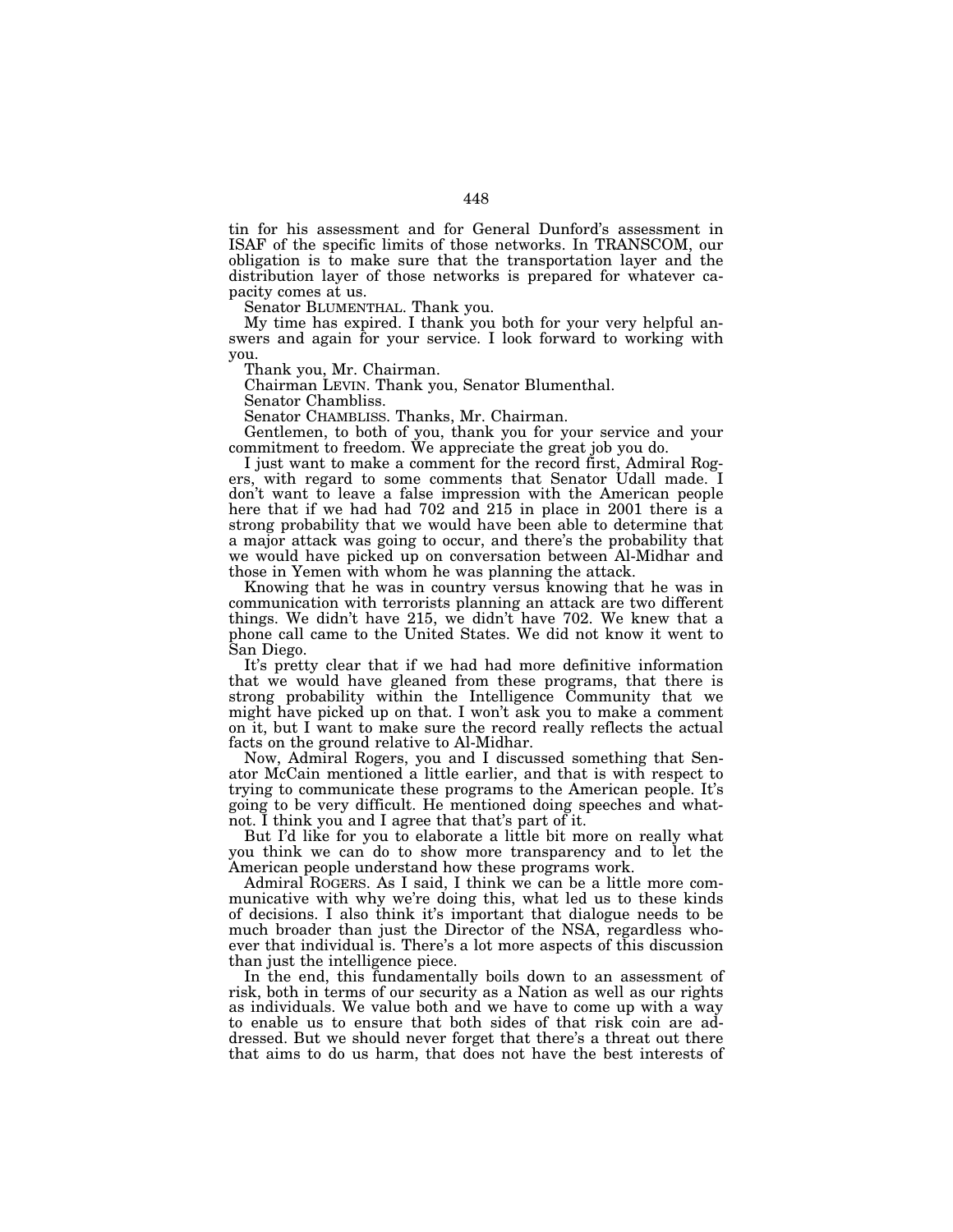this Nation in mind, and wants to defeat what this Nation represents.

Senator CHAMBLISS. You're exactly right. It's truly unfortunate that General Alexander was put out there on a limb by himself by the administration to seek to explain these programs. While he did a very good job of it, had the President with the bully pulpit been out there with him I think we would have already had a better understanding on the part of the American people of, number one, the misrepresentation of the facts regarding what information is collected on individuals, what's done with that information, and how very difficult it is to be able to access personal information on any single American. It simply is extremely difficult and requires the same process virtually that you would have to go through if you were a U.S. Attorney seeking to get information on an individual American.

The FISA court is not a rubber stamp. All you have to do is look at the makeup of the court, as well as look at the decisions, now which some of them are going to be made public, and I think that's a good idea, as long as we don't reveal sources and methods.

The fact that the administration did not give General Alexander the kind of support they should is really pretty disturbing on my part, and as I mentioned to you yesterday, I have expressed this to the administration. I hope they will give you more support in explaining these programs than they have given to General Alexander, and I have confidence that maybe they will.

Let's talk for a minute about information sharing. We've been working on a cyber bill for years now. We're getting very close to an agreement within the Senate Intelligence Committee between the chairman and myself on a cyber bill that is much needed. One of the key provisions and the last remaining obstacle we have is the immunity provision or the liability protection provision. Would you talk for a minute about your opinion regarding how necessary liability protection is to companies who will share privileged and personal information if we're truly going to have a program that works relative to cyber?

Admiral ROGERS. Yes, sir. I'm not a lawyer, but my sense is it's a critical element in any legislation. I believe to be successful we ultimately have to provide the corporate partners that we would share information with some level of liability protection.

Senator CHAMBLISS. Do you think that firms will participate in the sharing of information if they are not granted pretty much blanket liability protection?

Admiral ROGERS. I would think they'd be much less inclined to do without it.

Senator CHAMBLISS. Thank you very much.

Thank you, Mr. Chairman.

Chairman LEVIN. Thank you, Senator Chambliss.

Senator Donnelly.

Senator DONNELLY. Thank you, Mr. Chairman.

Admiral, thank you. General, thank you, and your families.

The chairman mentioned an article in the New York Times today. I thought one of the interesting quotes was where they said, why would somebody want to be the head of CYBERCOM now? It reminded me very much of the movie Apollo 13 where they said: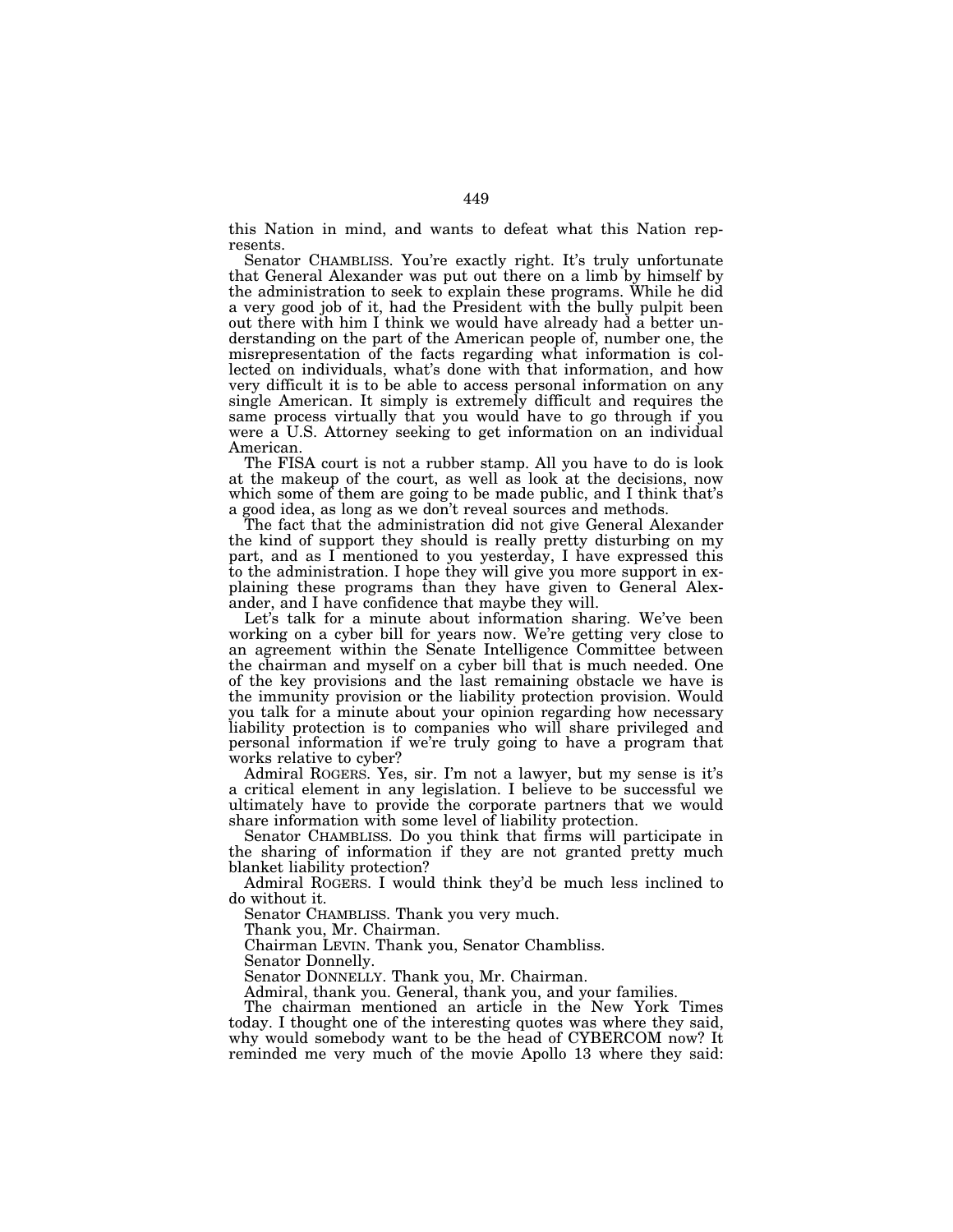This might be one of the worst things that could ever happen to us. They looked and they said: "Well, this could be the best.

This could be the most amazing time, and we have more challenges maybe than ever before. We are giving you the football and expecting big things from both of you on this.

I wanted to ask you, General. In regards to what we have seen in Ukraine and the dealings we've had with Russia before, are you making alternate plans in terms of TRANSCOM as to the work we do with Russia? Are you gaming out worst case scenarios as to how we proceed in the future?

General SELVA. Sir, not yet being in the seat at TRANSCOM, I'd have to say if confirmed that is a priority. I do know as the air component to TRANSCOM and working directly with the TRANSCOM director of operations that we have been building alternative plans. The Northern Distribution Network, part of which flows through Russia, consists of five different options for how we move cargo in and out of Afghanistan. We'll have to look at using other options than the overflight or transit through Russia should the conduct in Ukraine continue.

Senator DONNELLY. I would recommend we get working on that right away, in light of what we have seen going forward these days.

Admiral, when you look at what happened with Mr. Snowden, I know we have done reviews. Have you continued to look and ask what-if about this or about that in regards to where we are now, our operations now, to make sure we are not going to face this again internally?

Admiral ROGERS. As the nominee I haven't done that for CYBERCOM or the NSA, sir.

Senator DONNELLY. Have you thought that through?

Admiral ROGERS. If confirmed, yes, sir, I do believe we need to ask ourselves, so given this compromise, what would be the indicators that would highlight to us, that in fact would point out that now we've been compromised, now we're seeing changes in behavior, and how are we going to have to change that to stay ahead of the threats that face us as a Nation.

Senator DONNELLY. I would suggest that one of the first things you do is sit down and determine where did we go off the highway? How do we fix it? How do we square it away?

One of the areas of interest to me is contractors. You're not in the position yet, but why is it that we have contractors in those positions, as opposed to perhaps military personnel or other Government personnel who are expert in those areas? Is it a lack of individuals who can fill those positions?

Admiral ROGERS. I can't speak to the specifics of Mr. Snowden, the function he was fulfilling, as to why that was chosen to become a contractor vice Government, if you will. But I think it is reflective of a trend over the last decade or so where, as we looked at the size of Government, as we looked at the size of our workforce, some decisions were made that perhaps some of these functions could be executed on a contractor basis vice using permanent Government employees.

I have always believed as a commander that what you should use contractors for are for those functions that are either so specialized that you don't have the capability or skill resident within the Gov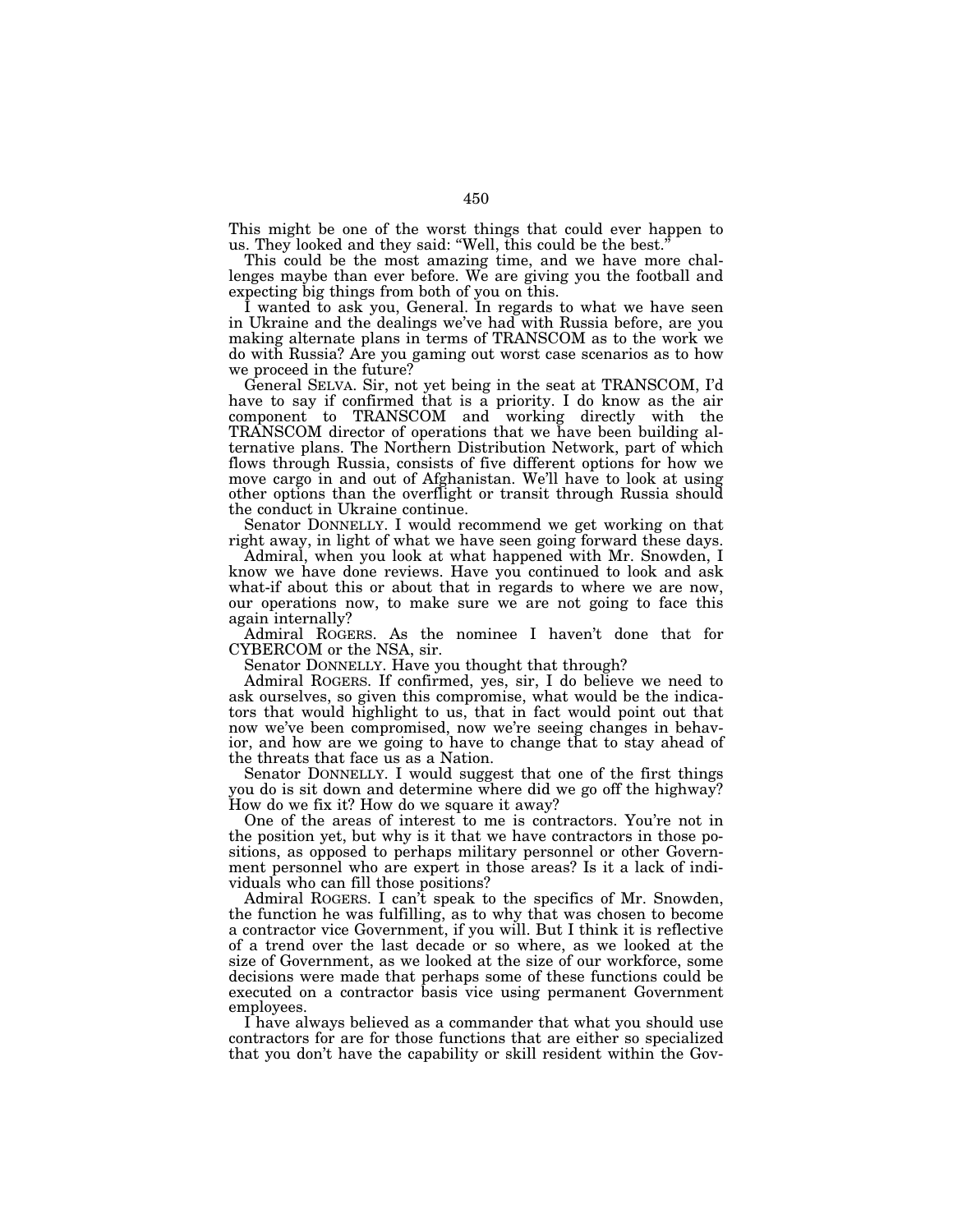ernment workforce, whether that be uniformed or civilians, or it is prohibitively expensive to try to achieve that capability, but that what we consider to be core operational functions, those need to be Government.

Senator DONNELLY. In regards to Mr. Snowden's area, will there be a review through all of these contractor areas as to what is core to what we need to do and when we regard and review expense? The next question is what is the expense of what we're dealing with now, with the situations that have been created by Mr. Snowden's conduct?

Admiral ROGERS. I apologize, but I don't know the answer to that.

Senator DONNELLY. No, I understand. I'm just trying to lay out, here are some things as we move forward that we look at.

Mr. Snowden also remarked recently: The U.S. Government has no idea what I have and will not know what I have, and they'll find out as it goes on, in effect, not his exact words. But when we look at Ukraine one of the concerns that has to come up is how much of Mr. Putin's actions were based on knowledge that may have been given to him by Mr. Snowden.

How good a handle do we have at this point on what Mr. Snowden has and what he does not have?

Admiral ROGERS. We have an in-depth analytic effort ongoing within the Department to determine that and ask that question. I haven't been party to that review, although I've seen some of the initial work, which has highlighted where the data he took exactly where it came from. We've tried to identify exactly what the implications are of what he took. That operation is ongoing and will take some period of time to finish.

Senator DONNELLY. In another area, it would be remiss of me not to ask you about supply chain integrity. It's something of concern to me, counterfeit parts, and this would be for both. How are we going to partner with industry? How are we going to work together with our intelligence officials and others to secure the integrity of the supply chain of what we have? We see counterfeit parts in missiles, in planes. It is an extraordinarily dangerous situation, and I was wondering what your plans are as we move forward to try to get this squared away.

General SELVA. Senator, our obligation in TRANSCOM is to work as the distribution process owner under the unified command plan. Part of that obligation is to work directly with the Defense Logistics Agency (DLA) on the issue of supply chain management and integrity of the supply chain. It's out of the lane that I've been in for the last year and a half as the commander of Air Mobility Command. It is one of the areas that I have committed to spend time with with Admiral Hernitchek, to get at the details of the supply chain integrity process.

It's more than just the data. It is in fact the ability of counterfeiters to bring to that market parts that appear to be genuine, but in fact aren't. It's a physical issue as well as a data security issue. It goes right to the heart of our industrial capacity and the ownership of the intellectual rights and being able to produce the products that our soldiers, sailors, airmen, and marines use in battle.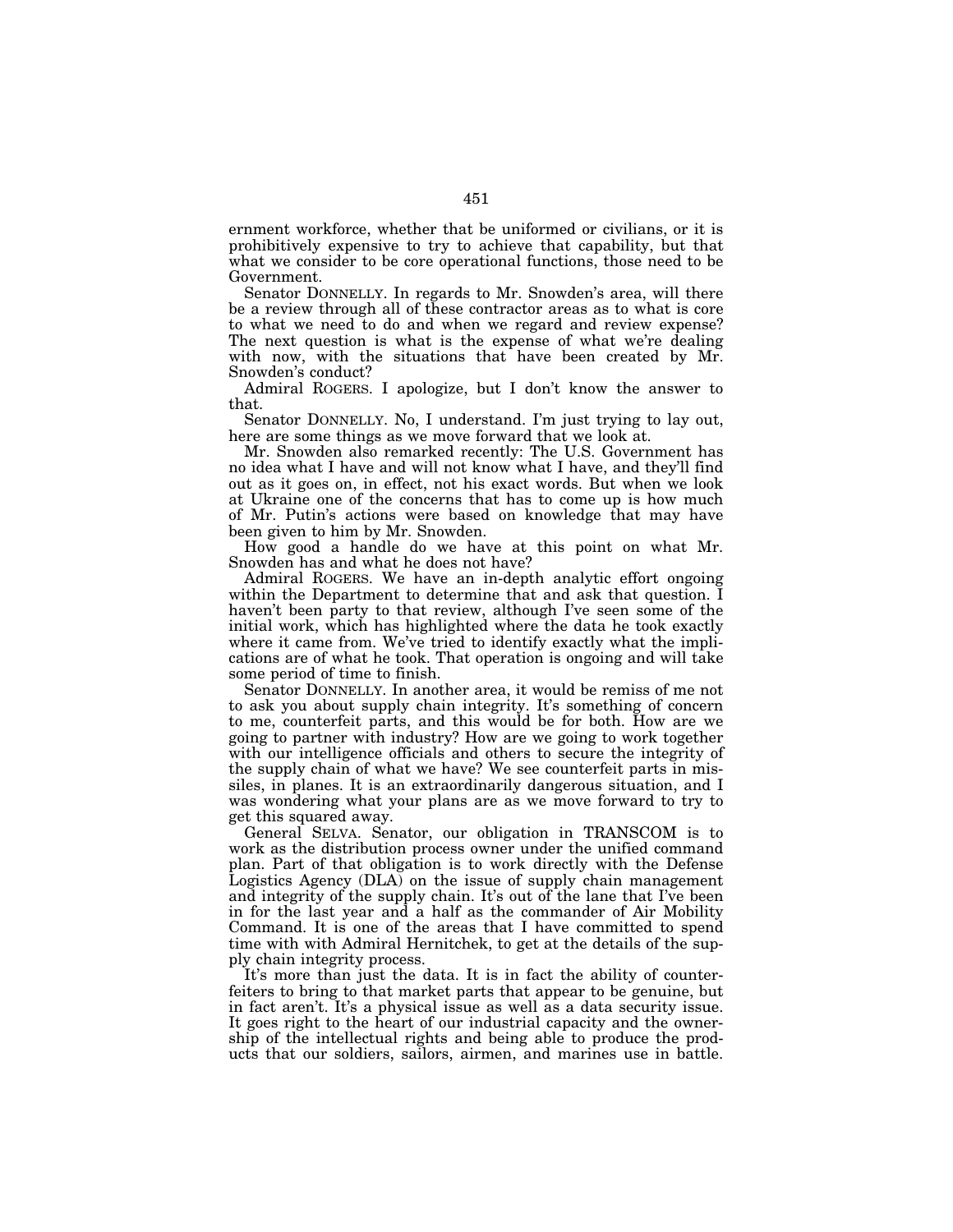Senator DONNELLY. I would ask you to make that a priority, because we are one counterfeit part away from disaster on a constant basis.

General SELVA. Yes, sir.

Senator DONNELLY. Thank you very much. Thank you both for your service and to your families.

Thank you, Mr. Chairman.

Chairman LEVIN. Thank you, Senator Donnelly.

Senator Ayotte.

Senator AYOTTE. Thank you, Mr. Chairman.

I want to thank both of you for your service to our country, and to your families as well for their support and sacrifices.

General Selva, with regard to DOD's air refueling capability, how important is it to our military capabilities and our national security?

General SELVA. Senator, the capacity of Air Mobility Command to operate at TRANSCOM's behest and provide refueling around the world is critical to being able to move our forces to the places they need to be when they need to be there. The Air Force, as you've probably heard over months and years, talks about global vigilance, global reach, and global power. Tankers are what make us global.

Senator AYOTTE. I'm really pleased the 157th Air Refueling Wing at Pease, the New Hampshire Air National Guard Base, has been chosen as the top Air National Guard unit to receive the new tankers, the KC–46A. I want you to know we had a very positive public hearing for the basing of the KC–46A last week in New Hampshire.

I wanted to ask you, in your role as Commander, Air Mobility Command, what's your assessment of the 157th Air Refueling Wing at Pease? How have they performed and how important is the Guard in all of its capabilities as we go forward?

General SELVA. Senator, the 157th has a pretty storied heritage in the tanker world, and they're a high performing organization. They're one of the units to which we've appended an Active Duty associate unit and the unit is performing quite well. The base and the unit exist in an area of fairly high demand for tanker services and as a result their performance speaks for itself. They're a great unit and we look forward to being able to base the KC–46A Pegasus at Pease, subject to the outcome of the environmental impact statement.

Senator AYOTTE. Fantastic. I think you're going to get a very positive outcome. The whole community is really excited and very supportive of having the new tanker there, and I look forward to working with you on that. It's incredibly important to our national security.

I noted Senator Donnelly asked you about the issue of the Northern Distribution Network with regard to our retrograde from Afghanistan. In light of what's happening in the Ukraine, the President, many of us, are pushing for further economic sanctions, other types of sanctions against Russia for their invasion of Crimea.

If the Russians were to take retaliatory action as a result of that to shut down the Northern Distribution Network with regard to the transit operations on those roads, what impact would that have to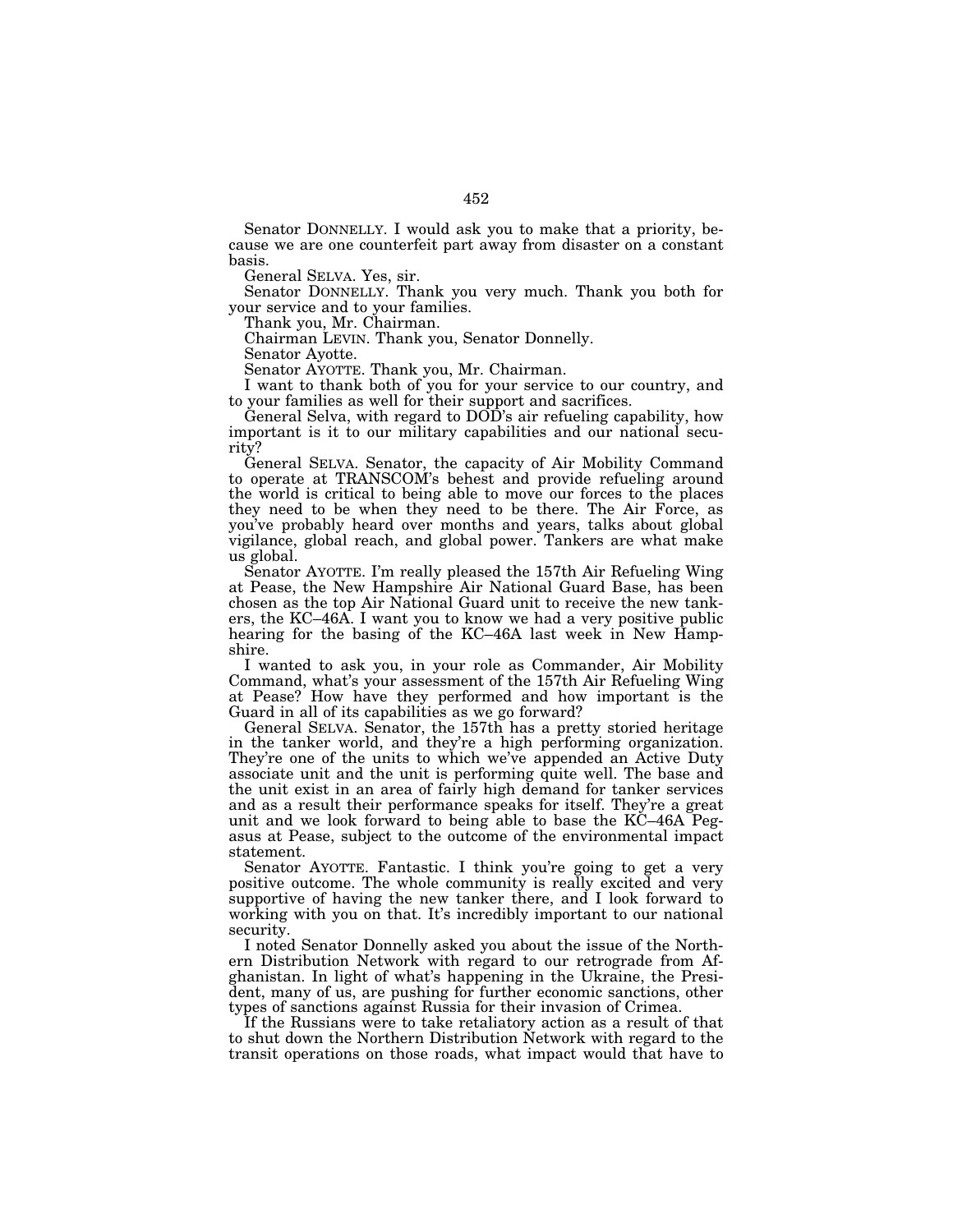us and how would we address it? Because I think it's something we have to understand and be prepared to address.

General SELVA. Yes, ma'am. If the Russians were to take action to constrain our access to the Russian segments of the Northern Distribution Network, we have other options to move that cargo in and out of Afghanistan. The singular item that moves across that network that would concern me at this point is the subsistence cargoes in the form of food and non-combat articles. I'm told about 20 percent of the subsistence cargoes move through that network. We'd have to use another option to get it in. We do have several options in the Northern Distribution Network that do not include transitting Russia.

Senator AYOTTE. If for some reason, which obviously I would hope that they wouldn't take that type of action, but we'd be prepared to use other options if we had to and could do so?

General SELVA. Yes, Senator, we would.

Senator AYOTTE. Thank you. I appreciate it.

Admiral Rogers, thank you for taking on at a very challenging time this important position. Last week it was reported in the press that Russia is using cyber-attacks against the Ukrainian telecommunications system to block the Ukrainian leadership from accessing the country's phone network. To what extent do you believe Russia is conducting cyber-attacks against the Ukraine, and what could the United States do to help the Ukraine better defend itself against attacks from Russia?

Admiral ROGERS. Ma'am, in an open, unclassified forum, I'm not prepared to comment on the specifics of nation state behavior. Clearly, cyber will be an element of almost any crisis we're going to see in the future. It has been in the past. I believe we see it today in the Ukraine. We've seen it in Syria, Georgia. It increasingly is becoming a norm.

As we work to partner with others to develop norms of behavior and expectations for what is acceptable and what is not acceptable, examples like this highlight to us I think what is not acceptable. As we work with the Ukrainians and other nations to attempt to figure out what's the best way to address them, whether the Ukrainians ask for specific technical assistance, I think we'd have to work through everything on a case by case basis.

Senator AYOTTE. Do you believe we should help our allies in situations like this if they are receiving cyber-attacks, and working with them to combat these attacks?

Admiral ROGERS. Yes, ma'am.

Senator AYOTTE. I think that's very important, particularly with what's happening in the Ukraine right now, that we are active in this area in countering any type of actions by the Russians, cyberattacks or otherwise.

I wanted to ask you about DOD's vulnerability overall to a cyberattack. In January 2013, the Defense Science Board issued a task force report titled ''Resilient Military Systems and the Advanced Cyber Threat''. The report concluded that, ''The United States cannot be confident that our critical information technology systems will work under attack from a sophisticated and well-resourced opponent utilizing cyber capabilities in combination with all of their military and intelligence capabilities.''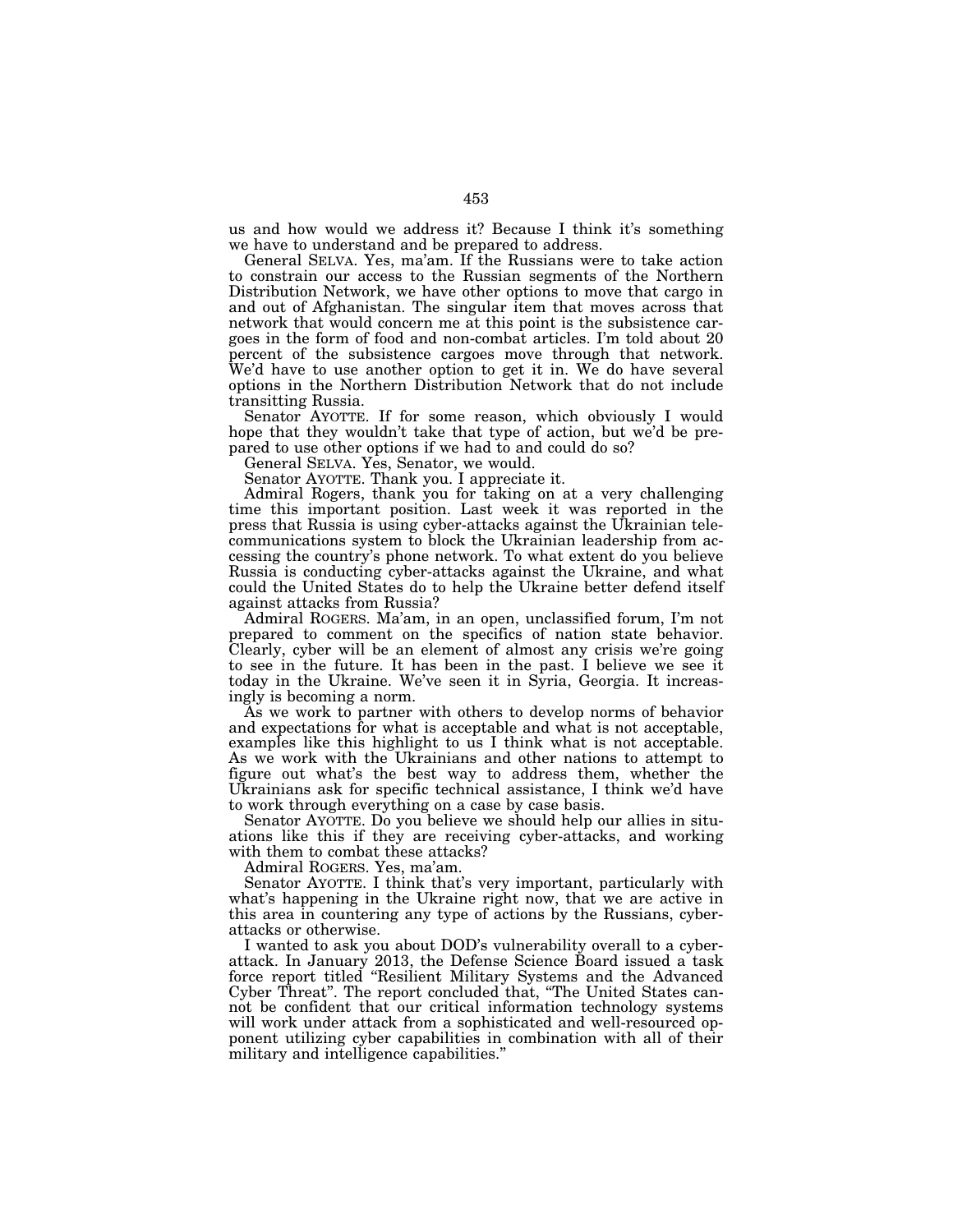In other words, we're not confident that many of our military systems would work if we were attacked by a high-end peer-to-peer adversary.

Do you share that assessment and how can we make sure that DOD is more resilient to cyber-attacks?

Admiral ROGERS. I certainly share that concern, which is one reason why I believe creating a defensible architecture has to be one of the most important things we do. The reality is the network structure of today reflects a different time and a different place. I have experienced that firsthand in my current duties in the Navy as the operational commander for the Navy's networks. I have watched that challenge across the entire Department.

That's why the Joint Information Environment (JIE) I think is so critical to the future for us. We have to get to a defensible architecture.

Senator AYOTTE. We have to work with you on that.

Finally, there's been a lot of discussion about Edward Snowden here today. Do you believe that the disclosures that he made have potentially put at risk the lives of Americans and our allies, or at greater risk, because he has released this type of classified information?

Admiral ROGERS. Yes, ma'am.

Senator AYOTTE. Yes is the answer to that?

Admiral ROGERS. Yes.

Senator AYOTTE. I think that people need to understand that, that he has put potentially at risk American lives and the lives of our allies. That is very, very important for people to understand in terms of what we are addressing and what we're dealing with and how we characterize his behavior.

Thank you both.

Chairman LEVIN. Thank you, Senator Ayotte.

Senator King.

Senator KING. Thank you, Senator.

General Selva, it's good to see you again. If I was in an airplane out of gas over the North Atlantic, I'd call the guys from Bangor. Forget about those guys from Pease. [Laughter.]

Senator AYOTTE. I don't think so. [Laughter.]

Senator KING. The 101st could take care of you quite adequately.

As you look across the broad range of commercial assets, military assets, that TRANSCOM employs across the globe, what do you feel are the greatest risks and vulnerabilities to TRANSCOM today to execute its responsibilities? How about the vulnerability of commercial carriers to events like cyber intrusions? Going into this new job, what's going to keep you awake at night?

General SELVA. Senator, I think there's probably two things that worry me the most over the coming couple of years. The first is once we have completed whatever retrograde operation happens in Afghanistan, whether we have a residual force or no force remaining behind, the demand signal for lift, surface and air, will diminish significantly. We've already seen in the last year nearly a 50 percent reduction in the requirement for sustainment cargoes into and out of Afghanistan, combat articles as well as just regular sustainment.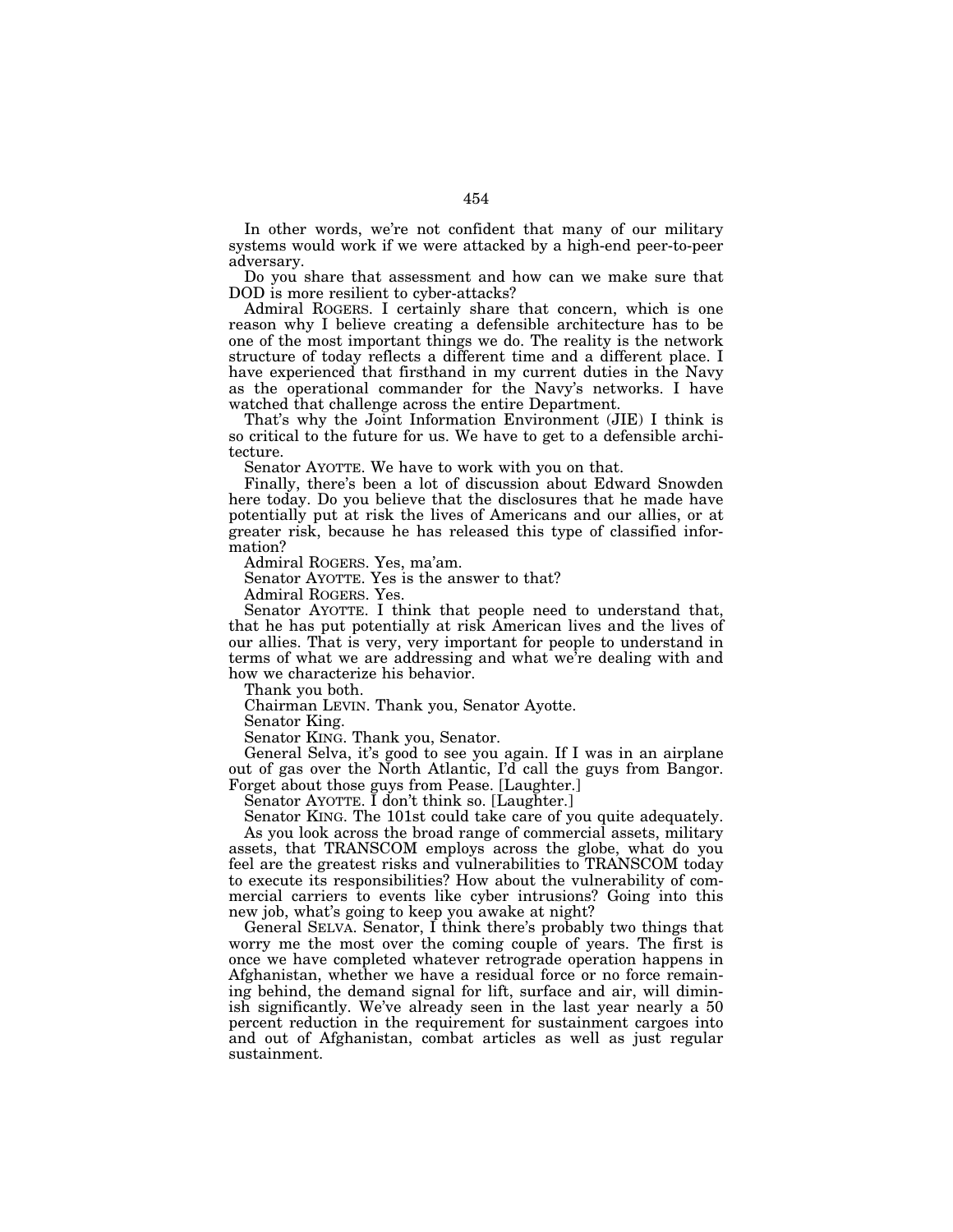That has an implication for our organic fleets, sealift, airlift, as well as surface, and for our commercial partners whose networks we access to make that entire distribution network work. That decline in requirements, a return to a more stable environment, if you will, actually has some negative readiness implications across the enterprise. We're studying those in all of the organic and commercial sectors of the market to try and understand those implications. They have significant impacts on the commercial cargo carriers, both sealift and airlift, who have been such an integral part of that network into and out of Afghanistan.

Senator KING. What percentage of TRANSCOM's assets are organic versus commercial at this moment?

General SELVA. That's a difficult number to quantify, but I'll take a stab at it. Roughly 40 percent of our capacity is organic in the air environment and about 50 percent, if we access all of the available assets through the Civil Reserve Air Fleet (CRAF), would be brought to us by our commercial partners. I don't have the specific statistics.

Senator KING. As the demands of Afghanistan diminish, is there an industrial base issue here in terms of the commercial carriers? Are they going to go away? Are they going to be able to find other business? Is there a risk of not having the capacity when we need it?

General SELVA. There are two dynamics at play, Senator, in that environment. One is the health of the airline industry as a whole, both commercial cargo carriers and commercial passenger carriers, and two segments within that, that industry, the charter carriers and the scheduled carriers.

The decline in the demand signal on those commercial carriers will change the economics of that industrial segment. The second thing that's changing is the very nature of commercial charter cargo across all of the global economy. With the introduction of large aircraft with large cargo bays below the passenger decks, we now see commercial passenger carriers reentering the charter cargo market. That has changed the dynamic of our CRAF partners and we have to understand the impacts of that change in the economy on their capacity to be with us in crisis.

Senator KING. That's an issue that we're just going to have to watch as it evolves?

General SELVA. Yes, sir. To be fair, right now we have an ongoing study. We're about a year into working with our commercial partners to understand the economic dynamics of what's changing in the cargo and passenger markets. We are right now in about a 3-month period of receiving their comments on the work we've done. We owe this committee a report in mid-June, if I understand correctly, on the outcome of that discussion.

Senator KING. Thank you.

Admiral Rogers, I'm going to ask a question that I don't think you're prepared to answer, but I may ask it again in a year. I've been in a number of hearings both in the Intelligence Committee and in this committee on cyber issues, CYBERCOM and the NSA. How can you possibly do both of these jobs?

Admiral ROGERS. There is no doubt it's a challenge, and I'll be in a much better position, as you indicate, if confirmed, to look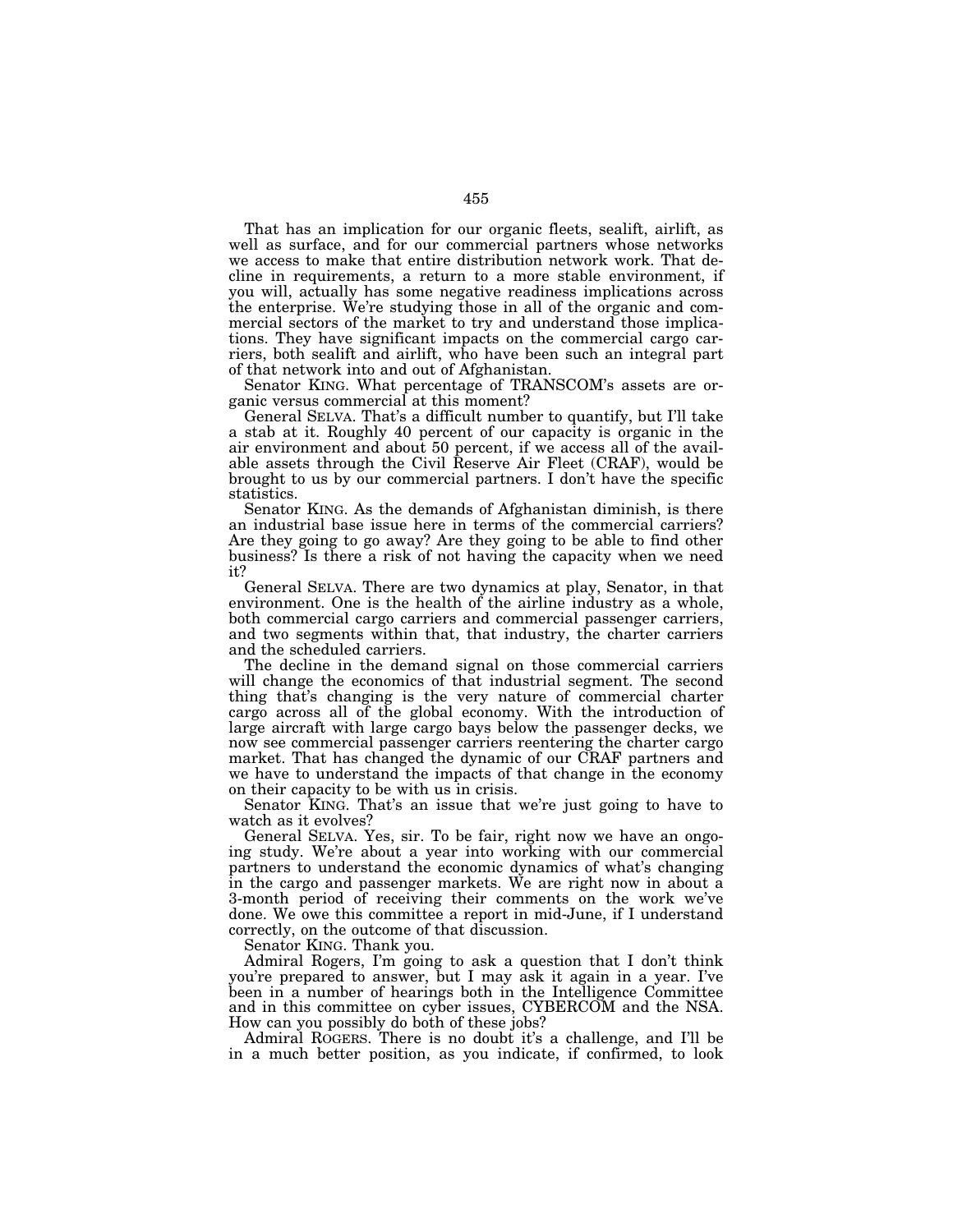back and say how hard has it been and what have been the challenges. But I just believe that where we are right now, many of the missions and functions are so intertwined and related that to not do it this way would create real concern. Right now, in my current duties in the Navy I work for General Alexander both as CYBERCOM and as NSA leader, and so I have experienced these same challenges firsthand within my own service.

Senator KING. But you understand how over the past year both jobs have grown in responsibility. You have to be a spokesman, you have to manage. I just think it's something that we're going to really have to think about along with the administration going forward. I understand the desire to have it in one person, but, boy, I would think running the NSA itself is more than a full-time job.

Admiral ROGERS. We'll be busy, sir.

Senator KING. One of the major issues that we've been discussing again for the past year and a half, actually for the past, I don't know, years before I was here, is the necessity of some kind of cyber legislation that allows better coordination between the private sector and the Government. How do you assess the importance of that kind of legislation coming out of this Congress?

Admiral ROGERS. Sir, I believe that legislation is a key for our future. We have to change the current dynamic.

Senator KING. I certainly hope people are listening around here, because ever since I've been here everybody's been saying that, but it doesn't seem to change. My father used to say if you drove straight at the Pentagon it kept getting further and further away. I feel like that's where we are with this legislation. Everybody's talking about it. I certainly hope you'll work with us to try to develop that legislation in the multiple committees that have jurisdiction.

I believe one of our greatest vulnerabilities is to cyber-attack. I think the next Pearl Harbor is going to be cyber. The problem is we're more vulnerable than many other places. It's an asymmetrical disadvantage because we're so advanced in terms of our linked-up, networked society. How do we prevent that or what are the tools and are we where we should be? I certainly don't want to have a hearing or a set of hearings here about why we were asleep at the switch.

Admiral ROGERS. I think clearly we're not where we want to be. We're generating capability, we're generating capacity, and those are all positive steps in the right direction. But in the end I believe we have to get to some idea of deterrence within the cyber arena.

Senator KING. I think you're absolutely right about that, and we have the whole strategy of deterrence on the nuclear side and I think we have to develop a strategy of deterrence on the cyber side, that if somebody comes into our networks they're going to have some serious problems with their networks.

Thank you, Admiral.

Chairman LEVIN. Thank you, Senator King.

Senator Lee.

Senator LEE. Thank you, Mr. Chairman.

Thanks to both of you for joining us today and for your service to our country. Admiral Rogers, I thank you in particular for vis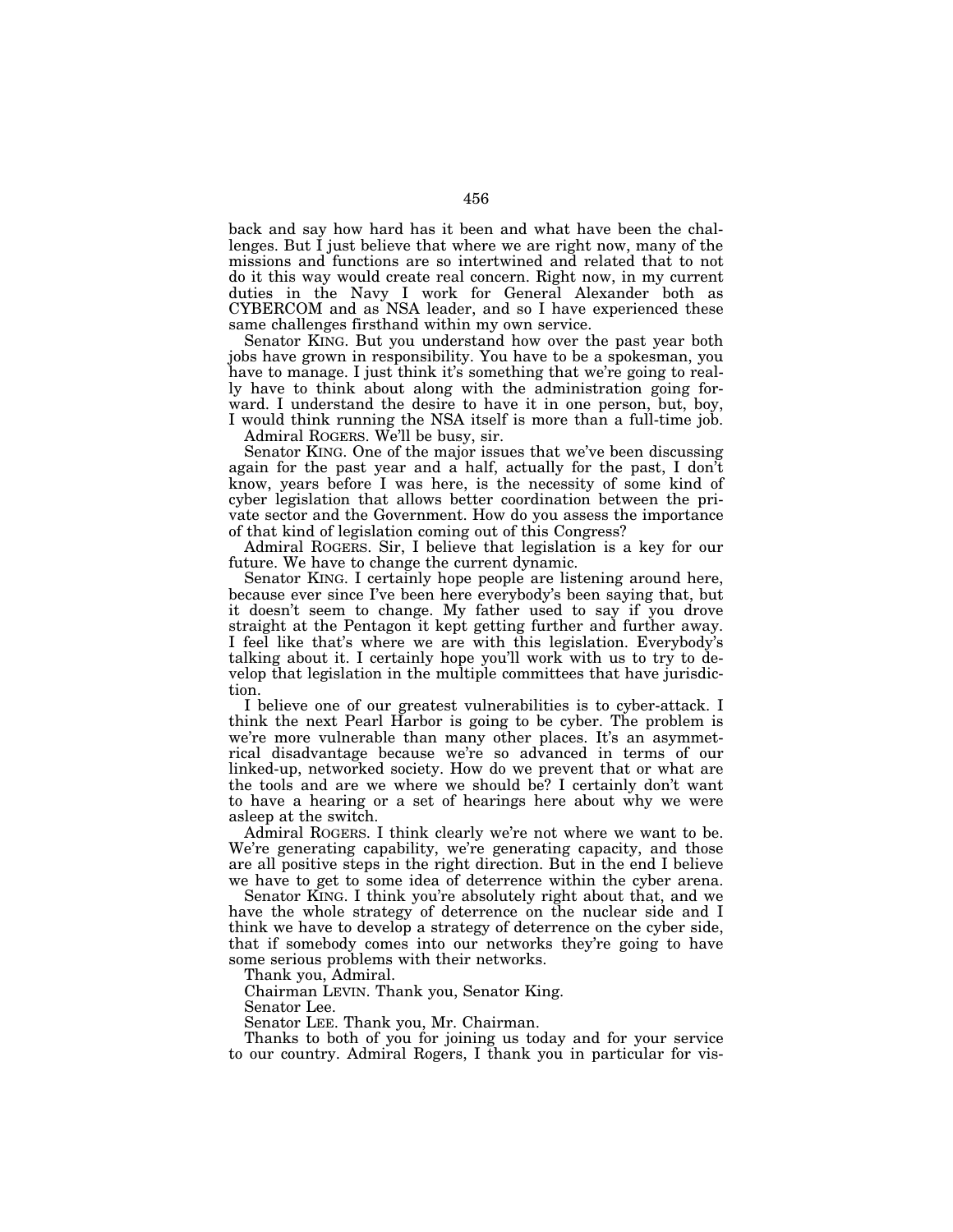iting with me in my office. I appreciated the opportunity to discuss those important issues.

There does have to be a balance struck between achieving our national security goals and protecting the constitutionally guaranteed rights of American citizens. Ultimately, I agree with my friend Senator Udall that, properly understood, these two things are the same thing. Our security lies in our constitutional protections and so we can't overlook constitutional protections in the interest of national security without compromising a good deal of what is embodied in our national security interests.

In our well-intended efforts to recover and move forward past September 11, 2001, we have at times tried to strike a balance in a way that I find troubling. As I've stated before, I have some pretty deep-seated concerns with some of the things that have been revealed in recent months to the public, things that previously were known only to Members of Congress and to other people with the right security clearance within the Government.

I worry about the NSA's surveillance and metadata collection programs and the risks that such programs could pose to the constitutionally protected rights of American citizens. The Fourth Amendment stands to safeguard those rights, and even if one assumes for purposes of this discussion that currently the only people employed at the NSA are people with only our best interests at heart, we still run a risk, even if that assumption is made, that at some point in the future, whether it's a week from now, a month from now, a year from now, 10 or 20 years from now, unless we have the right safeguards in place those powers will be abused. They will be abused with respect to American citizens.

Particularly given the fact that the NSA's mission is related to foreign intelligence-gathering, we need to make sure that we protect American citizens in their constitutionally protected rights.

Admiral Rogers, if confirmed to this position how would you work to protect the constitutionally protected rights of American citizens while doing your job?

Admiral ROGERS. Yes, sir. I would attempt to be as transparent as possible with the broader Nation about what we're doing and why. I would try to ensure a sense of accountability in what the NSA does. The Nation places a great deal of trust in this organization. It has an incredibly important mission. It's a mission that involves a tension in our society, given the fact that the fundamental rights of the individual are so foundational to our very concept of the Nation.

I welcome a dialogue on this topic. I think it's important for us as a Nation. I look forward to being part of that dialogue. As you and I have previously discussed, I am committed to trying to be a good partner in that effort.

Senator LEE. I understand that a certain level of confidentiality must almost unavoidably surround many of the NSA programs that might be of concern to the American people, to ensure the effectiveness and to keep our enemy actors from working around our systems. But the public has developed a certain distrust of many of those programs.

In discussing this concept with Senator McCain a few minutes ago, you mentioned that there might be a range of options avail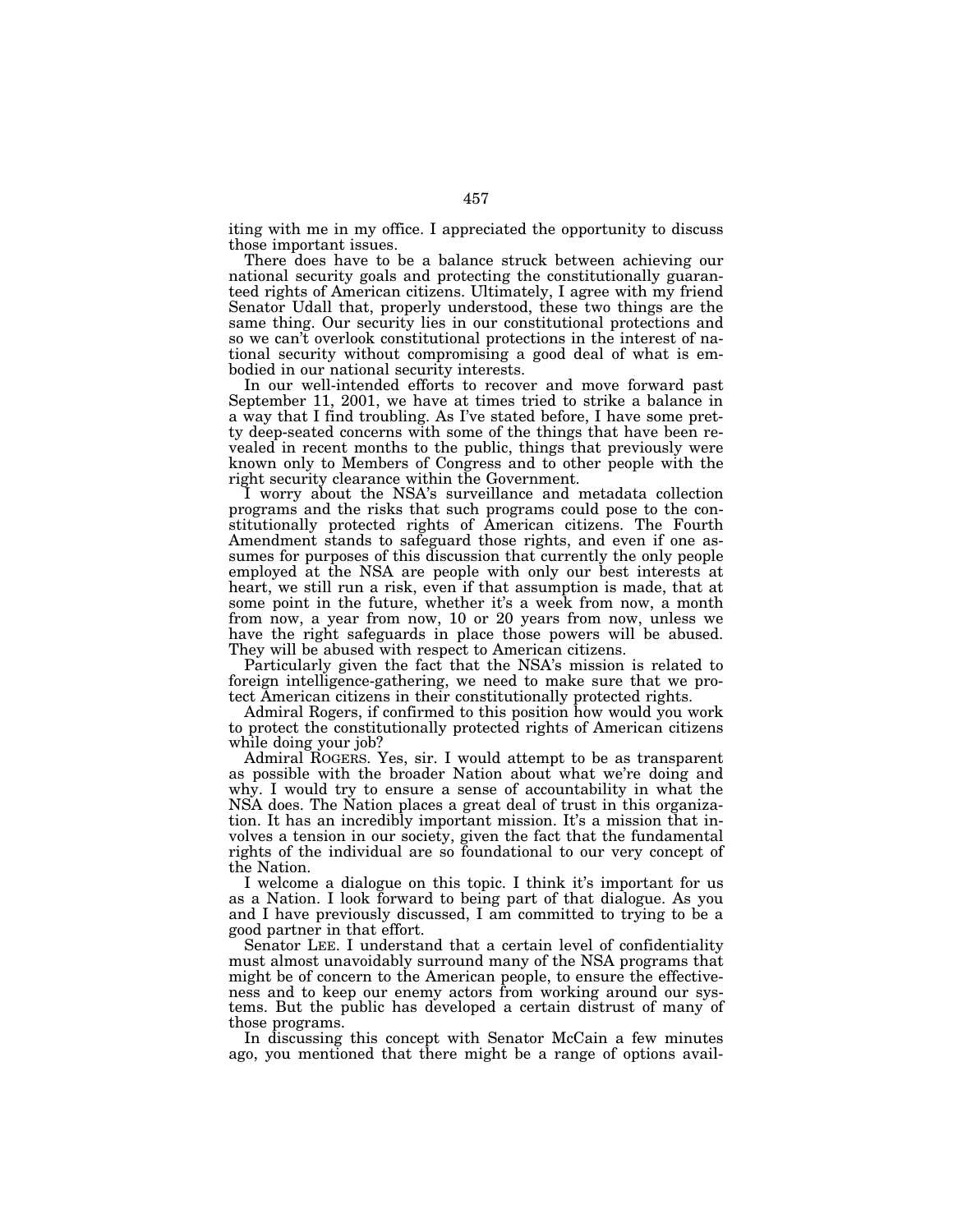able to us. Can you describe what some of those options might look like in balancing the need for confidentiality on the one hand, in order to protect our programs, and the need for transparency on the other?

Admiral ROGERS. I'd be looking at what are the mechanisms we use to assess the value portion of this and how can we do this potentially in a more public way. I haven't fully formed my own thoughts in this regard, but I think it's something that's incredibly important and I think is very specific to the duties as the Director of the NSA, if confirmed, the ability to be able to lead an honest and open dialogue about just what is the value of these efforts as we try to move forward.

As I said, I'm not on the job yet. I need to get much smarter, but I'm committed to doing so.

Senator LEE. The President's directed that the Government start to transition out of having the Government itself hold onto the bulk metadata collected pursuant to section 215 of the Patriot Act. Can you give me an update on how that process is going and how it might unfold?

Admiral ROGERS. Sir, as the nominee I haven't been part of that process, so I'm not in a position to give you a sense for how it's unfolding. I know it is ongoing. The President set a deadline of the 28th of March, indicating he wanted feedback on how the best way to move forward was. The issue that's among the many that's important to me as we move forward is this, and we try to figure out the best way, is how do we address the idea of speed, the ability to query the data in a way that both protects the rights of the individual, but also enables us to get answers in a quick, reasonable time period.

Senator LEE. Thank you.

President Obama stated in a speech in January the following. He said: "I've directed the Attorney General to work with the Foreign Intelligence Surveillance Court so that during this transition period the database can be queried only after a judicial finding or in case of a true emergency.''

What do you think might constitute a "true emergency" in this context?

Admiral ROGERS. Potential loss of life, hostage, criminal kind of scenarios.

Senator LEE. I assume that in those scenarios there would have to be a time component, an urgency component for that to qualify.

Admiral ROGERS. Yes, sir, I would think so.

Senator LEE. Not a mere inconvenience to the Government personnel involved, but some practical reason that would make it impossible, rather than just inconvenient, to go to the FISA court. Is that your understanding?

Admiral ROGERS. Inconvenience is clearly not the standard that's intended.

Senator LEE. I see my time has expired. Thank you very much, Admiral.

Thank you, Mr. Chairman.

Chairman LEVIN. Thank you, Senator Lee.

Senator Manchin.

Senator MANCHIN. Thank you, Mr. Chairman.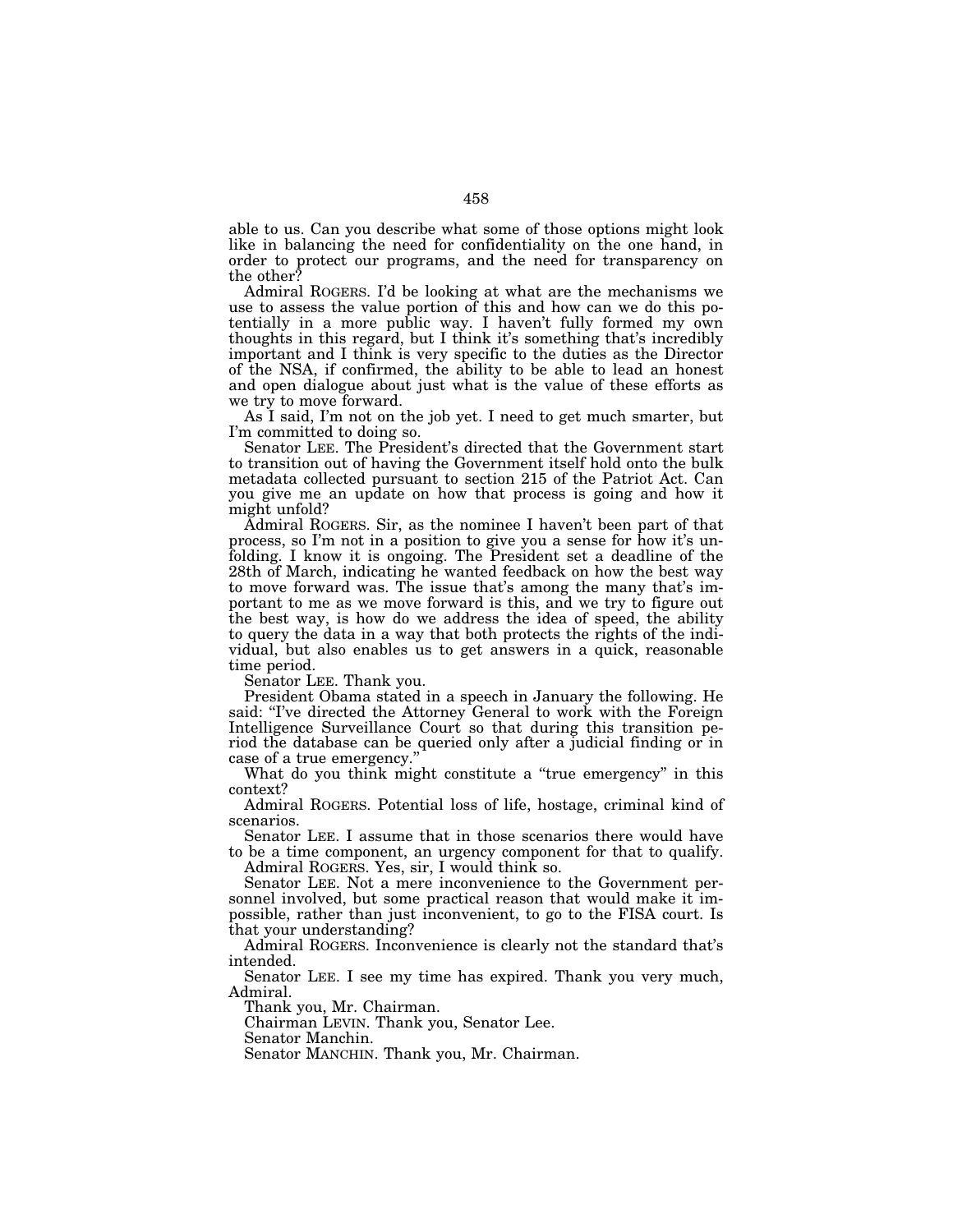I want to thank both of you and congratulate you on your nominations. I've read your resumes, quite impressive. Thank you for the service to our great country.

I also want to acknowledge the passing on Sunday, March 9, 2014, of one of your fellow Air Force officers, one of your fellow comrades, if you will, at the Air Force Academy, in the passing of Major General Stewart. We're very sorry for that, and a loss for all of us.

If I can, General Selva, to start with, the equipment in Iraq, where did it go, the equipment that we should have taken out? How much did we leave behind? Where did it go? What have we done with it?

That leads right into what we're going to do in Afghanistan. I'm hearing that we're going to leave so much stuff behind. The State of West Virginia is kind of watching its p's and q's and its pennies, nickels, and dimes. How does that fare?

General SELVA. Sir, I'm not in a position to comment on what we left behind in Iraq.

Senator MANCHIN. Is that because of security?

General SELVA. No, sir. I wasn't party to those decisions.

Senator MANCHIN. Could you get some information on that?

General SELVA. I could try to find out for you.

[The information referred to follows:]

The majority of equipment in Iraq was transported back to the United States or to Afghanistan based on military operational and training requirements. The Department of Defense (DOD) transferred equipment and property to the Government of Iraq (GoI) under a number of authorities to build up the security forces of Iraq. Specifically, DOD transferred \$319.7 million (fair market value) worth of foreign excess personal property (FEPP) to the GoI under the authority of title 40 U.S.C. § 704. Examples of these items are installation and base life support equipment (e.g., commercial vehicles, power generators, living containers, security barriers, and air conditioners). DOD achieved an estimated cost avoidance in excess of \$605 million by not transporting these items back to the U.S. Additionally, DOD transferred over 24,000 pieces of "excess" equipment under the authority of title 22 U.S.C. § 2321j (grant transfers of Excess Defense Articles) to the GoI. Examples of this equipment are helmets, older version weapons (M16), body armor, tools, and commercial vehicles. DOD also transferred 1,305 pieces of ''non-excess'' equipment to the GoI under the authority of §1234 of Public Law 111–84. Examples of this equipment are High Mobility Multipurpose Wheeled Vehicles, 40 ton trailers, maintenance trucks, and airfield support equipment.

Finally, DOD transferred 759 items valued at approximately \$10.8 million to 20 different U.S. State and Local organizations through the National Association of State Agencies for Surplus Property. Examples of this equipment are: non-tactical vehicles, light sets, generators, dozers, bobcats, and forklifts. The equipment is provided on an ''as-is, where-is'' basis to the States, with the States funding all packaging and transportation costs. Items not claimed by any organization were disposed of in Iraq.

Senator MANCHIN. Thank you, sir.

General SELVA. I will let you know that in the current discussions we're having with ISAF on what we might leave behind in Afghanistan, one of the key issues that we have to address is the residual value of the equipment and whether or not the cost of lifting it out of Afghanistan is worth that investment. We have to do that, essentially a business case.

Senator MANCHIN. Do we have any buyers in that part of the world for it or are we just going to give it away?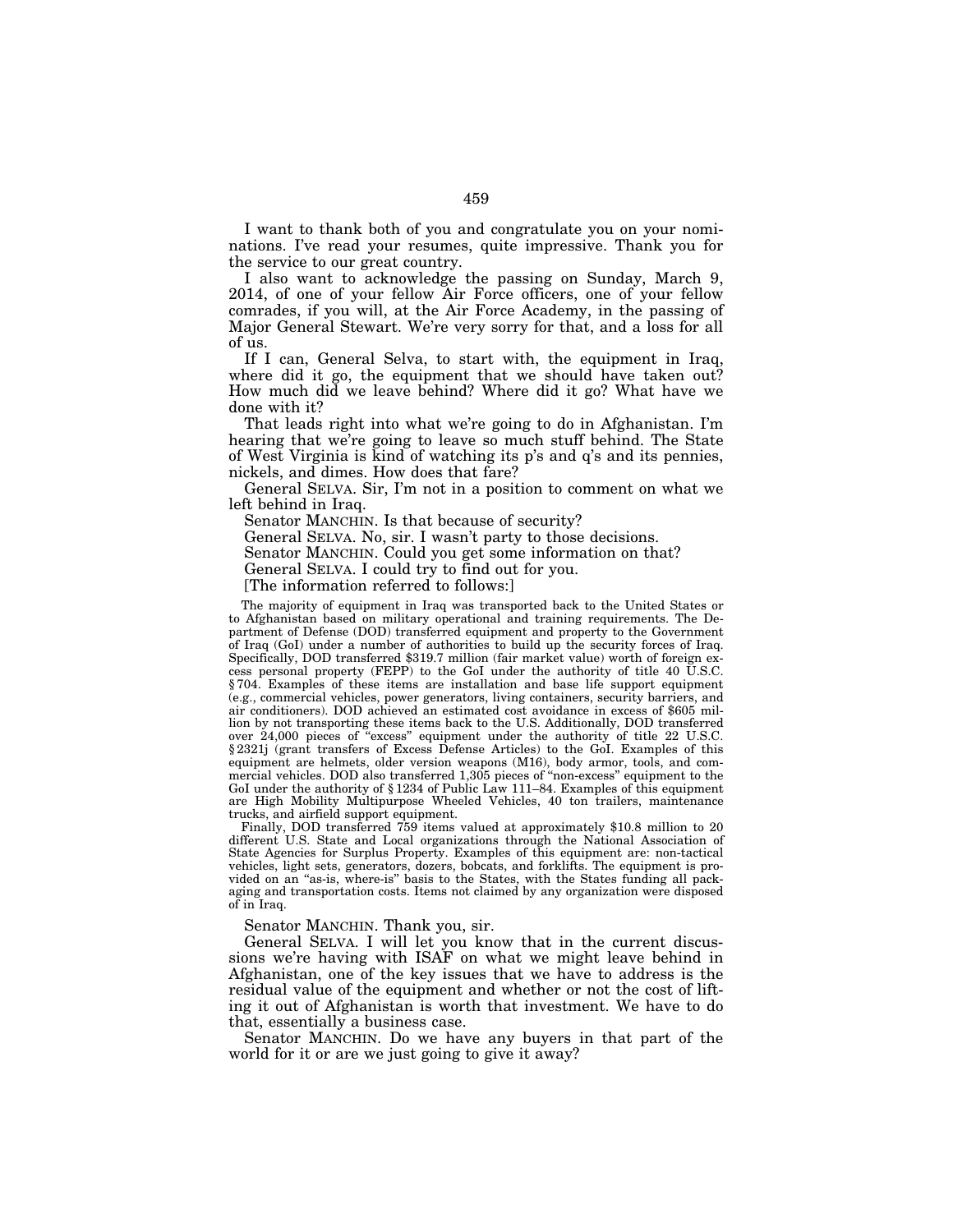General SELVA. Sir, in some cases the equipment will be disposed of through foreign military sales. In others it will be through grants. But I don't have the specifics.

Senator MANCHIN. If you could do that, I'd appreciate it.

General SELVA. If confirmed, I will get with the DLA team and get you that information.

[The information referred to follows:]

Equipment that is required to meet future military operational and training requirements is being transported back to the United States. Equipment that is excess to the Department of Defense (DOD) requirements is offered to the Government of the Islamic Republic of Afghanistan (GIRoA) and other eligible countries under various authorities. As of March 30, 2014, DOD has transferred \$91 million (fair market value) worth of foreign excess personal property to the GIRoA under the author-ity of title 40 U.S.C. § 704. Examples of these items are installation and base life support equipment (e.g., commercial vehicles, power generators, living containers, security barriers, and air conditioners). DOD achieved an estimated cost avoidance in excess of \$1.1 billion by not transporting these items back to the United States. As with the equipment in Iraq, excess military equipment is made available to GIRoA and other eligible countries on an "as-is, where-is" basis under the authority of title 22 U.S.C. § 2321j (grant transfers of Excess Defen ferred to GIRoA under the authority of § 1222 of Public Law 112–239. DOD is providing lists of excess equipment to the National Association of State Agencies for Surplus Property (NASASP) for potential transfer to U.S. State and local organizations on an ''as-is, where-is'' basis. To date, no equipment has been requested by NASASP due to the high transportation costs.

Commercial equipment that has no trade security controls may be sold to local Afghan vendors beginning in April 2014. Finally, equipment with trade security controls that is not disposed of in any of the methods above will be demilitarized and disposed of in Afghanistan.

Senator MANCHIN. Admiral Rogers, if you can, give me an overview of the cyber-attacks from Russia, and especially with the Ukraine situation we have right now that we're dealing with, and how that escalates to concerns and maybe more activity into the former Soviet Union countries, such as Kazakhstan and some of the others that are very much concerned, and even Poland, at what's going on. Are you seeing an uptick in those type of cyberattacks there?

Admiral ROGERS. We clearly see that there's an ongoing cyber element to the challenges in the Ukraine at the moment. In terms of specifics, I would respectfully ask that this is something that would perhaps be best shared in a classified setting.

Senator MANCHIN. Okay. I was just wanting to see, I would assume there has been. If you can do that, I'd appreciate it, sir.

Also, my State of West Virginia has gone through a water crisis, if you will, because of a spill. I've said this before. If anyone wanted to know the effects it has on the population and the concerns and the hysteria—and we had no loss of life, no one seriously ill—what a cyber-attack would do to the confidence of the people, we're a perfect example, if you would come down and work with us and help us on that.

But with that being said, our most vulnerability I see is in our water, our food, and our grid system. Since a lot of this is privately owned or corporately owned, are you interacting and how much are you interacting with those concerned to beef up the security?

Admiral ROGERS. Sir, it's clearly not in my current duties, but if confirmed that would be an aspect of the mission. Absent legislation, we're attempting to do that on a voluntarily-in partnership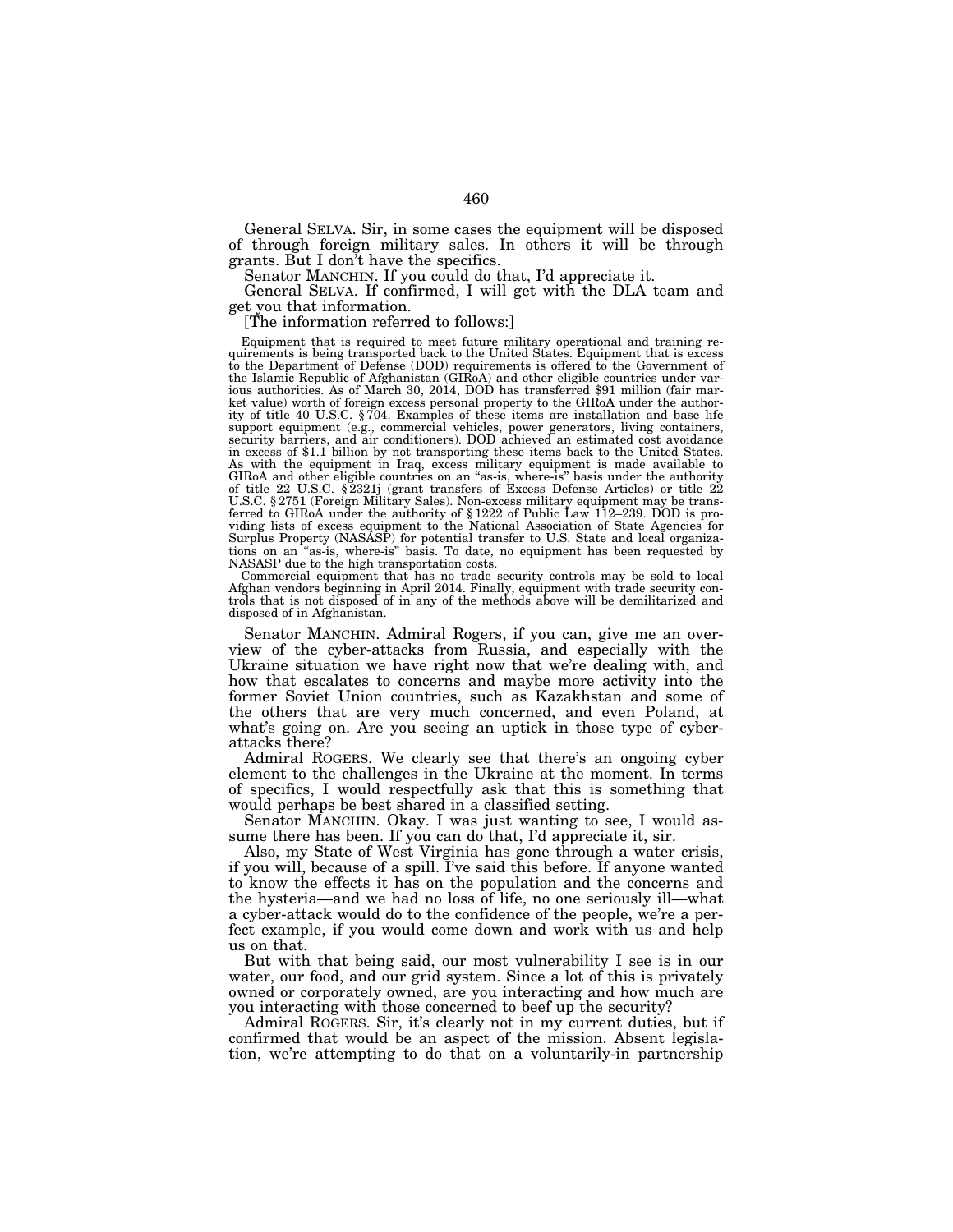basis. Those partnerships in some areas are working very well, in others clearly not as mature as we would like.

Senator MANCHIN. Maybe you can even elaborate more. I know that Senator King had mentioned you probably wouldn't be able to answer it today, you could a year from now. Tell us what all has been thrown into the mix, if you will, of what you're expected and how you can bring everything together with the demands and the growth, I think is what we're concerned about, and if we should still stay under one umbrella? I think right now we're going down that direction. But how much more has been thrown at you?

Admiral ROGERS. Clearly, it's a demanding set of duties. I'd also highlight the Director of NSA and the Commander of CYBERCOM does not operate alone by themselves. There's a strong team in place. I've had the honor of working with that team on both the CYBERCOM side and the NSA side for the last  $2\frac{1}{2}$  years in my current duties. They're a real strength for the team.

Senator MANCHIN. It's amazing to me—and I don't see this in West Virginia at all—they're trying to lift Snowden up to any type of hero. He is basically a traitor in our eyes and what he's done to our country.

But with that being said, there had to be a frustration level to where he felt, he felt that that was the direction for him to go, because there was no outlet. Are you able to in your new position looking at how you can work, because you're going to have contractors involved and it looks like you're going to have more contractors—are they able to come and have their concerns and do you have any type of an outlet there that would work with them, so that we don't continue to go down this road?

Admiral ROGERS. Yes, sir, there are avenues both within the NSA chain of command, there are avenues both with an inspector general structure, both within NSA and CYBERCOM as agencies.

Senator MANCHIN. Did Snowden ever take those avenues and try to air his concerns?

Admiral ROGERS. I don't know, but I'm sure in the ongoing investigation as we review the particulars of the Snowden case that'll be one of the questions of high interest.

Senator MANCHIN. Yes, because basically he just went down the sabotage route. You've said before some of the things he's done and has continued to do is irreparable.

Admiral ROGERS. I'm not sure I said irreparable, but I believe it has significant risk, damage, and consequences for us.

Senator MANCHIN. Would you look at him as a traitor?

Admiral ROGERS. I don't know that I would use the word traitor, but I certainly do not consider him to be a hero.

Senator MANCHIN. Thank you.

Chairman LEVIN. Thank you, Senator Manchin.

Senator Graham.

Senator GRAHAM. Thank you both for your service and I look forward to working with you in the future. I have every confidence that you'll be confirmed, and these will be difficult, but I think very rewarding, jobs.

General, on the transportation side, what effect will sequestration have on the ability of Air Transportation Command to meet our defense needs over the next 8 years?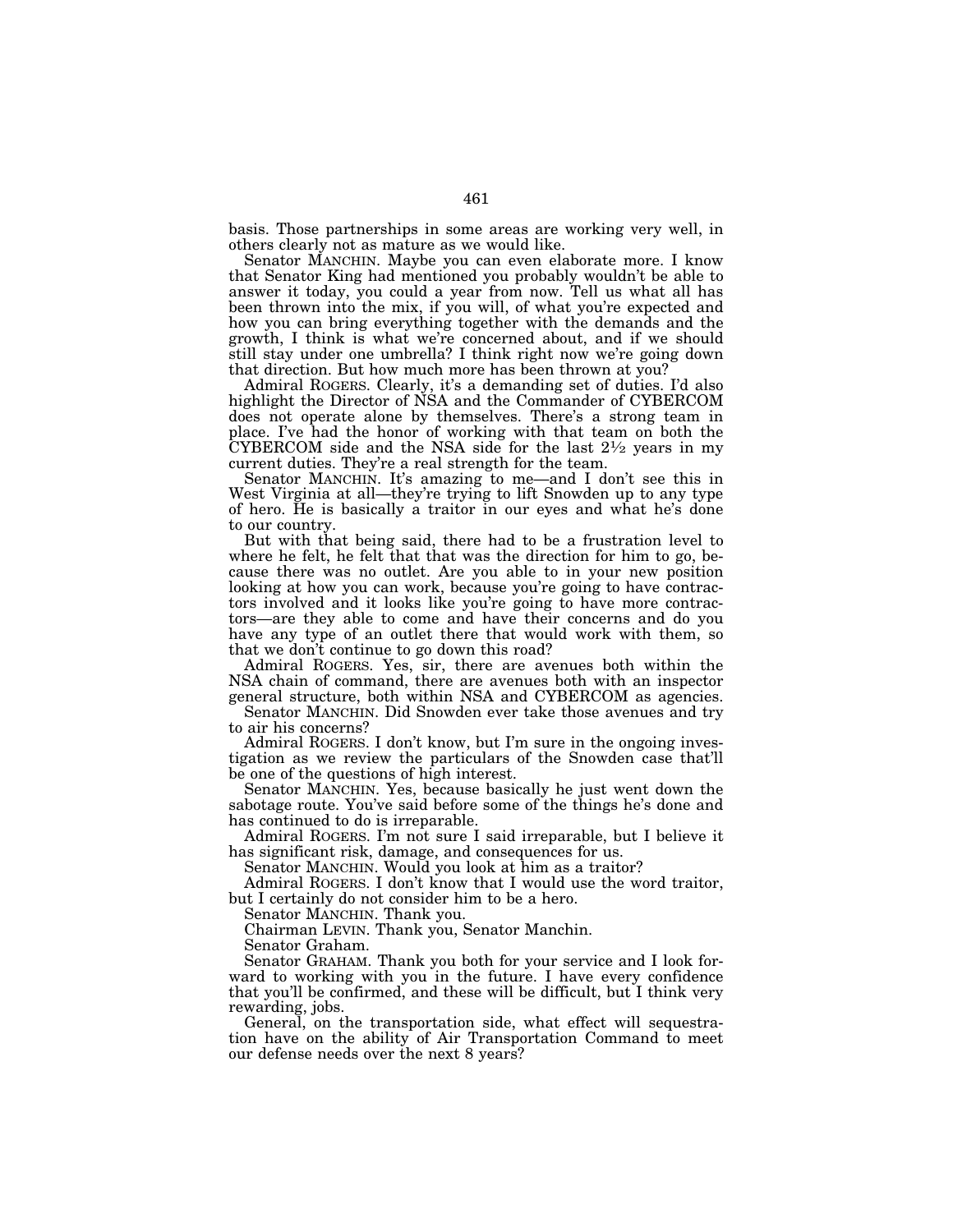General SELVA. Senator, I think there's two significant impacts sequestration will have. The first will be as an industrially funded organization, where our users that use transportation services pay out of their operation and maintenance (O&M) accounts for those services, the decrease in the availability of those funds is likely to cause a decrease in that demand signal. The corollary to that is that will force then our organic capacity, the training and seasoning of the people that do that work, whether it's Military Sealift Command or Air Mobility Command, to spend more of their O&M dollars to achieve that training they could as a byproduct of moving transportation requirements around the world. There is a bit of a two-sided coin there on the impact of sequestration on the readiness of those fleets.

Senator GRAHAM. In simpler terms, would it be really damaging? General SELVA. Yes, sir.

Senator GRAHAM. From an Air Mobility Command point of view, which you are very familiar with, how has our air fleet been affected by the operational tempo (OPTEMPO) over the last 10 years?

General SELVA. Senator, we've had a fairly high OPTEMPO, particularly in our airlift and air refueling fleets. The fleets are holding up pretty well. We do a continuous assessment of the structures in our large airlift aircraft. But the OPTEMPO is showing its

Senator GRAHAM. Is it fair to say that when we accepted each plane into the fleet—the operational tempo has been really unprecedented since World War II probably, and that when it comes time to evaluate our future needs, we're flying the wings off of these planes basically? I know they're structurally sound, but I want the committee to understand that no one envisioned this level of operational tempo before September 11, and we're going to have to make accommodations for it.

Admiral, are we at war?

Admiral ROGERS. I wouldn't use the word war, but there is no doubt we are in a conflict.

Senator GRAHAM. If it's not a war what is it?

Admiral ROGERS. War has a very——

Senator GRAHAM. Is it a disagreement?

Admiral ROGERS. I apologize, Senator. I didn't understand the question.

Senator GRAHAM. I said, are we at war? You said, no, I think it's something else, conflict. How could you say we're not at war?

Admiral ROGERS. War has a very specific legal definition and I don't believe we've met that.

Senator GRAHAM. Do you believe that we're at war with al Qaeda and their affiliates?

Admiral ROGERS. Yes, sir. Senator, if I could, I apologize. I assumed you were talking in the cyber arena. Please accept my apologies.

Senator GRAHAM. Absolutely. My bad, my bad.

Admiral ROGERS. Yes, sir, there is no doubt——

Senator GRAHAM. No, I got you. You don't want to go down the road. I got you, no.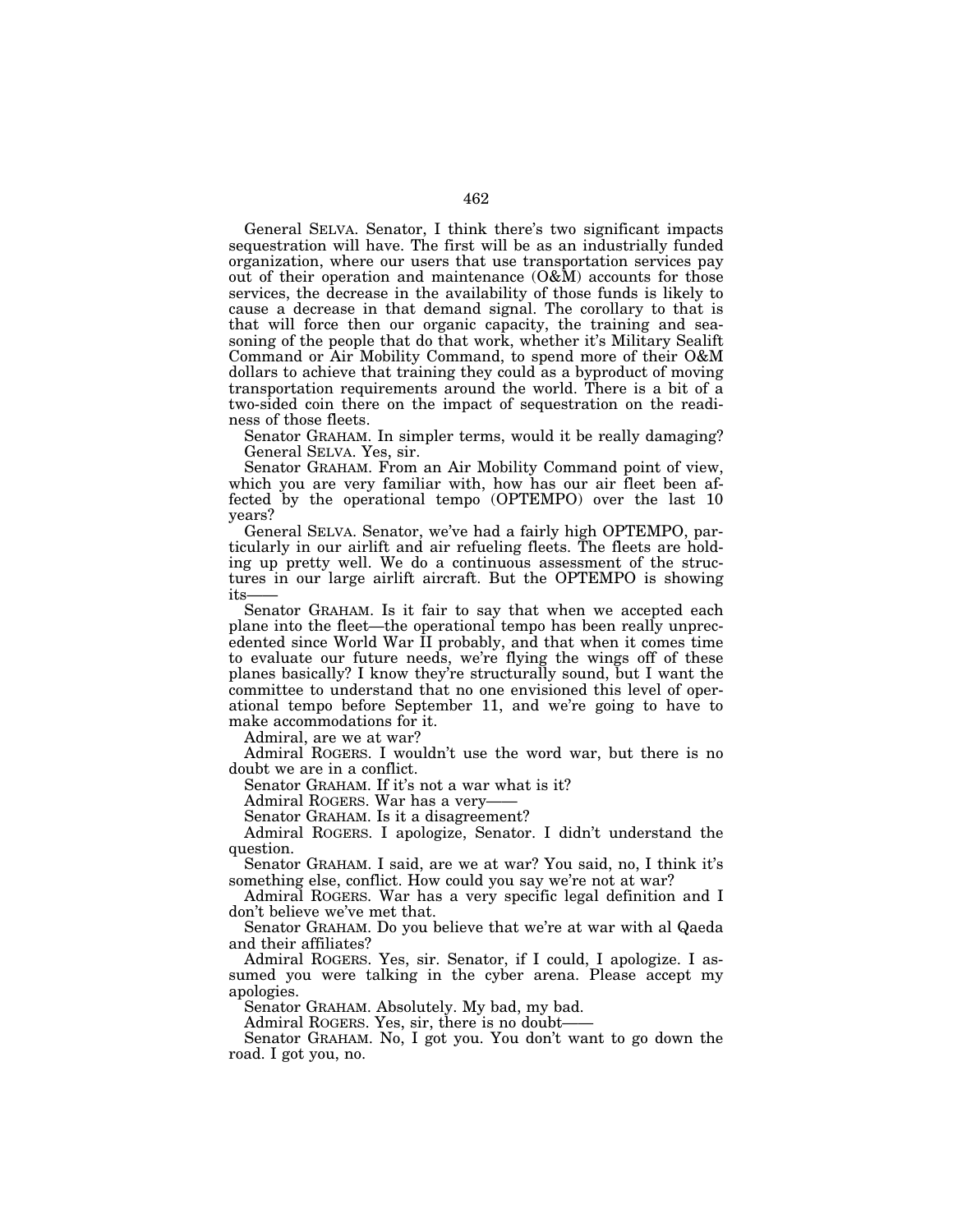But we are at war in terms of radical Islam being the enemy of the Nation?

Admiral ROGERS. Yes, sir.

Senator GRAHAM. The NSA program is designed to protect us against an enemy who is hell-bent on attacking our Nation at home and throughout the world, do you agree with that?

Admiral ROGERS. Yes, sir.

Senator GRAHAM. Is it likely that there are fifth column movements already in the United States, embedded in our country, sympathetic to the enemy?

Admiral ROGERS. We've seen those kinds of actions by people in the United States sympathetic to that previously.

Senator GRAHAM. Do you believe if we had had the NSA capabilities in effect in September 2001 that we have today there's a high likelihood that we would have intercepted the attack on September 11?

Admiral ROGERS. The potential certainly would have been much greater.

Senator GRAHAM. As we reform the program, will you keep in the forefront of your thinking not to take us back to pre-September 11 capabilities?

Admiral ROGERS. Yes, sir.

Senator GRAHAM. When it comes to monitoring content of an American citizen on a phone, the NSA program is very restrictive in that regard; is that a true statement?

Admiral ROGERS. Very restrictive, sir.

Senator GRAHAM. The threat we face is very real. Major Hassan, are you familiar with that gentleman?

Admiral ROGERS. At Fort Hood, I believe, yes, sir.

Senator GRAHAM. How could he, a major in the U.S. Army, communicate on the Internet with Anwar Awlaki, a leader of al Qaeda in Yemen, an American citizen, and we not understand that or not find out about, detect that? Do you know?

Admiral ROGERS. No, sir, other than to say in general I believe he took advantage of the protections afforded to our citizens.

Senator GRAHAM. Could you do me a favor and evaluate how we missed Major Hassan? Because I believe in privacy and transparency, but I believe that any system that's going to protect America from an attack has to be able to pick up a communication from a major in the U.S. Army with one of the leading terrorists in the world. If we can't do that, something's wrong. Would you please go back, evaluate how we missed Major Hassan? If we need to change the law to catch future Major Hassans, I would like to help you in that endeavor.

[The information referred to follows:]

Many factors contributed to the outcome of the 2009 Fort Hood incident and I'm not in a position to identify the specific or primary ones. This has been the subject of extensive study by the Department of Defense Independent Review Panel and by the Senate Homeland Security and Government Affairs Committee and I refer you to the reports that detail their respective investigations into the Fort Hood shooting and recommendations to prevent future incidents. Both reports are authoritative and comprehensive.

Senator GRAHAM. The Boston attack. Is it fair to say that our ability to pick, intercept communications, identify the perpetrators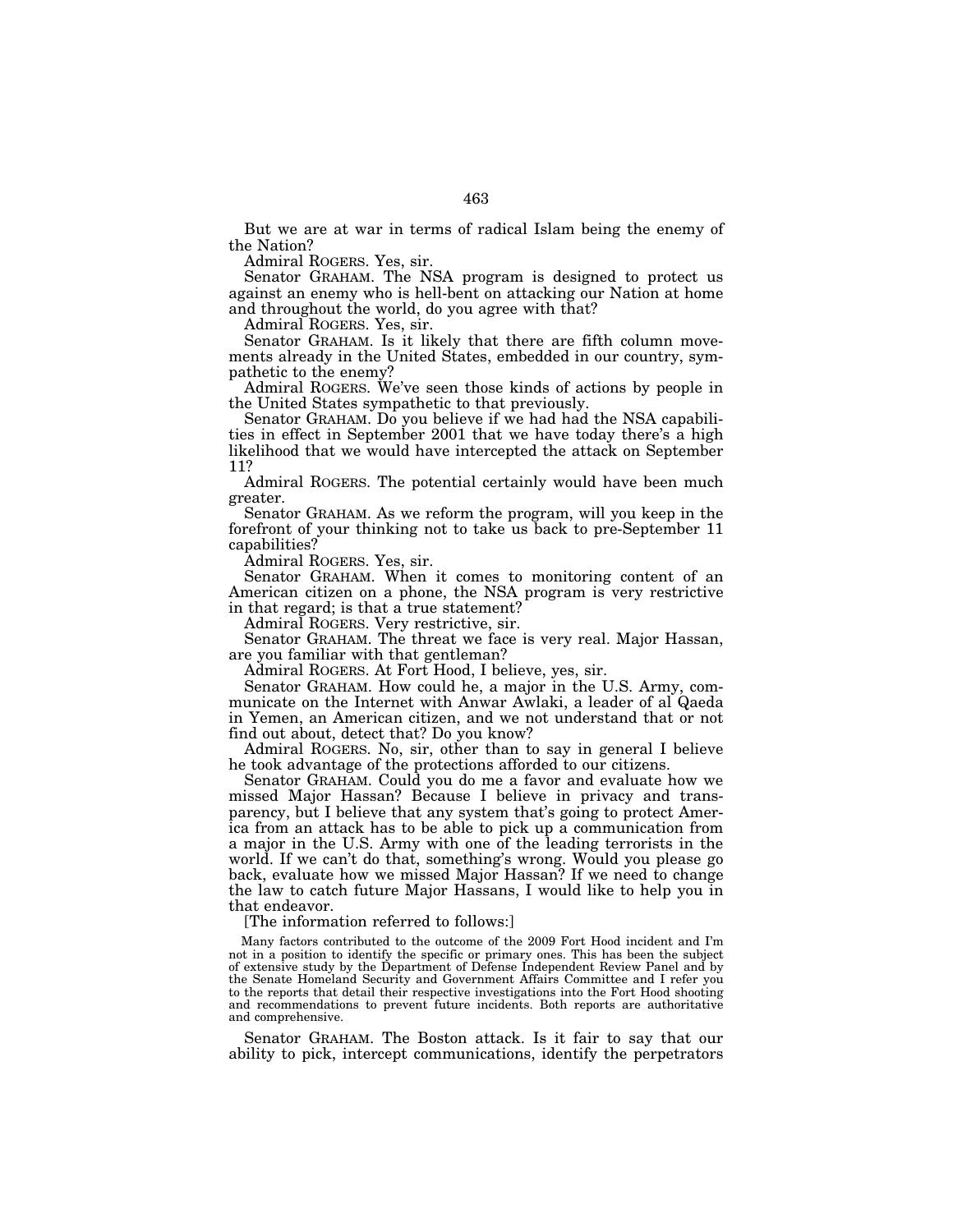fairly quickly, gave us some lead time about anything they may have been planning in New York?

Admiral ROGERS. Yes, sir.

Senator GRAHAM. When it comes to being at war with radical Islam, do you consider the Homeland one of their chief targets?

Admiral ROGERS. Yes, sir.

Senator GRAHAM. If they could attack any place in the world, the top priority would probably be here at home?

Admiral ROGERS. Yes, sir.

Senator GRAHAM. Now, when it comes to reforming this program, how much can we talk about how the program works before we destroy its ability to protect us?

Admiral ROGERS. There's clearly always an element there that we don't want to divulge sources and methods.

Senator GRAHAM. Would you say that the discussions about how this program works and the details probably have already helped the enemy in terms of being able to adapt?

Admiral ROGERS. It's given them greater insights into what we do and how we do it.

Senator GRAHAM. Is it fair to say that the enemy, when they communicate, uses commercial networks like the rest of us?

Admiral ROGERS. Yes, sir.

Senator GRAHAM. The only way we'll be able to detect what they're up to is to be able to access these commercial networks in a reasonable fashion?

Admiral ROGERS. Yes, sir.

Senator GRAHAM. Do you agree with me that the only way to deter them is to prevent them from attacking us, because killing them is not a deterrent? They welcome death. The best way to protect us against radical Islam is to find out what they're up to and hit them or stop them before they hit us? Is that the world in which we live in?

Admiral ROGERS. Yes, sir.

Senator GRAHAM. Thank you.

Chairman LEVIN. Thank you, Senator Graham.

Senator Reed.

Senator REED. Thank you very much, Mr. Chairman. Thank you, gentlemen and your families, for your devoted service to the Nation.

Let me begin with General Selva. General, one of the important components to TRANSCOM is the CRAF. Your agency is studying the relationships and what we do now, as we reset after significant extensions in Afghanistan and Iraq and around the globe. Can you give us an idea, a preliminary idea at least, of what we have to do to ensure the CRAF program continues to support our wartime needs, and any highlights of the study that are ready for prime time?

General SELVA. Senator, inside the relationship with the CRAF we have 28 separate carriers that provide cargo and passenger services, each with their own business plan, each with their own motivation for how they run their businesses. Part of the study was to get at the eachs of how the industry runs and get at the broad macroeconomics of how the industry is going to evolve over time.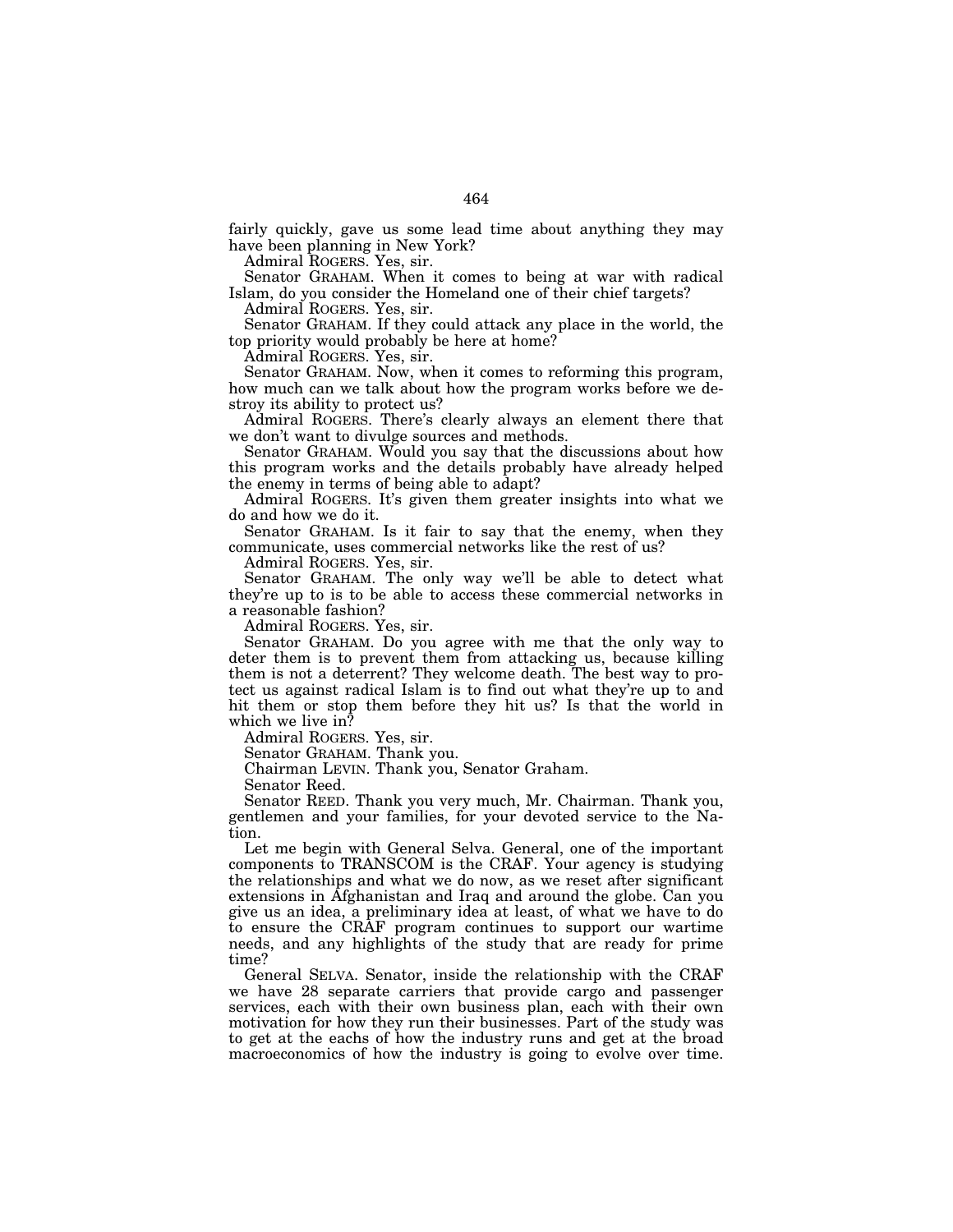We've put those two big pieces together. We're now working with the senior executives in those individual carriers to come to some agreement on what a contract mechanism might look like to incentivize their volunteer service in the CRAF. As you may be aware, the policy that governs how we manage, National Airlift Policy, was last updated in 1987. This study is the first major effort post-Desert Storm to get at what the economics of the industry look like and how they affect our relationship with the CRAF.

I fully expect, based on my interaction with senior executives from many of the airlines, that their volunteerism will continue. The question is how do we make it a meaningful business incentive for them to do that.

Senator REED. Do you anticipate any legislative requirements that you would have that would help you achieve a more efficient outcome for the Government?

General SELVA. Senator, based on the preliminary work we've done in the study and our interaction with the carriers, I don't believe any legislative changes are required to the National Airlift Policy to make us successful.

Senator REED. But if they do, you will inform us?

General SELVA. Yes, sir, absolutely.

Senator REED. Thank you.

Admiral Rogers, congratulations. I don't know if that's in order or not, but congratulations.

Admiral ROGERS. Thank you.

Senator REED. You have two huge responsibilities, CYBERCOM, which is a DOD function, and the NSA. In your organization are you going to have, or are you contemplating having, principal deputies that would essentially focus exclusively on one or the other?

Admiral ROGERS. Yes, sir. Each organization has its own deputy and a complete operational organization.

Senator REED. There are no changes at this time in those deputies?

Admiral ROGERS. I believe you may see the CYBERCOM deputy changing in the course of the next few months. But that's again part of the normal rotation.

Senator REED. Part of the anticipated rotation, et cetera. There'll be the overlap, et cetera.

Let me change gears slightly. We've all recognized the growing importance of cyber in every capacity, and I think the lessons of history suggest that the more we practice the better we are when the game starts. To my mind, I don't think we've had the kind of coordinated exercises between CYBERCOM, the NSA, the Department of Homeland Security, every other agency, which basically would confirm what we believe and maybe give us some surprises about what we don't know. Is that your impression, too?

Admiral ROGERS. I think we've done a good job of exercising within the Department. As we bring more capability, more capacity, on line, I think the next major evolution for us is how do we exercise more broadly across the U.S. Government in applying those capabilities.

Senator REED. Then also there's the issue of not only across the U.S. Government, but also reaching out to utilities, both financial utilities and public utilities. Is that something where again you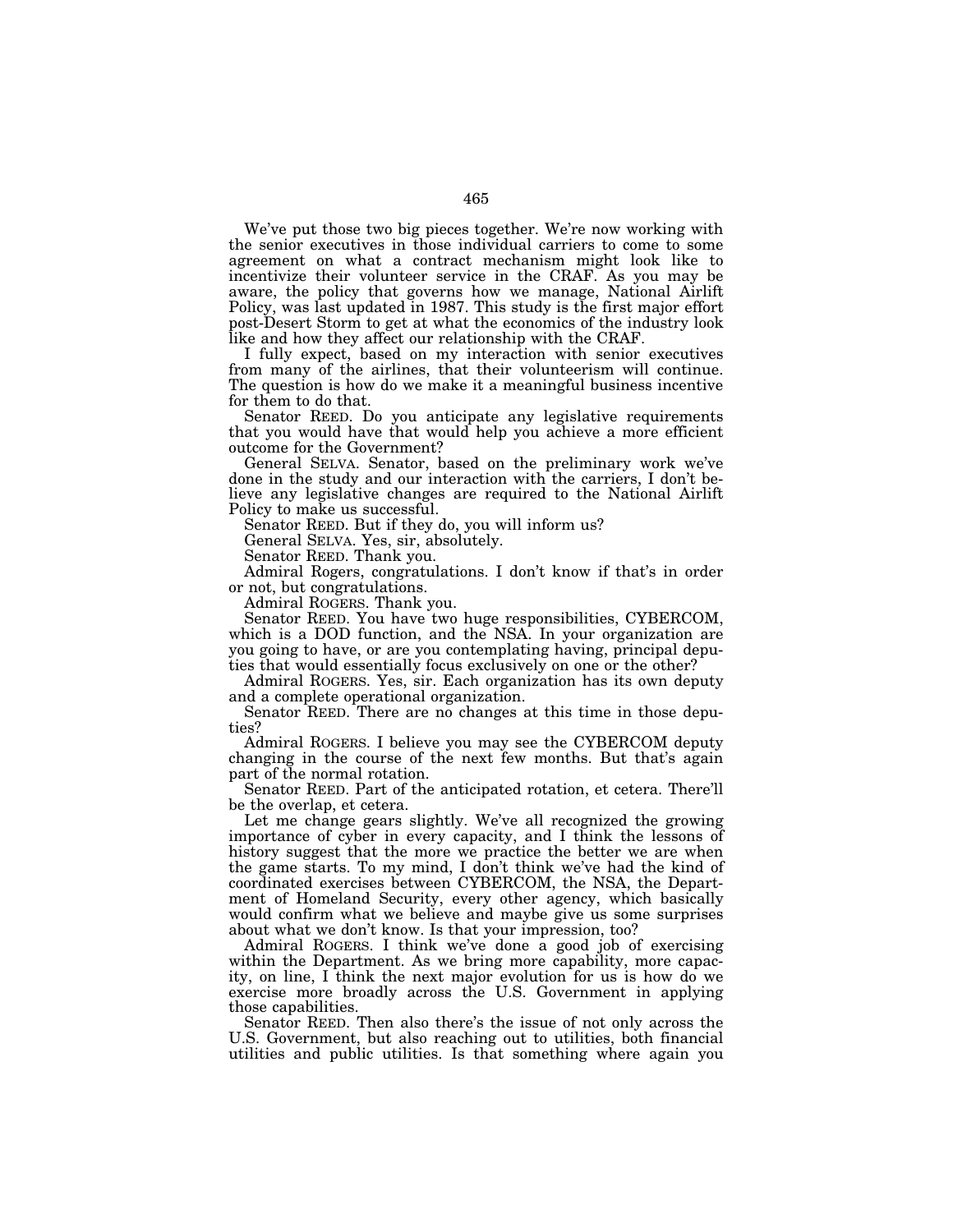would need either funding or authorization or encouragement from Congress?

Admiral ROGERS. At this stage of the game, I don't know. But I do make the commitment that if I am confirmed I will assess that, and if I believe that money or authorities or support from the legislative side is required I will approach you.

Senator REED. I would encourage you to do that, because again I think there are so many different moving parts in these issues that you're addressing, not just in terms of operational, but privacy, constitutional, policy, commercial enterprises versus Government enterprises, not-for-profits, that I think this exercise would be hugely important. This is probably not the most precise analogy, but when we saw war beginning in 1939 and 1940 we learned a lot in the Louisiana maneuvers. In fact, we discovered some very capable leadership down there that was in the junior ranks and vaulted over some others very quickly when the war started.

I don't sense we've actually done that in the scale that we talked about. I would urge you to look very quickly and get back to us very quickly in terms of what we have to do to assist you.

Again, I think both of you gentlemen bring extraordinary dedication and service, and not just yourselves personally but your families. Also, I think you bring appreciation that all of what we do ultimately is about the young men and women who wear the uniform, that really are in harm's way. For what you do for them, I thank you.

Chairman LEVIN. Thank you, Senator Reed.

Senator Wicker.

Senator WICKER. Thank you, Mr. Chairman.

Thanks to both of our witnesses today. Let me try to be brief.

General Selva, I want to talk about moving C–130Js from Keesler Air Force Base. But let me say that DOD wants to do another base realignment and closure (BRAC) round, and often we hear Defense officials say it's not going to be like the 2005 BRAC round. They say: Our days of spending lots of money just moving things around that won't result in financial savings, those days are over. Yet with the Air Force plans to shut down the 815th Airlift Squadron and their Active Duty partners, the 345th Airlift Squadron, and move the squadron of C–130J aircraft away from Keesler Air Force Base, it seems to me the reasons have never been fully explained.

The official announcement came yesterday. I have a news report from WLOX of Biloxi, MS, which says Keesler Air Force Base will lose 10 aircraft from the 403rd Wing under proposed defense cuts presented to Congress on Monday. The Air Force Reserve Command plans to transfer the 10 C–130J aircraft to the newly reactivated—newly reactivated—913th Airlift Group in Little Rock.

First, I'm willing to work with the Air Force in making overall savings. Every Senator is going to defend our own bases. But if this is going to help the greater good, count me in to be your teammate here.

But first these aircraft were going to go to Dobbins in Georgia. The Air Force abandoned that, and then they were going to send them to Pope Field to the 44th Airlift Wing in North Carolina. Now that wing's going to be deactivated, and we're newly reactivating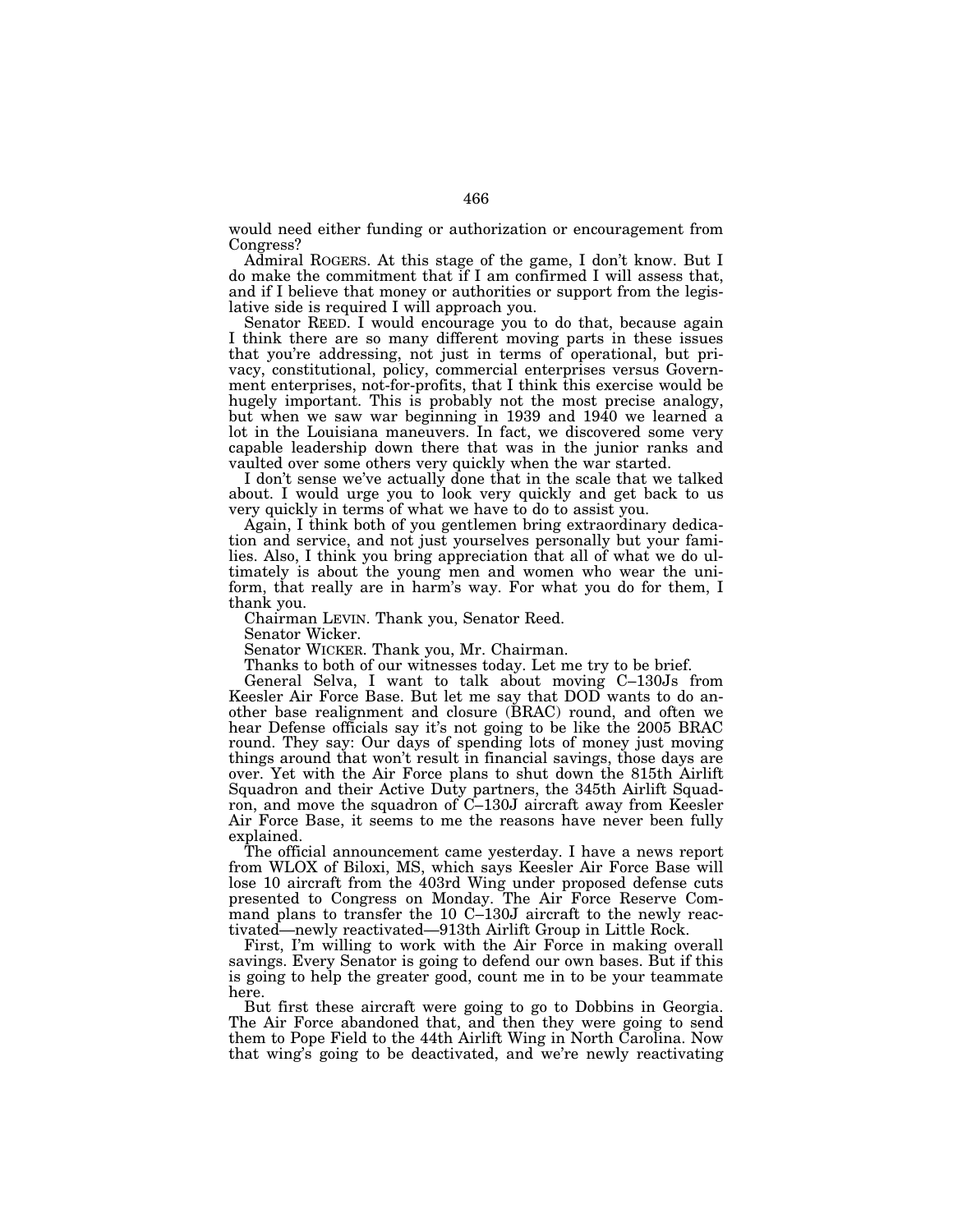an airlift group at Little Rock and sending these C–130Js from Keesler to Little Rock Air Force Base, to this newly reactivated group.

The taxpayers have spent millions of dollars to provide Keesler Air Force Base with state of the art modern hangars and facilities. As a matter of fact, Keesler has enough space to house two squadrons. Yet the Air Force continues to propose to spend millions of dollars to move these aircraft away.

I just want you to help us understand at the committee level the reason for this. Of course, the move would also cause serious disruptions to the unit's personnel and their families, and that happens every time there's a move. I just want to ask you three direct questions, General:

How much will this move cost?

General SELVA. Senator, my understanding is that the move itself is cost-neutral to Little Rock. The savings are on the order of 600 manpower billets across the Air Force Reserve specifically as the Reserves looked at this decision, which equates to about \$100 million across the Future Years Defense Program (FYDP) for savings.

Senator WICKER. Okay. Is there going to be any military construction (MILCON) needed at Little Rock to accomplish this move?

General SELVA. Not to my knowledge.

Senator WICKER. Now, I want you to supply me a statement then on the record, not to your knowledge. I want you to be able to look us in the eye on this committee, General, and assure us that not \$1 of MILCON is going to be needed to accomplish this move.

General SELVA. Sir, I'll look into the costs of the move from the specifics of what might be required at Little Rock that wouldn't either be required at Pope or any other location where we would base that unit.

Senator WICKER. It is your testimony that moving these 10 aircraft from a base where there's already modern hangars and facilities to a new base is actually going to save enough money to offset the cost of making this move?

General SELVA. Senator, based on the consultations I've had with the Air Force Reserve Command in their making this decision and recommending it to the Air Force, my understanding is that they will save upwards of 600 manpower billets and that will save us \$100 million across the FYDP, and that it's a reasonable thing to do.

Senator WICKER. I want you to get back to us with the specific numbers there.

[The information referred to follows:]

Proposed C–130 fleet reductions in the fiscal year 2015 President's budget, including deactivation of Air Force Reserve Command's 440th Airlift Wing at Pope Army Air Field and Air Force Reserve Command's consolidation at Little Rock Air Force Base from 15 C–130Hs to 10 C–130Js, combined with the existing infrastructure at Little Rock Air Force Base results in no additional MILCON needed to integrate Air Force Reserve Command's 10 C–130J aircraft at Little Rock Air Force Base.

Senator WICKER. Let me just follow up on Senator Manchin's question about equipment being left in Afghanistan. I think your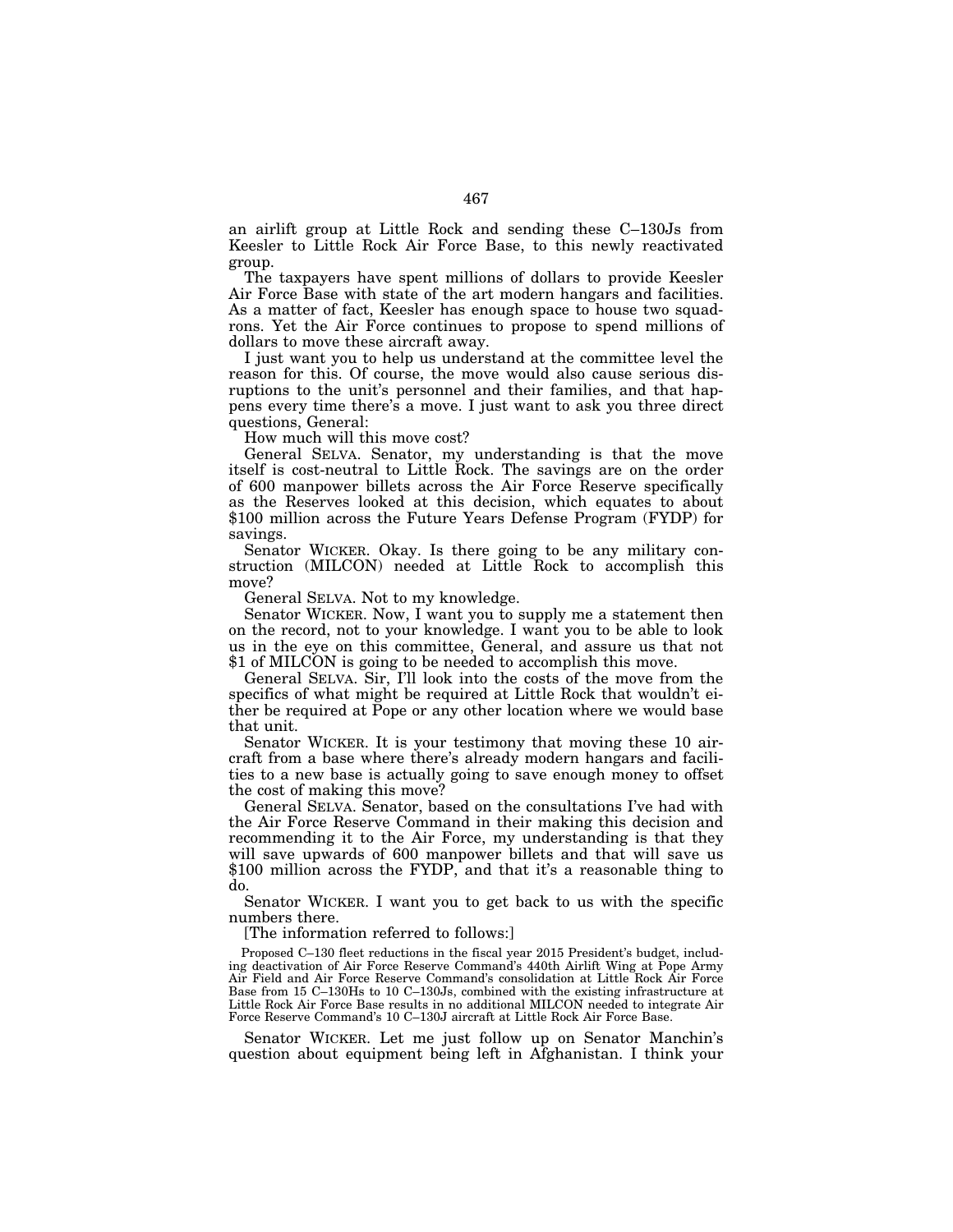testimony was that you really weren't in a position to comment about equipment left in Iraq, is that correct?

General SELVA. Sir, I'm not in a position to testify about the details of the equipment left in Iraq because I wasn't in that decision process.

Senator WICKER. Okay, but you are going to get back with the committee and with Senator Manchin on some follow-up answers regarding equipment being left in Afghanistan, is that correct?

General SELVA. Senator, the decisions on equipment left in Afghanistan will be up to General Austin in CENTCOM and General Dunford in ISAF, as well as our DOD leadership. The comment I made to Senator Manchin was there is some equipment that would normally be left in Afghanistan as a result of the value of the equipment, the residual value of the equipment, being less than the transportation costs in having to bring it home.

Senator WICKER. Are you going to be able to get back to the committee about the factors there or do you suggest that Senator Manchin and I look elsewhere?

General SELVA. Sir, I would have to consult with General Austin and General Dunford-

Senator WICKER. It's a question for another command?

General SELVA. Yes, sir.

Senator WICKER. Okay. But it goes without saying—number one, we're going to leave friends there. Hopefully we're going to leave a follow-on force.

General SELVA. Yes, sir.

Senator WICKER. Hopefully, we're going to try to continue to be successful in Afghanistan. There are some forces that are going to need this equipment.

Second, there would be a cost to the taxpayers of transporting some of this equipment back that's not going to be necessary for us to be successful in the long haul, and it would make no sense to spend the money to bring it back if it's going to cost more. Would that be a fair statement?

General SELVA. That's correct, sir.

Senator WICKER. Thank you very much. Good luck to both of you. Chairman LEVIN. Thank you, Senator Wicker.

Let me interrupt just for one second. The first vote has now begun. I believe it's the first of four that are scheduled. After Senator Vitter, I think that Senator Kaine is coming back, and if there are no other Senators I'm then going to ask Senator Kaine, who is coming back I understand, to close off, unless Senator Inhofe has a different plan. Thank you.

Senator Vitter.

Senator VITTER. Thank you, Mr. Chairman, and thanks to our witnesses for all of your service and for being here.

Admiral Rogers, do you think that CYBERCOM has the necessary supporting policies and authorities and relationships and the will to act? Are all of those in place, and if you would supplement any of those what additional authorities or policies would you like to see?

Admiral ROGERS. In general, my immediate answer would be yes. I think as I've already indicated, that the things I think we need to continue to work on are this idea of deterrence, this idea of de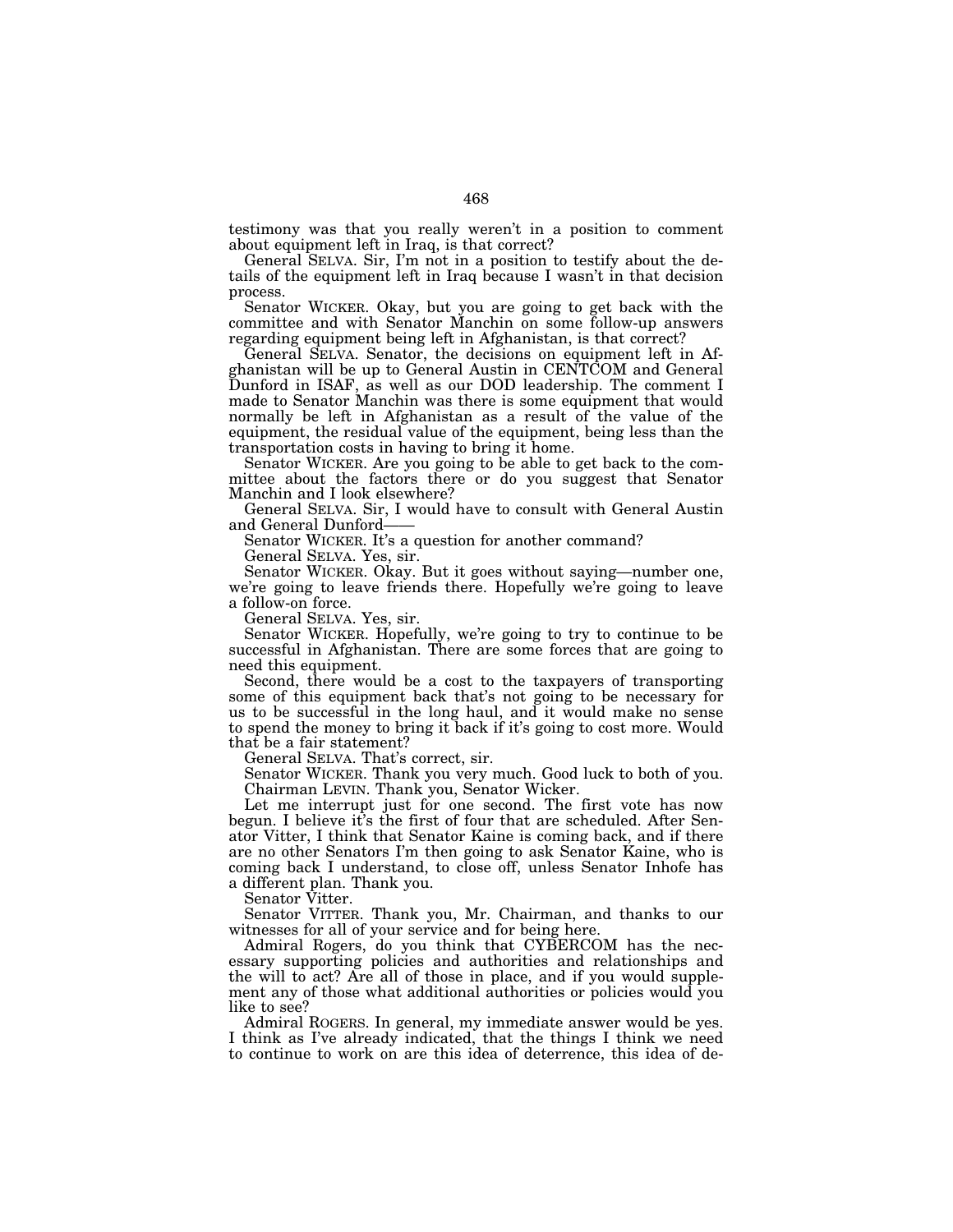veloping norms within the cyber arena. That's going to be much broader than just CYBERCOM, but clearly CYBERCOM I believe is part of that dialogue.

Senator VITTER. But within CYBERCOM, do you have the authorities and the policies you need to do all of that effectively?

Admiral ROGERS. Yes, sir.

If I could, and if I am confirmed and my experience leads me to believe otherwise in actually executing the mission, I will come back.

Senator VITTER. Okay. In your statement you said, ''The level of expertise required to conduct potentially damaging operations has steadily lowered, enabling less capable actors to achieve some level of effect.'' How does this impact our allies and foreign partners and our ability to work with them?

Admiral ROGERS. I think it increases the level of risk for all of us, for all of our partners.

Senator VITTER. Is it in particular a problem when we have allies and partners with less capable defenses than we do, and how do you handle that?

Admiral ROGERS. Yes, sir, and I think one of the ways we handle that is through strong, broad partnerships. We have a strong dialogue in the cyber arena now with many of our allies and partners. We need to continue to build on that.

Senator VITTER. I know the Pentagon, for instance, wants more NATO members to have more access to unmanned aircraft. Are there particular issues or threats or vulnerabilities related to that, given these advanced opportunities for our enemies to have an effect?

Admiral ROGERS. Yes, sir, there clearly is a risk there.

Senator VITTER. How do we mitigate and hedge against that risk?

Admiral ROGERS. I think we ask ourselves what can we do to try to mitigate that risk, whether it's changes to the physical systems on those aircraft themselves, whether it's asking ourselves what kind of tactics, techniques, and procedures are we doing that can help maximize our attempts to mitigate that risk.

Senator VITTER. Are those risks ever such that, with regard to particular systems, we would change our mind in terms of a transfer to an ally?

Admiral ROGERS. Clearly it would be on a case-by-case basis. None that I'm currently aware of.

Senator VITTER. Okay. Last week the press reported that Russia had used cyber-attacks against Ukrainian telecommunications, to hamper Ukrainian leadership's ability to access that. Do you agree that Russia has very sophisticated cyber capabilities, and if they use them that could impart considerable damage to Ukraine's critical infrastructure?

Admiral ROGERS. Yes, sir, I would agree with both of those statements.

Senator VITTER. I want to move to Guard and Reserve, Admiral Rogers. A lot of us are interested in better integrating and using, leveraging, Guard and Reserve capabilities. Clearly it's a long-term trend that the Guard and Reserve are much more in the middle of any effort, any fight we have. What specifically is CYBERCOM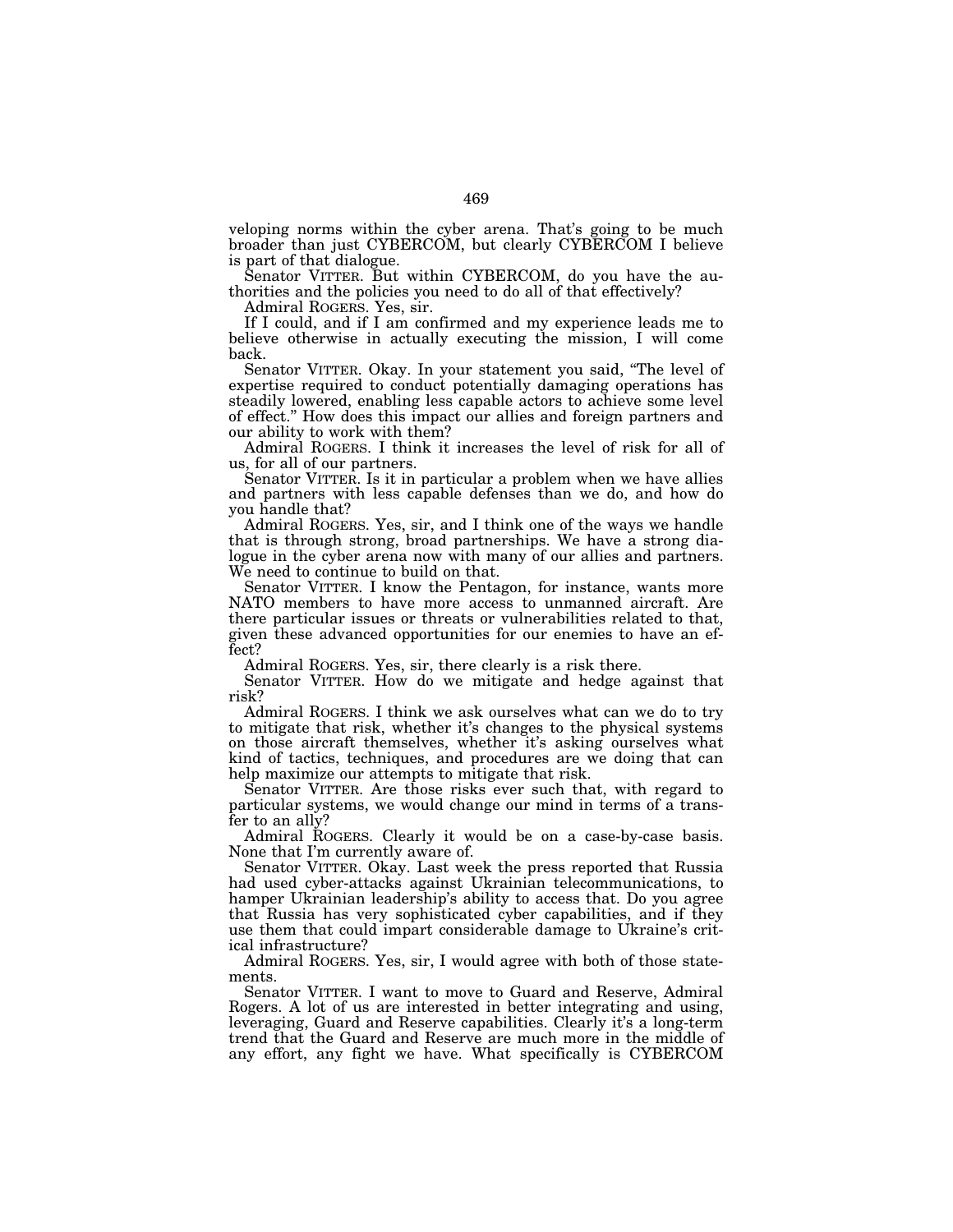doing to ensure that the Guard and Reserve components are being fully utilized and maximized?

Admiral ROGERS. First, CYBERCOM is part of that broader departmental discussion, that review that's ongoing right now, that is scheduled to be finished by July, that's designed to take a look at the mission analysis associated with asking ourselves just what kind of Reserve capability in the cyber arena do we need, how do we bring it to bear, how do we structure the Reserve component to maximize its effectiveness and its part in this mission.

In addition, CYBERCOM currently has an ongoing series of exercises designed to exercise with Guard units in the cyber arena. CYBERCOM also has an ongoing dialogue and is part of a broader dialogue with governors and the adjutant generals as we work our way forward to figure out what's the best way to maximize that capability, and we have to maximize that capability.

Senator VITTER. I would underscore and encourage that with regard to CYBERCOM in particular. As I hope you know, there's particular language in the last defense authorization bill requiring maximization of that with regard to the Guard and Reserve. I would really commend that to your focus and attention.

A final question. I think some of your comments have gone to the fact that appropriate leadership needs to make the case more fully and publicly and persuasively for the use of important authorities that do exist and lay that out in layman's terms, if you will, why it's important. In that spirit, can you talk to a capability that has been fairly hotly debated, which is the use of geographic information regarding cellphones?

Admiral ROGERS. To be honest, sir, it's not an issue I have yet delved deeply into. It's one of those things I need to get specificly smarter on to be prepared to discuss very publicly. I think that's an important part of that public discussion.

Senator VITTER. If you could look at that and maybe supplement the record in writing with regard to your thoughts on that, I would appreciate it.

Admiral ROGERS. Yes, sir.

[The information referred to follows:]

I appreciate that there has been some concern raised about whether the National Security Agency (NSA) would seek to obtain Cell Site Location Information (CSLI) under section 215 of the Patriot Act. CSLI provides identifying information for the cell tower used initially to place or receive the call. While CSLI identifies the tower, it does not reveal the precise location of the mobile device used to place or receive the call. As detailed in several declassified court orders by the Foreign Intelligence Surveillance Court (FISC), NSA is not authorized to obtain CSLI as part of the section 215 Telephony Metadata Program. Accordingly, should NSA seek to obtain CSLI under section 215 at a future point in time it would need to obtain the approval of the FISC. It is important to note, however, that CSLI is potentially useful intelligence information in many other contexts, such as counterterrorism investigations and in support of U.S. military and intelligence operations abroad. For example, it could well be that knowing the general location where a terrorist was located or where an individual in contact with a terrorist was located when a call was made would be a key piece of information to those responsible for protecting the Homeland.

Senator VITTER. That's all I have. Thank you, Mr. Chairman.

Chairman LEVIN. Thank you very much, Senator Vitter.

Senator Kaine, when you're done, we're in the middle of a vote now—you have voted on this one, have you?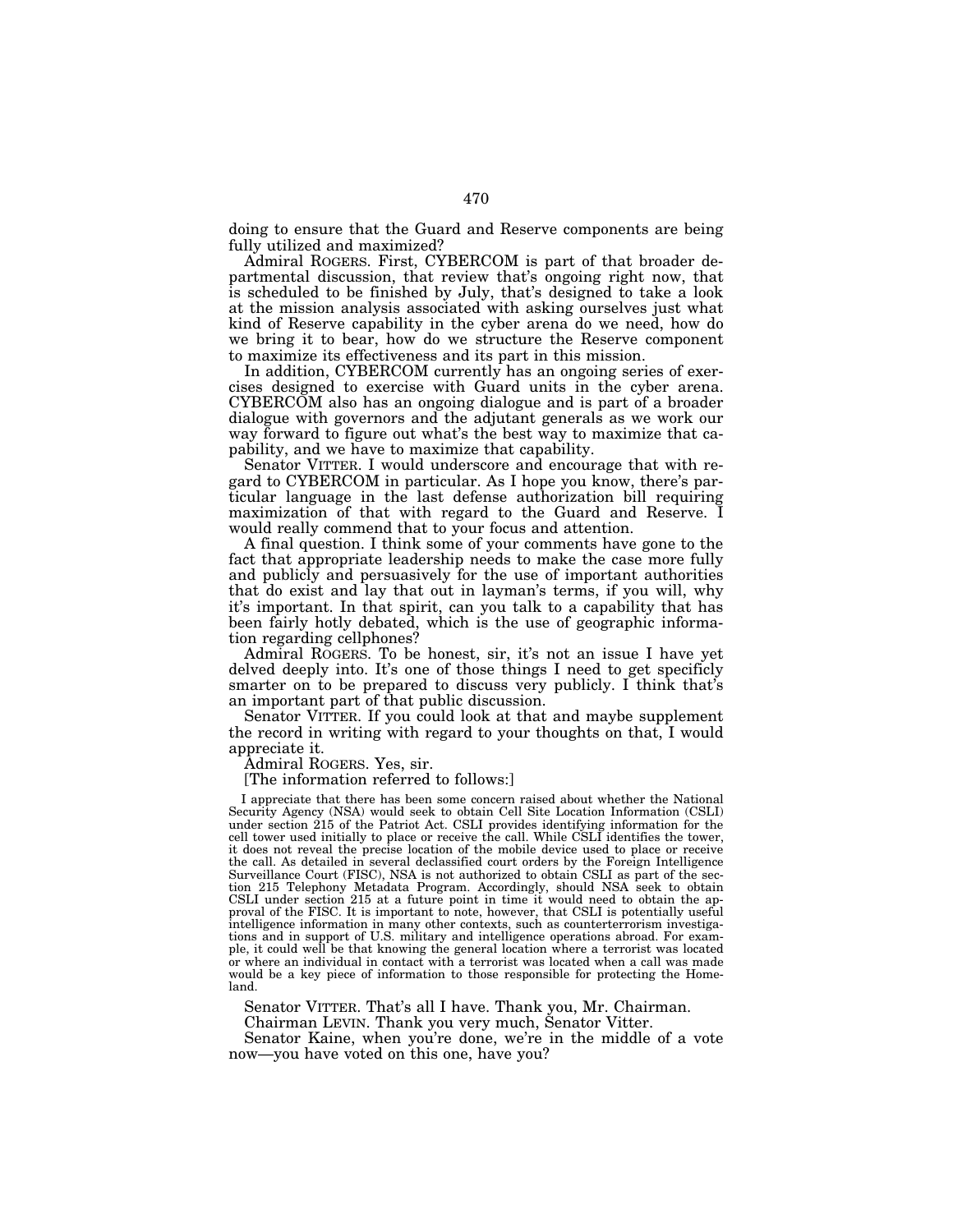Senator KAINE. I have, Mr. Chairman.

Chairman LEVIN. If you could then turn it over to whoever is here next in line, I'd appreciate it.

Senator KAINE. I will. Thank you, Mr. Chairman.

Thanks to the witnesses for your service and for your testimony today. My questions will be primarily for Admiral Rogers.

I have a little bit of an unorthodox view of some of these challenges about NSA programs. Many of my colleagues talk about these programs as if the solution to controversies is fixing the programs themselves, and I actually think the bigger challenge is many of these programs are being carried out pursuant to a vaguely defined war or conflict.

Admiral Rogers, twice during your testimony today I think your testimony has at the vague notion of what we are, in fact, in. You indicated that you thought Edward Snowden's revelations were wrong and that they cost American lives, but you hesitated about whether to use the word traitor to describe Edward Snowden. When you were asked by Senator Graham whether we were at war, you said we're in a hostility or disagreement. But then there was a misunderstanding in terms of what he was asking. You thought he was asking about a cyber-war in particular; you understood that we're in a war on terror.

My concern is we are carrying out a whole series of military actions and intelligence programs that are being done pursuant to an authorization for use of military force that was done on September 14, 2001, that has no temporal limitation, that has no geographic limitation, and that has been defined by both the Bush and Obama administrations to extend to taking action not only against those who planned the September 11 attack, but against associated forces. That language does not appear in the authorization, but it has been the administrations', both administrations', decision about what that authorization means.

We are currently in a war, but the war does not have a geographic limitation. It does not have any kind of a temporal limitation. It doesn't have an expiration date. This committee held a hearing on the authorization for use of military force in May. I asked Obama administration witnesses when does this war end, and they said: We're not sure; it could be 25 or 30 years.

I asked Obama administration witnesses: If someone who is born in 2020 and when they're 15 years old in 2035 joins an organization that is associated with al Qaeda that only popped up then, that has no designs against the United States, does the authorization allow us to take military action against that individual or that group? The answer was yes.

There is no reform that we're going to be able to make to any of these NSA programs that I think will answer the questions of our citizens or civilians if our intelligence-gathering operation is done in a significant way pursuant to an open-ended military authorization. The questions that you received about the dual-hatted nature of your job—you're part of a military command that is executing an authorization that has no limitation whatsoever for all practical purposes, and you're also in an NSA position where you're gathering intelligence.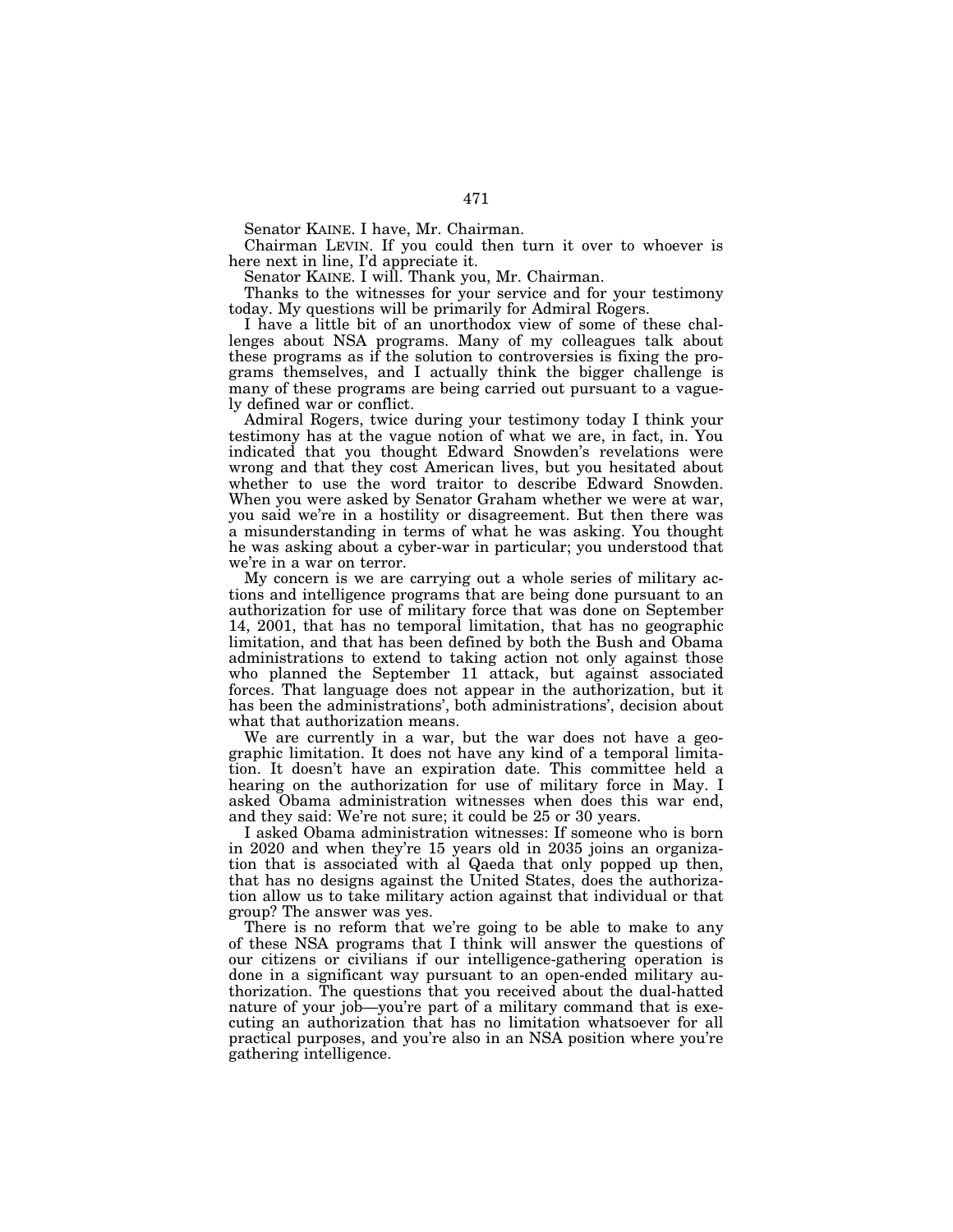I feel like the challenge about limiting these NSA programs or trying to find the right balance between fighting terrorism, stopping evil, and protecting citizens' rights—we can do anything we want within the four corners of the programs. If we do not as a Congress revisit the 2001 authorization and try to put some sense of definition and scope to it—open-ended, it could be a war for another 25 or 30 years—we'll continue to have witnesses, sharp witnesses who are very talented, who will come before us and will have difficulty describing exactly what we're in the middle of because the primary job of Congress is to give some definition at the front end in terms of what the mission is. It's the military and the Commander in Chief that have to execute the mission.

But Congress has given no definition of what it is we are doing at this point, and we will always have controversies in my opinion going forward.

Now, Admiral Rogers, in your advance policy questions you were asked about what constitutes use of force in cyber space in relation to the War Powers Act, the exercise of the right of self-defense under the United Nations (U.N.) Charter, and also the triggering of collective defense obligations. I'd like if you could just elaborate a little bit on that answer today, use of force in cyber space and how in your view that triggers either the war powers or other obligations that the United States has.

Admiral ROGERS. I'd be first to admit, I apologize, of the 120 questions I was asked, I don't remember word for word the specifics. Please, accept my apologies.

Senator KAINE. Yes, indeed. What are unique challenges in defining "war" in cyber space, what war is, what hostilities are, what military action is?

Admiral ROGERS. Clearly, from a policy perspective we are still trying to work our way through those issues. The tenets I think that are applicable here are the fact that, whatever we do within the cyber arena, international law will pertain; that if we find ourselves getting to a point where we believe that cyber is taking us down an armed conflict scenario, that the rules and the law of armed conflict will pertain every bit as much in this domain as it does in any other.

I don't think cyber is inherently different in that regard. I think those sets of procedures, those sets of policies and law, as a Nation have stood us in good stead. I think they represent a good point of departure for us.

Senator KAINE. The phrase you used I think is an interesting one: If we believe that cyber activity is taking us down the path to armed conflict, then international law would apply. Would it be your view then that pure cyber war—somebody wipes out our grid and then we think about taking activity to respond—is that not war? It could have huge effect on human life. It could have huge effect on the economies of the two nations. Is that not war unless it then leads to armed conflict?

Admiral ROGERS. No, certainly I believe that an offensive, destructive act that has significant impact for us, I believe now we're starting to get on the boundaries of is that an act of war. Now, everything varies on a case by case basis and I'm always concerned about broad general statements.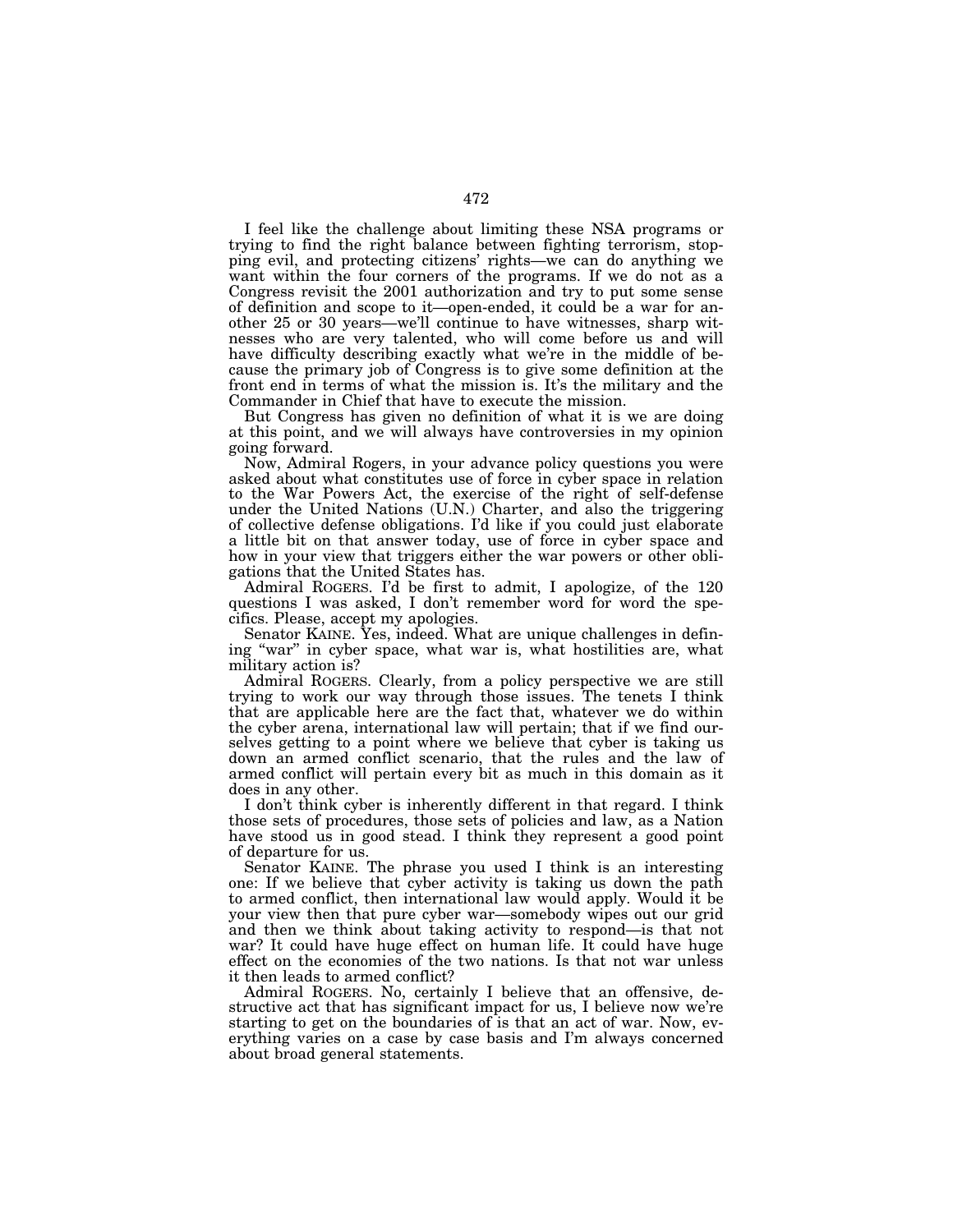Senator KAINE. Right. It is just that question. We do have some important definitional work to do. The absence of a cyber-bill makes this all harder for all of us.

Let's switch topics. Yesterday I visited Northern Virginia Community College and was fortunate to be there at a time where there was a meeting of the DC-based organization CyberWatch, which was set up a number of years ago to help colleges, community colleges, and the private sector, coordinate what they think are the skills that our cyber professionals need. It's a work force organization.

I was interested that someone from DOD is not commonly around that table and I might want to follow up separately to suggest that that would be a good avenue for participation.

There has been testimony—General Alexander was here last week—on the need for 133 cyber mission teams managed by 6,000 highly trained personnel by 2016. As the leader of CYBERCOM, what will be your approach on these recruiting and training issues? Because, first, the need is intense; and second, the competition from the private sector is also very intense for people with this skill set. What will your approach be to staffing out this important mission?

Admiral ROGERS. First, each of the Services continues to pay particular attention to this in their responsibilities to man, train, and equip the cyber force. As the Navy individual right now, to be honest, on the uniformed side our experience has exceeded our expectations. We have been able to recruit quality individuals and retain them. It's something I, in my current duties, continue to pay close attention to: What are the indicators that would suggest that potentially that is changing?

In some ways, the civilian side I think represents an even potentially greater challenge. I think we need to look at incentives, whether that be pay, whether that be the ability to focus these individuals in particular areas for extended periods of time, in ways that traditionally we don't do now. I think we'll need to look at all of that.

Senator KAINE. When you say the civilian side, you mean to do the work of CYBERCOM it takes a real balance of Service branch personnel, but also DOD civilians.

Admiral ROGERS. Yes, sir.

Senator KAINE. There has to be a good mixture.

Admiral ROGERS. Yes, sir.

Senator KAINE [presiding]. My time is up and all who are here for first rounds of questions are done. Is there a second round of questions? Ranking Member Inhofe?

Senator INHOFE. Yes, Mr. Chairman. If you'd like to go ahead and continue, you could. I know that Senator Cruz is coming back, although you were involved, starting to talk about something that I unsuccessfully was trying to get at during my time, and that is this threat. I just fail to see that there's a major difference between someone who is attacking us, depending on what kind of weapon they're using, and this weapon of cyber attack.

Let me ask you, Admiral Rogers, do you believe we're deterring or dissuading our adversaries in cyber space and out? Do you think we're deterring them?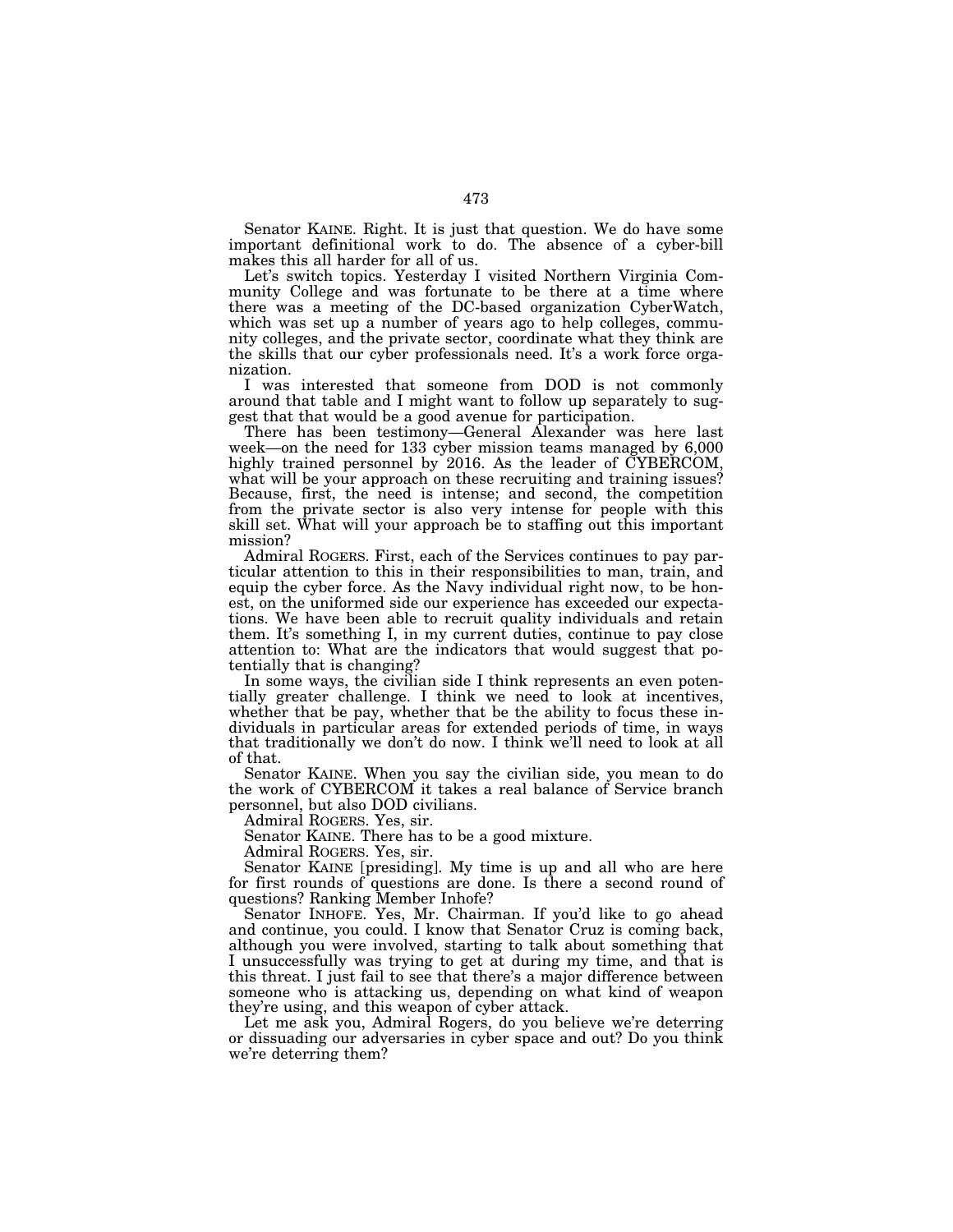Admiral ROGERS. Not to the extent we need to, sir, no.

Senator INHOFE. Do you know what cyber deterrence looks like? Admiral ROGERS. No, sir. We're still working our way——

Senator INHOFE. That's the problem. There's not a lot of the public out there that is aware of the significance of what's going on. When I talk to people out there about what Iran's capabilities are, what they're going to be next year. We talk about a weapon, we talk about a delivery system, they understand that, but not cyber attack. I look at this and I just think that the Senator from Virginia was really onto something. A war is a war, and I think we're going to have to elevate the threat that we're talking about in this committee and you'll be dealing with, both of you are going to be dealing with, to the level of a military threat, because I think most people are not really aware of that.

General Selva, DOD uses rail primarily for large training exercises and deployments. It also depends on the rail industry to be ready to meet DOD's surge requirements. What is your assessment of the rail industry to support DOD's requirements?

General SELVA. Senator, I'm not in a position as the Air Mobility Command Commander to give you a definitive answer other than to say that, having consulted with TRANSCOM, the recent work that's been done to look at the number of available rail cars and the status of the rail infrastructure in the Nation is in the hands of the TRANSCOM Evaluation and Assessments Division. I'll be happy to take a look into that data once I have an opportunity to do that if confirmed. But it's so far out of the area of my expertise right now, it wouldn't be appropriate for me to give you a definitive comment.

Senator INHOFE. Admiral Rogers, I mentioned earlier that I have gotten to know the outgoing man in charge, General Alexander, quite well, and I've had a chance to talk to him some time ago, early on. I think he's really done an excellent job and he has informed me that you have the type of background that is going to be able to do the same thing. I would just hope that we could work together in getting this, raising this in the eyes and the views of the public so that people understand how real the threat is out there. I look forward to working with you.

Senator KAINE. Thank you, Ranking Member Inhofe.

Senator Cruz.

Senator CRUZ. Thank you, Senator Kaine.

General, Admiral, thank you both for being here. Thank you both for your long and distinguished service to our Nation.

Admiral, I'd like to talk some about the NSA's policies. I have long expressed concerns about the NSA's policies on really two fronts: one, an overbroad intrusion into the privacy rights of lawabiding citizens; and two, a pattern of not focusing sufficiently on bad actors and not collecting the information, the intelligence needed to prevent terrorist acts. It seems to me the focus overall of our intelligence and defense community and law enforcement community is directed far too much at law-abiding citizens and far too little at individualized bad actors. I'd like to ask you questions on both fronts.

Starting out with the citizenry at large: As you're aware, President Obama's Review Group on Intelligence and Communications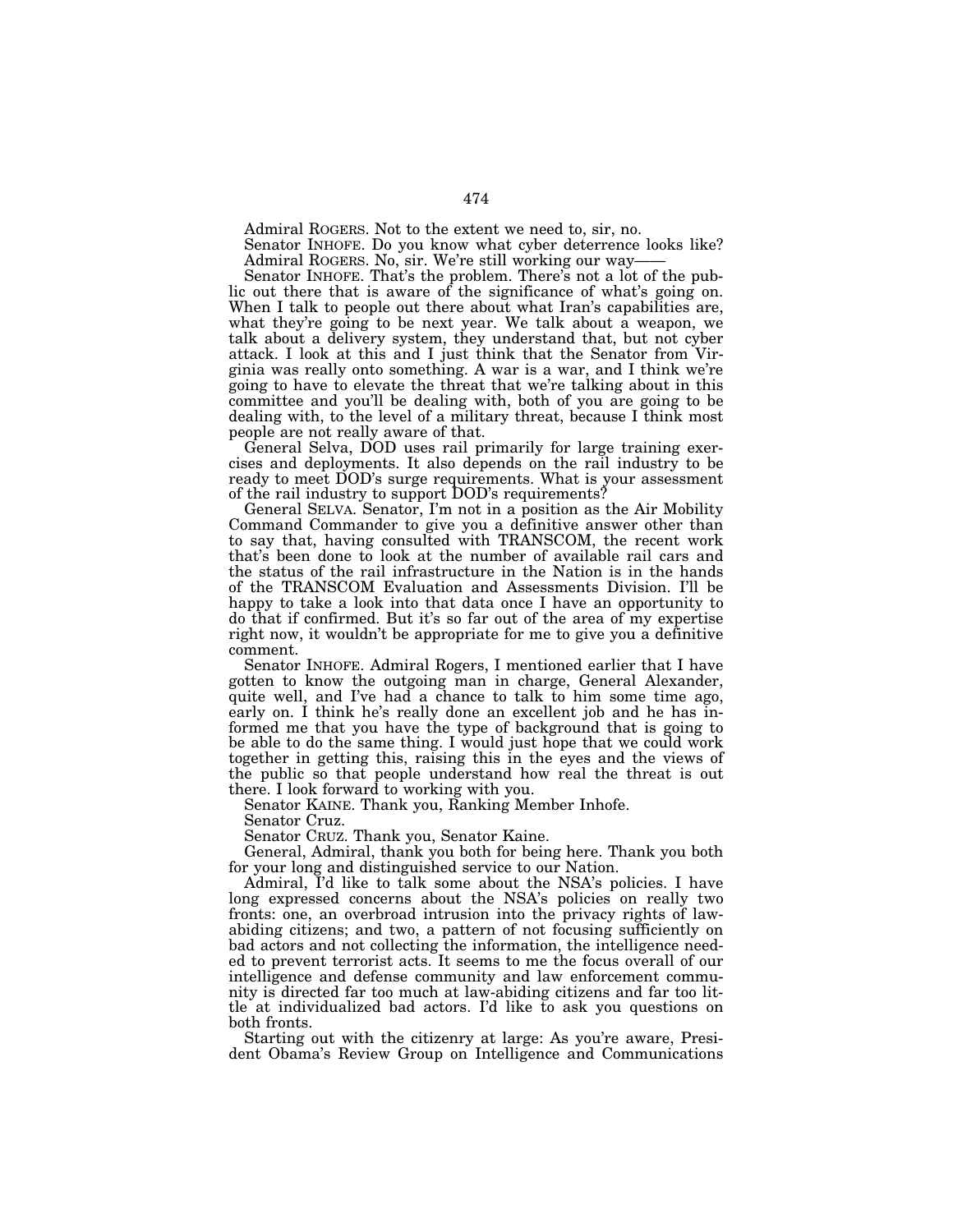Technology has said that the bulk metadata collected by the NSA should be held by a third party, and the Privacy and Civil Liberties Oversight Board has recommended ending bulk metadata collection altogether. Do you agree with either of these proposals?

Admiral ROGERS. In terms of pulling the data from the NSA, yes, I believe that there is a standard that we can work toward that would enable us to do that while still meeting the requirements of generating the intelligence we need and ensuring the protection of U.S. citizens.

Sir, would you mind repeating the second portion?

Senator CRUZ. The second portion was that the Privacy and Civil Liberties Oversight Board recommended ending bulk metadata collection altogether, and I was asking if you agree with that recommendation.

Admiral ROGERS. No, sir, I would not. I believe we can still do this in a way that ensure the protection of our citizens while also providing us insights that generate value.

Senator CRUZ. But you believe that the information should not be held by the U.S. Government, is that correct?

Admiral ROGERS. I support the President's decision to shift that from the NSA.

Senator CRUZ. If confirmed, what would be a timetable for implementing that reform?

Admiral ROGERS. To be honest, sir, I don't know. I'm just not smart enough yet about the particulars. It'll be driven by the solution that we come up with. That dialogue is ongoing right now. I haven't been a part of that as a nominee.

Senator CRUZ. Will you commit, if confirmed, to working with members of this committee to implement it expeditiously?

Admiral ROGERS. Yes, sir.

Senator CRUZ. I want to ask more generally. The Fourth Amendment protects the privacy of law-abiding Americans. What is your view of the appropriate limitations on the ability of the Government to search through phone or email communications of lawabiding citizens not accused or under suspicion of any wrongdoing?

Admiral ROGERS. I believe such searches should not be done without a corresponding legal framework for their execution.

Senator CRUZ. Does that framework in your judgment require individualized suspicion?

Admiral ROGERS. I think it varies by the specifics of the threat that we're talking about, which is one reason why the metadata approach I think was taken to try to address that, to deal with no content, no names, no geographic locations, to try to strike that balance, if you will.

Senator CRUZ. Would you agree that for the Government to intercept content from telephones or emails requires under the Fourth Amendment individualized suspicion and some form of judicial oversight?

Admiral ROGERS. I don't know that I would make a blanket statement. Again, sir, I apologize; I am not a lawyer and you're asking me about the specifics of the law and it's just not an area of my expertise.

Senator CRUZ. I would ask after this hearing if you would follow up and answer that question in writing, and you can certainly con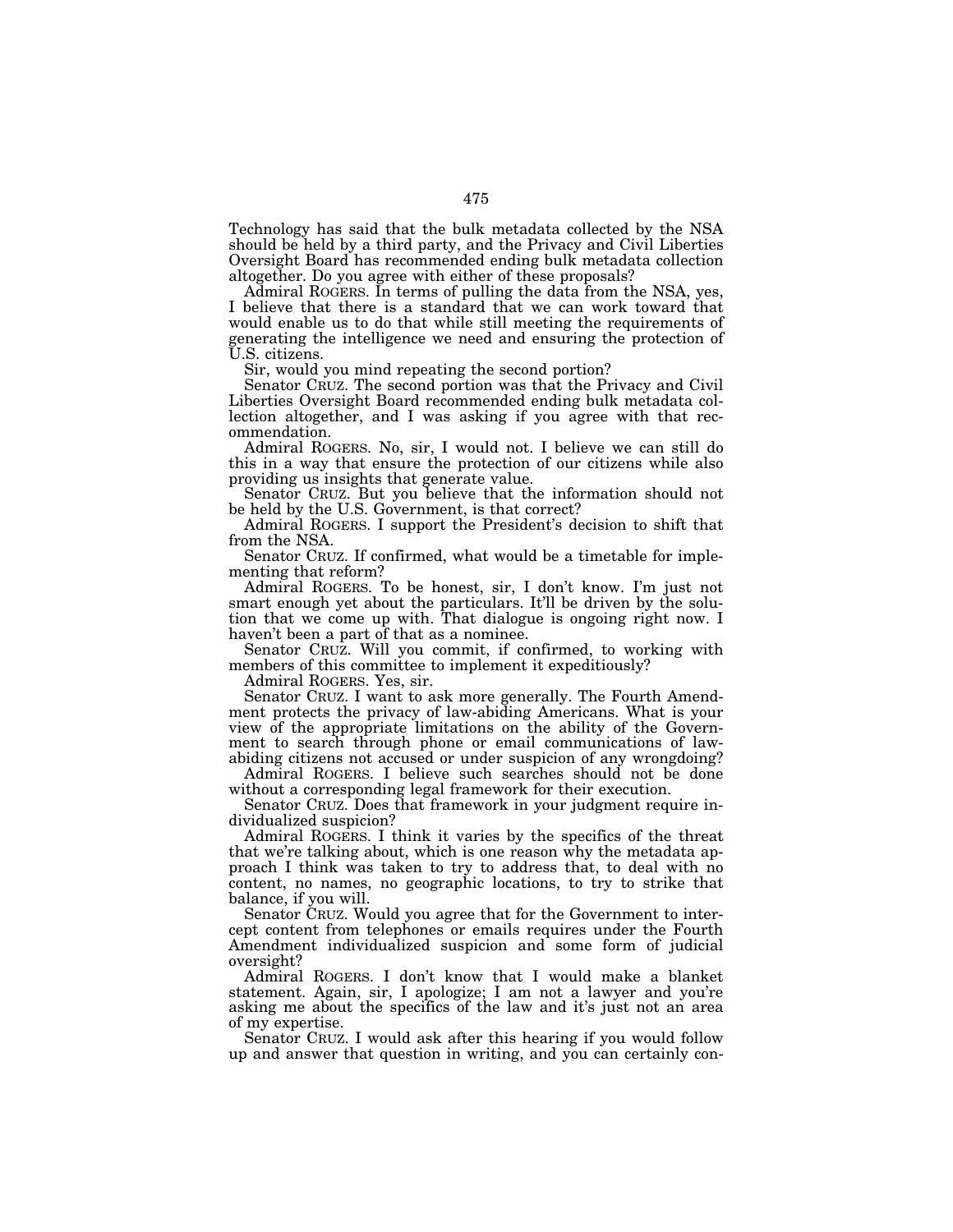sult with counsel. But the relevance of the Fourth Amendment in terms of how you would implement the policies at the NSA I think is a question of great interest to a great many citizens, and the Government collecting metadata or even more so the content of communications between law-abiding citizens is an issue that the Constitution I believe speaks very directly to. I would appreciate your expanded answer in writing after this hearing.

[The information referred to follows:]

Admiral ROGERS. It is certainly the case that Americans are protected by the Fourth Amendment from unreasonable searches and I am fully committed to protecting this and all other rights of Americans. As to the requirements of the Fourth Amendment for the Government to intercept content from telephone calls or emails, I understand that this legal doctrine is the subject of numerous Supreme Court decisions and that those requirements would depend on the particular facts and circumstances of a given situation. Under the Foreign Intelligence Surveillance Act, absent limited exceptions such as an emergency, the National Security Agency may not target any unconsenting U.S. person anywhere in the world under cir-cumstances in which the U.S. person would enjoy a reasonable expectation of privacy without an individualized determination of probable cause by a Federal judge that the target is a foreign power or agent of a foreign power.

Senator CRUZ. I'd like to shift to the other side, to the concern that I have that we are devoting far too many resources looking at law-abiding citizens and far too few resources looking at the bad guys. With regard, for example, to the Boston bombing, the Tsarnaev brothers, we had been notified by Russia that in their judgment they were having communications and may be radical Islamic terrorists. The elder Tsarnaev brother posted and advertised his desire for jihad on YouTube, not exactly a secure, hidden communication, but publicly for the world to see.

Yet, even though we knew this individual or had reason to know this individual was a radical Islamic terrorist, and even though he was publicly proclaiming his desire for jihad, we failed to prevent that tragic bombing in Boston. I'd like to ask you, why do you think that was and what can we do to correct it so we don't fail to prevent the next Boston bombing?

Admiral ROGERS. The reality is, sir, I don't know the specifics of the Boston bombing. It's not an element of my current duties and it's not something I have express direct knowledge of. I think to comment knowingly I would need that kind of knowledge.

Senator CRUZ. A second example deals with Major Nidal Hassan and the Fort Hood murders. In that instance, Hassan had traded some 18 emails with radical Islamic cleric Anwar al-Awlaki, a known terrorist leader who was a spiritual adviser of the September 11 bombers. This is not some extraneous person. This is someone known to be a serious threat to this country, and a major in the military is communicating repeatedly by email with him.

Despite all of our surveillance capabilities, we failed to prevent that horrific terrorist attack at Fort Hood that claimed the lives of 14 innocents. In your judgment, why was that? What could we have done better to prevent that?

Admiral ROGERS. To be honest, I answered that question to Senator Graham.

Senator CRUZ. Let me suggest more broadly on both of these that it would be a far better allocation of resources in the NSA and in our efforts to prevent terrorism generally if much more resources were directed to targeting those who we have reason to know are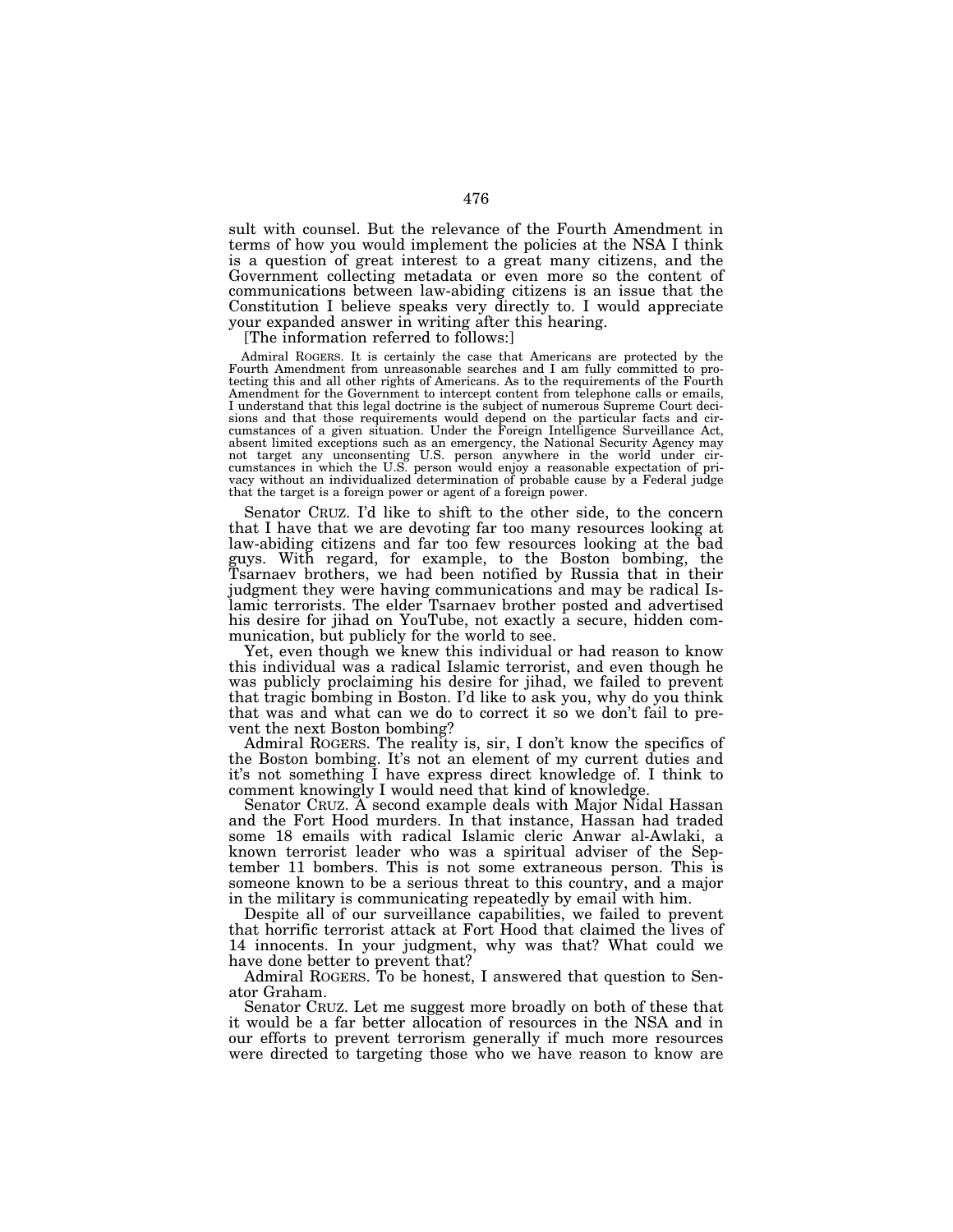dangerous, we have reason to know are or may be radical Islamic terrorists, and less resources were devoted and less energy was devoted to broader interception and surveillance of the law-abiding citizenry.

It has struck me for some time that the priorities have been backwards and we ought to be targeting the bad guys and protecting innocents from terrorist attacks and at the same time respecting the constitutional rights of every American.

Thank you, Admiral. Thank you, General.

Senator KAINE. Thank you, Senator Cruz.

Senator Inhofe, any additional questions for a second round of questioning?

Senator INHOFE. No.

Senator KAINE. Seeing none, I thank the witnesses for your appearance today and for your patience as we were going back and forth to vote. We appreciate your service and this hearing is adjourned.

[Whereupon, at 12:00 p.m., the committee adjourned.]

[Prepared questions submitted to Gen. Paul J. Selva, USAF, by Chairman Levin prior to the hearing with answers supplied follow:]

### QUESTIONS AND RESPONSES

# DEFENSE REFORMS

*Question.* The Goldwater-Nichols Department of Defense Reorganization Act of 1986 and the Special Operations reforms have strengthened the warfighting readiness of our Armed Forces. They have enhanced civilian control and clearly delineated the operational chain of command and the responsibilities and authorities of the combatant commanders, and the role of the Chairman of the Joint Chiefs of Staff. They have also clarified the responsibility of the Military Departments to recruit, organize, train, equip, and maintain forces for assignment to the combatant commanders.

Do you see the need for modifications of any Goldwater-Nichols Act provisions? Answer. I believe Goldwater-Nichols has transformed the Department of Defense (DOD) for the better and it has led to an unprecedented level of cooperation and understanding between the Services. Over the last 28 years, DOD and the military have fully embraced joint, interdependent operations. Having the opportunity to serve in multiple joint tours and now as Commander of Air Mobility Command, I have seen first-hand how we continue to improve our joint capabilities, ultimately producing a more effective means to grow the officers who are capable of leading our soldiers, sailors, airmen, and marines as a joint force.

*Question.* If so, what areas do you believe might be appropriate to address in these modifications?

Answer. I have no suggestions for altering Goldwater-Nichols at present, but I do recognize the need to continuously review and improve the framework in which DOD operates. If confirmed, I will work with Congress, the Secretary of Defense and other senior leaders of our military to ensure Goldwater-Nichols continues to meet the needs of our Armed Forces and champion any changes to the legislation that might become necessary.

### DUTIES

*Question.* What is your understanding of the duties and functions of the Commander, U.S. Transportation Command (TRANSCOM)?

Answer. The mission of the Commander, TRANSCOM is to provide air, land and sea transportation for DOD, in peace, crisis, and war. TRANSCOM relies on three Component Commands—Air Mobility Command (AMC), Military Sealift Command (MSC), and the Military Surface Deployment and Distribution Command (SDDC) to accomplish this mission. The Commander has been assigned numerous responsibilities in the Unified Command Plan (UCP) to include the Distribution Process Owner (DPO) mission to improve the worldwide DOD distribution system; DOD single manager for global patient movement; Global Distribution Synchronizer (GDS)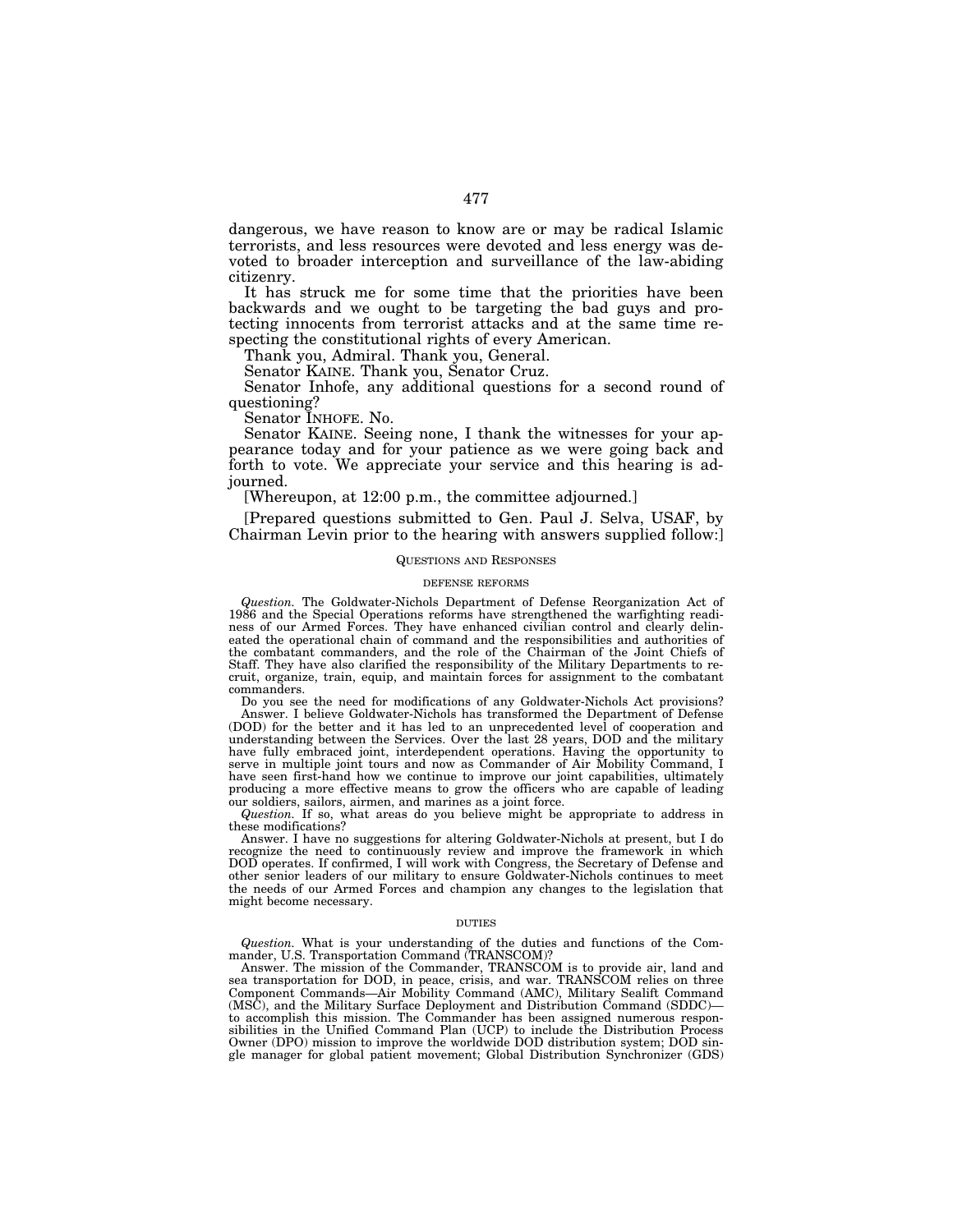mission for synchronizing Phase 0 distribution operations; and facilitating the rapid establishment of joint force headquarters for combatant commanders through its subordinate command, Joint Enabling Capabilities Command. The TRANSCOM Team utilizes a blend of Active and Reserve Forces, civilian employees, and commercial industry partners to meet the command mission in support of a full range of military operations.

*Question.* What background and experience do you possess that you believe qualifies you to perform these duties?

Answer. Throughout my military career, I have had the opportunity to be in positions that have prepared me, if confirmed, to perform the duties as the Commander of TRANSCOM.

As the Assistant to the Chairman, Joint Chiefs of Staff, I had the opportunity to serve as an advisor to the Secretary of State and senior State Department leaders. In that capacity I worked directly with senior diplomats strengthening our relationship with allies, partners and friends, and building partnerships with foreign governments and international and non-governmental organizations.

As a previous Director of Operations in TRANSCOM, I directed and synchronized the Defense Transportation System with national distribution processes to meet national security objectives. During my tenure I was responsible for day-to-day operations of the transportation and logistics networks that supported our forces engaged in combat in both Iraq and Afghanistan and supported humanitarian relief and disaster response operations at home and abroad.

Finally, in my current capacity as Commander, Air Mobility Command, the Air Component of TRANSCOM, I command over 130,000 airmen from across our Air Force, Active, Reserve, and Air National Guard who provide worldwide cargo and passenger delivery, aerial refueling, special air mission and aeromedical evacuation. This includes the crucial role of humanitarian assistance and disaster relief to victims of natural disasters both at home and around the world.

*Question.* Do you believe that there are any steps that you need to take to enhance your expertise to perform the duties of the Commander, TRANSCOM?

Answer. As a previous Director of Operations for TRANSCOM and as the current commander of one of TRANSCOM's Service components, I am aware of the command's global responsibilities. If confirmed, I will personally engage with all of TRANSCOM's component commands, DOD agencies, and commercial partners to ensure I fully understand the scope of the issues they face in order to execute this critical duty.

### RELATIONSHIPS

*Question.* Section 162(b) of title 10, U.S.C., provides that the chain of command runs from the President to the Secretary of Defense and from the Secretary of Defense to the combatant commands. Other sections of law and traditional practice, however, establish important relationships outside the chain of command. Please describe your understanding of the relationship of the Commander, U.S. Transportation Command to the following offices:

The Deputy Secretary of Defense.

Answer. The Deputy Secretary of Defense has full power and authority to act for the Secretary of Defense when serving as his designated representative in the Secretary's absence. As such, the Commander TRANSCOM will report to and through the Deputy Secretary when serving in that capacity. The Deputy Secretary also serves as the Chief Management Officer of DOD to optimize the business environment across the Defense enterprise. TRANSCOM supports such optimization to improve our support to the other combatant commands, at best value to the Nation. *Question.* The Under Secretaries of Defense.

Answer. Under Secretaries of Defense coordinate and exchange information with DOD components, including combatant commands, which have collateral or related functions. In practice, this coordination and exchange is normally routed through the Chairman of the Joint Chiefs of Staff. In addition, as the DPO, the TRANSCOM commander receives oversight from the Under Secretary of Defense for Acquisition, Technology, and Logistics in his role as the Defense Logistics Executive via the Defense Logistics Board. If confirmed as a combatant commander, I will act accordingly.

### *Question.* The Chairman of the Joint Chiefs of Staff.

Answer. The Chairman is established by title 10 as the principal military advisor to the President, the National Security Council, the Homeland Security Council, and Secretary of Defense. The Chairman serves as an advisor, and is not, according to the law, in the chain of command, which runs from the President through the  $\frac{1}{2}$ retary to each combatant commander. The President normally directs communica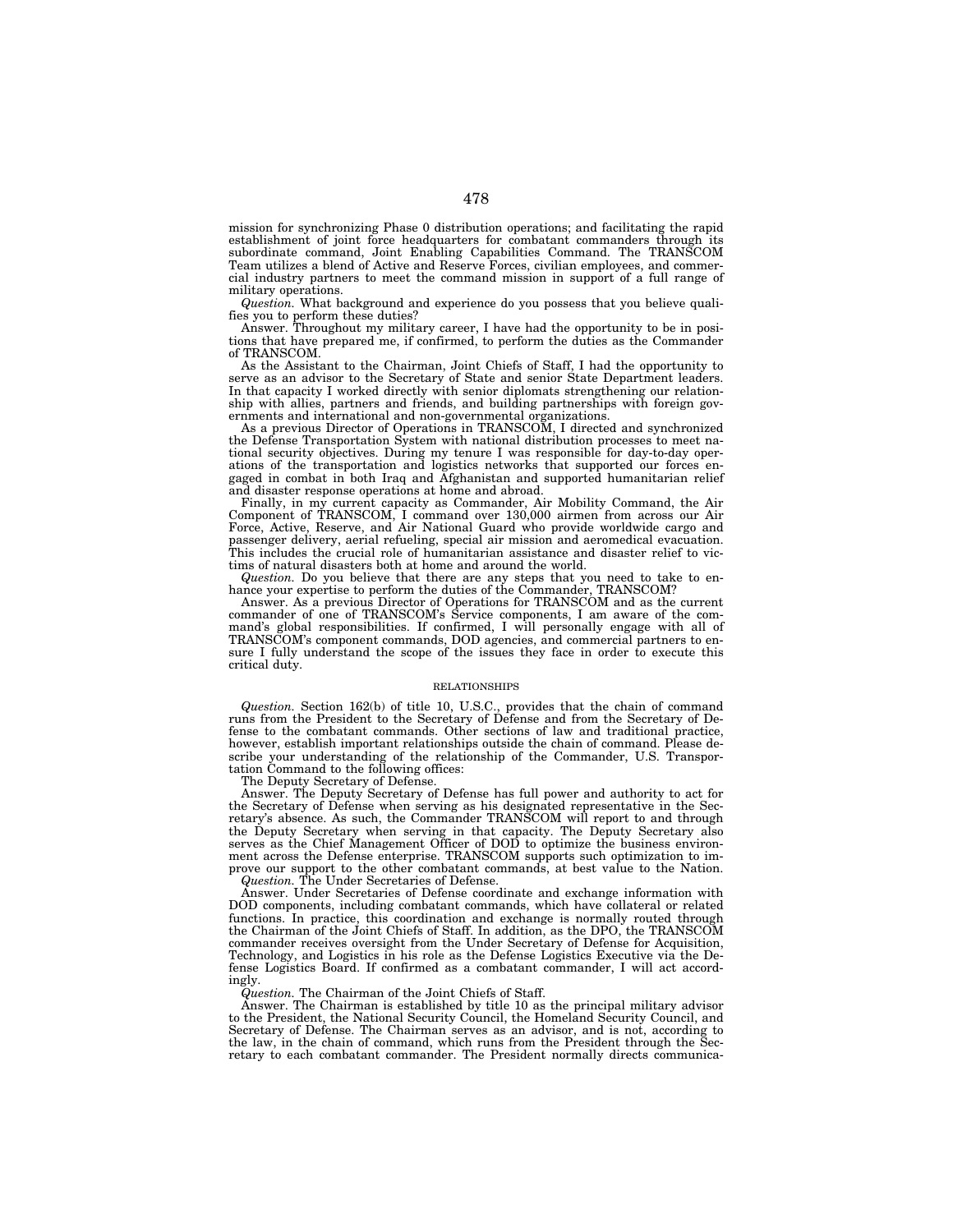tions between himself and the Secretary of Defense to the combatant commanders via the Chairman of the Joint Chief of Staff. This keeps the Chairman fully involved and allows the Chairman to execute his other legal responsibilities. A key responsibility of the Chairman is to speak for the combatant commanders, especially on operational requirements. If confirmed, I will keep the Chairman and the Secretary of Defense promptly informed on matters for which I would be personally accountable.

*Question.* The Vice Chairman of the Joint Chiefs of Staff.

Answer. Although the Vice Chairman does not fall within the combatant command chain of command, he is delegated full power and authority to act for the Chairman in the Chairman's absence. If confirmed as a combatant commander, I will keep the Chairman informed, but if the Vice Chairman is representing the Chairman I will keep him informed as I would the Chairman.

*Question.* The Director of the Joint Staff.

Answer. The Director of the Joint Staff assists the Chairman in managing the Joint Staff. The Director of the Joint Staff does not fall within the combatant commander's chain of command. However, he enables important decisions to be made as the combatant commander's staff interacts with the Joint Staff. The Director is also a key interface with Office of the Secretary of Defense principles and interagency leadership, and can assist combatant commanders working issues below the Chairman's level.

*Question.* The Secretaries of the Military Departments.

Answer. Each Service Secretary is responsible for equipping, training, maintaining, and administering forces in the Secretary's Service. Close coordination with each Service Secretary is required to ensure that there is no infringement upon the lawful responsibilities held by a Service Secretary.

*Question.* The Chiefs of Staff of the Services.

Answer. The Chiefs of Staff of the Services organize, train, and equip their respective forces. No combatant commander can ensure preparedness of his assigned forces without the full cooperation and support of the Service Chiefs and their respective Reserve components. As members of the Joint Chiefs of Staff, the Service Chiefs have a lawful obligation to provide military advice. The experience and judgment the Service Chiefs provide is an invaluable resource for every combatant commander. If confirmed, as Commander, TRANSCOM, I will pursue an open dialogue with the Service Chiefs and the Commandant of the U.S. Coast Guard.

*Question.* The other combatant commanders.

Answer. Each combatant commander is assigned specific responsibilities in the Unified Command Plan. Given the complexity of today's security environment, it is essential that all the combatant commanders work together to execute U.S. national security policy. If confirmed, I will maintain open dialogue with the other combatant commanders to foster trust and build mutual support.

#### MAJOR CHALLENGES AND PRIORITIES

*Question.* In your view, what are the major challenges confronting the next Commander, TRANSCOM?

Answer. TRANSCOM currently has the capability to meet all surge requirements, however, long-term budget uncertainty may erode this key, asymmetric military and logistics advantage. TRANSCOM is focused on providing logistics and transportation solutions and increasing efficiencies for all its customers but if the future budgets are not addressed, its readiness, particularly the readiness of commercial partners, could be negatively impacted. Maintaining the readiness of our organic lift and sustaining the readiness of our commercial partners in an uncertain budget environment will present significant challenges to our ability to respond to crisis or conflict.

The talent and skill of the men and women that make up TRANSCOM and its component commands is the foundation of the command's success. I take very seriously the challenge and responsibility as a commander to be the champion for their readiness and to keep the entire team prepared to respond to the needs of the Nation. If confirmed, I would take an active role in preserving and enhancing the quality and expertise of TRANSCOM's personnel resources and will actively address the demand to maintain the readiness of the transportation and distribution networks to respond to crisis or conflict.

*Question.* If confirmed, what plans do you have for addressing these challenges? Answer. If confirmed, I will work with my fellow combatant commanders to assess risks and develop mitigation strategies to ensure we can meet steady state and surge requirements. I will work to improve TRANSCOM's global, end-to-end ability to deliver to the point of need in the most cost-effective way possible—projecting American influence and power when and where our national interests dictate. To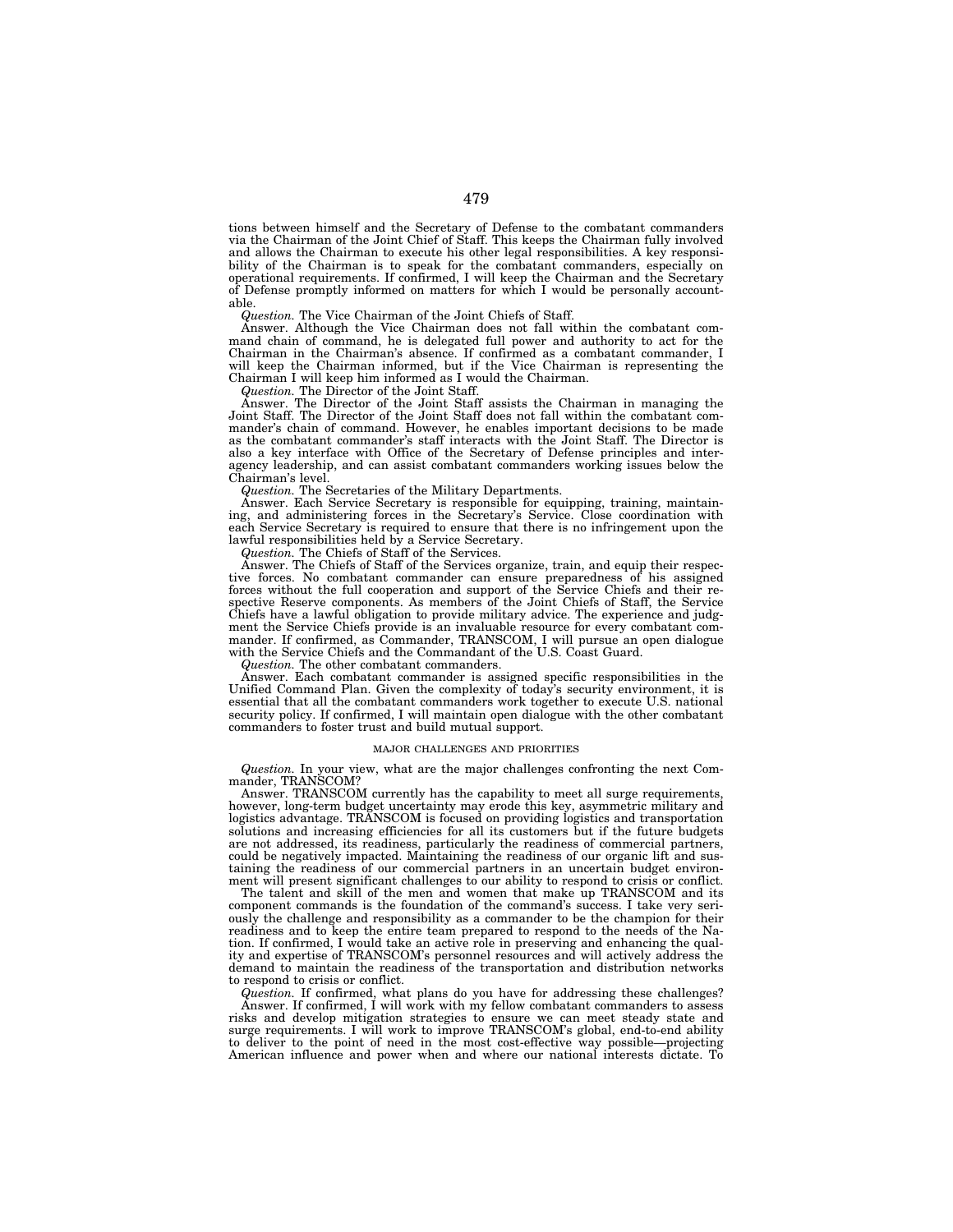do this, I will work with TRANSCOM's commercial partners and the interagency to continue to build and maintain capacity and continue TRANSCOM's efforts around the world to secure diplomatic and physical accesses to ground and airspace infrastructure for logistics. I will also leverage ongoing multi-modal efforts to optimize our operations to support the warfighter while improving the performance and efficiency of the joint deployment and distribution enterprise.

*Question.* If confirmed, what broad priorities would you establish?

Answer. If confirmed, my main priorities will be to support the warfighter and preserve readiness to meet national objectives. Always mindful of our obligation to make the most of our existing resources, I will continue process improvement and enterprise synchronization efforts through relationships within the Department, across the U.S. Government, and with commercial and international partners.

*Question.* What do you consider to be the most serious problems in the performance of the functions of the Commander, TRANSCOM?

Answer. In a resource constrained environment, the most significant area I would focus on would be improving the coordination and synchronization of the entire Joint Deployment and Distribution Enterprise—a vast network of organizations both in and out of DOD that relies heavily on commercial partnerships with indus-try. TRANSCOM has made great strides in improving the economies and efficiencies toward this end, and if confirmed, I will continue this work by aligning enterprise responsibilities commensurate with assigned authorities and available resources; improving our ability to rapidly build strategic distribution networks; and, institutionalizing best practices and lessons learned during more than a decade of war.

*Question.* If confirmed, what management actions and timelines would you establish to address these problems?

Answer. If confirmed, I will work early to deepen strategic and personal relationships with fellow combatant commanders, TRANSCOM's components, commercial and international partners, interagency leaders and with Members of Congress. We will be challenged with difficult decisions in the near future; however, we must balance costs and benefits, matching our actions to available resources in the near term and adapting our efforts for greater economies and efficiencies in the long term.

#### EXPERIENCE IN MANAGING LOGISTICS OPERATIONS

*Question.* You have served as the Commander of the Air Mobility Command.

What steps do you believe you need to take to achieve a more complete under-<br>stating of the logistics operations of the other component commands of the the logistics operations of the other component commands of the TRANSCOM?

Answer. Fortunately, as a previous Director of Operations for TRANSCOM and as the current commander of one of TRANSCOM's Service components, I have an in-depth knowledge of the missions, roles and responsibilities of all facets of the TRANSCOM team. If confirmed, I will make it a priority to offer continued engagement with the component commanders, DOD agencies, and commercial partners to increase my understanding of the issues they face in order to better execute TRANSCOM's critical worldwide mission.

# DISTRIBUTION PROCESS OWNER

*Question.* In September 2003, following a review of logistics operations, the Secretary of Defense designated the Commander, TRANSCOM, as the Distribution Process Owner (DPO). As the DPO, TRANSCOM was tasked to improve the overall efficiency and interoperability of distribution related activities—deployment, sustainment, and redeployment support during peace and war.

What is your understanding of TRANSCOM's responsibilities as the DPO?

Answer. TRANSCOM, in partnership with the Defense Logistics Agency (DLA), General Services Agency, the Services, and combatant commanders others, is responsible for constantly working to improve the effectiveness and efficiency of the DOD Distribution Network. Working with all the network stakeholders, TRANSCOM must work carefully to optimize the effectiveness and efficiency of the entire military supply chain, from factory to end user.

*Question.* What is your assessment of the progress has TRANSCOM made in improving the distribution process?

Answer. In the last few years our DPO Strategic Opportunities team has focused on a number of cost avoidance initiatives on both the surface and air side. Through these efforts, we have successfully reduced the amount of containers moving globally through both better utilization and a decrease in the amount of less efficient 20 foot containers used. We applied similar utilization principles to aircraft movements to reduce the overall amount of air lift. Along the same lines, we expanded use of continental United States multi-modal hubs to maximize cheaper surface movements.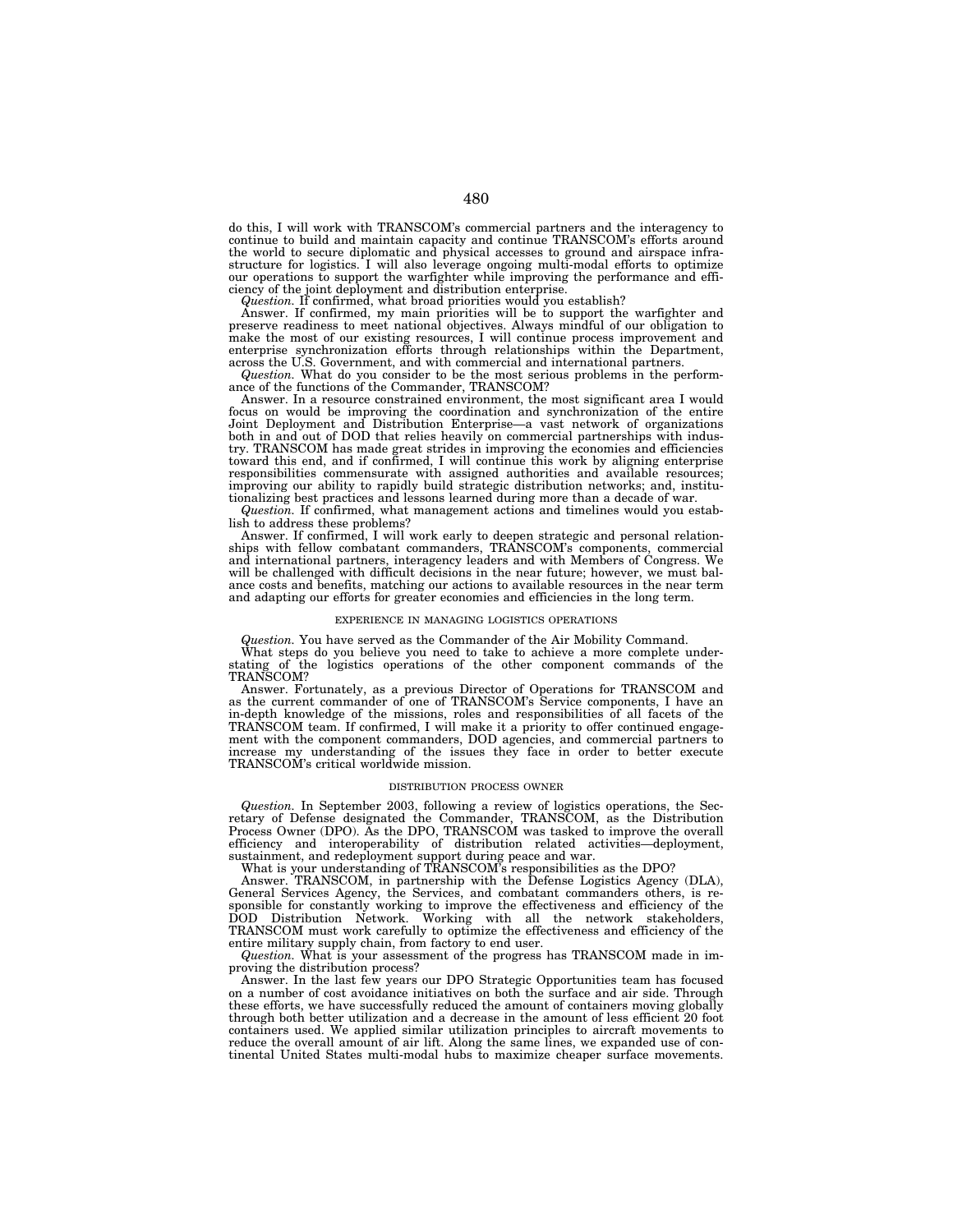Finally, we have developed methods to better manage aircraft fuel usage/purchase which is the single largest expense in aircraft operations.

Question. Do you believe that the current system needs any changes to enhance<br>the ability of TRANSCOM to execute the responsibilities of the DPO?<br>Answer. I believe TRANSCOM has the necessary authorities to execute the Uni-

fied Command Plan designated responsibility of the DPO. If confirmed, I will continue the work underway in TRANSCOM's execution of the DOD Global Campaign<br>Plan for Distribution. TRANSCOM is in its first cycle of this recen which will identify distribution issues, assess their risks, prioritize these issues and finally pursue issue resolutions. The plan has a built-in annual update to ensure it is still enhancing the Global Distribution Network. The plan sets the stage for successful execution of TRANSCOM's DPO role.

#### STRATEGIC AIRLIFT

*Question.* According to DOD, the requirement for organic strategic airlift needed

to support wartime requirements has fallen to a level of 275 aircraft. Do you agree with the plan to reduce the number of strategic airlift to a level of 275 aircraft?

Answer. Yes. The Mobility Capability Assessment (MCA) and the Mobility Requirements Capability Study concluded that in general the mobility capabilities sup-port the strategic objectives in the 2012 National Defense Strategy. While certain scenarios presented some mobility challenges, none precluded achievement of U.S. objectives with accepted timelines and risk.

*Question.* What is your view of the requirements in peacetime for such organic airlift aircraft?

Answer. In peacetime, the organic airlift force flies to maintain readiness to meet its wartime mission. The organic strategic airlift fleet is able to provide 80–90 aircraft per day to meet the DOD's airlift needs.

*Question.* Do you believe that the Air Force could, at reasonable costs and within reasonable timeframes, reactivate some portion of the fleet of C–5 aircraft if we discover that 275 strategic airlift aircraft is not sufficient to meet our peacetime and wartime needs?

Answer. Yes. C–5s not retained in service have been placed in the Aerospace Maintenance and Regeneration Center at Davis-Monthan Air Force Base in Arizona, where they can be returned to service if needed.

*Question.* If we decide that 275 strategic airlift aircraft is insufficient to meet our requirements, should we consider buying more C–17 aircraft?

Answer. The purchase of additional C–17s could be one of several alternatives to consider in an Analysis of Alternatives. This option will be increasingly expensive after the production line is shut down.

#### NORTHERN DISTRIBUTION NETWORK

*Question.* The Northern Distribution Network (NDN) has been important in delivering equipment and supplies to Afghanistan, in part to reduce the U.S. reliance on supply routes through Pakistan. Yet significant portions of the NDN go through certain countries, particularly in Central Asia, that have extremely poor track records on human rights and corruption.

What do you see as the major challenges to continued use of the NDN to deliver supplies to Afghanistan or withdraw equipment from Afghanistan as we draw down forces there?

Answer. Sustainment and retrograde cargo volumes have greatly reduced with the reduction of troops in Afghanistan and the increased use of both military and commercial multi-modal operations. Should events in Ukraine strain relationships between the United States and Russia and countries strongly influenced by Russia, access to routes north of the Black Sea both for surface and over-flight movement could be limited. Additional concerns include border crossing and convoy security within the country of Afghanistan which could affect surface movement in and out of the country; if the security situation deteriorates, surface access may become very limited.

The NDN accessed through the Mediterranean and the Caspian remain open and reliable as the countries involved are deeply interested in maintaining routes which will help them build the "New Silk Road" initiative.

*Question.* To what extent, if any, should concerns about the human rights and corruption records of authoritarian regimes, particularly in Central Asia, be taken into

account in using access to supply routes along the NDN? Answer. The DOD agencies, Department of State (DOS), and geographic combatant commands coordinate closely to develop and maintain NDN routes to ensure an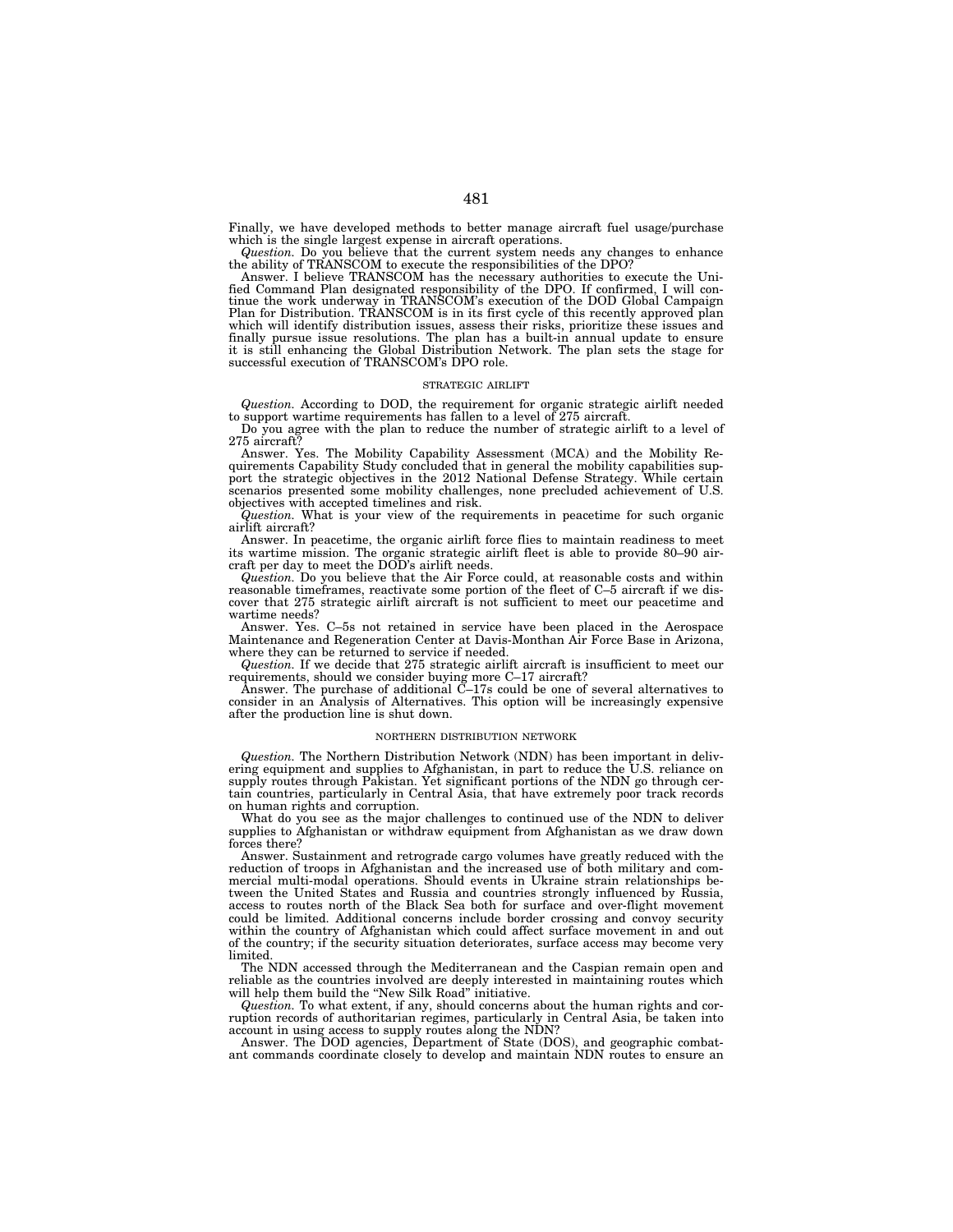efficient and effective means of moving warfighter cargo into and out of Afghani-stan. Human rights violations as determined by the DOS, and corruption records, should be considered for participation on the NDN.

### STRATEGIC SEALIFT

*Question.* Strategic sealift has always played a significant role in providing support to our forces overseas. Typically, we have seen strategic sealift delivering 95 percent of the equipment transported to overseas contingencies.

An important component of our strategic sealift surge capability is the Ready Reserve Force (RRF). Many of the ships in the RRF are well beyond economic service life and may need to be replaced in the near future.

What plans do you believe would be appropriate for modernizing the RRF? Answer. The capacity provided by the RRF is critical to TRANSCOM's ability to meet its wartime requirements. In the past, the fleet capacity was increased by using authorities to purchase vessels. The capacity was then maintained using selective Extended Service Life (ESL) programs on vessels where it was appropriate. For the future, we will explore all options to find a recapitalization strategy that is cost effective and minimizes the cost of ownership of the fleet for the long term, to include purchase and ESL where it makes sense.

*Question.* What will the 2014 Quadrennial Defense Review (QDR) recommend for both airlift and sealift requirements?

Answer. The QDR recommended combat coded inventory (i.e. PMAI) force structure for Air Force in fiscal year 2019 is 211 strategic airlift aircraft (39 C–5, 172 C–17) and 300 tactical aircraft (C–130). The sealift requirements were not defined as main elements in the Navy fiscal year 2019 force structure. If confirmed, I will work with the Navy, U.S. Maritime Administration (MARAD), and MSC to ensure we have adequate organic and commercial sealift capacity in the future. Moreover, I would reiterate the criticality of organic and commercial mobility capability and capacity, including robust sealift and aerial refueling, which remain the foundation of our Nation's ability to project power.

*Question.* What is your assessment of the effectiveness of the National Defense Sealift Fund (NDSF) to facilitate resourcing sealift?

Answer. Beginning in fiscal year 2015, Navy transferred NDSF funding to other appropriations, preserving the readiness of TRANSCOM's Surge Sealift assets. TRANSCOM supports Navy's effort to be auditable in accordance with Financial Improvement and Audit Readiness standards.

*Question.* What would be the impact to strategic sealift if the NDSF were closed out and sealift funded out of through other Navy appropriations?

Answer. It is my understanding that this change is an internal Navy funding realignment. Appropriated funds will be used by the Navy for our strategic sealift requirements. TRANSCOM will still have full visibility over these funds.

*Question.* If you believe the NDSF has worked well, what is your assessment of the potential benefits that could be achieved by establishing a similar or combined airlift-sealift mobility fund to provide resources for both sealift and airlift and promote cost effective tradeoffs?

Answer. TRANSCOM's Transportation Working Capital Fund (TWCF) was established to achieve land, sea and air cost effective tradeoffs while maintaining readiness. If confirmed I would explore options to improve transportation tradeoffs as well as afford better alternatives for readiness.

*Question.* Are there any initiatives that you would pursue, if confirmed, to modernize or sustain our strategic sealift capability?

Answer. TRANSCOM is currently examining various cost effective options to maintain our organic sealift capacity. If confirmed, I will work with the U.S. Navy, the Maritime Administration and the Office of the Secretary of Defense to implement a cost effective and timely recapitalization strategy to ensure critical vessel capacity is not lost in the organic fleets.

#### MARITIME SECURITY PROGRAM

*Question.* Through programs like the Maritime Security Program (MSP), the Voluntary Intermodal Sealift Agreement (VISA), and the Voluntary Tanker Agreement (VTA) administered by the Maritime Administration, DOD has maintained access to U.S. commercial capabilities and transportation networks while ensuring the continued viability of both the U.S.-flag fleet and the pool of citizen mariners who man those vessels.

What is your view of the importance of these Maritime Administration programs? Answer. The MSP, VISA, and VTA are critical to TRANSCOM's ability to meet the needs of the warfighter and the Nation. For more than a decade of operations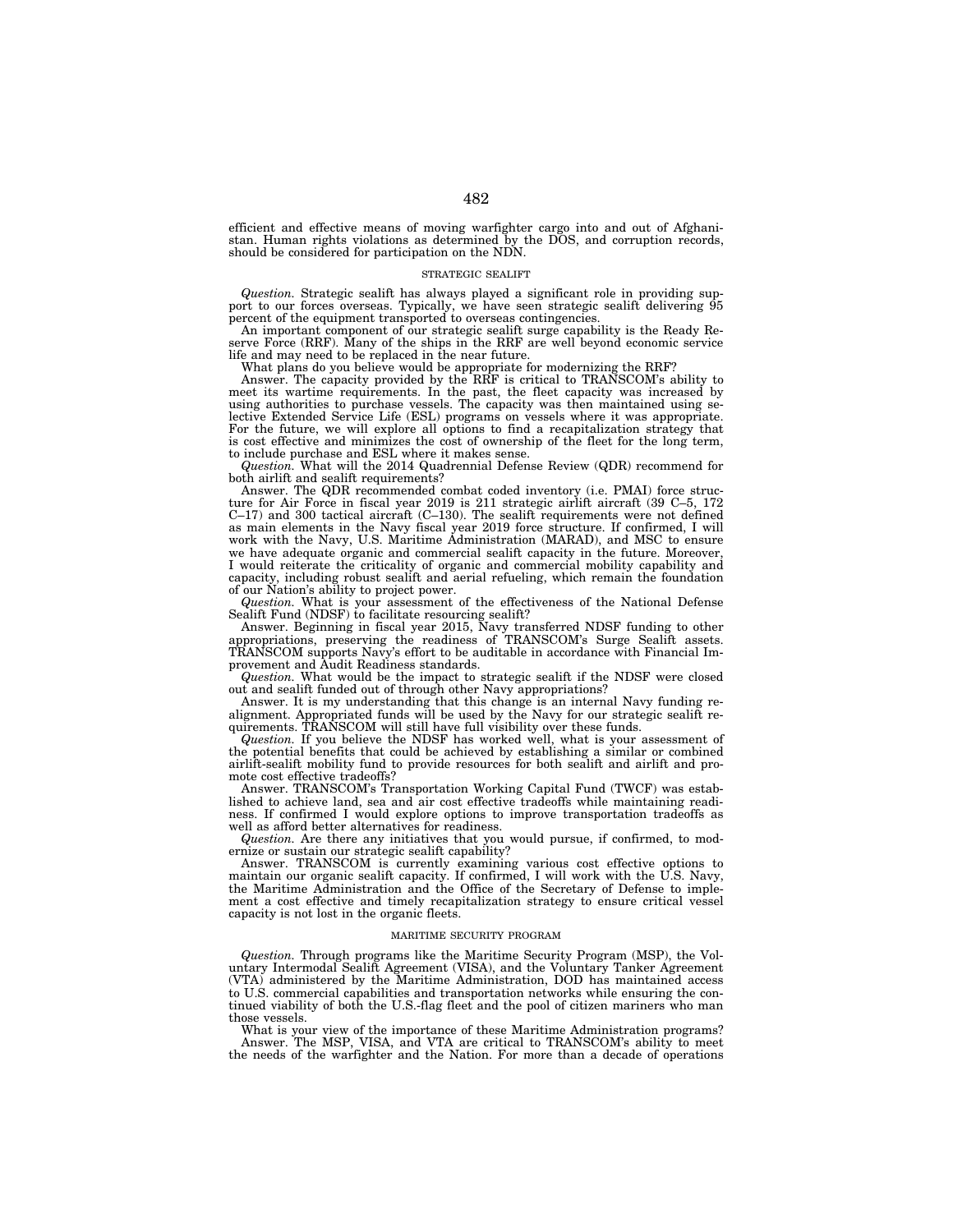in Iraq and Afghanistan, our commercial sealift partners have provided the vast majority of sealift for DOD. The vessel capacity, intermodal transportation networks and the U.S. Citizen Merchant Marine are key components to TRANSCOM and its global mission.

*Question.* What changes in these programs, if any, do you believe are appropriate and would make them more effective or more efficient in supporting DOD transportation requirements?

Answer. The ability of these programs to meet DOD needs is directly tied to the health of the U.S.-flag international fleet, which has been declining in size for some time. Additionally, as force drawdowns continue in Afghanistan, so will the deployment and sustainment cargoes which have become a valuable piece of our commercial partners' business. In recognition of these dynamics, Congress tasked the Maritime Administration with the development of a National Maritime Strategy to ensure the health of the fleet and the U.S. Merchant Marine. TRANSCOM is coordinating closely with MARAD to ensure these vital commercial programs remain effective in supporting DOD well into the future.

### CIVIL RESERVE AIR FLEET

*Question.* The Air Force has in the past, and may very well in the future, rely heavily on the Civil Reserve Air Fleet (CRAF) to supplement its organic airlift. The National Defense Authorization Act (NDAA) for Fiscal Year 2014 requires the Secretary of Defense to provide an assessment of the requirement to maintain industrial base for CRAF carriers and ability of CRAF carriers to support the goals of the National Airlift Policy.

What is your assessment of CRAF's ability to meet requirements to transport any equipment, materials, or commodities for the use of U.S. military operations and respond to a humanitarian disaster?

Answer. We rely on our commercial partners as an integral part of providing global air lift assets to support military operations and in response to humanitarian disasters. In addition to our organic capability, commercial carriers that participate in CRAF provide the augmentation capability that allows us to say "Yes" to any call our Nation makes of us. The combined capability of military and commercial lift gives us the ability to transport equipment, materials, or commodities the warfighter will need to execute their mission to any point on the globe. To ensure the strength of our CRAF partnership and the program's continued viability, TRANSCOM conducts biannual Executive Working Group (EWG) conferences to bring together Chief Executive Officers, Presidents, and other representatives of the commercial airline industry to discuss vital issues affecting the program. The CRAF EWG will continue to meet on a regular basis to discuss future changes as we strive to maintain the readiness of the program to support our Nation. If confirmed, I will continue to work with our CRAF partners to ensure the business relationships remain solid and the contracts continue to support DOD requirements.

*Question.* Do the changes in the commercial airline industry, characterized by bankruptcies and a move toward smaller and shorter-range aircraft, impact the future viability of the CRAF system?

Answer. The commercial airline industry is dynamic and always has been. We have been able to adapt to carrier's fleet planning and benefited by having a commercial augmentation capability ready to answer the call when needed. It is accurate there are fewer carriers in the CRAF program now than 15+ years ago. I have, however, met with several airline executives over the past 18 months, and to the person, they have all said they will support the DOD and CRAF program because it is the right thing to do for our Nation. It is also accurate to say as we drawdown forces from Afghanistan, there will be excess capacity in the commercial sector that we expect to go away as carriers right size their fleets to meet the new business environment. Through AMC sponsored research, conducted as part of an extensive ongoing CRAF study, we are confident the CRAF program will remain viable and able to meet operational plans in the future.

*Question.* Do you think it is important to maintain an adequate industrial base for CRAF carriers?

Answer. CRAF has been a healthy program for over 60 years. It is a capability that no other nation can replicate and ensures we can meet national requirements that our organic assets alone cannot provide in times of crisis or conflict. It is critical we maintain both an organic airlift capability and commercial augmentation capability that is "ready" to answer the call when the next crisis arises. Striking a balance of airlift opportunities in this fiscally constrained environment is one of the biggest challenges we face going forward. If confirmed, I will work with all concerned to define a minimum business level for our commercial partners that will en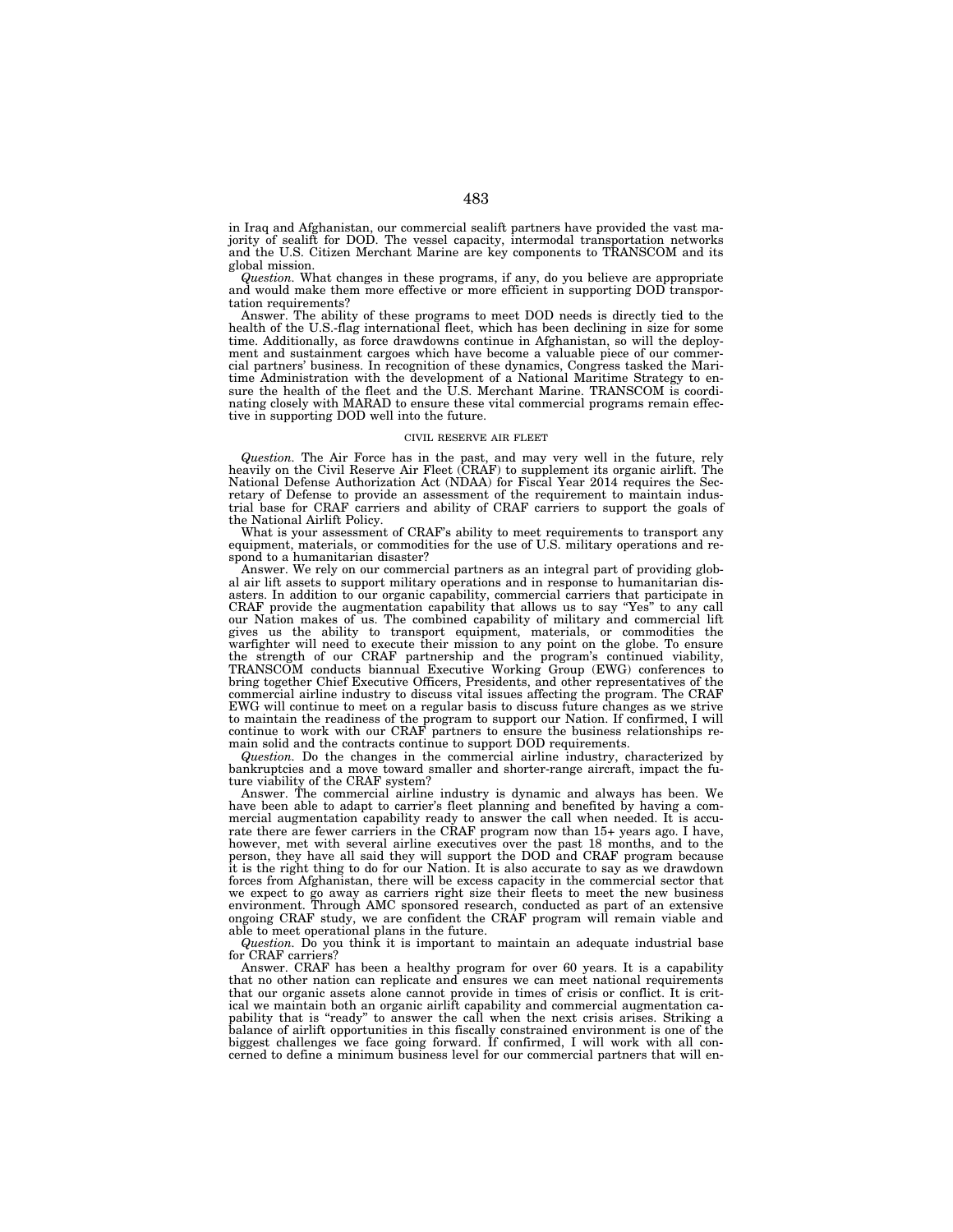sure we maintain readiness, not only for the carriers, but also for the Defense Transportation System.

*Question.* How much should we be relying on CRAF to meet our peacetime and wartime airlift requirements?

Answer. The CRAF program is a critical component in this nation's ability to rapidly deploy forces and equipment in times of crisis and peace. Because of the capa-bility our commercial partners bring to the fight, we can deploy forces more rapidly and more efficiently than any other nation in the world. In peacetime, this workload changes from year-to-year due to dynamic customer requirements. Our forecast requirements are expected to be much lower starting in fiscal year 2016 compared to the past 13 years, which will impact both military and commercial capacity. We will continue to strive for the balance between military and commercial capacity.

*Question.* What changes, if any, do you think need to be made to CRAF—authorities, requirements, composition?

Answer. AMC, in coordination with TRANSCOM, chartered a study of the CRAF program to look at these specific issues. Throughout the study we engaged industry experts for their advice on where the airline industry is headed and what to expect. The study team provided recommendations to senior leadership and industry executives. We are in the process of analyzing carrier feedback and revising the appropriate recommendations for senior leaders' decision. The results of this study are expected to be complete no later than June of this year, and I have committed to report the results of that study to interested Members of Congress at that time.

#### QUADRENNIAL DEFENSE REVIEW

*Question.* What is your view of the QDR process? Was TRANSCOM asked to pro-vide inputs to the QDR prior to it being finalized?

Answer. I view the QDR process as vital to the future success of DOD to prevail in current operations, deter our enemies, and ensure success in any future conflicts. It is essential for all the combatant commands and Services to meet, discuss strategic and current issues, and come to agreement on the direction ahead for DOD

for defense of our Nation.<br>TRANSCOM was an active participant in the 2014 QDR process to include discussions on DOD strategy, implications of budget reductions, and Force Posture. In addition. TRANSCOM coordinated with Air Force leadership in the development of the tactical and strategic airlift requirements. As previously mentioned, the sealift re-quirements were not defined as main elements in the Navy fiscal year 2019 force structure.

#### READINESS

*Question.* Why did TRANSCOM recently downgrade its overall readiness assessment?

Answer. It's my understanding that TRANSCOM's overall readiness assessment has been the same for more than 3 years and the current overall assessment is consistent with that trend. While current readiness levels are assessed as sufficient for operations, projected readiness levels are of concern and must also take into account the long-term effects of sequestration and funding reductions. TRANSCOM's readi-ness is dependent upon the long-term health of strategic airlift, surge sealift and other enabling capabilities that face significant challenges in times of budget uncertainty. Modernization, recapitalization, and balanced use of both organic and commercial lift are necessary to maintain agreements and readiness levels across the

transportation and logistics enterprise. Also, because TRANSCOM must communicate over the unclassified networks with many private-sector entities in the transportation and shipping industry, protecting command and control systems from attack is a huge challenge to readiness. If I am confirmed, I will continue to advocate for improved security standards, incident reporting, and cyber defense capabilities across TRANSCOM's mission responsibilities.

### TRANSCOM RISKS

*Question.* What is your assessment of TRANSCOM's critical risks and key issues based on sequestration budget funding level?

Answer. The reduced customer workload will drive impacts to organic and commercial capabilities that will likely be required in the future with potential readiness impacts on the organic and commercial transportation and logistics networks we rely on. Budgetary uncertainty makes it difficult to posture and plan for our customer's future transportation and logistics workload demand, as well as ensure all readiness and mobility capability aspects (people, infrastructure, assets) of our mission are preserved. The value of TRANSCOM being funded through a working cap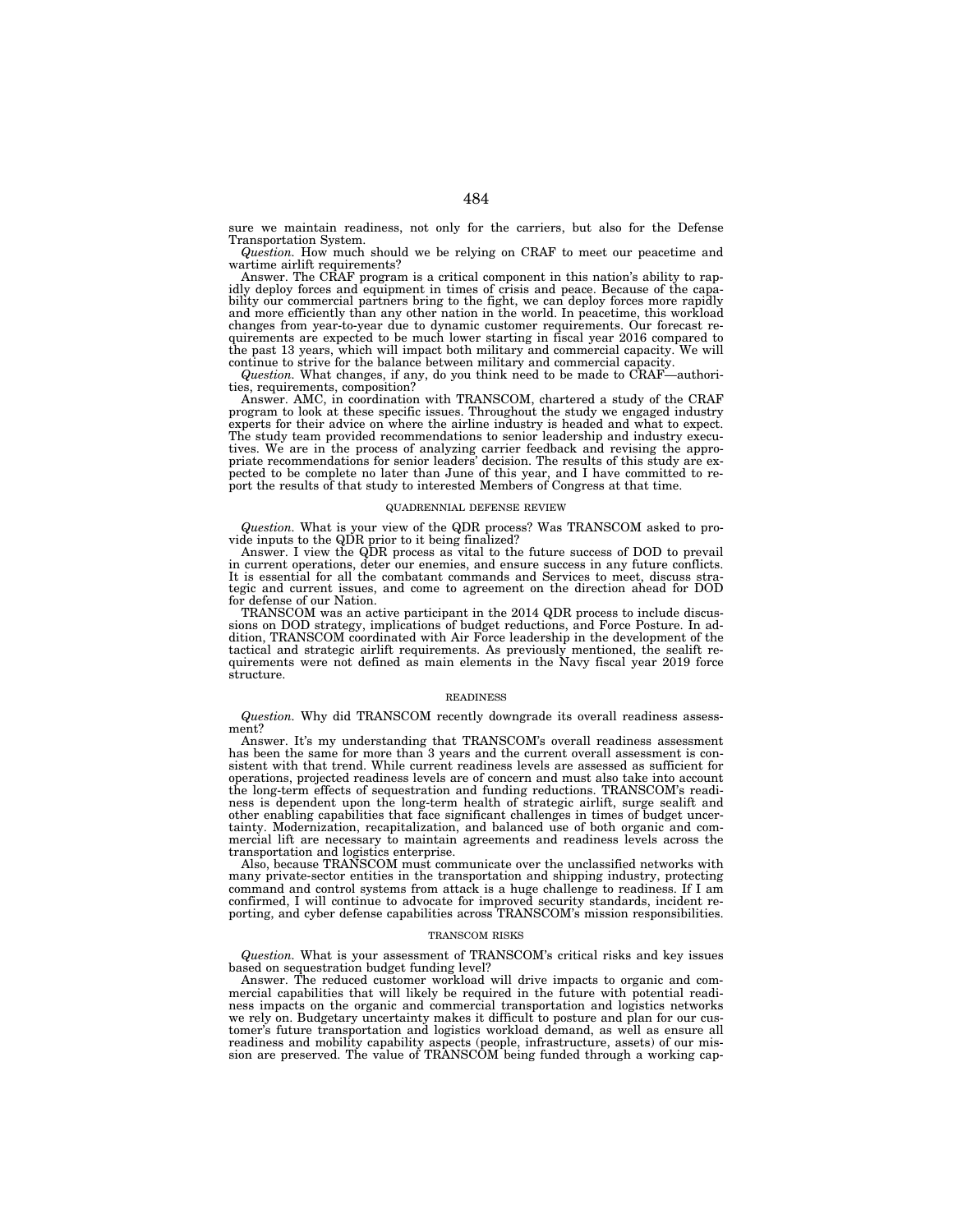ital fund (TWCF) is that the command can focus on long-term requirements and not make near-term suboptimal decisions.

# CYBERSPACE OPERATIONS AND SECURITY

*Question.* Transportation Command must communicate over the unclassified Internet with many private-sector entities that are central to DOD's force generation and deployment operations—in the transportation and shipping industries in particular. Much of the rest of the critical communications and operations of the Defense Department can be conducted over the classified DOD internet service, which is not connected to the public Internet and is therefore much more protected against eavesdropping, espionage, and/or disruption by computer network attacks.

What do you believe are the critical needs of TRANSCOM for cyber security?

Answer. TRANSCOM moves vast amounts of information between military and commercial partners in its role as the distribution process owner for the Department. Command and control systems must get the right information to the right people at the right time, while protecting it from adversaries. If confirmed, I will continue the work to protect the command's information equities by working with our agency and commercial partners to further define roles, responsibilities, relationships and authorities for cyber security and to build trust and enhance information sharing.

*Question.* What plans do you have for addressing these critical needs?

Answer. TRANSCOM will need to continue addressing cyber issues on multiple fronts. Keeping command and control systems secure and protecting them from attack is a huge challenge. TRANSCOM has led the way in developing cyber language in its contracts to address security standards and incident reporting which, if confirmed, I will continue to push. In addition, I will continue the migration of component command and control systems inside the TRANSCOM security perimeter which will provide better situational awareness to my cyber security teams. I will also continue to collaborate with U.S. Cyber Command (CYBERCOM) and our Defense Information Systems Agency (DISA) partners to incorporate a solid command and control infrastructure that improves the accuracy and timeliness of cyber de-<br>fense information providing synchronization of cyber operations across information providing synchronization of cyber operations TRANSCOM's mission threats.

*Question.* How important is it that TRANSCOM be aware of cyber intrusions by advanced persistent threat (APT) actors into the networks of airlines, shippers, and other defense contractors that enable TRANSCOM operations?

Answer. Commercial partners provide volume, velocity and efficiency that make TRANSCOM's mission possible. Vulnerabilities within any organization's infrastructure, including cyber vulnerabilities, are a risk for all mission partners. TRANSCOM data that resides on our commercial partners' networks, if compromised by an APT, is a potential cyber security issue that, at minimum, provides insight into TRANSCOM operations. It is critical that we have awareness of these intrusions so that we can mitigate their operational impacts in the other domains.

*Question.* Are you concerned about the level of reporting of cyber events by command contractors or other U.S. Government agencies to TRANSCOM?

Answer. The level of reporting continues to be a concern. TRANSCOM has overcome some of these challenges with its cyber contract language and partnering efforts. The next step is to work with our commercial partners to develop a measurable standard of compliance.

*Question.* When TRANSCOM becomes aware of an APT intrusion into an operationally critical contractor, what steps should the command take to determine whether operational plans should be adjusted to mitigate the risk of the intrusion affecting military operations?

Answer. The level of reporting continues to be a concern. TRANSCOM has overcome some of these challenges with its cyber contract language and partnering efforts. If confirmed, I will work with all stakeholders, government, military, and commercial partners to define the steps necessary to adjust to cyber attacks, including APT intrusions.

*Question.* Is DOD taking adequate steps to address your special needs?

Answer. It is my understanding that TRANSCOM works very closely with DOD to share information on cyber security, intelligence and logistics operations to assess overall impact of cyber intrusions to the command's mission. Due to the high volume of the command's workload conducted on unclassified systems, the Department's use of cross-cutting teams including CYBERCOM, DISA, and various intelligence agencies is necessary to protect mission critical information.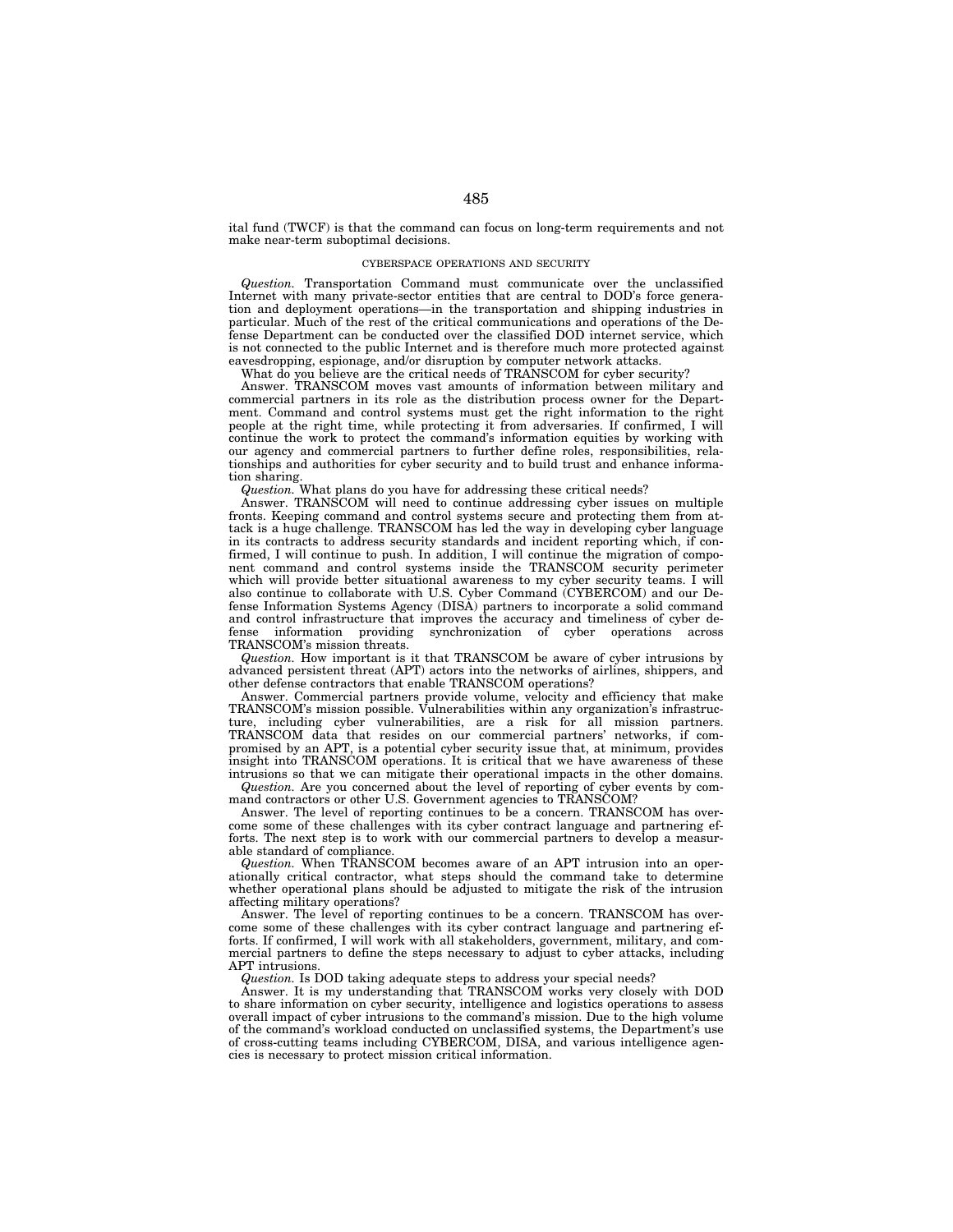### RESEARCH AND DEVELOPMENT

*Question.* TRANSCOM's budget includes funding for a research and development activity designed to allow for examination and improvement of the entire supply chain as part of TRANSCOM's role as Distribution Process Owner.

What are the major gaps in capability related to TRANSCOM's mission that need to be addressed through research and development efforts?

Answer. Research and Development  $(R&D)$  investments will play an essential role in addressing a variety of challenges and capability gaps to ensure TRANSCOM's ability to accomplish its mission in an ever-increasing contested cyberspace and Anti-Access/Area Denial (A2/AD) environment. New technologies may allow TRANSCOM to improve the efficiency and effectiveness of distribution operations and lower the operating costs for our Nation's joint logistics enterprise. If confirmed, I will champion TRANSCOM's R&D investment priorities to address these challenges and capability gaps while improving our effectiveness and efficiency by exploring and further developing technologies in the areas of End-to-End Visibility, Command and Control/Optimization/Modeling and Simulation, Cyber, and Global Access.

*Question.* What unique processes and technologies do you feel TRANSCOM needs to develop through its own program and investments?

Answer. As the DOD's Distribution Process Owner and Global Distribution Synchronizer, TRANSCOM must continue the business process management work begun under the Agile Transportation for the 21st Century program. Distribution processes should be designed, documented and/or refined in three distinct areas (e.g. Requirements Management, Network Design, and Capacity Management). In addition, TRANSCOM continues to enhance warfighter support with a range of technologies with particular emphasis on addressing A2/AD challenges. If confirmed, I will pursue and support innovative solutions which improve efficiency, effectiveness, and maintain organic readiness to support the Nation's global missions.

*Question.* How will you work with other research and development organizations to ensure that TRANSCOM's current and future capability gaps are addressed?

Answer. TRANSCOM annually engages combatant commands, Services, Office of the Secretary of Defense, DLA, the Joint Staff, other Government agencies, and academia S&T communities for updates and validation of joint deployment and distribution technology gaps and focus areas which guides our Research, Development, Test, and Evaluation (RDT&E) investments. Nearly 75 percent of our RDT&E projects are collaboratively funded which greatly increases the transition of efficiency-gaining, life-saving, and cost-reducing capabilities to the warfighter. If confirmed, I will continue to partner with these organizations to identify, validate and recommend RDT&E projects that address validated capability gaps.

#### TECHNOLOGY PRIORITIES

*Question.* Serving the needs of the combatant commanders both in the near term and in the future is one of the key goals of the Department's science and technology (S&T) executives, who list outreach to commanders as an activity of continued focus.

What do you see as the most challenging technological needs or capability gaps facing TRANSCOM in its mission to provide air, land, and sea transportation to DOD?

Answer. Primary concern will be developing and exploiting emerging technologies that improve the Department's ability to provide timely and precise delivery of sustainment to our warfighters as well as humanitarian aid and relief anywhere, in moment's notice, and in a fiscally responsible manner. Additionally, we need to explore information security and assurance as well as new cyber technologies to ensure greater efficiency and mission accomplishment. Furthermore, reducing dependency on fossil fuels will also remain a major focus area for TRANSCOM.

*Question.* What would you do, if confirmed, to make your technology requirements known to the department's S&T community to ensure the availability of needed equipment and capabilities in the long term?

Answer. If confirmed, I will work through appropriate S&T community forums including Joint Interagency Field Experimentations, Defense Innovation Marketplace, technology symposiums, and collaborative interservice/agency partnerships to preserve our 90 percent transition rate of proven technologies.

#### TECHNOLOGY TRANSITION

*Question.* TRANSCOM has been active in the Joint Capability Technology Demonstration (JCTD) process.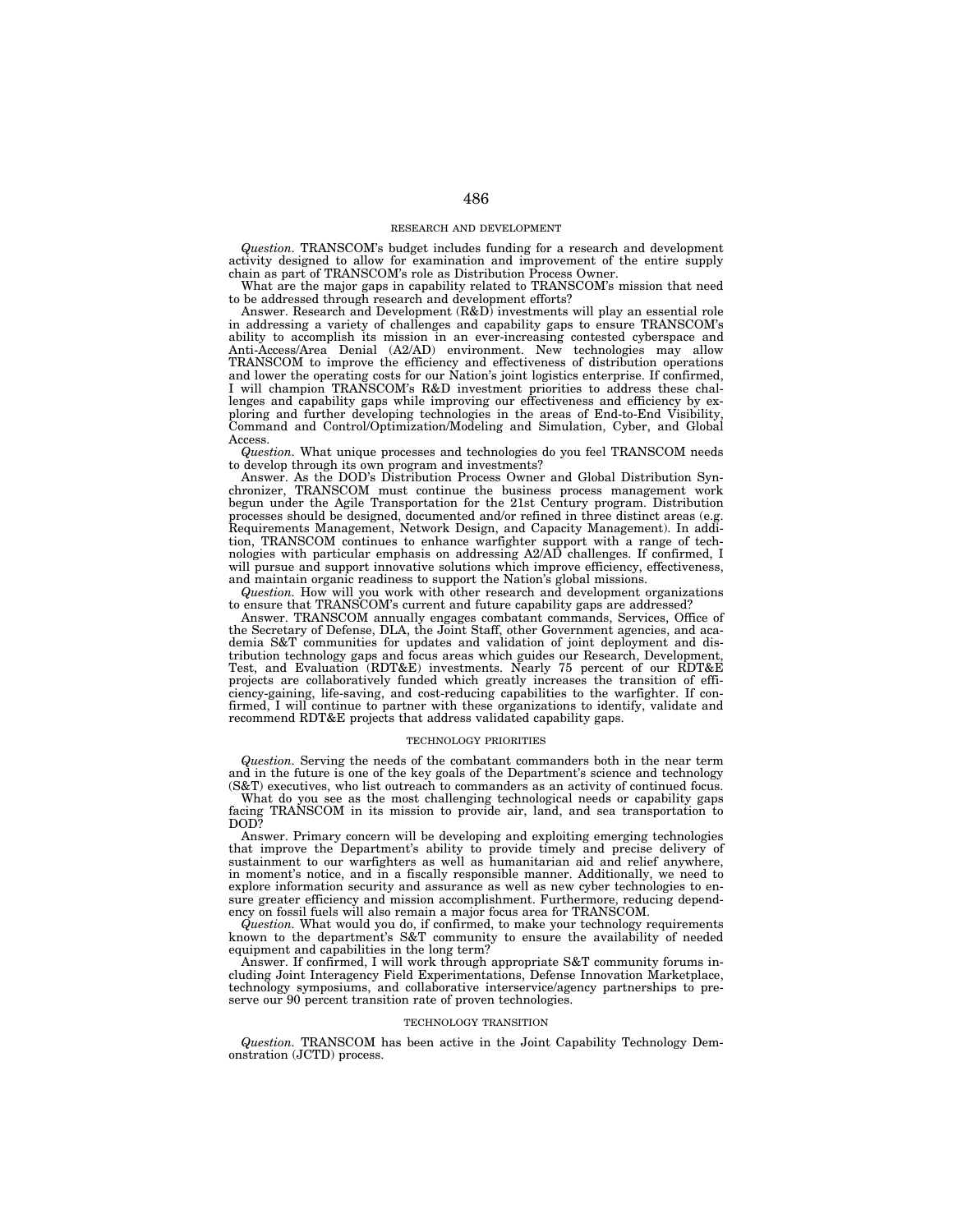What are your views on the JCTD process as a means to spiral emerging technologies into use to confront changing threats and to meet warfighter needs?

Answer. The Department's JCTD program is an extremely effective tool that combatant commands leverage to rapidly develop and insert emerging technologies to address warfighter needs and capability gaps. In contributing to TRANSCOM's successful JCTD track record, if confirmed, I will strongly advocate for innovative technologies which enhance warfighter support and success.

*Question.* What steps will you take, if confirmed, to enhance the effectiveness of technology transition efforts within your command and in cooperation with other Services and defense agencies?

Answer. If confirmed, I will continue to apply the Command's RDT&E investments, in partnership with other combatant commands, Services, Defense Agencies, academia, and industry to advance our Nation's war fighting capabilities. I will work with stakeholders in leveraging the Department's many programs (JCTD, Coalition Warfare Program, Joint Test & Evaluation, Small Business Innovative Research, etc.) to rapidly develop, field, and transition mature technologies that address near term needs and identified gaps. Specifically, I will partner with our stakeholders to vet projects, gain buy-in, and avoid duplication. Finally, I will ensure that all projects develop a viable transition strategy and emphasize rapid fielding from day one.

### DEPLOYMENT CHALLENGES

*Question.* Multiple studies by TRANSCOM and the Army, and direct experience in Afghanistan and elsewhere, demonstrate that the airlift strategy and airlift platforms developed for the Cold War confrontation in Central Europe are not ideal to support operations in third-world regions. Unlike Europe, most of the world has few airfields with long runways, and there are fewer still that have parking space for more than a couple of cargo aircraft to unload at one time. This ''Maximum-on-Ground'' (MOG) metric is the critical measure of throughput capacity at airfields. The few airfields with MOG greater than 2 are scarce and are located within major urban areas, usually far from where ground forces would be employed. Traditional fixed-wing airlifters—even flexible ones like the C–17—cannot be effectively employed in large numbers to deploy and support ground forces in these regions because of these infrastructure limitations.

Previous analyses have indicated that alternatives to traditional fixed-wing transports, such as heavy-lift airships and heavy vertical take-off and landing (VTOL) rotorcraft, scored very high compare to current programs. These alternatives could deploy more forces faster, save lots of fuel, and increase sustainment. Because they deliver troops and supplies directly to the point of need, they could reduce the number of trucks on the road that are vulnerable to IEDs, as well as the length of supply lines. In other words, they would also reduce the vulnerability of our supply lines and save lives.

What is your view of these analyses?

Answer. My understanding is the Joint Future Theater Lift Technology Study (JFTL TS) was completed on 20 February 2013. The intent of the JFTL TS was to evaluate options to supplement the C–17, C–130, and C–27 capabilities to deliver medium weight combat vehicles into very austere environments. The JFTL TS assessed the overall value and cost of a variety of fixed wing aircraft, hybrid airships and tilt-rotor platforms as to how they might perform in emerging, future intra-theater airlift missions. The JFTL TS was comprehensive and provided insight to the cost effectiveness and risk of multiple technology options.

*Question.* We understand that the Army favors a heavy lift, second generation tilt rotor that would provide VTOL capabilities.

Answer. I understand that in the view of the JFTL TS, the Tilt Rotor (TR) technology alternative is the most operationally effective technology alternative because it is not restrained to fixed airfields; is capable of taking off and landing at more opportune landing sites (i.e., austere, short, unimproved landing areas), and is not limited by traditional Maximum on Ground (MOG) concepts. I believe it is reasonable to continue to examine these conclusions in the context of maturing CONOPs and anticipated schemes of maneuvers. It is also important to understand the maturity of the technologies that are necessary to develop heavy VTOL capabilities. If confirmed, I will assure that TRANSCOM will continue to monitor development of all emerging VTOL capabilities.

*Question.* Do you support development of such a platform?

Answer. Development of heavy lift Tilt Rotor or Hybrid Airship platforms will require careful consideration of our current and future warfighting needs, the planned fiscal environment, and our ability to mature both the technologies and operational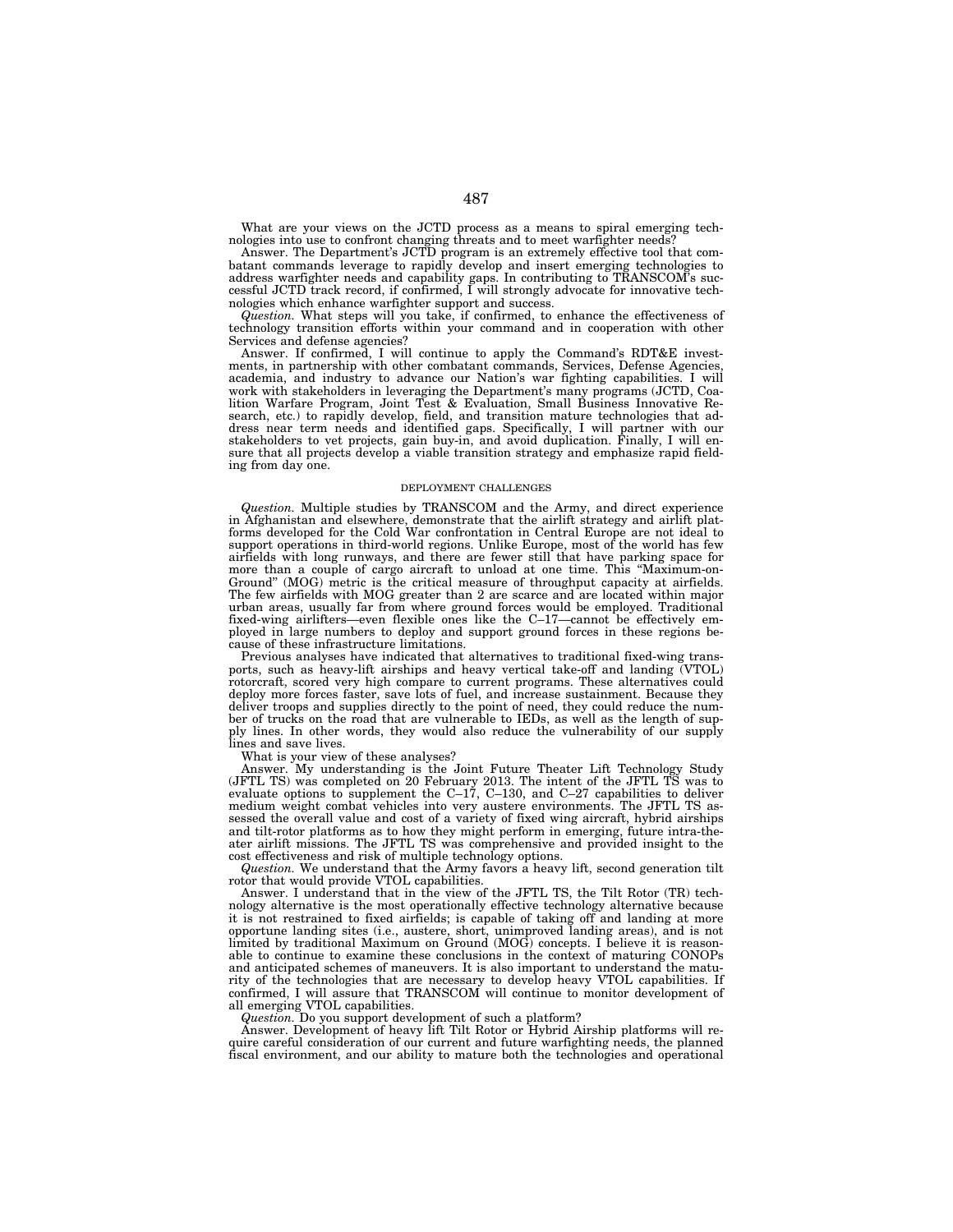concepts to make these delivery options operationally viable. While these platforms may fill future capability gaps of emerging warfighting concepts, they both would require significant investment to develop and field. At this time, a hybrid airship configured for heavy cargo, equivalent to legacy lift platforms, does not exist. I believe the DOD should support technology development which may lead to a commercially produced hybrid airship capability in the future.

*Question.* In natural disasters, the airfields and roads and bridges that are required to fly in and distribute relief forces and supplies are frequently destroyed. Fixed-wing transports that need functioning airfields are not much use, but vertical lift aircraft or airships have the potential for continuing effective operations.

Do you believe that the TRANSCOM analyses have adequately factored disaster relief into their assessments?

Answer. Yes, the MCA included a number of disaster relief scenarios and found that ''PB13 mobility forces do not materially constrain the U.S. objectives associated with conducting simultaneous operations in different theaters, and have sufficient capabilities to concurrently support a heightened defense posture in and around the United States or support U.S. civil authorities in response to a large-scale attack or natural disaster.

*Question.* How would you assess TRANSCOM's ability to respond to domestic disaster relief?

Answer. Based on the results of the MCA and TRANSCOM's ongoing planning with U.S. Northern Command, the Command, in partnership with the National Guard and local authorities, can effectively respond to and support domestic disaster relief efforts as needed.

# DEFENSE PERSONAL PROPERTY SYSTEM

*Question.* For over 10 years, TRANSCOM and its subordinate command, Surface Deployment and Distribution Command, have been working to improve the process of moving servicemembers' household goods and gaining the support of the transportation provider industry for needed changes. Implementation of the new system— Defense Personal Property System (DPPS)—uses a ''best value'' approach to contracting with movers that focuses on quality of performance, web-based scheduling and tracking of shipments, servicemember involvement throughout the moving process, and a claims system that provides full replacement value for damaged household goods. Successful implementation of this system depends on replacement of the legacy Transportation Operational Personal Property Standard System (TOPS) with the web-based DPPS.

What do you view as the most significant challenges that remain in continuing to implement DPPS?

Answer. TRANSCOM is currently incorporating the remaining functionality for Non-Temporary Storage, Intra-Country Moves, and Direct Procurement Method into DPPS while modernizing the architecture to enhance overall system performance and the user experience. TRANSCOM recently re-competed a development and sustainment contract, which was awarded 9 Oct 2013. One of the most significant challenges that remain is ensuring capability development maintains schedule to enable the sunset of the legacy TOPS in fiscal year 2018.

*Question.* What is your assessment of the performance of DPPS in achieving the requirement for full replacement value for damaged or missing household goods claims?

Answer. Full replacement value is implemented across the Services for all modes of shipments in support of the Defense Personal Property Program. It is my understanding that the existing claims module is scheduled for redesign and will be deployed in fiscal year 2016 to improve the user experience. If confirmed, I will ensure improvements such as this continue.

*Question.* What is your understanding under DPPS of the percentage of valid personal claims for damage or loss of household goods that is currently paid for by DOD and the percentage that is paid for by the movers who caused the damage?

Answer. In 2013 less than 9 percent of submitted claims were transferred to the Military Claims Offices (MCOs). The MCOs are normally able to recover approximately 80–90 percent of what they pay out from the Transportation Service Provider (TSP). My understanding is TSPs settle most claims directly with the servicemember.

*Question.* What is your assessment of the adequacy of the response rate on customer satisfaction surveys as a method for identifying best and worst performers?

Answer. Customer Satisfaction Survey response rates have risen to 40 percent. With 553,000 personal property moves in 2013, the survey response rates continue to be statistically significant. Survey response rates are the cornerstone for ensuring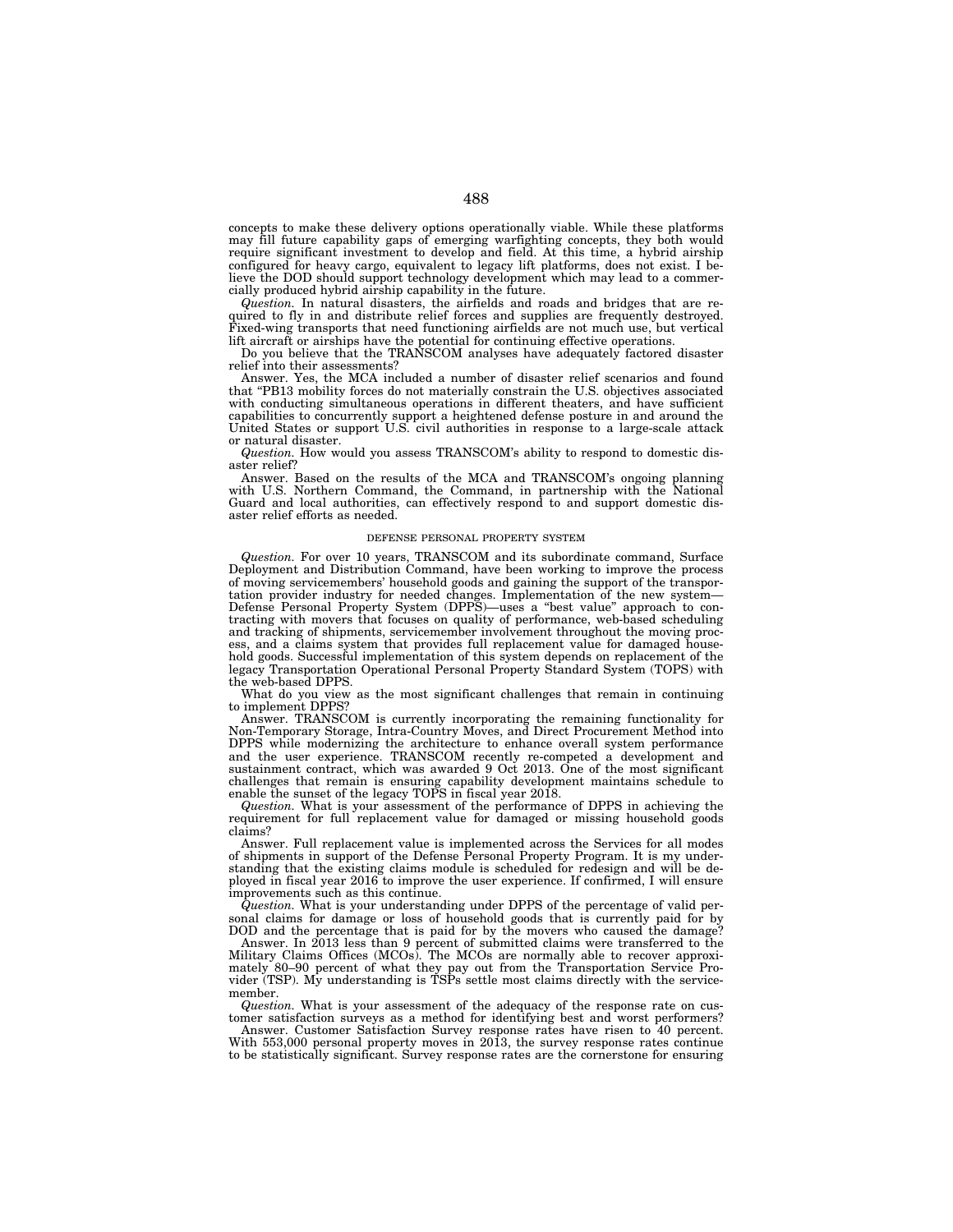that quality transportation service providers are participating in the program, and opportunities for struggling performers are minimized or eliminated. If confirmed, I will continue to work closely with the Service Headquarters to increase the survey response rates.

*Question.* If confirmed, what role would you play in ensuring that DPPS is fully funded and implemented and will you make every effort to ensure this program is successful in meeting its goals?

Answer. If confirmed, I will leverage DPPS to continue to improve our business processes for household goods and services. OSD, Joint Staff, and the Services have committed to fully fund the DPPS program development and sustainment between fiscal year 2014–2018. I will work to ensure the DPPS program successfully meets the Services' goals to fully support servicemembers' personal property moves.

#### SPACE AVAILABLE TRAVEL POLICIES

*Question.* DOD, in consultation with TRANSCOM, submitted a report to Congress on Space Available Travel for Certain Disabled Veterans and Gray-Area Retirees in December 2007. The report concluded that increases in space available eligibility would significantly impact DOD's ability to accomplish effectively the airlift mission and negatively affect support to active duty military space available travelers. Additionally, the report concluded that adding to the eligibility pool would increase support costs and displace the current policy that mandates that space-available travel not incur additional costs to dod.

Do you consider the conclusions and recommendations of the December 2007 report to still be valid?

Answer. I believe the conclusions and recommendations of the December 2007 report remain valid. Also, I believe DOD's concern with any expansion to the Space-Available program was also reiterated in the GAO review as directed by section 362 of the NDAA for Fiscal Year 2012. DOD data showed the five most used air terminals had limited seats available with the three most traveled destinations from each terminal were near capacity. An expansion to the current pool of eligible travelers limits the ability to support the primary objective of the space available program which is to enhance the morale and welfare of our Active-Duty Force.

*Question.* What are the constraints in today's operational environment of expanding the categories of individuals eligible for space available travel?

Answer. I believe the conclusions and recommendations of the December 2007 report remain valid. Also, I believe DOD's concern with any expansion to the space available program was also reiterated in the GAO review as directed by section 362 of the NDAA for Fiscal Year 2012. We will work closely with DOD as the Secretary of Defense reviews space available policy in accordance with the NDAA for Fiscal Year 2013.

*Question.* What recommendations, if any, do you have regarding changes to the existing policies controlling space available travel eligibility?

Answer. In today's operational environment, DOD has limited ability to support continued expansion of the space available program. We will work closely with DOD as the Secretary of Defense reviews space available policy in accordance with the NDAA for Fiscal Year 2013.

## CONGRESSIONAL OVERSIGHT

*Question.* In order to exercise its legislative and oversight responsibilities, it is important that this committee and other appropriate committees of Congress are able to receive testimony, briefings, and other communications of information.

Do you agree, if confirmed for this high position, to appear before this committee and other appropriate committees of Congress?

Answer. Yes.

*Question.* Do you agree, when asked, to give your personal views, even if those views differ from the administration in power?

Answer. Yes.

*Question.* Do you agree, if confirmed, to appear before this committee, or designated members of this committee, and provide information, subject to appropriate and necessary security protection, with respect to your responsibilities as the Commander, TRANSCOM?

Answer. Yes.

*Question.* Do you agree to ensure that testimony, briefings, and other communications of information are provided to this committee and its staff and other appropriate committees?

Answer. Yes.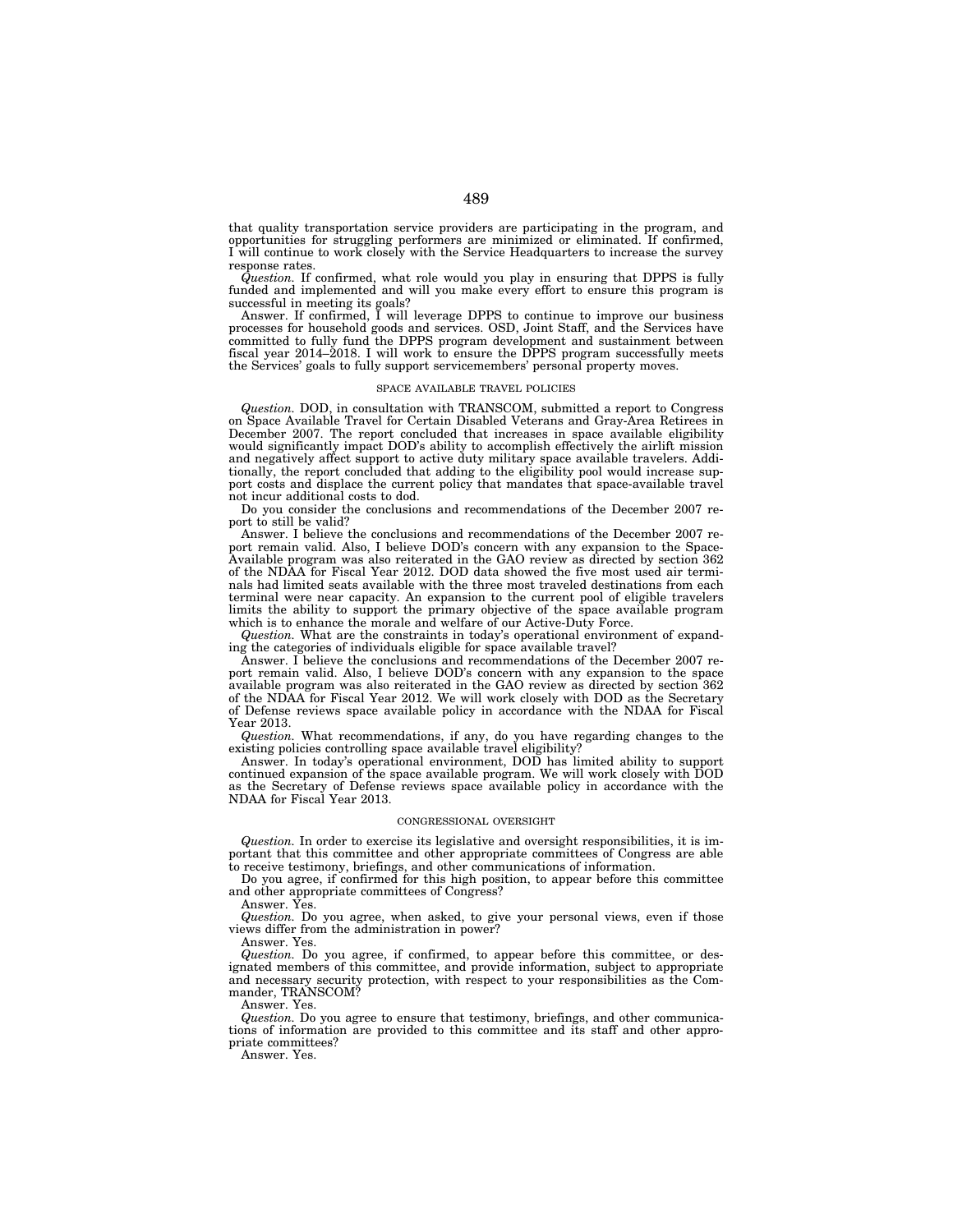*Question.* Do you agree to provide documents, including copies of electronic forms of communication, in a timely manner when requested by a duly constituted committee, or to consult with the committee regarding the basis for any good faith delay or denial in providing such documents?

Answer. Yes.

# [Questions for the record with answers supplied follow:]

# QUESTIONS SUBMITTED BY SENATOR BILL NELSON

### CIVIL RESERVE AIR FLEET

1. Senator NELSON. General Selva, in your response to the advance policy questions, you stated, ''In peacetime, the [airlift] workload changes from year-to-year due to dynamic customer requirements. Our forecast requirements are expected to be much lower starting in fiscal year 2016 compared to the past 13 years, which will impact both military and commercial capacity.'' Based on the lowered requirement for airlift, can the Transportation Working Capital Fund accounts adequately support both crew readiness requirements and the Civil Reserve Air Fleet (CRAF) program?

General SELVA. Over the last 13 years of supporting Overseas Contingency Operation requirements U.S. Transportation Command (TRANSCOM) has been able to maintain organic crew readiness while also supporting the CRAF. However, the current and future workload projections are significantly decreased due to the Afghanistan drawdown and Services' constrained transportation budgets. When TRANSCOM reaches a point where it can no longer reduce capacity supplied to match lower workload due to Service readiness requirements, the Transportation Working Capital Fund will realize a loss and our component command readiness will be impacted as no revenue is generated. Working Capital Fund policy dictates these losses become the responsibility of the Services and/or recouped by increased future rates.

We have efforts underway regarding the CRAF to support the lower business levels. First, we have provided CRAF subscribers with business projections, which will help them size their fleets to meet their own requirements. Second, we are working to establish a minimum level of business to support commercial readiness and business. This will help support not only the CRAF subscribers, but also our military aerial ports to ensure they maintain readiness and familiarization with utilizing commercial aircraft.

2. Senator NELSON. General Selva, are the training needs of our current airlift fleet negatively affecting CRAF carriers?

General SELVA. Ensuring the readiness of the CRAF while maintaining an organic fleet capable of meeting all DOD requirements is a priority for us and it requires the right balance of workload between the military and commercial segments. Achieving that balance for the future requires a careful analysis of commercial and military readiness requirements, capabilities required for all levels of response, and an understanding of economic factors affecting the industry's ability to meet DOD requirements. We are working through that analysis now.

Recognizing the need to maintain a viable CRAF and the likelihood of both declining budgets and workload post-Afghanistan, our comprehensive review of the CRAF program is focused on the objective of developing recommended changes to assure the program's viability in the future and the readiness of participating carriers. We recognize the need for CRAF carriers to have business within the defense transportation system to maintain their readiness to support DOD.

We also need to continue to season Active Duty and Air Reserve component airman and maintain a ready organic airlift capability. Air Mobility Command is working to balance this requirement, as well as certain combatant commander requirements that dictate use of organic assets with the need to maintain a ready commercial augmentation capability.

3. Senator NELSON. General Selva, what are your plans to ensure the future viability of the CRAF program?

General SELVA. In the midst of declining business, TRANSCOM has made significant efforts to bolster relations with the commercial airline industry through mili-tary and industry joint venues. The CRAF Executive Working Group, National Defense Transportation Association, and the Military Aviation Advisory Committee are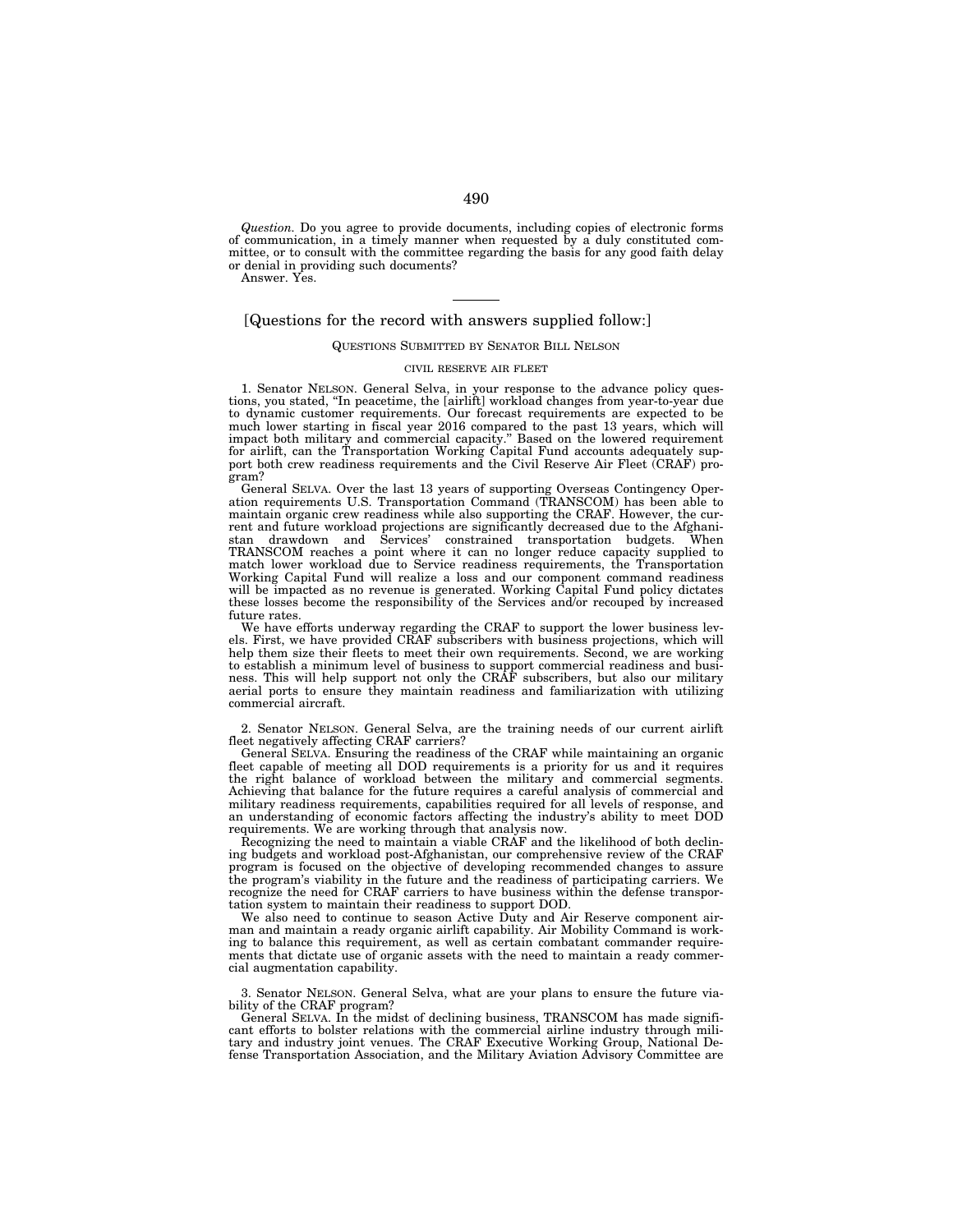examples of venues which work to develop solutions and exchange ideas to effectively ensure the future viability of the CRAF program.

We have listened to industry concerns and have pursued multiple avenues to maximize business opportunities, not only by pursuing CRAF preferences in policy, but adjusting operating procedures and guidance to maximize workload to our U.S. flag carriers. Additionally, we have been proactive and transparent in giving our industry partners the most accurate projected requirements during this drawdown period so commercial carriers can posture themselves appropriately. In addition to these efforts, we conducted a comprehensive review of the CRAF program with an objective of developing recommended changes to assure the program's viability in the future.

# QUESTIONS SUBMITTED BY SENATOR JOE MANCHIN III

### EQUIPMENT LEFT BEHIND IN IRAQ AND AFGHANISTAN

4. Senator MANCHIN. General Selva, I am very concerned about the amount of equipment that the United States will be forced to leave in Afghanistan. I understand that the United States will not be able to recover a substantial amount of military equipment from Afghanistan. What is your assessment of the amount of equipment the United States will be forced to leave in Afghanistan?

General SELVA. The Services have made decisions on some of their equipment that will be returning to the United States and TRANSCOM will transport it when and where needed. The Services are still deciding on disposition of equipment that may be destroyed in place or declared excess and offered to other countries as Excess Defense Articles.

5. Senator MANCHIN. General Selva, what is the value of this equipment and what will be the associated costs with removing and destroying the sensitive components among this arsenal?

General SELVA. The Services are in the best position to provide an overall cost analysis of equipment in theater. TRANSCOM assists the Services with calculating the transportation cost and readily supports equipment movement once the Services determine what is to be moved out of theater.

6. Senator MANCHIN. General Selva, is there an existing plan to recoup these losses, perhaps through Foreign Military Sales (FMS)?

General SELVA. The Services are in the best position to provide an answer on their equipment replacement plans. Defense Security Cooperation Agency is in the best position to provide an answer on any possible recoupment of funds through FMS sales to offset equipment losses.

7. Senator MANCHIN. General Selva, does this compare to the amount and value of equipment that the United States failed to retrograde from Iraq?

General SELVA. The Services are in the best position to provide an answer on the amount of equipment that was not retrograded from Iraq. TRANSCOM assisted in transporting equipment from Iraq once disposition decisions were made.

# QUESTIONS SUBMITTED BY SENATOR KIRSTEN E. GILLIBRAND

# CYBER ATTACKS ON U.S. TRANSPORTATION COMMAND

8. Senator GILLIBRAND. General Selva, this committee is currently reviewing a report on cyber attacks on TRANSCOM dating from fiscal year 2011. I am highly concerned about this information in light of the fact that TRANSCOM will be instrumental as we leave Afghanistan. If confirmed, how do you intend to handle this issue?

General SELVA. We have migrated the critical Transportation Component Command systems behind the TRANSCOM security boundary and exercise command and control over the defenses of those systems. These efforts align with the Department's Joint Information Environment initiative, as we are implementing a security architecture that fits within DOD's security architecture, led by the DOD CIO and the Defense Information System Agency (DISA). We expect to achieve significant efficiencies by leveraging common enterprise services and improving our cyber security posture.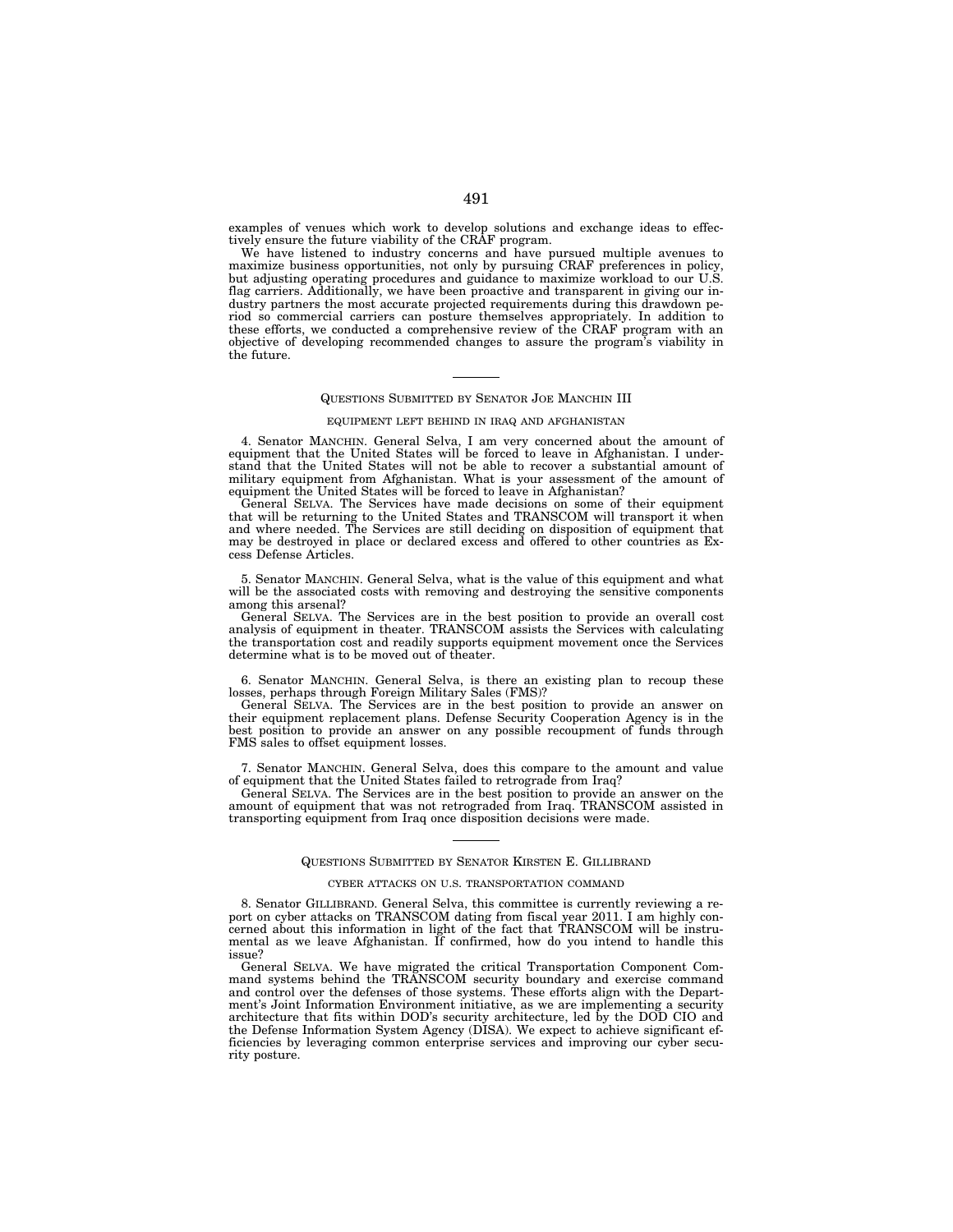9. Senator GILLIBRAND. General Selva, from your perspective, what can we do to improve cyber defenses as they relate to contractors?

General SELVA. TRANSCOM actively engages with our commercial partners on cyber security; we have led multiple commercial partner outreach programs and highly encourage them to join the Defense Industrial Base Cyber Security/Info Assurance program. Of the 80 current TRANSCOM commercial partners that we encouraged to participate in the Defense Industrial Base Cyber Security/Information Assurance Program, only 7 are full participants. Three additional companies have requested further information and are considering joining. In addition we have developed cyber security contract language for both our commercial carriers and information technology (IT) support contracts that require notification in the event of an actual intrusion that impacts TRANSCOM mission data. In these cases we work with our commercial partners and through law enforcement and contracting channels to mitigate the threat to mission and improve cyber defenses. We have recently streamlined some of that language changing reporting requirements from reporting intrusions affecting DOD data to reporting intrusions on any systems in which DOD data resides or transits. We also welcome the opportunity to help validate security controls with our commercial partners through voluntary exercises that will strengthen dialogue and a shared understanding of the threat to the TRANSCOM mission.

## QUESTIONS SUBMITTED BY SENATOR JAMES M. INHOFE

#### NETWORK VULNERABILITY

10. Senator INHOFE. General Selva, TRANSCOM has been subject to a growing number of cyber attacks. TRANSCOM's reliance on unique contracts—such as the CRAF program where U.S. civil air carriers agree to augment organic military airlift during a crisis in exchange for access to peacetime defense business—creates unique challenges. In a contingency, TRANSCOM's ability to move troops or supplies could be hindered if a vendor's network were compromised. Today there appears to be little sharing of threat and network vulnerability information. Do you share these concerns?

General SELVA. TRANSCOM has always shared this concern which is why we work to make substantial progress in organizing and resourcing our TRANSCOM cyber defense efforts. We stood up our Joint Cyber Center on our Fusion Center operations floor to ensure our cyber defense efforts are aligned with our transportation mission. CYBERCOM has provided a Cyber Support Element that gives us reach back into their capabilities, and Air Force Cyber Command has provided a Cyber Protection Team that has just reached Initial Operational Capability, with another on the way. In addition to these DOD cyber defense capabilities, our Joint Cyber Center has established relationships with law enforcement and other federal and state agencies to buttress our cyberspace defenses. There are opportunities for improvement of information sharing between the special investigations units within the Department and their counterparts within the Department of Justice. Both can benefit from understanding the TRANSCOM mission context and our current vendor list so they can address TRANSCOM national security equities in the course of their ongoing operations.

11. Senator INHOFE. General Selva, what other unique cybersecurity challenges do you believe we should be aware of?

General SELVA. The primary challenge continues to be protection of mission data residing in or transiting the information systems of our commercial partners, which lie outside of DOD and TRANSCOM visibility, control, or authorities. Historically, TRANSCOM has encountered threat actors penetrating our military and commercial partner networks to gain access to our mission data which could disclose DOD operations, disrupt command and control of logistics movements, and have the potential to deny or degrade operations. The fact that we do utilize commercial partners across the enterprise means that some of our data resides on information systems that exist in the commercial business community. These systems provide volume, velocity, and efficiency for our TRANSCOM mission. To mitigate vulnerabilities, we are actively engaged with our commercial partners on cyber security both in our contracts and in our relationships with these companies. We also work with our interagency partners to provide context to the execution of their authorities and ongoing activities because cyber defense is a team effort where one organization's vulnerabilities are potential vulnerabilities for all.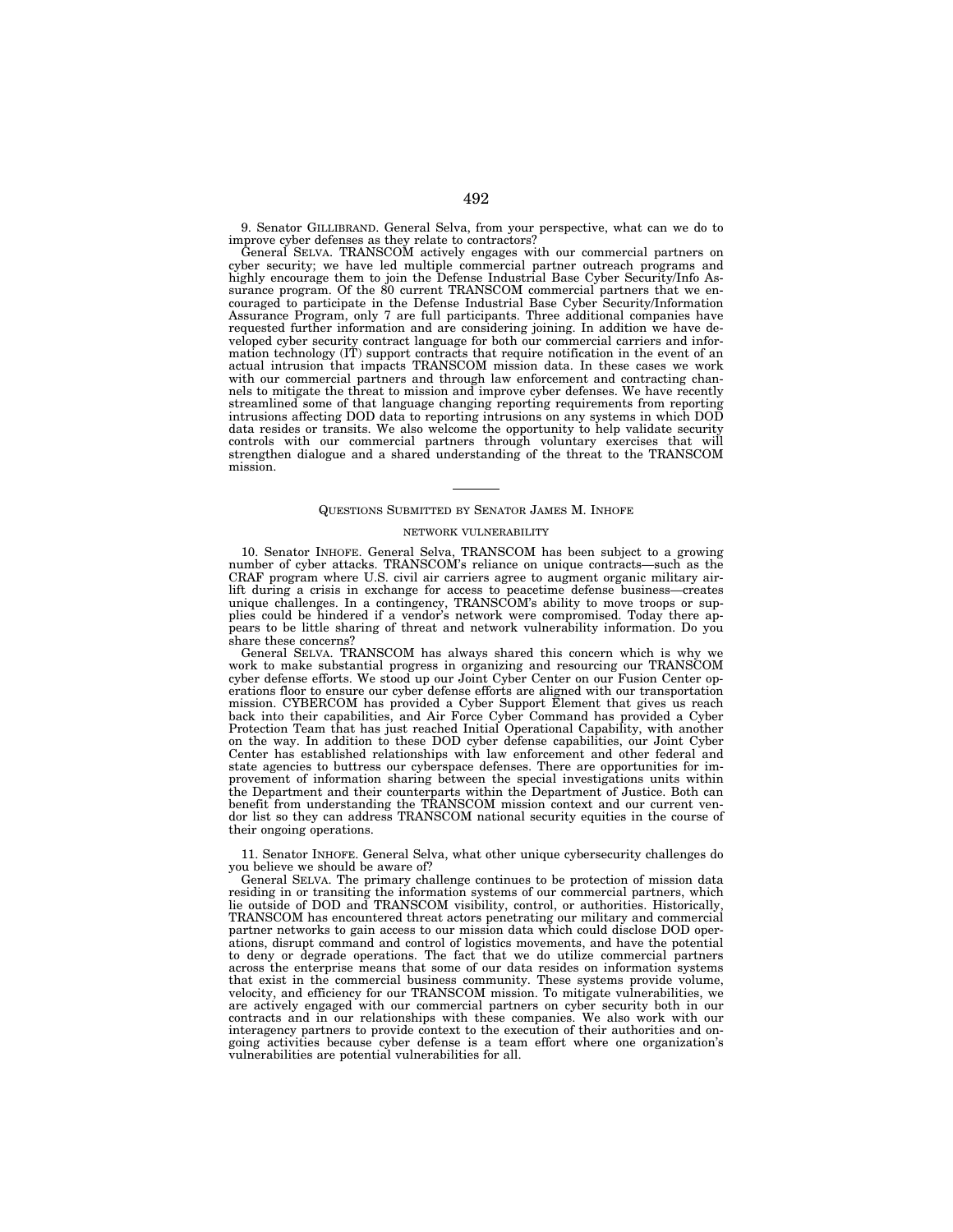12. Senator INHOFE. General Selva, what steps are TRANSCOM and CYBERCOM taking to address these vulnerabilities?

General SELVA. TRANSCOM is integrating critical systems operated by our service components behind a common security boundary with common technology and policies and enhanced situational awareness for TRANSCOM and component network defenders. In addition, TRANSCOM is including the new Defense Federal Acquisition Regulation Clause, ''Safeguarding of Unclassified Controlled Technical Information'' in all of our new non-transportation contracts, while retaining the Cyber Security language we previously developed in our transportation contracts. We are continuing to build relationships with our commercial partners and law enforcement to increase collaboration and incorporate contract language based on industry best practices. Additionally, I am gaining operational control of cyber protection teams to augment our organic network defense forces. This will enable a better protective posture across the TRANSCOM enterprise. We are fully engaged with CYBERCOM and Defense Information Systems Agency to work through command and control of these assigned forces. The command is satisfied with our efforts to date and will continue to leverage opportunities to improve as they present themselves.

13. Senator INHOFE. General Selva, can TRANSCOM and DOD enact a policy change that can make the fixes that you envision?

General SELVA. DOD is working with its U.S. Government counterparts to enact policy and process changes that will enable coordinated employment of existing law enforcement and military authorities and capabilities, as appropriate. TRANSCOM continues to focus on improving information sharing between our network defenders and our commercial partners in the private sector to the greatest extent feasible in the current environment.

14. Senator INHOFE. General Selva, do you feel that TRANSCOM and DOD need more legislative authority to fix this persistent threat brought about by the current cyber intrusion problem?

General SELVA. The President has the necessary authority to order military action to defend our nation against all attacks including those in the cyber domain. The President can delegate authorities to the Secretary of Defense in order to use the Department's operational capabilities to defend against such an attack so additional legislative authority for DOD is not necessary. However, TRANSCOM and its industry partners serve to highlight that with so much of the critical infrastructure owned and operated by private industry, the government has limited visibility and thus is often unaware of the malicious activity targeting our critical infrastructure. These blind spots prevent the Government from being positioned to either help the critical infrastructure to defend itself or to defend the nation from an attack. The contract language in place at TRANSCOM, relationships we are building to enhance mission context with other agencies, and aligning our cyber defense resources are the ways in which we are addressing this issue.

# QUESTIONS SUBMITTED BY SENATOR JOHN MCCAIN

### AFGHANISTAN EQUIPMENT RETROGRADE

15. Senator MCCAIN. General Selva, in your testimony, you agreed that TRANSCOM was ''on track to remove all the necessary equipment and armaments from Afghanistan by the end of 2014.'' How much U.S. military equipment do you assume will be left in Afghanistan? Please provide your answer as a percentage of total equipment currently in theater, as a dollar amount, or by some other meaningfully quantitative measure.

General SELVA. TRANSCOM provides common-user strategic lift on a global basis to our supported geographic combatant commands (GCCs). While we determine strategic sea, air, and surface lift feasibility to meet the transportation needs of the GCCs, we are not involved in determining equipment levels they require to execute missions in their Areas of Operation. In the case of Operation Enduring Freedom drawdown and the post-2014 enduring mission in Afghanistan, U.S. Central Command (CENTCOM), in coordination with the Military Services, will determine how much U.S. military equipment will be required to execute their assigned missions. As a supporting command in this effort, TRANSCOM is postured to generate the required strategic lift capacity to meet the Commander International Security Assistance Force drawdown timelines, and will continue to rely on our ground forces to identify and generate cargo for strategic lift to meet CENTCOM requirements. National level decisions associated with an approved and signed Bi-lateral Security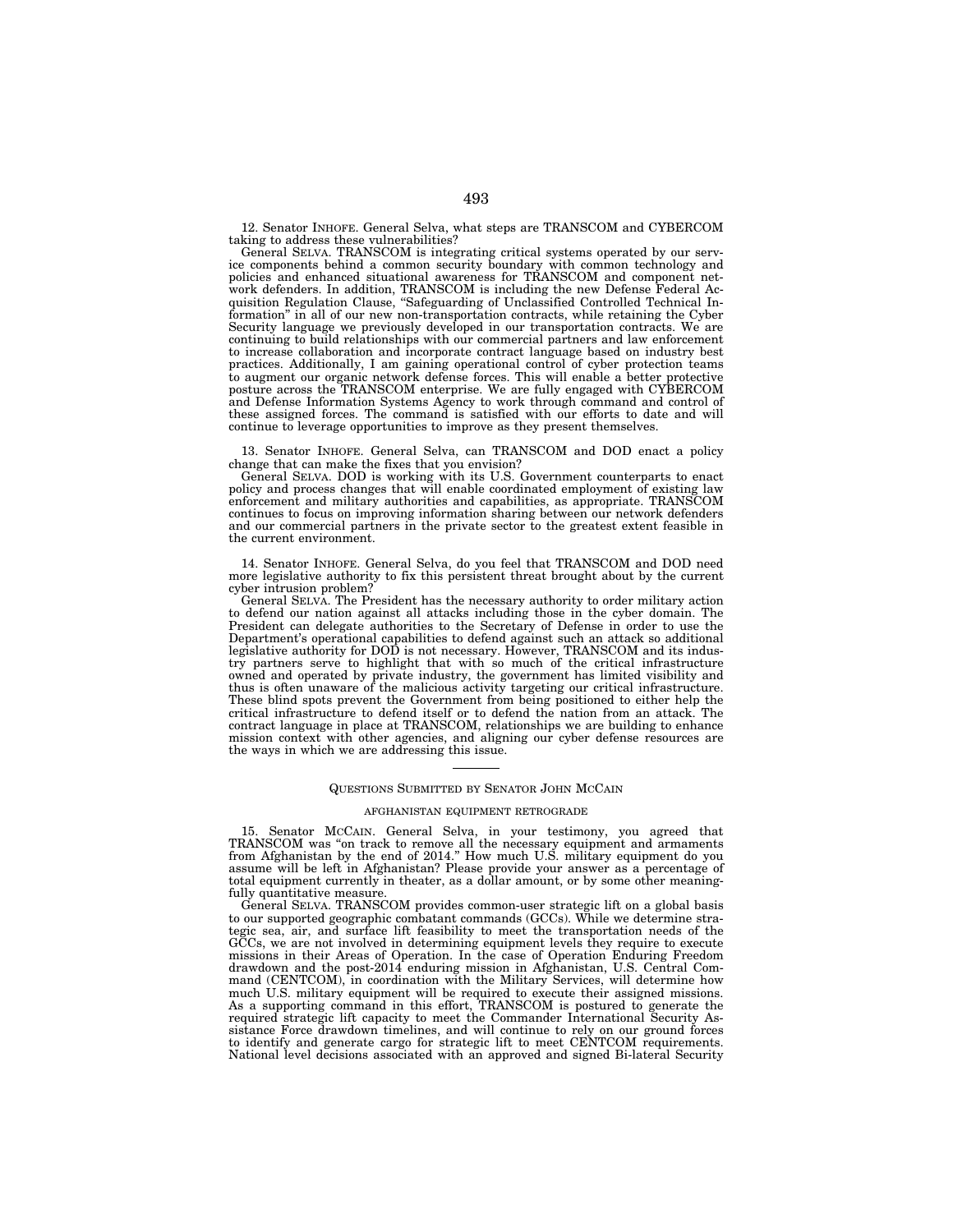Agreement will heavily influence the final mission set required for CENTCOM operations in Afghanistan.

16. Senator MCCAIN. General Selva, to the best of your knowledge, what will be the disposition of any equipment left in Afghanistan after the departure of U.S. forces?

General SELVA. CENTCOM, in coordination with the Military Services, will determine the disposition of U.S. military equipment in Afghanistan after the departure of U.S. forces. Final disposition of this equipment will be influenced by national level decisions associated with an approved and signed Bilateral Security Agreement, which will significantly impact the equipment-set required to execute any enduring U.S. and coalition mission in Afghanistan. CENTCOM will determine final disposition based on operational requirements and transportation cost-benefit analysis in coordination with Office of the Secretary of Defense and Joint Staff. If strategic transportation is required, TRANSCOM is postured to fully support retrograde/redeployment of U.S. military equipment from Afghanistan, as well as Foreign Military Sales movements and Excess Defense Articles transfers when authorized and approved at appropriate DOD and congressional levels.

17. Senator MCCAIN. General Selva, please list the commands or agencies that provide guidance to TRANSCOM regarding retrograde of military equipment. In other words, do the combatant commander, the component commanders, the Services, or some combination of these have authority to decide what equipment is retrograded from Afghanistan?

General SELVA. TRANSCOM provides common-user strategic lift on a global basis to our supported geographic combatant commands (GCCs), based on transportation requirements that have been validated for movement by the GCC-in this case CENTCOM. While TRANSCOM determines strategic sea, air, and surface lift feasibility to meet the transportation needs of CENTCOM, we are not involved in determining which equipment will or will not be retrograded from Afghanistan. CENTCOM, in coordination with the Military Services, Office of the Secretary of Defense, and Joint Staff, will determine which U.S. military equipment will remain in Afghanistan for any enduring mission post-2014. As the strategic transportation provider, TRANSCOM is postured to generate the required strategic lift capacity to meet the Commander International Security Assistance Force drawdown timelines. We also continually present transportation feasibility and costing data to all stakeholders for their consideration when making final decisions on retrograde equipment disposition and transportation.

18. Senator MCCAIN. General Selva, you noted in testimony that five routes are used to get equipment and personnel in and out of country and that you are developing courses of action to bypass Russia. What is the status of the alternative logistics plan?

General SELVA. TRANSCOM has a flexible strategic network consisting of various lines of communication both in and out of Afghanistan. With multiple air and surface routes available, bypassing Russia for transit will have no significant impact on overall theater operations. If access to Russian air or surface routes becomes unavailable, we will route cargo to an alternate route with little to no affect on inbound or outbound flow.

19. Senator MCCAIN. General Selva, what assumptions with regard to the socalled southern route through Pakistan and northern routes through Russia are included in your assessment that TRANSCOM will have all necessary equipment out of Afghanistan by the end of 2014?

General SELVA. Currently, TRANSCOM moves less than 10 percent of retrograde cargo from Afghanistan via the Northern Distribution Network (NDN) through Russia, all of which can be diverted to other routes if required.

The Pakistan ground lines of communication (PAKGLOC) has achieved great velocity, but has also experienced challenges resulting in limited cargo flow in the past. Although the PAKGLOC is the preferred method of moving retrograde due to speed and cost, TRANSCOM is prepared to shift cargo to multi-modal and air direct operations as required. Albeit challenging with reduced ground line of communication access, TRANSCOM has the capacity to retrograde all necessary equipment from Afghanistan utilizing alternate transportation modes and routes provided the cargo is properly identified for strategic lift and prepared for movement in a timely manner.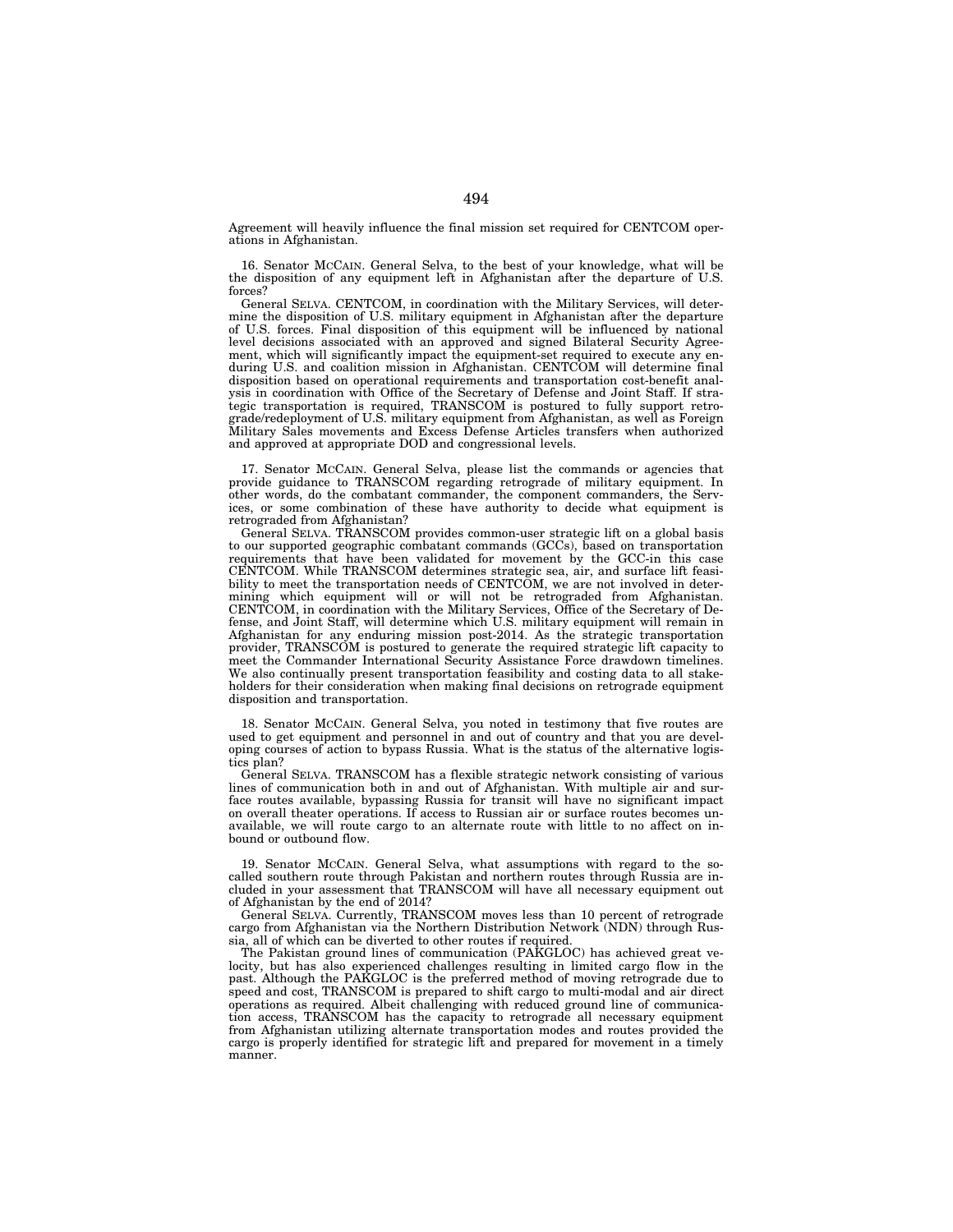20. Senator MCCAIN. General Selva, what would the impact be on TRANSCOM's equipment retrograde estimates if the northern ground road and rail routes were closed?

General SELVA. TRANSCOM supports warfighter and service priorities by providing a scalable transportation network that maximizes strategic flexibility and reduces operational risk across a variety of routes and modes, both into and out of Afghanistan. We continue to execute a variety of movement options utilizing both air and ground routes across the Northern Distribution Network, but historically these routes have accounted for a very low percentage of overall cargo. Loss of any strategic option increases risk, but ultimately TRANSCOM would be minimally affected by closure of the northern ground road and rail routes.

21. Senator MCCAIN. General Selva, what would the impact be on TRANSCOM's equipment retrograde estimates if the southern route was closed?

General SELVA. TRANSCOM works with its strategic partners to maintain an effective and flexible transportation network that includes air, ground and multimodal routes with organic and commercial capabilities. This robust structure minimizes reliance on any one nation, values fair and open competition, is reconfigurable and scalable, facilitating economic development and diplomatic engagement. The southern surface route (the Pakistan ground lines of communication) provides a low cost, potentially high volume option for retrograde operations, but ongoing issues (e.g. religious holidays, floods, political strife, and security concerns) have historically affected the volume of cargo and velocity of the route. TRANSCOM has successfully routed retrograde and redeploy cargo away from the PAKGLOC in the past with little to no affect on the strategic transportation network.

22. Senator MCCAIN. General Selva, you indicated during testimony that a business case would be applied to determine whether or not military equipment should be retrograded, disposed of via FMS, or given to allied or partner nations as grants. Do you have an accurate accounting of all U.S. military equipment in Afghanistan?

General SELVA. The Services are in the best position to provide an answer on their remaining equipment levels in Afghanistan. TRANSCOM will assist in transporting that equipment once disposition decisions are made.

23. Senator MCCAIN. General Selva, who makes the final disposition decision to lift, sell, or grant?

General SELVA. The Services are responsible for disposition decisions for their equipment. TRANSCOM then transports the equipment as needed. If U.S. defense articles are declared excess they can be made available for sale through the Foreign Military Sales program under the statutes of section 21 of the Arms Export Control Act or for grant transfer to eligible countries under the provisions of section 516 of the Foreign Assistance Act. The ultimate responsibility for determining if an item should be identified as excess rests with the Service having cognizance over the item.

When a country submits a request (via grant or sale) for excess defense articles (EDA), the Service evaluates and endorses the country request and submits it for review and staffing via Defense Security Cooperation Agency (DSCA) through the State Department, Commerce Department, and Office of the Secretary of Defense-Policy regional offices. If approved, DSCA prepares any required Congressional Notification. At the end of Congressional Notification, DSCA authorizes the Service to offer/transfer the EDA. Each fiscal year, the State Department Bureau of Political-Military Affairs, Office of Regional Security and Arms Transfers in coordination with DSCA identifies the countries eligible for grant EDA to Congress.

#### QUESTIONS SUBMITTED BY SENATOR KELLY AYOTTE

### STRATEGIC AIRLIFT AIRCRAFT

24. Senator AYOTTE. General Selva, in your responses to the advance policy questions, you state that you support the plan to reduce the number of strategic airlift aircraft to a level of 275 aircraft. Yet, you acknowledge that certain scenarios presented some mobility challenges. Please describe what kind of scenario would present a challenge if our strategic airlift fleet drops to that level.

General SELVA. A force of 275 strategic airlift aircraft will support the national military strategy with acceptable risk. A force of 275 aircraft will be challenged to support the strategy in a situation where we are unable to produce sufficient functional aircraft operated by fully qualified crews. This could happen if crews have in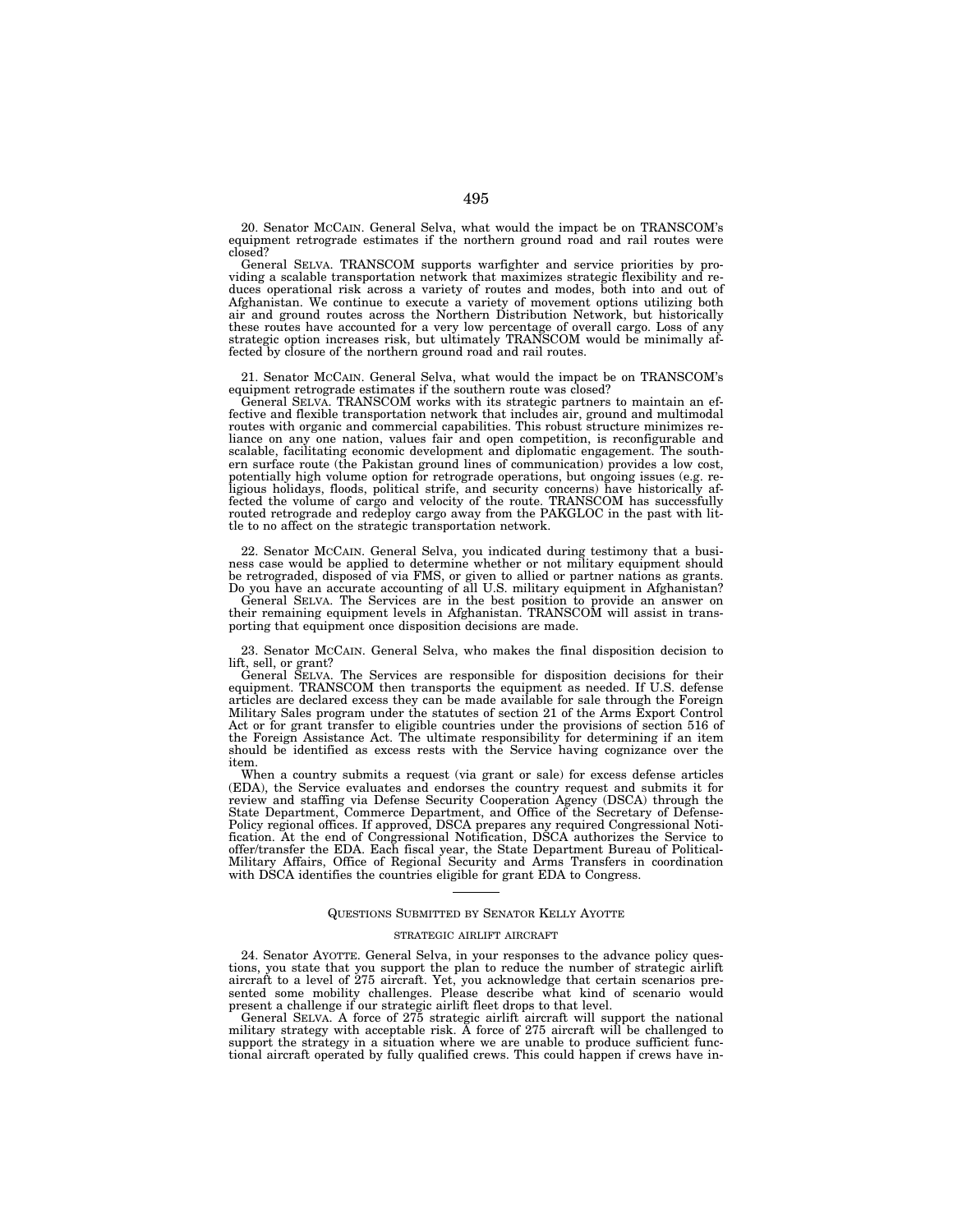sufficient flying hours to maintain qualifications or the aircraft are not maintained at adequate readiness levels.

25. Senator AYOTTE. General Selva, in your responses, you state that the Quadrennial Defense Review (QDR) recommended a force structure for the Air Force in fiscal year 2019 of 211 strategic airlift aircraft, 39 C–5s and 172 C–17s. If 275 strategic airlift aircraft presents challenges to TRANSCOM, what kind of challenges would 211 present?

General SELVA. The force of 39 C-5s and 172 C-17s referenced in the QDR 2014 reflect U.S. Air Force "combat coded" inventory; that is aircraft assigned to units for the performance of their wartime missions. That force becomes 275 total aircraft inventory (TAI) if backup aircraft inventory (BAI) and primary training aircraft inventory (PTAI) are included.

26. Senator AYOTTE. General Selva, would 211 strategic airlift aircraft be sufficient to support one and a half major combat operations?

General SELVA. The force of 211 strategic airlift aircraft (39 C–5s and 172 C–17s) referenced in the QDR 2014 reflects U.S. Air Force "combat coded" inventory; that is aircraft assigned to units for the performance of their wartime missions. That force of 211 ''combat coded'' inventory becomes 275 TAI if BAI and PTAI are included. A force of 275 strategic airlift aircraft will support the national military strategy with moderate risk.

27. Senator AYOTTE. General Selva, if our number of strategic airlift aircraft declines to 211, and a major combat operation were to begin, what kinds of delays might we confront in deploying Army ground units to a contingency in Korea, for example?

General SELVA. Based on TRANSCOM's analysis, we would expect any delays to be minor, but acceptable. Although the number of ''combat coded'' aircraft will decrease to 211 (with 24 additional aircraft assigned to BAI), the total size of the strategic airlift fleet remains at 275 (223 C–17s and 52 C 5Ms) TAI. During major combat operations, these additional 24 BAI aircraft are still available for contingency missions, but once added back to the fleet, would operate at a lower crew ratio, inducing manageable risk to force closure during sustained combat operations.

28. Senator AYOTTE. General Selva, would the delay in airlift be longer than is required to activate and train National Guard units?

General SELVA. No, the bulk of Army units moved at the onset of major crises are from the Active Component. However, those early deploying Army Reserve component units (U.S. Army Reserve and National Guard), as with the other Services' Reserve component units, are currently programmed to be ready to meet their planned early availability dates. Reserve component units requiring formal training or more lengthy activation processes prior to deploying are not generally associated with this early deployment period.

[The nomination reference of Gen. Paul J. Selva, USAF, follows:]

NOMINATION REFERENCE AND REPORT

AS IN EXECUTIVE SESSION, SENATE OF THE UNITED STATES, *February 6, 2014.* 

*Ordered,* That the following nomination be referred to the Committee on Armed Services:

The following named officer for appointment in the U.S. Air Force to the grade indicated while assigned to a position of importance and responsibility under title 10, U.S.C., section  $6\overline{0}1$ :

*To be General.* 

Gen. Paul J. Selva, USAF, 5397.

[The biographical sketch of Gen. Paul J. Selva, USAF, which was transmitted to the committee at the time the nomination was referred, follows:]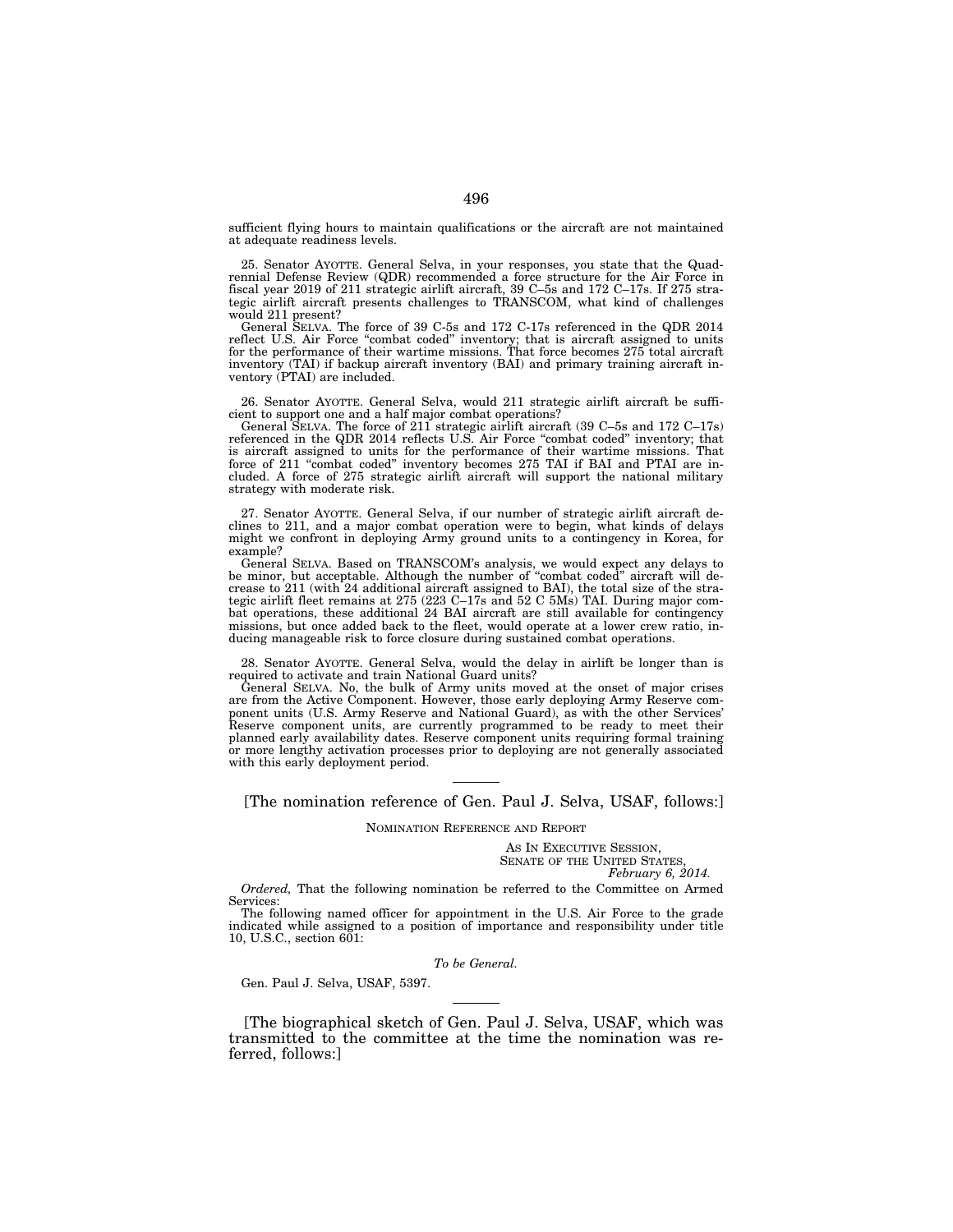General Paul J. Selva is Commander, Air Mobility Command (AMC), Scott Air Force Base, IL. Air Mobility Command's mission is to provide rapid, global mobility and sustainment for America's Armed Forces. The command also plays a crucial role in providing humanitarian support at home and around the world. The men and women of AMC—Active Duty, Air National Guard, Air Force Reserve, and civilians—provide airlift, aerial refueling, special air mission and aeromedical evacuation.

General Selva graduated from the U.S. Air Force Academy in 1980, and completed undergraduate pilot training at Reese Air Force Base, TX. He has held numerous staff positions and has commanded at the squadron, group, wing and headquarters levels. Prior to his current assignment General Selva was the Vice Commander, Pacific Air Forces, Joint Base Pearl Harbor-Hickam, HI.

General Selva is a command pilot with more than 3,100 hours in the C–5, C–17A, C–141B, KC–10, KC–135A, and T–37.

### *Education:*

1980 - Bachelor of Science degree in aeronautical engineering, U.S. Air Force Academy, Colorado Springs, CO.

1983 - Squadron Officer School, Maxwell Air Force Base (AFB), AL.

1984 - Master of Science degree in management and human relations, Abilene Christian University, Abilene, TX.

1992 - Distinguished graduate, Air Command and Staff College, Maxwell AFB, AL.

1992 - Master of Science degree in political science, Auburn University, Montgomery, AL.

1996 - National Defense Fellow, Secretary of Defense Strategic Studies Group, Rosslyn, VA.

*Assignments:* 

| From                          | To                       | Assignment                                                                                                                                                                                                                           |
|-------------------------------|--------------------------|--------------------------------------------------------------------------------------------------------------------------------------------------------------------------------------------------------------------------------------|
| June 1980                     | July 1981                | Student, undergraduate pilot training, Reese AFB, TX.                                                                                                                                                                                |
| July 1981                     | December 1984            | Co-pilot and aircraft commander, 917th Air Refueling Squadron, Dyess AFB, TX.                                                                                                                                                        |
| January 1984                  | December 1988            | Co-pilot, aircraft commander, instructor pilot, and flight commander, 32nd Air Re-<br>fueling Squadron, Barksdale AFB, LA.                                                                                                           |
| January 1989                  | July 1991                | Company grade adviser to Commander, Strategic Air Command, later, manager of<br>offensive aircraft systems and executive officer, Deputy Chief of Staff, Plans<br>and Resources, Headquarters Strategic Air Command, Offutt AFB, NE. |
| August 1991                   | July 1992                | Student, Air Command and Staff College, Maxwell AFB, AL.                                                                                                                                                                             |
| July 1992                     | June 1994                | Instructor pilot and flight commander. 9th Air Refueling Squadron, later, Com-<br>mander, 722nd Operations Support Squadron, March AFB, CA.                                                                                          |
| June 1994                     | June 1995                | Commander, 9th Air Refueling Squadron, later, Deputy Commander, 60th Oper-<br>ations Group, Travis AFB, CA.                                                                                                                          |
| July 1995                     | June 1996                | National Defense Fellow, Secretary of Defense Strategic Studies Group, Rosslyn, VA.                                                                                                                                                  |
| July 1996                     | August 1998              | Assistant to the Director, Office of the Secretary of Defense for Net Assessment,<br>the Pentagon, Washington, DC.                                                                                                                   |
| August 1998                   | July 2000                | Commander, 60th Operations Group, Travis AFB, CA.                                                                                                                                                                                    |
| July 2000                     | June 2002                | Commander, 62nd Airlift Wing, McChord AFB, WA.                                                                                                                                                                                       |
| June 2002                     | June 2003                | Vice Commander, Tanker Airlift Control Center, Scott AFB, IL.                                                                                                                                                                        |
| June 2003                     | November 2004            | Commander, Tanker Airlift Control Center, Scott AFB, IL.                                                                                                                                                                             |
| December 2004                 | August 2006              | Director of Operations, U.S. Transportation Command, Scott AFB, IL.                                                                                                                                                                  |
| August 2006                   | June 2007                | Director, Air Force Strategic Planning, Deputy Chief of Staff for Strategic Plans and<br>Programs, Headquarters U.S. Air Force, Washington, DC.                                                                                      |
| June 2007                     | October 2008             | Director, Air Force Strategic Planning, Deputy Chief of Staff for Strategic Plans and<br>Programs, Headquarters U.S. Air Force, and Director, Air Force QDR, Office of the<br>Vice Chief of Staff, Washington, DC.                   |
| October 2008                  | October 2011             | Assistant to the Chairman of the Joint Chiefs of Staff, Washington, DC.                                                                                                                                                              |
| October 2011<br>November 2012 | November 2012<br>Present | Vice Commander, Pacific Air Forces, Joint-Base Pearl Harbor-Hickam, HI.<br>Commander, Air Mobility Command, Scott AFB, IL.                                                                                                           |

*Summary of joint assignments:* 

| From | Assignment                                                                                                                                                                   |
|------|------------------------------------------------------------------------------------------------------------------------------------------------------------------------------|
|      | September 1996    August 1998    Assistant to the Director, Office of the Secretary of Defense for Net Assessment,<br>the Pentagon, Washington, DC, as a lieutenant colonel. |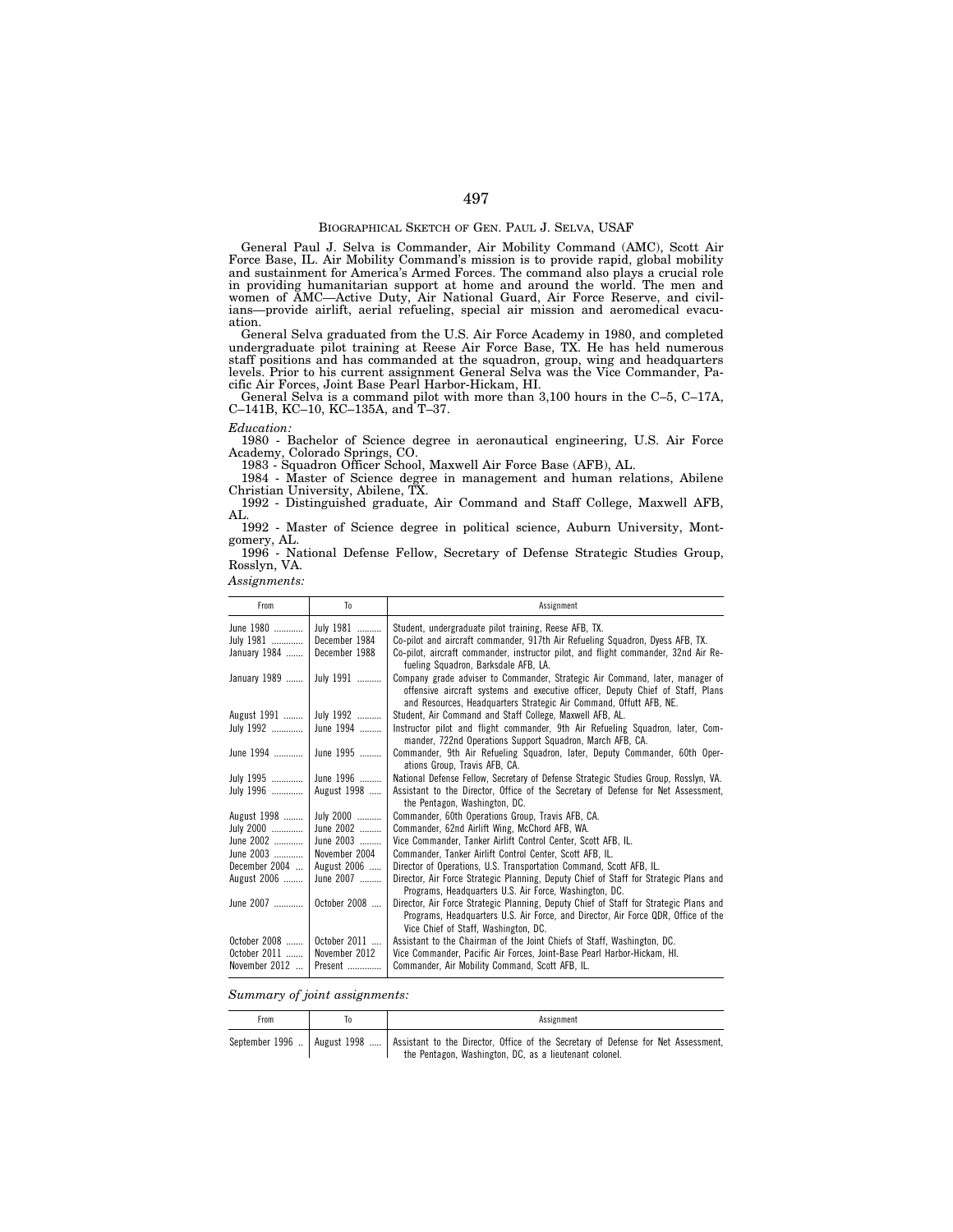| ۰.<br>I<br>v<br>۰.<br>×<br>× |
|------------------------------|
|------------------------------|

| From                         | 10 | Assignment                                                                                                   |
|------------------------------|----|--------------------------------------------------------------------------------------------------------------|
| November 2004    July 2006   |    | Director of Operations and Logistics, U.S. Transportation Command, Scott AFB, IL,<br>as a brigadier general. |
| October 2008    October 2011 |    | Assistant to the Chairman of the Joint Chiefs of Staff, Washington, DC, as a lieu-<br>tenant general.        |

*Flight information:*  Rating: Command pilot Hours flown: More than 3,100 Aircraft flown: C–5, C–17A, C–141B, KC–10, KC–135A, and T–37 *Major awards and decorations:*  Defense Distinguished Service Medal Distinguished Service Medal Defense Superior Service Medal Legion of Merit with two oak leaf clusters Defense Meritorious Service Medal Meritorious Service Medal with three oak leaf clusters Air Force Commendation Medal Air Force Achievement Medal Joint Meritorious Unit Award Combat Readiness Medal with two oak leaf clusters National Defense Service Medal with bronze star Armed Forces Expeditionary Medal with two bronze stars Southwest Asia Service Medal with bronze star Global War on Terrorism Service Medal Armed Forces Service Medal *Effective dates of promotion:*  Second Lieutenant, May 28, 1980 First Lieutenant, May 28, 1982 Captain, May 28, 1984 Major, January 1, 1990 Lieutenant Colonel, March 1, 1994 Colonel, September 1, 1998 Brigadier General, January 1, 2004 Major General, June 2, 2007 Lieutenant General, October 8, 2008 General, November 29, 2012

[The Committee on Armed Services requires certain senior military officers nominated by the President to positions requiring the advice and consent of the Senate to complete a form that details the biographical, financial, and other information of the nominee. The form executed by Gen. Paul J. Selva, USAF, in connection with his nomination follows:]

# UNITED STATES SENATE

# COMMITTEE ON ARMED SERVICES

### Room SR–228

# Washington, DC 20510–6050

# (202) 224–3871

### COMMITTEE ON ARMED SERVICES FORM

### BIOGRAPHICAL AND FINANCIAL INFORMATION REQUESTED OF NOMINEES

INSTRUCTIONS TO THE NOMINEE: Complete all requested information. If more space is needed use an additional sheet and cite the part of the form and the question number (i.e.  $A=9$ ,  $B=4$ ) to which the continuation of your answer applies.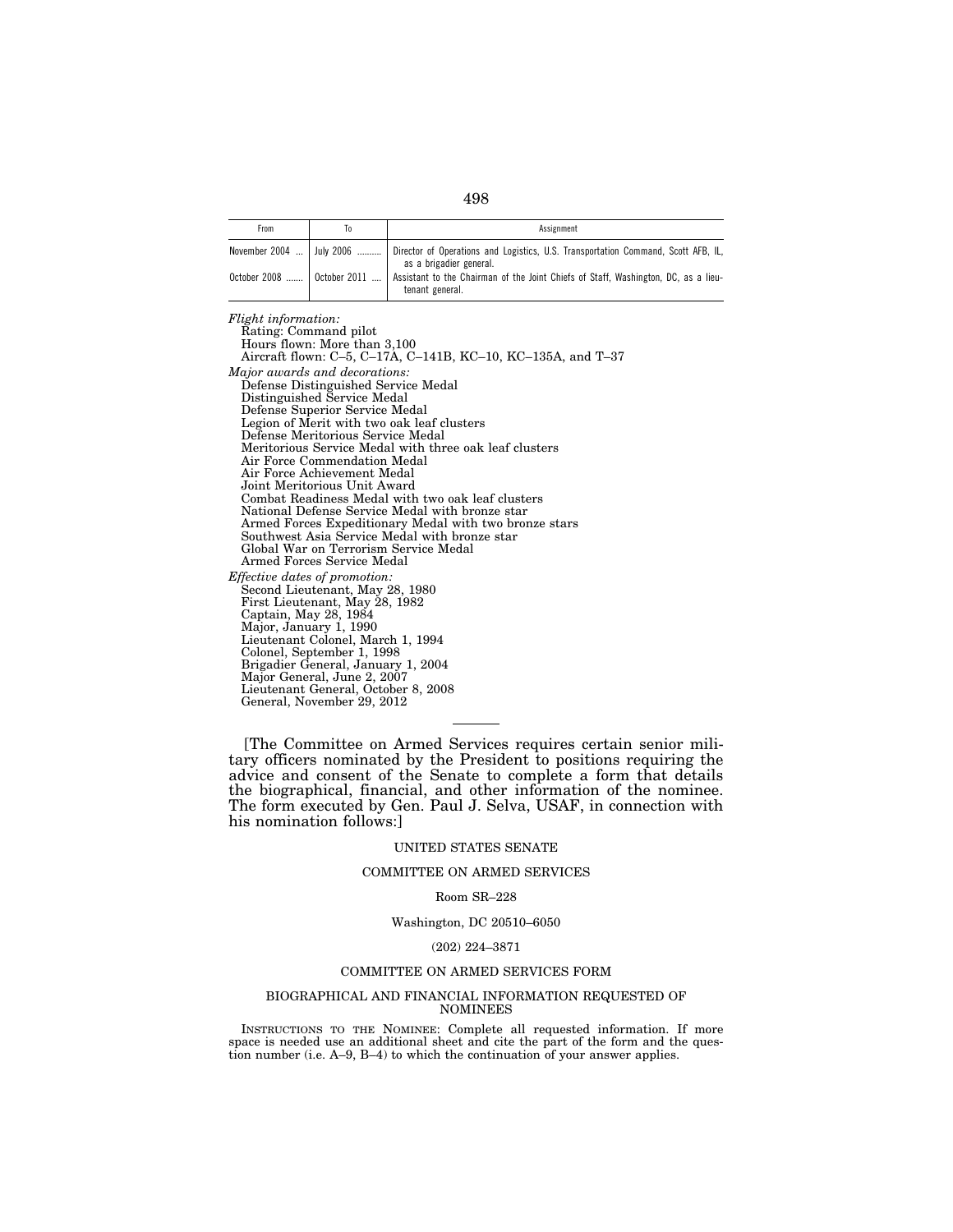## PART A—BIOGRAPHICAL INFORMATION

INSTRUCTIONS TO THE NOMINEE: Biographical information furnished in this part of the form will be made available in committee offices for public inspection prior to the hearings and will also be published in any hearing record as well as made available to the public.

1. **Name:** (Include any former names used.)

Paul J. Selva.

2. **Position to which nominated:** 

Commander, U.S. Transportation Command.

3. **Date of nomination:** 

February 6, 2014.

4. **Address:** (List current place of residence and office addresses.)

[Nominee responded and the information is contained in the committee's executive files.]

5. **Date and place of birth:** 

September 27, 1958; Biloxi, MS

6. **Marital Status:** (Include maiden name of wife or husband's name.)

Married to Ricki S. Selva (Maiden Name: Smith).

7. **Names and ages of children:** 

None.

8 **Government experience:** List any advisory, consultative, honorary or other part-time service or positions with Federal, State, or local governments, other than those listed in the service record extract provided to the committee by the executive branch.

None.

9. **Business relationships:** List all positions currently held as an officer, director, trustee, partner, proprietor, agent, representative, or consultant of any corporation, firm, partnership, or other business enterprise, educational, or other institution.

None.

10. **Memberships:** List all memberships and offices currently held in professional, fraternal, scholarly, civic, business, charitable, and other organizations.

Air Force Association - Member.

Airlift Tanker Association - Member.

11. **Honors and awards:** List all scholarships, fellowships, honorary society memberships, and any other special recognitions for outstanding service or achievements other than those listed on the service record extract provided to the committee by the executive branch.

None.

12. **Commitment to testify before Senate committees:** Do you agree, if confirmed, to appear and testify upon request before any duly constituted committee of the Senate? Yes.

13. **Personal views:** Do you agree, when asked before any duly constituted committee of Congress, to give your personal views, even if those views differ from the administration in power?

Yes.

[The nominee responded to the questions in Parts B–E of the committee questionnaire. The text of the questionnaire is set forth in the Appendix to this volume. The nominee's answers to Parts B– E are contained in the committee's executive files.]

### SIGNATURE AND DATE

I hereby state that I have read and signed the foregoing Statement on Biographical and Financial Information and that the information provided therein is, to the best of my knowledge, current, accurate, and complete.

PAUL J. SELVA, GENERAL, USAF.

This 5th day of November, 2014.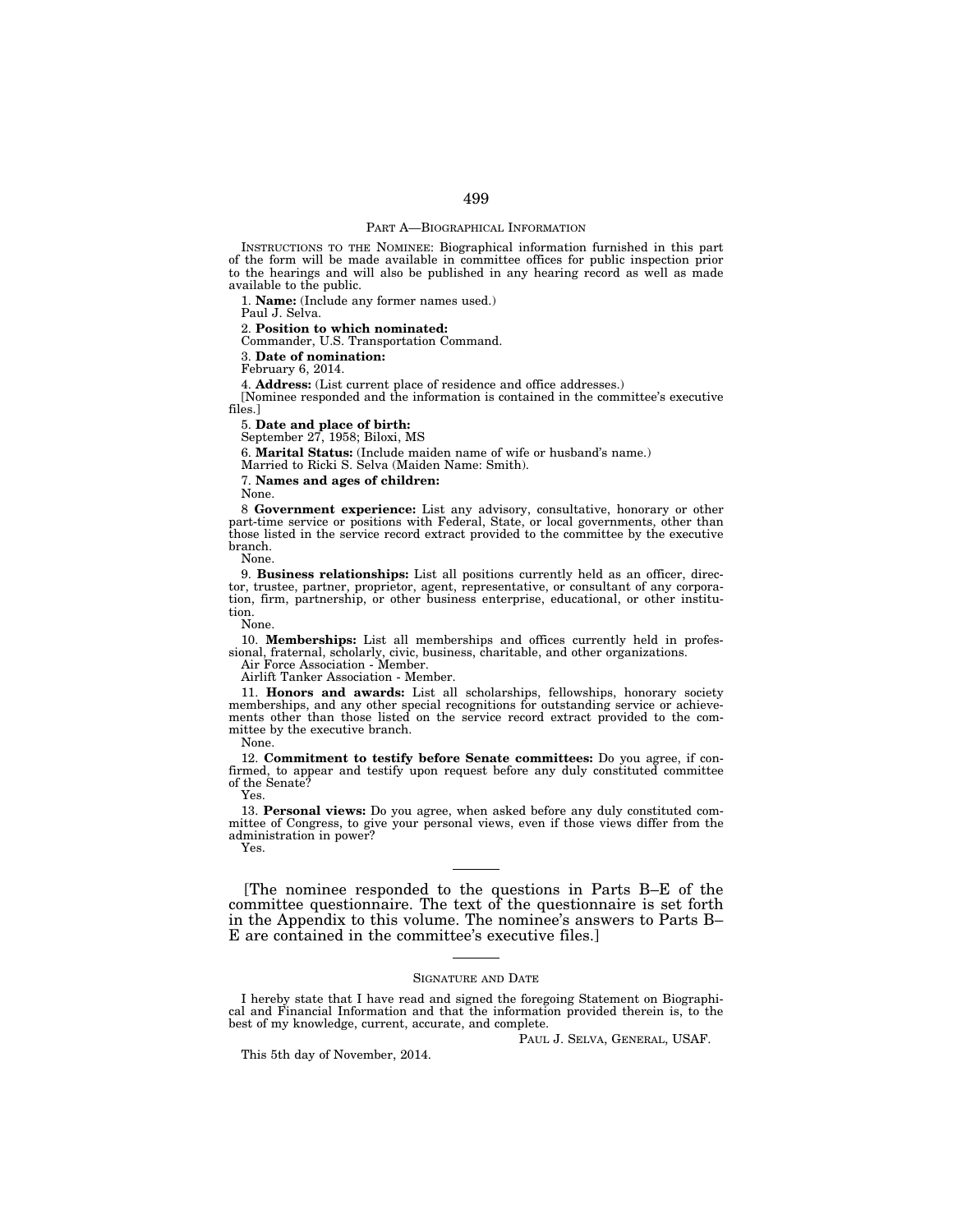[The nomination of Gen. Paul J. Selva, USAF, was reported to the Senate by Chairman Levin on March 26, 2014, with the recommendation that the nomination be confirmed. The nomination was confirmed by the Senate on April 8, 2014.]

[Prepared questions submitted to VADM Michael S. Rogers, USN, by Chairman Levin prior to the hearing with answers supplied follow:]

### QUESTIONS AND RESPONSES

#### DEFENSE REFORMS

*Question.* The Goldwater-Nichols Department of Defense Reorganization Act of 1986 and the Special Operations reforms have strengthened the warfighting readiness of our Armed Forces. They have enhanced civilian control and clearly delineated the operational chain of command and the responsibilities and authorities of the combatant commanders, and the role of the Chairman of the Joint Chiefs of Staff. They have also clarified the responsibility of the Military Departments to recruit, organize, train, equip, and maintain forces for assignment to the combatant commanders.

Do you see the need for modifications of any Goldwater-Nichols Act provisions? Answer. The integration of joint capabilities under the Goldwater-Nichols Act has been remarkable. All the warfighting benefits we enjoy from fighting as a joint force in air, land, sea—we are extending to cyberspace. In addition, it has improved civilian oversight of the Department of Defense (DOD) and fostered our military success over the last generation. Today U.S. military forces are more interoperable than ever before, and they set a standard for other militaries to attain. I see no need to modify the Goldwater-Nichols Act at this time.

*Question.* If so, what areas do you believe might be appropriate to address in these modifications?

Answer. I do not believe modifications to the Goldwater-Nichols Act are currently needed.

### DUTIES

*Question.* What is your understanding of the duties and functions of the Commander, U.S. Cyber Command?

Answer. The Commander, U.S. Cyber Command (CYBERCOM) is responsible for executing the cyberspace missions specified in section 18.d.(3) of the Unified Command Plan (UCP) as delegated by the Commander, U.S. Strategic Command (STRATCOM) to secure our Nation's freedom of action in cyberspace and to help mitigate risks to our national security resulting from America's growing dependence on cyberspace. Subject to such delegation and in coordination with mission partners, specific missions include: directing Department of Defense Information Networks (DODIN) operations, securing and defending the DODIN; maintaining freedom of maneuver in cyberspace; executing full-spectrum military cyberspace operations; providing shared situational awareness of cyberspace operations, including indications and warning; integrating and synchronizing of cyberspace operations with combatant commands and other appropriate U.S. Government agencies tasked with defending our Nation's interests in cyberspace; provide support to civil authorities and international partners. All these efforts support DOD's overall missions in cyberspace of defending the Nation against cyber attacks, supporting the combatant commands, and defending DOD networks.

*Question.* What background and experience do you possess that you believe qualifies you to perform these duties?

Answer. I am humbled and deeply honored that the President has nominated me to be the 2nd Commander of CYBERCOM and the 17th Director of the National Security Agency (NSA). Over the past 3 decades, I have served in a wide variety of Joint and Navy positions that have prepared me well for the challenges ahead if confirmed by the U.S. Senate.

First, I have more than 32 years in the profession of arms, serving in various command, staff, and intelligence positions afloat and ashore. I have been the director for Intelligence for both the Joint Chiefs of Staff and U.S. Pacific Command, special assistant to the Chairman of the Joint Chiefs of Staff, and commanded at multiple levels. I have over 27 years of dedicated experience in the SIGINT arena as an In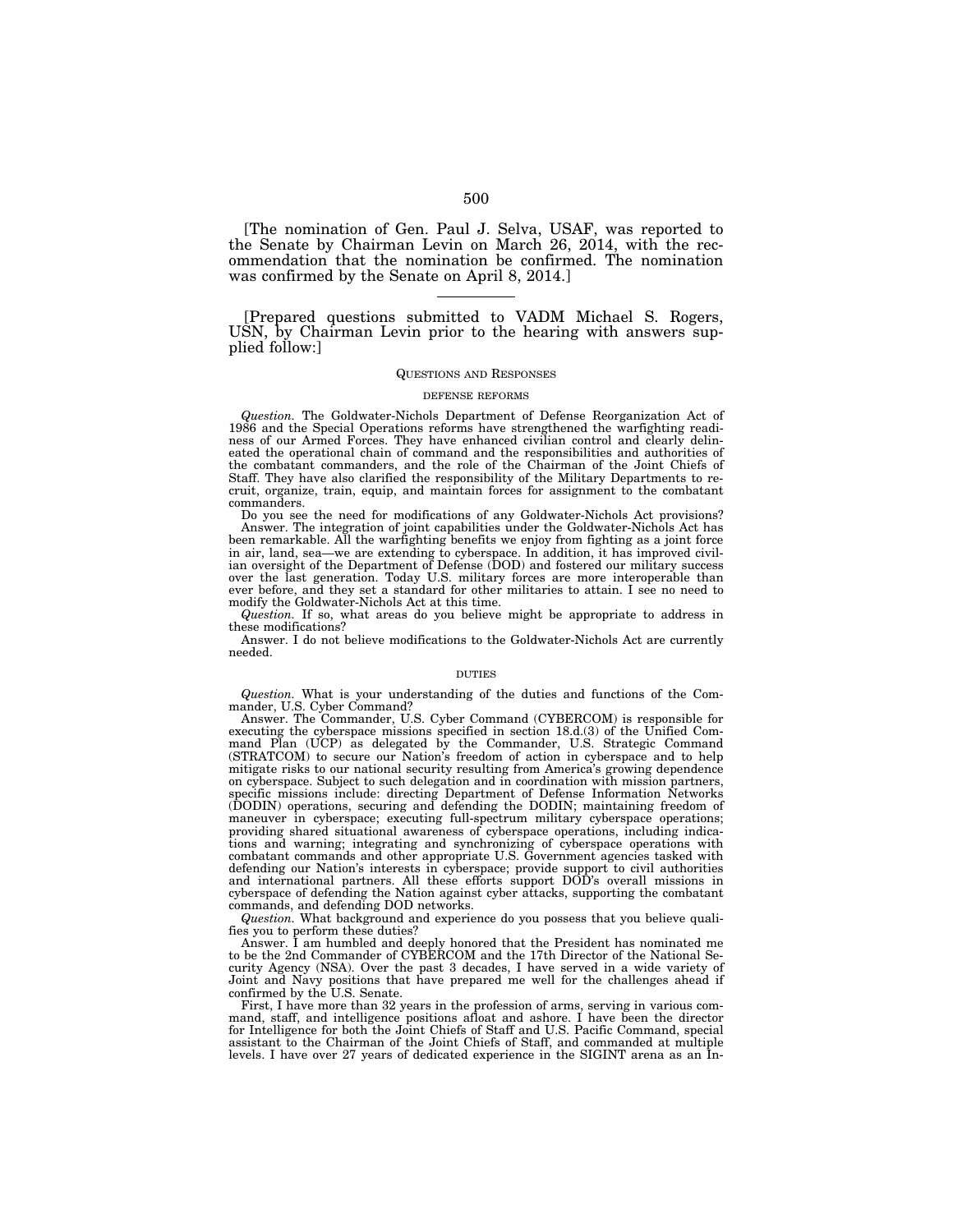formation Warfare Officer and have held significant responsibilities in the cyber arena for much of the past 12 years.

In particular, my experiences and knowledge gained over the last 21/2 years while serving as Commander of both Fleet Cyber Command and Tenth Fleet have done much to prepare me for the challenges of this new complex warfighting domain that is cyberspace. I should note that my responsibilities there include the command of the U.S. Navy's cryptologic capabilities, and so I have seen firsthand the relationship between cryptology and cybersecurity, and the importance of partnerships with interagency capabilities, with our allies, and with industry to strengthen the defense of our collective networks. My service at Fleet Cyber Command/Tenth Fleet afforded me direct experience, particularly in the realm of deliberate and crisis action planning, to ensure the effective execution of cyberspace responsibilities as directed by the Secretary of Defense through the Commander, STRATCOM.

Finally, my academic background has also helped prepare me for the challenges of high-level command, national security decisionmaking, and international engagement. I hold a Master of Science in National Security Strategy and am a graduate of both the National War College and the Naval War College. I was also a Massachusetts Institute of Technology Seminar XXI fellow.

*Question.* Does the Commander of CYBERCOM have command of or exercise operational control of the Defense Information Systems Agency's (DISA) and Military Services' communications networks?

Answer. If confirmed as Commander, CYBERCOM, I will be responsible for directing the operation and defense of DOD's information networks as specified in the UCP and as delegated by Commander, STRATCOM. The DISA provides, operates, and assures command and control, information sharing capabilities, and a globally accessible enterprise information infrastructure in direct support to national leaders, joint warfighters, and other mission and coalition partners across the full spectrum of operations. As a Combat Support Agency, DISA maintains a close working relationship with CYBERCOM, providing expertise on the networks, communications and computing infrastructure that it operates. I will not exercise command or operational control over DISA communications networks.

*Question.* As a career intelligence officer, what qualifications do you have to command these networks?

Answer. As noted in my biography, much of my career has involved not only intelligence duties but the command, administration, use, and employment of information networks and the data they carry, process, and store to protect and guard our Nation. Over the course of my services, I have witnessed and helped further the revolution in information technology that has helped make our military second-to-none in its ability to communicate and control forces while providing decisionmakers with unprecedented situational awareness. I have also devoted a great deal of my service to understanding and mitigating the vulnerabilities that our dependence on information networks can create for our military and our Nation. In my current duties as Commander, Fleet Cyber Command I exercise operational control over Navy's networks and have done so for 30 months.

*Question.* What qualifications do you have to command military forces and military operations?

Answer. As noted above, I have exercised command previously at both junior and senior levels. I currently command Fleet Cyber Command and Tenth Fleet, a global team of nearly 15,000 men and women. Their operating environment is dynamic, and demanding; Fleet Cyber Command/Tenth Fleet has literally been ''in action'' against capable and determined adversaries seeking access to our networks since the day I assumed command in 2011. The planning and operations we have conducted to protect our networks and provide the Navy and our military and government freedom of maneuver in cyberspace have been complex.

*Question.* Do you believe that there are any steps that you need to take to enhance your expertise to perform the duties of the Commander, CYBERCOM?

Answer. Any individual can learn more to enhance his or her expertise and abilities, and I have found that truth amply applies to me in understanding the very complex and rapidly evolving domain that is cyberspace. If confirmed, I shall meet with the combatant commanders to ascertain how CYBERCOM can better support their missions. Additionally, I would engage with key officials and personnel within the executive and legislative branches of the U.S. Government, leaders throughout the Intelligence Community, Law Enforcement, the Department of Homeland Security (DHS), and senior allied officials to hear their ideas about how we can work together to identify, assess, and mitigate the cyber threats we all face.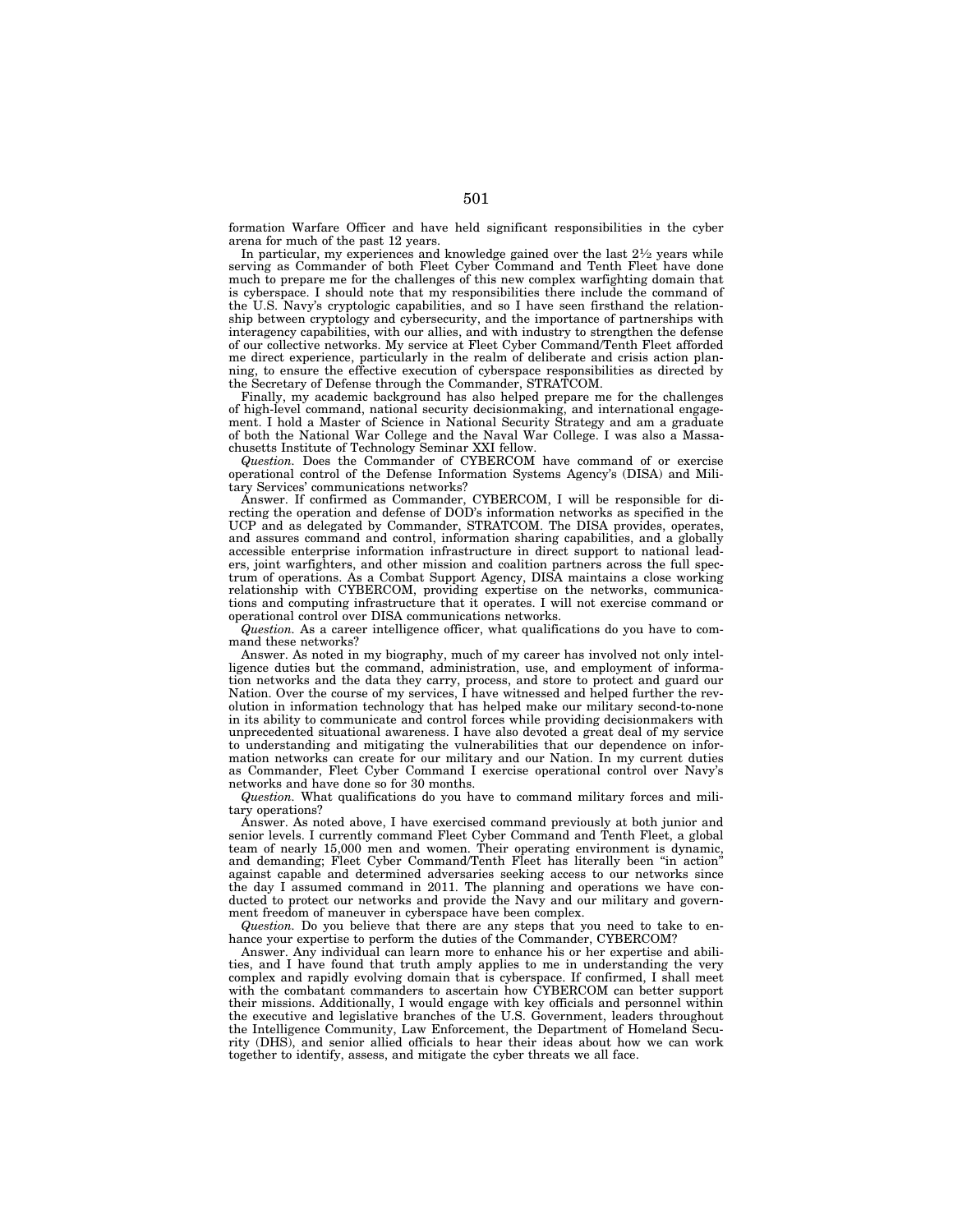## RELATIONSHIPS

*Question.* Section 162(b) of title 10, U.S.C., provides that the chain of command runs from the President to the Secretary of Defense and from the Secretary of Defense to the commanders of the combatant commands. Other sections of law and traditional practice, however, establish important relationships outside the chain of command. Please describe your understanding of the relationship of the Com-mander, CYBERCOM, to the following officials:

The Secretary of Defense.

Answer. Pursuant to title 10, U.S.C., section 164, and subject to the direction of the President, the Commander, STRATCOM performs duties under the authority, direction, and control of the Secretary of Defense and is directly responsible to the Secretary for the preparedness of the command to carry out missions assigned to the command. As a sub-unified command under the authority, direction, and control of the Commander, STRATCOM, CYBERCOM is responsible to the Secretary of Defense through the Commander, STRATCOM. If confirmed, I will work closely with the Secretary in coordination with Commander, STRATCOM.

*Question.* The Deputy Secretary of Defense.

Answer. In accordance with title 10, U.S.C., section 132, the Deputy Secretary of Defense performs such duties and exercises powers prescribed by the Secretary of Defense. The Deputy Secretary of Defense will act for and exercise the powers of the Secretary of Defense when the Secretary is disabled or the office is vacant. If confirmed, I will work closely with the Deputy Secretary, in coordination with Commander, STRATCOM.

*Question.* The Director of National Intelligence.

Answer. The Intelligence Reform and Terrorist Prevention Act of 2004 established the Director of National Intelligence to act as the head of the Intelligence Community, principal advisor to the President and the National Security Council on intelligence matters pertaining to national security, and to oversee and direct the implementation of the National Intelligence Program. Pursuant to title 50, U.S.C., section 403, subject to the authority, direction, and control of the President, the Director of National Intelligence coordinates national intelligence priorities and facilitates information sharing across the Intelligence Community. If confirmed, I will work closely with the Commander, STRATCOM and through the Secretary of Defense to coordinate and exchange information with the Director of National Intelligence as needed to ensure unified effort and synergy within the Intelligence Community in matters of national security.

*Question.* The Under Secretary of Defense for Policy.

Answer. Title 10, U.S.C. and current DOD directives establish the Under Secretaries of Defense as the principal staff assistants and advisors to the Secretary of Defense regarding matters related to their respective functional areas. Within these areas, the Under Secretaries exercise policy and oversight functions, and in discharging their responsibilities, the Under Secretaries may issue instructions and directive memoranda that implement policy approved by the Secretary. If confirmed, I look forward to working with the Under Secretary of Defense for Policy, in coordination with Commander, STRATCOM, on all policy issues that affect CYBERCOM operations.

*Question.* The Under Secretary of Defense for Intelligence.

Answer. Title 10, U.S.C. and current DOD directives establish the Under Secretaries of Defense as the principal staff assistants and advisors to the Secretary of Defense regarding matters related to their respective functional areas. Within these areas, the Under Secretaries exercise policy and oversight functions and, in discharging their responsibilities the Under Secretaries may issue instructions and directive memoranda that implement policy approved by the Secretary. If confirmed, I shall work closely with the Under Secretary of Defense for Intelligence, in coordination with Commander, STRATCOM, on matters in the area of CYBERCOM's assigned responsibilities.

*Question.* The Under Secretary of Defense for Acquisition, Technology, and Logistics.

Answer. Title 10, U.S.C. and current DOD directives establish the Under Secretaries of Defense as the principal staff assistants and advisors to the Secretary of Defense regarding matters related to their respective functional areas. Within these areas, the Under Secretaries exercise policy and oversight functions and, in discharging their responsibilities the Under Secretaries may issue instructions and directive memoranda that implement policy approved by the Secretary. If confirmed, I shall work closely with the Under Secretary of Defense for Acquisition, Technology, and Logistics, in coordination with Commander, STRATCOM, on matters in the area of CYBERCOM's assigned responsibilities.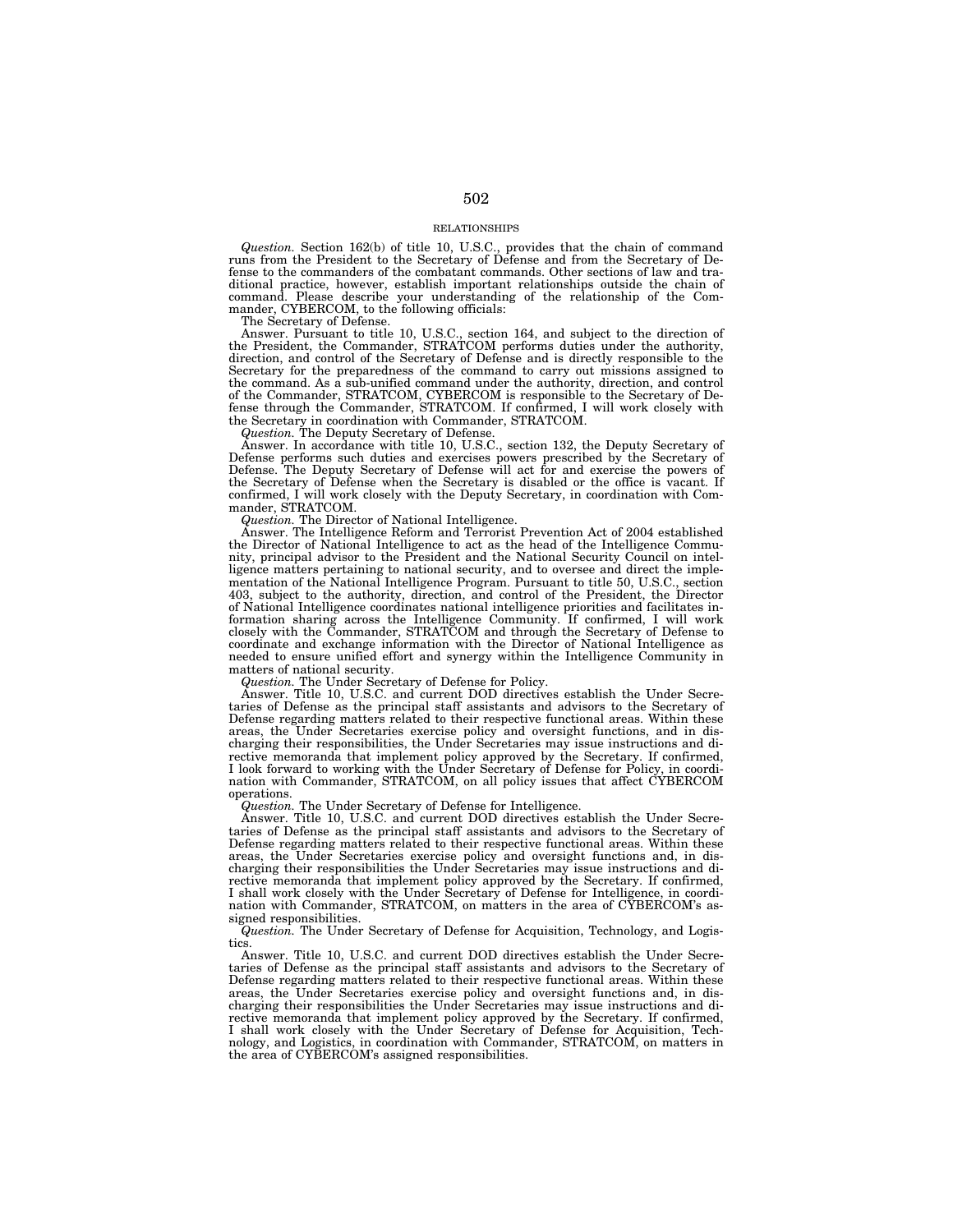*Question.* The Assistant Secretary of Defense for Homeland Defense.

Answer. The Assistant Secretary of Defense for Homeland Defense executes re-sponsibilities including overall supervision of the homeland defense and defense support of civil authorities activities of the DOD while serving under the Under Sec-retary of Defense for Policy. Any relationship the Commander, CYBERCOM requires with the Assistant Secretary of Defense for Homeland Security would exist with and through the Under Secretary of Defense for Policy. If confirmed, I shall work with the Assistant Secretary of Defense for Homeland Defense in concert with Commander, STRATCOM; Commander, U.S. Northern Command; and Commander, U.S. Pacific Command, on related national security issues.

*Question.* The Chief Information Officer.

Answer. Under the authority of Department of Defense Directive 5144.02 and con-sistent with titles 10, 40, and 44, U.S.C., the DOD Chief Information Officer (CIO) is the Principal Staff Assistant and advisor to the Secretary of Defense and Deputy Secretary of Defense on information resources management and position, navigation, and timing matters. The DOD CIO is tasked with improving the combat power of the Department—as well as its security and efficiency—by ensuring that the Department treats information as a strategic asset and that innovative information capabilities are available throughout all areas of DOD supporting war fighting, business, and intelligence missions. The DOD CIO is the Department's primary author-ity for the policy and oversight of information resources management, to include matters related to information technology, network defense, and network operations, and it also exercises authority, direction, and control over the Director, DISA. If confirmed, I look forward to working closely with the Chief Information Officer through the Secretary and Deputy Secretary of Defense and Commander, STRATCOM, on matters in the area of CYBERCOM's assigned responsibilities.

*Question.* The Chairman of the Joint Chiefs of Staff.

Answer. The Chairman is the principal military advisor to the President, National Security Council, and Secretary of Defense. Title 10, U.S.C., section 163 allows com-munication between the President or the Secretary of Defense and the combatant commanders to flow through the Chairman. By custom and tradition, and as in-structed by the UCP, if confirmed, I would normally communicate with the Chairman in coordination with the Commander, STRATCOM.

*Question.* The Secretaries of the Military Departments.

Answer. Under title 10, U.S.C., section 165, subject to the authority, direction, and control of the Secretary of Defense, and subject to the authority of the combat-ant commanders, the Secretaries of the Military Departments are responsible for administration and support of forces that are assigned to unified and specified commands. The authority exercised by a sub-unified combatant commander over Service components is clear but requires coordination with each Secretary to ensure there is no infringement upon those lawful responsibilities which a Secretary alone may discharge. If confirmed, I look forward to building a strong and productive relationship with each of the Secretaries of the Military Departments in partnership with Commander, STRATCOM.

*Question.* The Chiefs of Staff of the Services.

Answer. The Service Chiefs are charged to provide organized, trained, and equipped forces to be employed by combatant commanders in accomplishing their assigned missions. Additionally, these officers serve as members of the Joint Chiefs of Staff and as such have a lawful obligation to provide military advice. Individually and collectively, the Service Chiefs are a tremendous source of experience and judgment. If confirmed, I will work closely and confer regularly with the Service Chiefs. *Question.* The combatant commanders and, specifically, the Commanders of STRATCOM and U.S. Northern Command.

Answer. CYBERCOM is a subordinate unified command under STRATCOM. The Commander, CYBERCOM, has both supported and supporting relationships with other combatant commanders, largely identified within the UCP, the Joint Strategic Capabilities Plan, execute orders, and operation orders. In general, the Commander, CYBERCOM, is the supported commander for planning, leading, and conducting DOD defensive cyber and global network operations and, in general, is a supporting commander for offensive missions. Specific relationships with Commander, U.S. Northern Command will be delineated by the President or the Secretary of Defense in execute and/or operation orders. If confirmed, I look forward to working with the combatant commanders to broaden and enhance the level and range of these relationships.

*Question.* The Director of the Defense Information Systems Agency.

Answer. The DISA is a DOD Combat Support Agency that provides, operates, and assures command and control, information sharing capabilities, and a globally accessible enterprise information infrastructure in direct support to national leaders,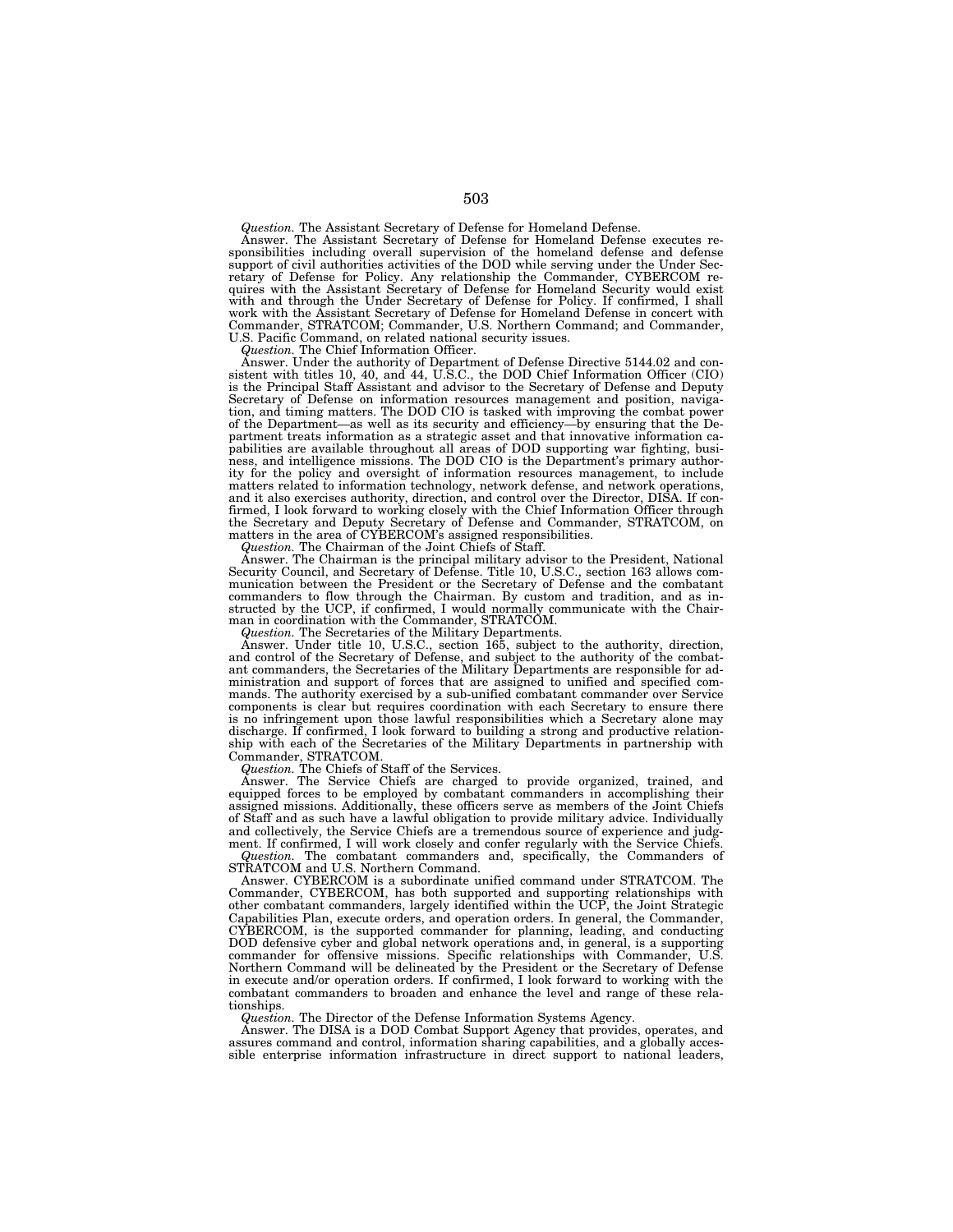joint warfighters, and other mission and coalition partners across the full spectrum of operations. Commander, CYBERCOM must maintain a close relationship with the Director, DISA to coordinate and represent requirements in this mission area, in order to accomplish STRATCOM-delegated UCP missions. If confirmed, I shall work closely with the Director of DISA on matters of shared interest and importance.

### OVERSIGHT

*Question.* The resourcing, planning, programming and budgeting, and oversight for CYBERCOM's missions is fragmented within the Defense Department, the executive branch as a whole, and within Congress. Section 932 of the National Defense Authorization Act (NDAA) for Fiscal Year 2014 requires the Secretary of Defense to appoint a Senate-confirmed official from the Office of the Under Secretary of De-

fense for Policy to act as the principal cyber advisor to the Secretary. What is your view of this legislation? Do you believe that it will improve oversight, planning, and resource allocation for the cyber mission within DOD?

Answer. I believe this legislation provides an opportunity to streamline cyber pol-icy analysis and oversight within DOD, and its implementation will support DOD's long-term goals in cyberspace. Cyber is a complex issue that touches many parts of the Department and one single point of contact within the Office of the Secretary of Defense will reduce duplicative efforts and keep all offices that work on cyber issues in sync.

*Question.* What changes to the legislation, if any, would you recommend? Answer. I do not recommend any changes at this time. If confirmed, I can assure you that I will work closely with the principal cyber advisor selected by the Secretary of Defense.

# MAJOR CHALLENGES AND PROBLEMS

*Question.* In your view, what are the major challenges that will confront the Com-mander, CYBERCOM?

Answer. I believe the major challenge that will confront the next Commander, CYBERCOM, will be dealing with the changing threat in cyberspace. Adversaries today seek persistent presences on military, government, and private networks for purposes such as exploitation and potentially disruption. We as a military and a na-tion are not well positioned to deal with such threats. These intruders have to be located, blocked, and extracted, sometimes over long periods of time. We have seen the extent of the resources required to wage such campaigns, the planning and intelligence that are essential to their success, and the degree of collaboration and synchronization required across the government and industry (and with our allies and international partners). We in DOD are creating capabilities that can adapt to these uses and others, but we have some key capability gaps in dealing with increasingly capable threats. Our legacy information architecture, for instance, is not optimized for defense in its current form, and our communications systems are vulnerable. U.S. military forces currently lack the training and the readiness to con-front advanced threats in cyberspace. Finally, our commanders do not always know when they are accepting risk from cyber vulnerabilities, and cannot gain reliable sit-uational awareness, neither globally nor in U.S. military systems.

*Question.* Assuming you are confirmed, what plans do you have for addressing these challenges?

Answer. If confirmed, I plan to continue CYBERCOM's current course of building cyber capabilities to be employed by senior decisionmakers and combatant com-<br>manders. In accordance with the DOD Strategy for Operating in Cyberspace,<br>CYBERCOM with its mission partners and allies has been helping the DOD build:

1. A defensible architecture;<br>2. Trained and ready cyber f

2. Trained and ready cyber forces;<br>3. Global situational awareness ar

Global situational awareness and a common operating picture;

4. Authorities that enable action;

5. Doctrine and concepts for operating in cyberspace.

I would plan to assess these current priorities, which are DOD-wide, with an eye to shifting emphases across them as necessary and appropriate, and as computer and communication technologies continue to evolve.

*Question.* What are your priorities for the CYBERCOM?

Answer. CYBERCOM is helping to accomplish something that our military has never done before. With the Services, allies, and a host of partners, it is putting in place foundational systems and processes for organizing, training, equipping, and operating military cyber capabilities to meet cyber threats. CYBERCOM and the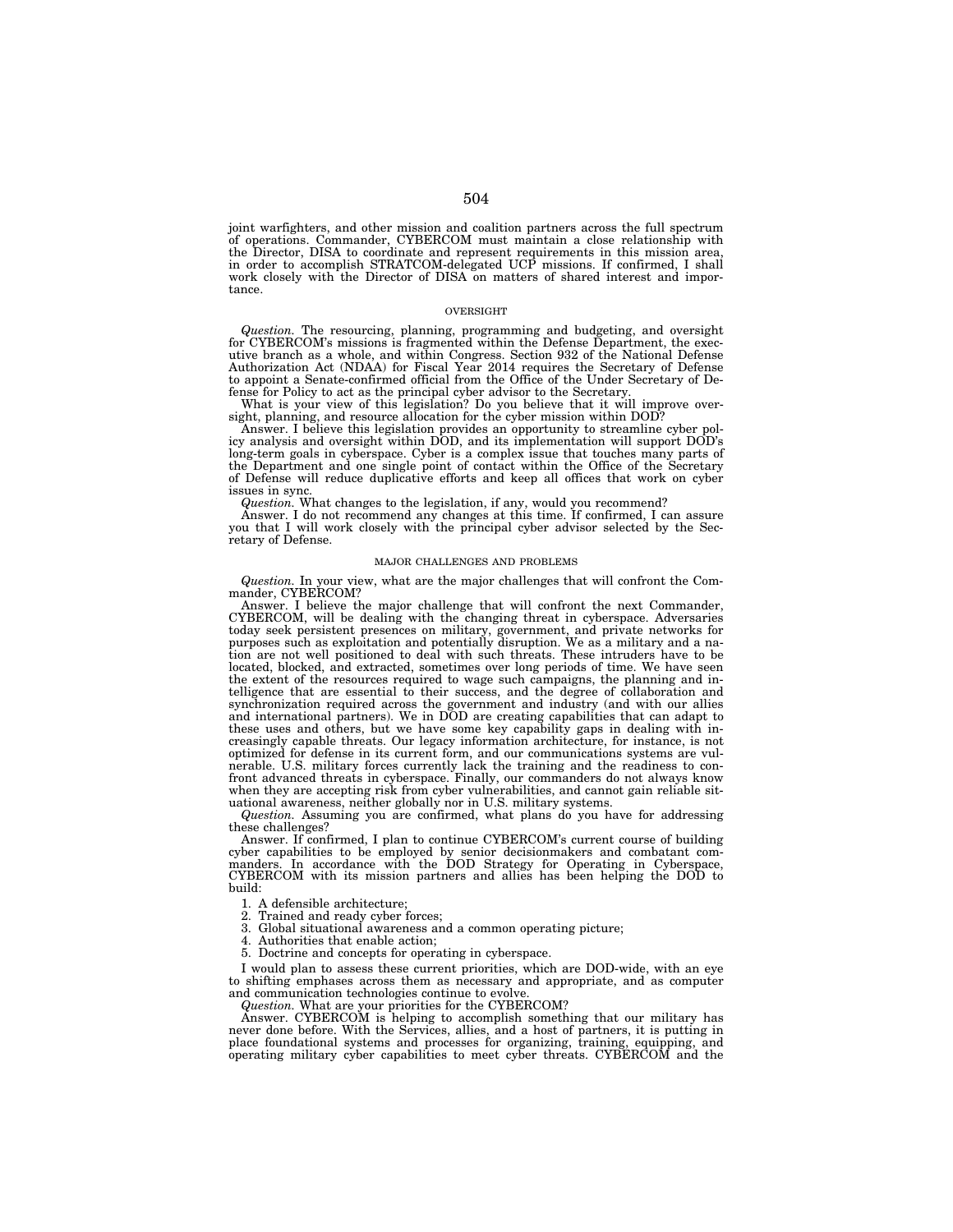Services are building a world class, professional, and highly capable force in readiness to conduct full spectrum cyberspace operations. Its Cyber Mission Force (CMF) is already engaged in operations and accomplishing high-value missions. It is no longer an idea on a set of briefing slides; its personnel are flesh-and-blood soldiers, marines, sailors, airmen, and coastguardsmen, arranged in military units. That progress is transforming potential capability into a reliable source of options for our decisionmakers to employ in defending our Nation. Future progress in doing so, of course, will depend on our ability to field sufficient trained, certified, and ready forces with the right tools and networks to fulfill the growing cyber requirements of national leaders and joint military commanders. If confirmed, my highest priority will be continuing and expanding this progress toward making CYBERCOM capable of protecting our Nation's freedom of maneuver in cyberspace.

#### THE FUNDAMENTAL PROSPECTS FOR DEFENDING AGAINST CYBER ATTACKS

*Question.* The ease with which nation-states, terrorists, and criminals, are able to penetrate corporations and government organizations to steal information suggests that the prospects for cyberdefense, using current techniques at least, are poor. Nonetheless, CYBERCOM has been assigned the mission of defending the Homeland, which at least implies that a defensive mission is practical and achievable. It may be possible to build resilience into critical infrastructure to recover from an attack, through back-up systems and redundant control systems that are less automated or electronically connected, but the Government so far has not emphasized resilience over defense for our most critical infrastructure.

On a sustained basis in a conflict with a very capable nation-state, should we expect CYBERCOM to be able to prevent cyber attacks from reaching their targets or causing great damage?

Answer. The United States possesses superior military might across all warfighting domains, cyberspace included. In truth, however, there has been no large scale cyber conflict yet in history, and the state of strategy and execution of cyber warfare is evolving as we speak. Our decision to collocate key intelligence operations and cyberspace capability serves as a force multiplier, if properly authorized and supported by policy, resources, and willpower. Our force construct is such that it provides the United States the flexibility to engage, both offensively and defensively, in specific areas of hostility or on a transnational basis. We are building or further developing our international partnerships and relationships for mutual support and recognition of norms of behavior. We know there are other nation-states who have equal or near-equal capability to ours; we have to be sure that we have the capabilities, processes, authorities, and, where appropriate, delegation and preapprovals in place to prevent and respond to malicious activity. In a conflict where risk to our systems, information, and critical infrastructure was in play, that the United States would need to optimize our ability to see, block, and maneuver against attackers in a streamlined and efficient fashion. We still have significant work to do to build out our forces and capabilities. However, given the circumstances, yes, I believe it is realistic to expect that U.S. CYBERCOM could effectively engage the adversary to prevent attacks and severe damage.

*Question.* Is it reasonable to expect the private sector nonetheless to build defenses to prevent serious impacts on critical infrastructure?

Answer. Yes. I believe that mission assurance and the protection of our critical infrastructure is an inherent obligation of all, not just DOD, DHS, DOJ/Federal Bureau of Investigation (FBI) and our Government. In many cases, mission assurance relies on the provision, management, or facilitation of critical infrastructure lies in the private sector. Defensive measures could include not just automated capabilities to prevent or respond, but also adherence to proper standards of network security, administration, sharing of threat and vulnerability information, and compliance. These are as critical to protection of infrastructure as is military or cyber might. In almost any scenario, collaboration and information sharing across private and public, governmental and non-governmental organizations will be a key to successful outcomes.

*Question.* In your view, could such cyber attacks be prevented through the development of offensive capabilities and the principles of deterrence?

Answer. Yes, the development of both offensive and defensive capabilities can serve to deter an adversary from cyber attack. Strong capabilities can deter an attack by preventing an adversary from achieving his objectives and demonstrating the ability to impose costs on the adversary.

*Question.* Should we expect CYBERCOM to be able to prevent the more limited attacks that could be expected from powers with lesser cyber capabilities, such as North Korea and Iran?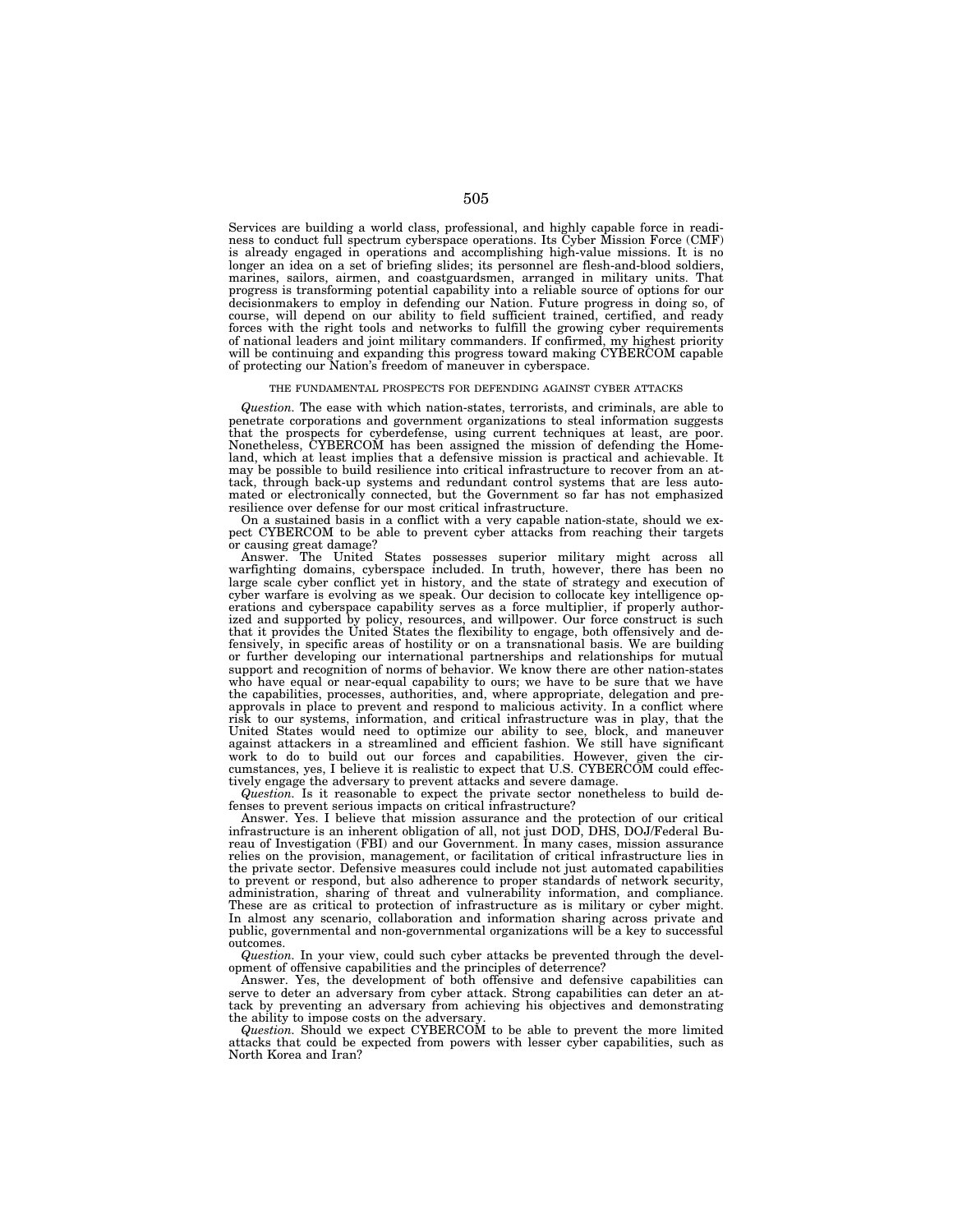Answer. Adversarial activities over recent years have shown that the level of expertise required to conduct potentially damaging operations has steadily lowered, enabling less capable actors to achieve some level of effect. Although we continue to build and develop our forces and capabilities, I believe that CYBERCOM has the capability to prevent such attacks, yes, whether from a capable or less capable ad-versary, given the order and provided that the supporting policies, authorities, relationships, and will to act are in place.

*Question.* In your view, can cyber warfare capabilities provide an asymmetric advantage for such rogue nations, providing them the potential to strike the American people and economy?

Answer. Yes. Regardless of the target—assuming that the adversary has somehow developed the access—the physics of the cyberspace domain and the technology supporting it make it easier for an adversary to hide or obfuscate his capability, attack vector, and location, and deliver an effect on his target either singularly or repeat-edly within milliseconds. If he or she has subverted any number of proxies from which to operate, that further multiplies the advantage enjoyed. When the victim is placed in a reactive posture by processes which constrain the ability to respond, the advantage is multiplied. Internal defensive measures can mitigate that advantage to an extent, of course.

*Question.* If so, how should we demonstrate or clarify our retaliatory capability as a means of contributing to deterrence? Should the U.S. Government be more forthcoming about the nature of cyber warfare, and the balance between offensive and defensive capabilities?

Answer. I believe the recent disclosures of a large portion of our intelligence and military operational history may provide us with opportunity to engage both the American public and our international partners in discussion of the balance of offense and defense, the nature of cyber warfare, norms of accepted and unacceptable behavior in cyberspace, and so forth.

## SUPPORT TO CIVIL AUTHORITIES

*Question.* CYBERCOM has a mission to support civil authorities, such as DHS and law enforcement agencies, to help defend government networks and critical infrastructure networks owned and operated by the private sector.

Please describe the ways that CYBERCOM should assist civil authorities and the capability of CYBERCOM to provide that assistance.

Answer. I believe that a request for support to civil authorities for cyber related assistance normally occur as a response to a request for assistance from DHS to DOD, and in close coordination with the Commanders of STRATCOM and NORTHCOM. That support could be technical assistance in a number of different ways, such as recommendations for improved network configurations, information assurance measures, or specific defensive response actions. Other technical assistance could be in the form of mitigation options, forensics, or data analysis.

*Question.* U.S. Northern Command was established to serve as the focal point for DOD support to civil authorities.

Will cybersecurity support to civil authorities be provided through U.S. Northern Command, as a supported command, or otherwise? If not, why not?

Answer. Depending on the nature of the national emergency or crisis, and the requirement for cybersecurity support, the Secretary of Defense would determine which combatant commander would be supported and supporting and CYBERCOM would comply with that determination. In any scenario with respect to cyber security support to civil authorities, a close collaborative relationship between U.S. Northern Command and CYBERCOM will be key.

### USE OF FORCE IN CYBERSPACE

*Question.* Does the Defense Department have a definition for what constitutes use of force in cyberspace, and will that definition be the same for our activities in cyberspace and those of other nations?

Answer. DOD has a set of criteria that it uses to assess cyberspace events. As individual events may vary greatly from each other, each event will be assessed on a case-by-case basis. While the criteria we use to assess events are classified for operational security purposes, generally speaking, DOD analyzes whether the proximate consequences of a cyberspace event are similar to those produced by kinetic weapons.

As a matter of law, DOD believes that what constitutes a use of force in cyberspace is the same for all nations, and that our activities in cyberspace would be gov-erned by Article 2(4) of the U.N. Charter the same way that other nations would be. With that said, there is no international consensus on the precise definition of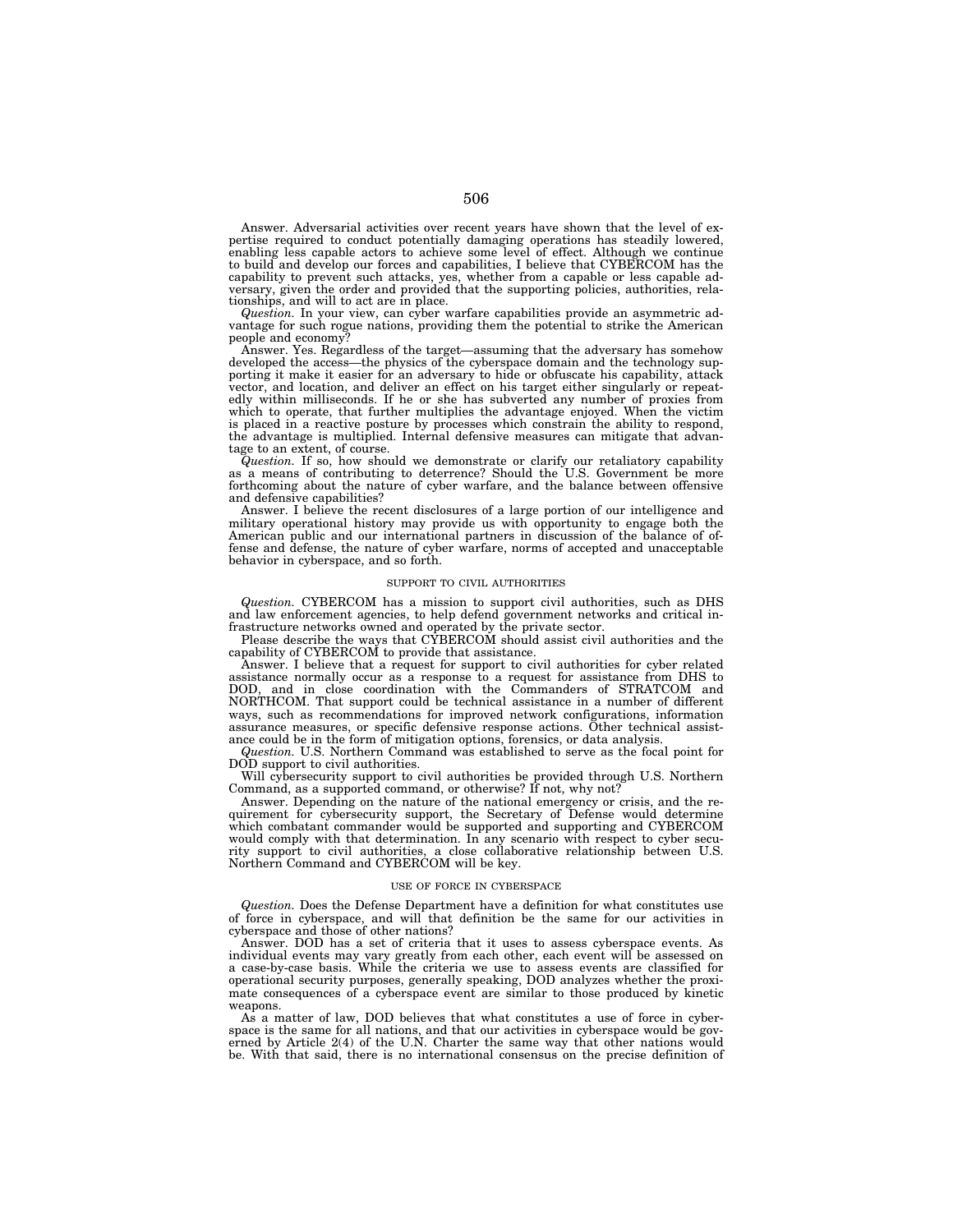a use of force, in or out of cyberspace. Thus, it is likely that other nations will assert and apply different definitions and thresholds for what constitutes a use a force in cyberspace, and will continue to do so for the foreseeable future.

*Question.* Has the Defense Department, or the administration as a whole, determined what constitutes use of force in cyberspace in relation to the War Powers Act, the exercise of the right of self-defense under the U.N. Charter, and the triggering of collective defense obligations?

Answer. It is up to the President to determine when, based upon the circumstances of any event, including a cyberspace event, and the contemplated response that the President intends to proceed with, what consultations and reports are necessary to Congress, consistent with the War Powers Act.

The United States would evaluate its individual self-defense rights, as well as the self-defense rights of other nations, consistent with international law and Article 51 of the U.N. Charter. This analysis would assess whether an illegal use of force had occurred, and whether a State's inherent right of self-defense was triggered. If the United States held a collective defense obligation to the state that was subject to the illegal use of force, then the United States would evaluate its obligations consistent with its treaty obligations, keeping in mind that the U.N. Charter recognizes a state's inherent right of individual and collective self-defense. After all, collective self-defense obligations apply when another state is threatened or subject to a use of force in the cyber domain just as they would in other warfighting domains.

*Question.* Could CYBERCOM employ offensive cyber weapons against computers located abroad that have been determined to be sources of an attack on the United States or U.S. deployed forces if we do not know who is behind the attack (i.e., a foreign government or non-state actors)? Without confident ''attribution,'' under international law, would the Defense Department have the authority to ''fire back'' without first asking the host government to deal with the attack?

Answer. International law does not require that a nation know who is responsible for conducting an armed attack before using capabilities to defend themselves from that attack. With that said, from both an operational and policy perspective, it is difficult to develop an effective response without a degree of confidence in attribution. Likely, we would take mitigating actions, which we felt were necessary and proportionate, to defend the Nation from such an attack. I'd note that in such an event, CYBERCOM would be employing cyber capabilities defensively, in the context of self-defense.

## POLICIES GOVERNING ACCESS TO SENSITIVE TARGETS FOR INTELLIGENCE COLLECTION AND TARGETING

*Question.* Traditionally, espionage has not been regarded as a use of force or an act of war. However, in cyberspace operations, experts agree that gaining access to a target for intelligence collection is tantamount to gaining the ability to attack that target. If a penetration were detected, the victim may not know whether the purpose of the activity would be limited to espionage only, or would also constitute preparation for an attack.

Are there classes of foreign targets that the U.S. Government considers should be ''off-limits'' from penetration through cyberspace?

Answer. My view is that the U.S. Government should only conduct cyberspace operations against carefully selected foreign targets that are critical to addressing explicitly stated intelligence and military requirements, as approved by national policymakers and the national command authority.

*Question.* Would or should such targets be immune to penetration by the United States in peacetime even for intelligence collection? Should there be a review process outside of DOD for such potential targets?

Answer. Intelligence collection is conducted in response to specific needs expressed by policymakers and military commanders for information. Those needs are vetted through a formal requirements process managed by the Director of National Intelligence that includes a review of sensitive policy equities.

*Question.* How does the NSA currently consider these issues when making decisions about targeting for intelligence collection?

Answer. NSA conducts intelligence collection operations in response to specific requirements that are vetted through a formal process managed by the Director of National Intelligence. That process includes an interagency review of sensitive policy equities.

*Question.* What role do the White House and the interagency coordination process play in this decision process?

Answer. The White House and the interagency community are directly involved in approving foreign intelligence requirements and determining what targets are ap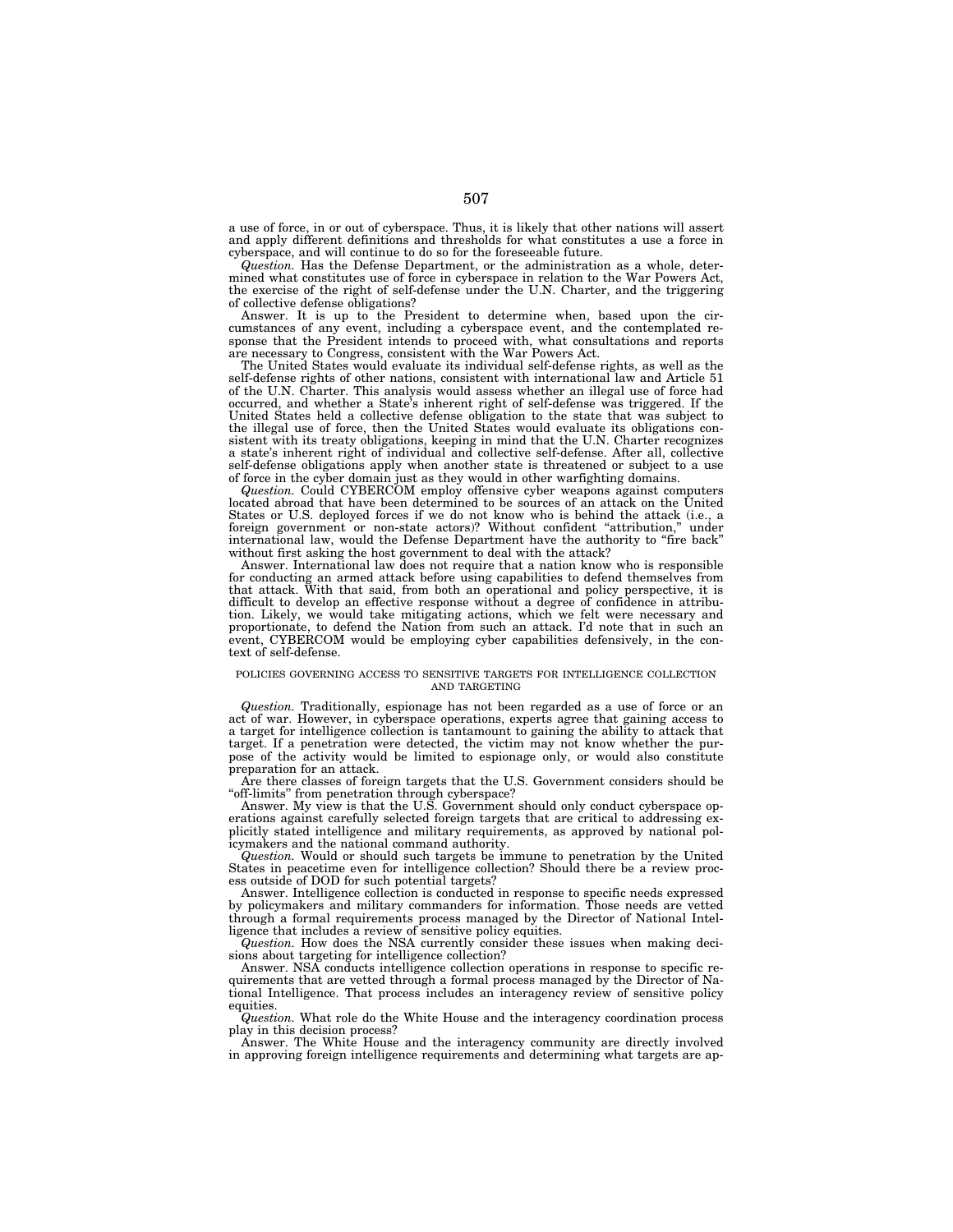propriate for cyberspace and other Signals Intelligence (SIGINT) operations. All cyberspace operations conducted by NSA and CYBERCOM are governed by the policy constraints set by the White House and the interagency coordination process. President Obama recently announced improvements to this process in Presidential Policy Directive PPD–28.

NSA and CYBERCOM (under its delegated intelligence authorities) conduct intelligence collection operations in response to specific requirements that are vetted through a formal process managed by the Director of National Intelligence. That process includes an interagency review of sensitive policy equities.

*Question.* Do you see a need for a change in the decisionmaking process?

Answer. I believe that the recent improvements to the policy review process described in PPD–28 should be sufficient to ensure that all U.S. Government and privacy interests are considered prior to engaging in cyberspace operations. I have no specific recommendations for additional changes at this time.

## AUTHORITIES OF COMMANDER, U.S. CYBER COMMAND

*Question.* Offensive cyber warfare weapons or operations could have devastating effects, depending on the target of the attack and the method used, that could be comparable to those caused by weapons of mass destruction.

Under what circumstances, if any, would you as Commander, CYBERCOM, have the authority to use offensive cyber weapons without prior approval by the President?

Answer. Under current policy, Commander, CYBERCOM, would not use cyber capabilities for offensive purposes without prior approval by the President.

*Question.* Are CYBERCOM forces the only forces permitted to conduct offensive military cyber operations?

Answer. The President or Secretary of Defense could authorize any combatant command to direct assigned cyber forces to conduct military cyberspace operations. At present, we are building a CMF, which will be able to conduct these operations under the command and control of whichever combatant command to which they are assigned.

*Question.* Are there official rules barring non-CYBERCOM forces from, for example, causing cyber effects against battlefield weapons systems, as an extension of traditional electronic warfare capabilities?

Answer. As far as I am aware, there are none. *Question.* Are there clear distinctions between cyber warfare and electronic warfare?

Answer. While there are clear distinctions between electronic warfare and cyber warfare, there may also be avenues to achieve greater operational synergy between these two missions and to examine the policy implications of their synchronized use in warfare.

## LAWS OF WAR

*Question.* Has DOD determined how the laws of armed conflict (including the principles of military necessity in choosing targets, proportionality with respect to collateral damage and unintended consequences, and distinguishing between com-batants and non-combatants) apply to cyber warfare, with respect to both nationstates and non-state entities (terrorists, criminals), and both when the source of an attack is known and unknown?

Answer. Per DOD guidance, all military operations must be in compliance with the laws of armed conflict—this includes cyber operations. The law of war principles of military necessity, proportionality and distinction will apply when conducting cyber operations.

*Question.* If not, when will the Department produce authoritative positions on these issues?

Answer. N/A.

## EQUITIES

*Question.* There have been many instances in history where military and political leaders had to struggle with the choice of acting on intelligence information to save lives or forestall an enemy success, but at the cost of the enemy learning that their classified information or capabilities had been compromised. These choices are referred to as "balancing equities" or "gain-loss" calculations.

Who is in charge of the equities/gain-loss process for cyberspace within the military?

Answer. There is a clear framework established to adjudicate the equities/gainloss and is part of both crisis and deliberate planning efforts on the part of the com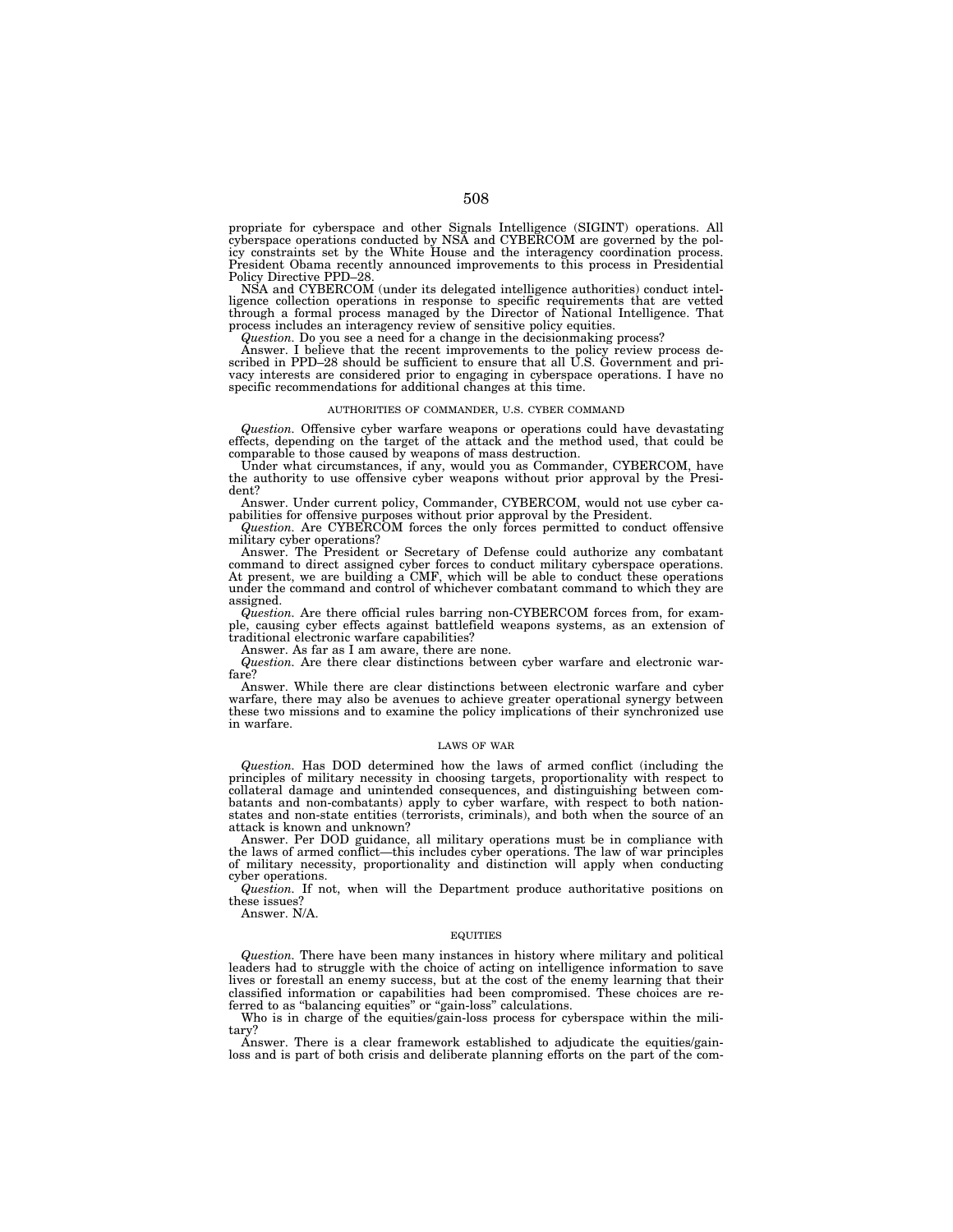batant commanders. The risk-loss equation in DOD is made after comprehensive consultation with the Intelligence Community and the impacted commander. CYBERCOM is the lead for DOD cyberspace deconfliction and is directly involved in cases of disagreement as part of the processes directed in key interagency documents. If the interagency disagreement is not resolved at this level, the issue goes to the Chairman, Joint Chiefs of Staff, the Secretary of Defense, NSC Deputies, and later to the President where the issue is resolved.

*Question.* If these decisions rest with the Commander of CYBERCOM, how will the combatant commands, the military Services, and other defense agencies be per-suaded that their interests will be fairly balanced with those of NSA?

Answer. PPD–20 allows for representation from other agencies, giving each a voice in the process. When gain-loss issues arise, all parties have the responsibility to comprehensively state the issues and impacts with these discussions beginning at the action officer level. Formal disagreements unresolved after CYBERCOM review follow a clear path to department and national decisionmakers, to include the President if need be.

*Question.* Since NSA personnel are filling a large number of key positions within CYBERCOM, how can you be confident that equity issues make it to senior levels in CYBERCOM, and are fully and fairly examined?

Answer. The value of NSA's contribution to the CYBERCOM mission in terms of manpower and mission support is vitally important; however, I believe that the military and civilian personnel in the current CYBERCOM workforce contains a broad mix of experience and background from across the defense, intelligence, operations and law enforcement communities. Within the intelligence directorate for example, the Defense Intelligence Agency is the primary provider of personnel, with a senior executive from that agency holding the deputy director position. Staffing the leader-ship from a wide range of sources is a strength that has resulted in a more diverse level of input into the equities process than ever before. All issues requiring senior leadership attention are fully and fairly vetted through a rigorous system of boards and working groups, made up of representation from across our diverse leadership cadre.

*Question.* How are equities/gain-loss decisions made for the Nation as a whole? How will the interests of the vulnerable private sector, critical infrastructure, and civil agencies be weighed in the selection of targets for intelligence collection and attack?

Answer. The Tri-lateral Memorandum of Agreement contains a deconfliction mechanism involving DOD, DOJ, the Intelligence Community and agencies outlined in, and reinforced by PPD–20. Disagreements are handled similar to those internal to DOD; the issue is forwarded from the Seniors involved to the Deputies then on to the Principals Committee with the final stop being the President in cases where equities/gain-loss are ultimately resolved.

*Question.* As a foreign intelligence agency, NSA has a mission to find vulnerabilities in the networks of our adversaries. However, the NSA's Information Assurance Directorate is responsible for securing national security systems and CYBERCOM has the responsibility of defending DOD networks and the Nation.

How do you believe these responsibilities should be balanced?

Answer. The basis for handling discovered vulnerabilities must be the national interests of the United States. Understanding particular vulnerabilities, and how they may impact our national interests, requires deep understanding of the technology, the risks a vulnerability can pose, options for mitigating these risks, and the potential for foreign intelligence if the vulnerability remains open. But the balance must be tipped toward mitigating any serious risks posed to the U.S. and allied networks. NSA has always employed this principle in the adjudication of vulnerability findings, and if confirmed, I intend to sustain the emphasis on risk mitigation and defense.

*Question.* What are the policies and processes that apply to the discovery and disclosure of so-called ''0-day'' vulnerabilities in software?

Answer. Within NSA, there is a mature and efficient equities resolution process for handling "0-day" vulnerabilities discovered in any commercial product or system (not just software) utilized by the United States and its allies. The basis for it is documented in formal NSA policy, which includes the adjudication process. The policy and process ensure that all vulnerabilities discovered by NSA in the conduct of its lawful missions are documented, subject to full analysis, and acted upon promptly.

NSA is now working with the White House to put into place an interagency proc-

ess for adjudication of 0-day vulnerabilities. If confirmed, I will support this process. *Question.* What is the impact of not disclosing these vulnerabilities? What is the impact of disclosing them?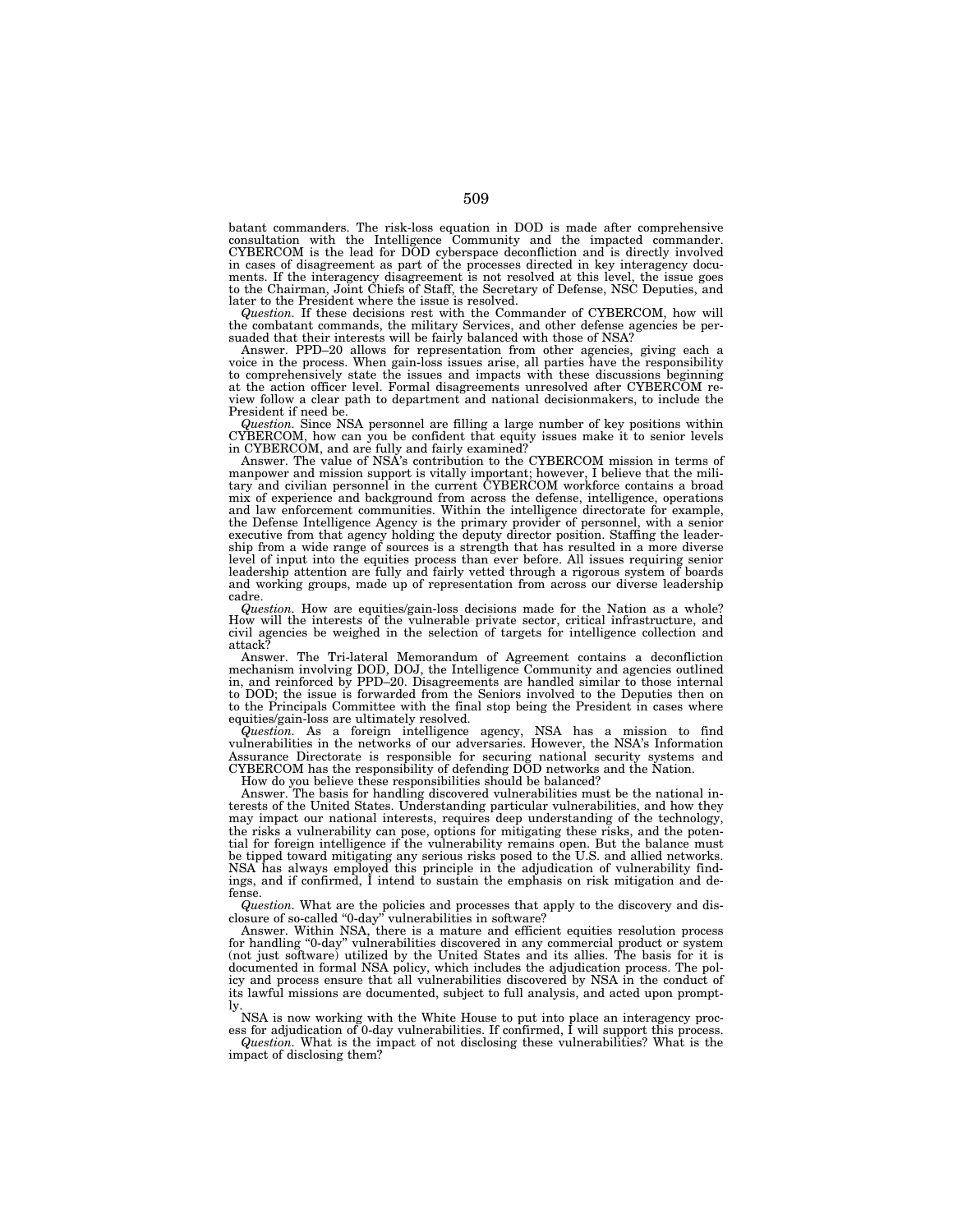Answer. When NSA discloses a vulnerability discovery to a vendor, the goal is to achieve the most efficient and comprehensive mitigation of the risk. Upon disclosure, vendors usually fix the vulnerability, and issue an update or patch. The risk is mitigated only when users actually install the patch. Since adversaries frequently study industry patches to learn about underlying vulnerabilities that will remain in unpatched systems, NSA disclosure of a vulnerability may temporarily increase the risk to U.S. systems, until the appropriate patches are installed.

When NSA decides to withhold a vulnerability for purposes of foreign intelligence, then the process of mitigating risks to U.S. and allied systems is more complex. NSA will attempt to find other ways to mitigate the risks to national security systems and other U.S. systems, working with stakeholders like CYBERCOM, DISA, DHS, and others, or by issuing guidance which mitigates the risk. If confirmed, I intend to strengthen collaboration with other Government stakeholders, under the auspices of the planned interagency process.

*Question.* What is the impact of not disclosing these vulnerabilities? What is the impact of disclosing them?

Answer. NSA currently follows its equity resolution process, as required under NSA policy. Technical experts document the vulnerability in full classified detail, options to mitigate the vulnerability, and a proposal for how to disclose it. The default is to disclose vulnerabilities in products and systems used by the United States and its allies. The information assurance and intelligence elements of NSA jointly participate in this process.

## DETERRENCE AND ESCALATION CONTROL

*Question.* Does the U.S. Government have a cyber warfare deterrence strategy or doctrine?

Answer. Deterrence in cyberspace is achieved through the totality of U.S. actions, including the United States overall defense posture and the resilience of our networks and systems. As the President stated in his International Strategy for Cyberspace, the United States reserves the right to defend itself against cyberattacks. Whenever possible, the United States will exhaust all options prior to military force, and will always act in accordance with U.S. values and in a manner consistent with the Constitution and international law. This administration has articulated these policies consistently since the International Strategy for Cyberspace was published in 2011. The establishment of CYBERCOM is an element of a deterrence strategy, but more work and planning will be required to evolve a solid national strategy.

Cyber warfare is a complex and evolving discipline, and the subject of deterrence is drawing increasing attention at all levels of government and the Interagency, and in our discussions with our international partners. If confirmed, I will work with DOD, DHS, DOJ/FBI and others as we work to establish the relationships and engagement necessary to build such a strategy and policy.

*Question.* Would you agree that promulgating such a doctrine requires at least some broad statements of capabilities and intentions regarding the use of offensive cyber capabilities, both to influence potential adversaries and to reassure allies?

Answer. Classic deterrence theory is based on the concepts of threat and cost; either there is a fear of reprisal, or a belief that an attack is too hard or too expensive. Cyber warfare is still evolving and much work remains to establish agreed upon norms of behavior, thresholds for action, and other dynamics. A broad understanding of cyber capability, both defensive and offensive, along with an understanding of thresholds and intentions would seem to be logical elements of a deterrence strategy, both for our allies and our adversaries and as they are in other warfighting domains. I believe we'll see much discussion of the structure and implementation of our cyber deterrence strategy from DOD and Intelligence Community experts, along with Interagency engagement.

*Question.* How do you reconcile the utility of speaking more openly and candidly about cyber warfare capabilities in the interest of promoting greater public knowledge and the development of deterrence doctrine with the continued need to classify U.S. cyber capabilities?

Answer. I believe that as we communicate more with the public, the understanding that the United States will defend and deter in cyberspace, in accordance with law and international agreement, is more important than understanding the intricacies of the capabilities it will use to do so. I believe the public will understand that we do not want to telegraph our strategy for action to the adversary. As cyberspace matures as a warfighting domain, I believe our classification policies will also evolve to support growing domestic and international partnerships and relation-ships. Regardless, we will adhere with all classification policies and practices dictated by Executive order.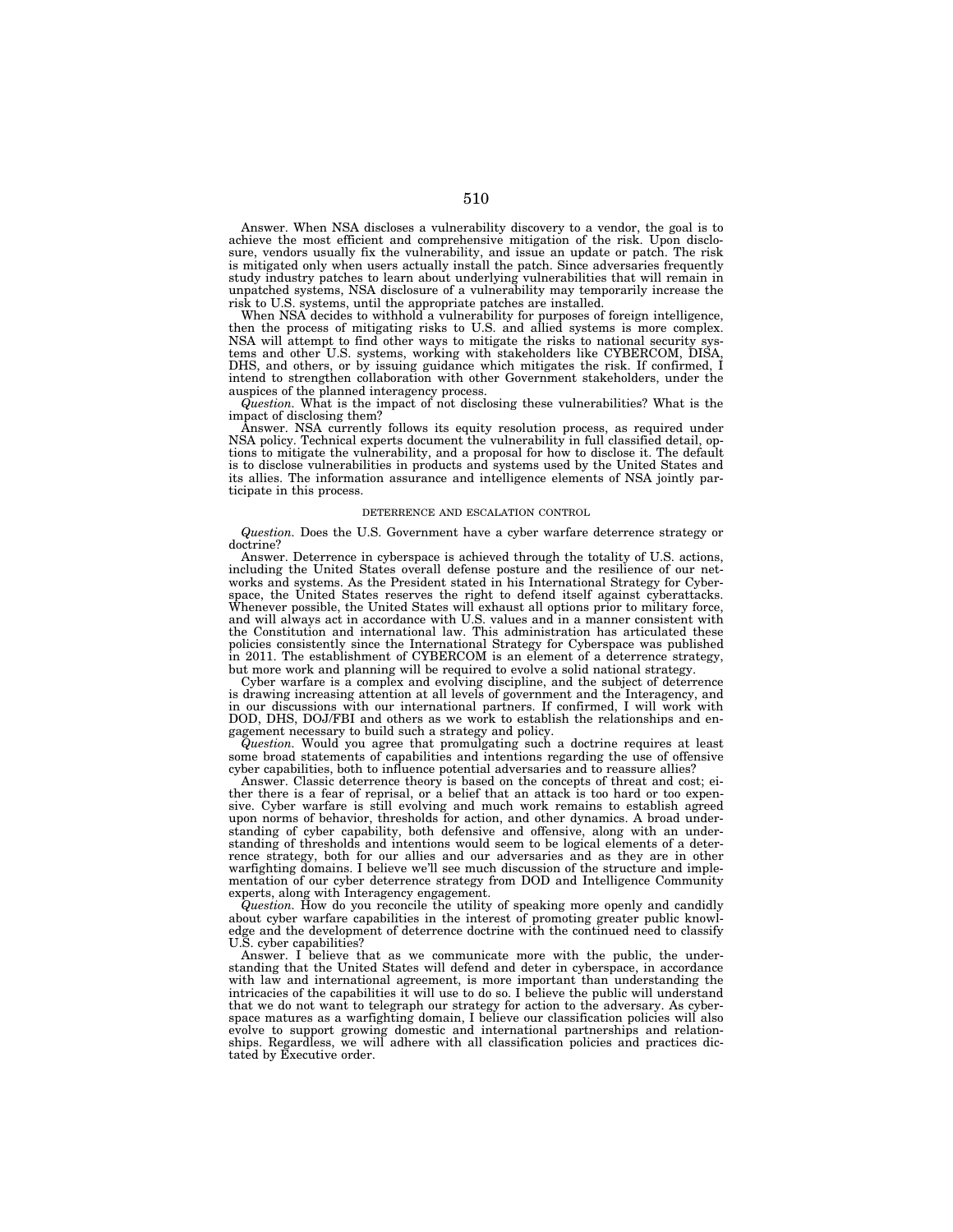*Question.* Most experts believe that the attacker has a substantial advantage over the defender in cyber warfare. It is also widely believed that striking first against an adversary's networks offers an advantage if the adversary's command and control networks can be degraded, and because the attacker can take steps to protect itself<br>from a retaliatory attack. These considerations suggest that cyber warfare is cur-<br>rently "unstable" from the perspective of classic deter control.

What are your views of these dynamics?

Answer. There is no doubt that the dynamics of offense and defense in cyberspace are complex, simply due to the physics of the engagement space. Automated capabilities, human response cycles, and many other factors make them even more so. These considerations are discussed and debated by experts across the whole of gov-ernment, industry, and academia on a near-constant basis. The science and the philosophy are evolving. Just as it took time for doctrine, strategy, and concepts of de-terrence and escalation to evolve in the other warfighting domains, so it is with cyber warfare. I believe we are making progress.

### IMPLICATIONS OF U.S. DEPENDENCE ON CYBER NETWORKS

*Question.* Many experts assert that the United States is the most vulnerable country in the world to cyber attack because we are the most networked nation and the one that has most fully exploited computer networks for business, government, and military functions.

How could the Department compensate for U.S. dependence on vulnerable cyber networks in developing effective deterrent strategies?

Answer. We have effective deterrent strategies in place in the other warfighting domains, in the form of our demonstrated military might and capability. Cyber deterrence should evolve in the same way; demonstrated capability to defend, respond, or be able to attack when necessary is a key to deterrence. Our dependence on our networks can be compensated for by having a strong, viable defense in the form of both traditional military strength and cyber capability. We have the ability to respond proportionately and discriminately in both kinetic and non-kinetic modes when we can meet attribution requirements.

We need, however, to move from what is currently a reactive posture, to a proactive one. We are integrating and synchronizing our military operations and supporting intelligence capabilities for optimal detection, analysis, assessment, and response to mitigate threats and vulnerabilities on a near real-time basis. The concepts we are maturing in the form of multi-layered approaches and scalability, in  $coordination$  with DHS and others, are expandable to the rest of our Government and critical infrastructure.

Our networks are inherent to our way of life; their vulnerability is the key concern. A strong and deterrent defense, along with robust, resilient networks, will alleviate that vulnerability.

*Question.* Given our vulnerabilities, is it in our interest to avoid engaging in certain kinds of offensive cyber warfare—so that we do not set precedents by example for others to follow?

Answer. Any decision to engage in offensive cyber operations must reflect careful consideration and due diligence of the range of potential impacts, including adversary responses and the impact upon norms and precedents in cyberspace. Even as we must be prepared to undertake offensive cyber operations, these are important considerations in the decision to undertake such operations.

### THE CHALLENGE OF ATTRIBUTION

*Question.* An essential feature of military, intelligence, and criminal or malicious activities in cyberspace is the ease with which the origin and the identity of those responsible for an attack can be concealed—the problem of ''attribution''.

Can deterrence be an effective strategy in the absence of reliable attribution?

Answer. Yes, I believe there can be effective levels of deterrence despite the challenges of attribution. Attribution has improved, but is still not timely in many circumstances. We must employ several approaches to this challenge. A healthy, engaged partnership with the Intelligence Community is vital to continued improvement in attribution. Second, is development of defensive options which do not require full attribution to meet the requirements of law and international agreement. Cyber presence, being forward deployed in cyberspace, and garnering the indications and warnings of our most likely adversaries can help (as we do with our forces dedicated to Defend the Nation). We must ensure we leverage the newest technology to identify our attackers before and during an attack—not just after. Last, and perhaps most important, we need to make our networks and supporting architectures robust,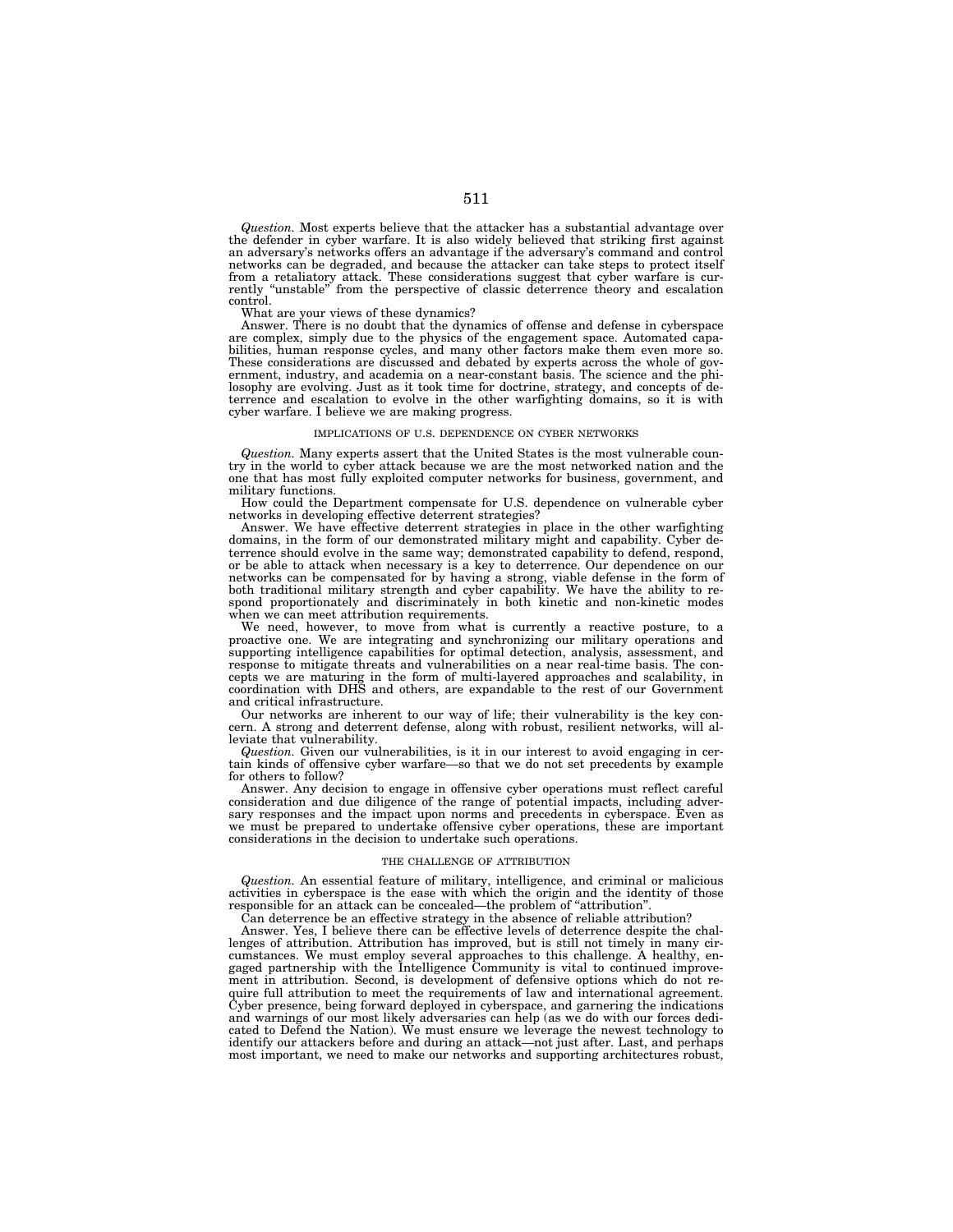resilient, and defensible by establishing and encouraging adherence to cybersecurity and information assurance standards. This last is a national problem across all of our networks, and is one which we should actively work to resolve.

There are other actions that need to be taken, too, in order to advance our defensive capability and support a deterrent posture. These include partnerships with nation-states who share common goals and expectations for behavior in cyberspace. From these partnerships, we can build normative standards, thresholds for action, and evidential frameworks on which to base response. We also need to improve our relationships with private and industrial sector partners through information sharing regarding threat and vulnerabilities.

I believe the United States may be considered an easier mark because our own processes and criteria for response lead the adversary to believe, rightly or wrongly, that we do not have the will to respond in a timely or proportionate manner, even when attribution is available. This is within our capacity to fix.

The bottom-line is that we have much we can do to increase our posture to prevent attacks, mitigate them to at least a reasonable extent, or deter them outright, without full attribution.

*Question.* Can the attribution problem be solved without comprehensive information sharing among the private sector and with the government?

Answer. I believe that the difficulty of attribution is compounded without a close relationship with the private sector, and full information sharing to the degree that policy and law allow. Most of our national information systems and networks ride on or are composed of infrastructure that is privately owned; we need their engagement to build attribution capability.

## SYSTEMS ACQUISITION

*Question.* Combatant commands by design play a limited role in the acquisition process. However, the Commander of CYBERCOM is dual-hatted as the Director of the NSA, which is a large enterprise with substantial resources for developing, procuring, and supporting new equipment, systems, and capabilities. In addition, the Commander exercises operational control of DISA networks, and DISA is also an agency that acquires systems and capabilities.

Is there a precedent for a combatant commander to exercise this degree of direct control over acquisition organizations, aside from Special Operations Command, which Congress expressly provided with acquisition authority?

Answer. If confirmed as the Commander, CYBERCOM, I will rely upon the acquisition authority of other organizations, (e.g., the Services and Defense Agencies) to equip the cyber forces to satisfy validated operational requirements and comply with DOD policy and capability development guidance. This is the same process used by the other combatant and sub-unified commands, with the exception of U.S. Special Operations Command.

*Question.* What measures have been taken to ensure that Commanders of CYBERCOM do not circumvent the requirements process and the established acquisition process by directing subordinates at NSA or DISA to directly address needs perceived by CYBERCOM without the rigor required by the DOD requirements and acquisition processes?

Answer. CYBERCOM, NSA, and DISA are all separate organizations with their own, ability to acquire personnel and equipment, processes and staffs. Due to the separate nature of these three organizations, the oversight, accountability chains, and the ability to audit will ensure I follow the CYBERCOM requirements process and the Director of NSA follows the established NSA acquisition process. As mentioned earlier, CYBERCOM will operate under the same authorities and oversight as other combatant commands and sub-unified commands.

Specifically regarding rigor, CYBERCOM adheres to all laws and policies regarding acquisition and if confirmed, I will ensure DOD requirements and acquisition processes will continue to be followed.

Specifically, I understand the Department directed CYBERCOM to establish the DOD Cyber Operational Capabilities Board (COCB) to better integrate military cyber capabilities requirements into cyber capability development. The COCB is in its infancy and the draft Charter is still being staffed, but it will be fully alignment with the Department's Joint Capabilities Integration and Development System to ensure future cyberspace capability development supports the Combatant Commands.

It is important to note that although CYBERCOM, as a sub-unified command, does not have its own acquisition authority, it has the management controls nec-essary to ensure Command activities for funding capability developments satisfy validated operational requirements and comply with DOD policy and capability de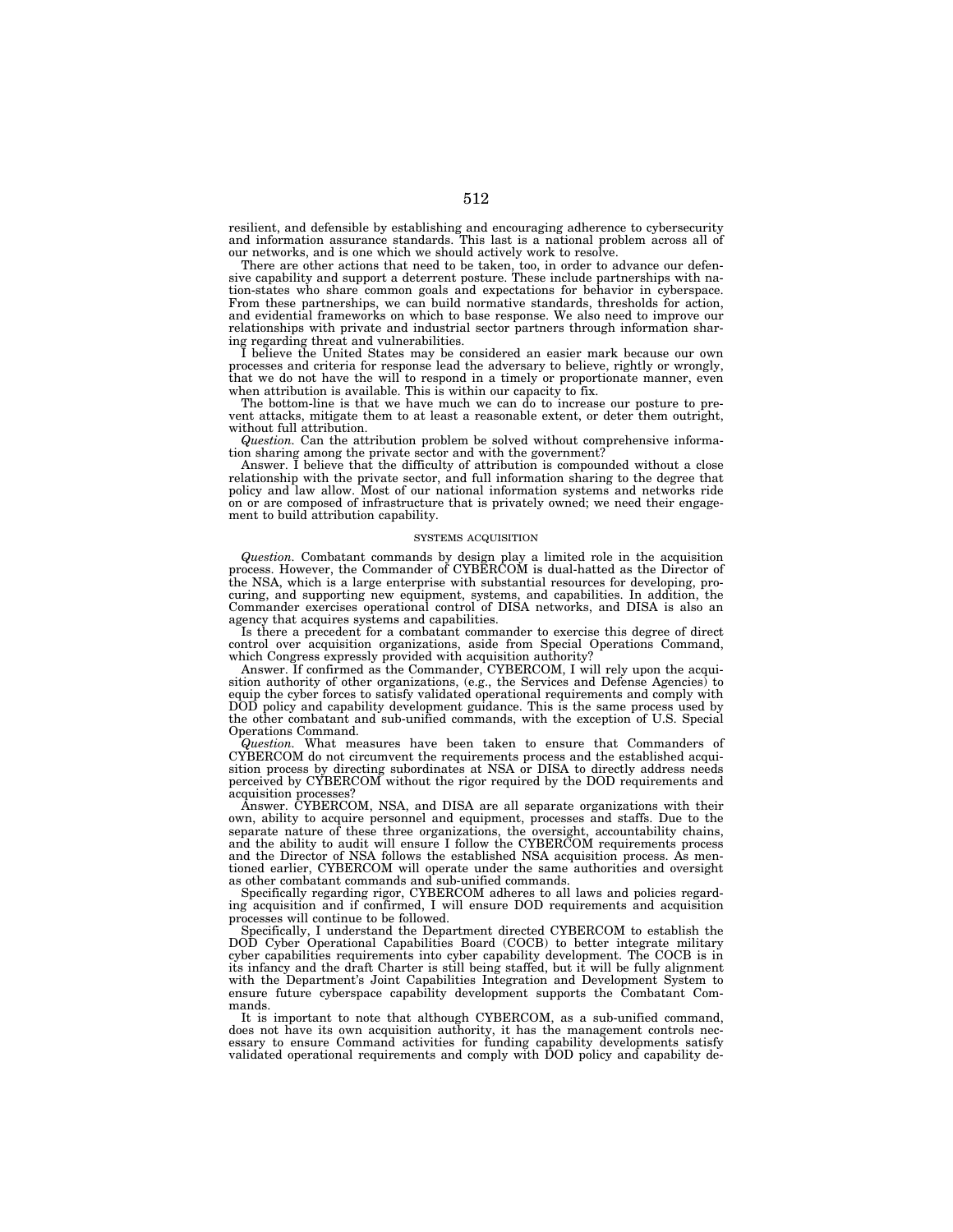velopment guidance. While CYBERCOM does not have the acquisition authority to designate a Milestone Decision Authority (MDA), the Command makes investment decisions that result in starting, continuing, suspending, or terminating its investments in cyberspace capability developments. These decisions are made in concert with executing MDAs and reflect the Command's focus on funding only those capability developments that will deliver required operational cyberspace capabilities within the timeframes needed. As discussed previously, CYBERCOM will rely upon the acquisition authority of other organizations, e.g., the Services and Defense Agencies.

*Question.* The NDAA for Fiscal Year 2011 required the Secretary of Defense to establish a strategy for streamlining the acquisition and oversight process for cyber warfare capabilities, which resulted, among other things, in the establishment of the Cyber Investment Management Board (CIMB).

Three years after the passage of this legislation, how would you characterize DOD's progress in establishing an agile acquisition process to provide capabilities for CYBERCOM?

Answer. The CIMB was established in 2012 and has been meeting on a quarterly basis. The CIMB is chartered to provide strategic guidance and recommendations to support integration and synchronization of cyber capabilities across science and technology requirements, acquisitions, development, test and evaluation, and sustainment to ensure that cyber warfare investments are efficiently planned, executed, and coordinated across the Department. The CIMB continues to mature and is working to demonstrate a streamlined acquisition and oversight process for cyber warfare capabilities. Currently, they have identified pilot programs to demonstrate the proof of principle for rapid acquisition of cyber capabilities.

### MILITARY SERVICE ROLES IN U.S. CYBER COMMAND

*Question.* Each of the Military Services is producing cyber operations units for assignment to CYBERCOM to defend the Nation, support the other combatant commands, and to defend DOD networks.

Are these Army, Navy, Marine Corps, and Air Force units geographically organized and assigned, or is there also specialization among the Military Services by mission or type of target?

Answer. Service provided CMF Teams are both geographically aligned and specialized depending upon their assigned mission area.

The Cyber National Mission Force is comprised of National Mission Teams, National Support Teams, and National Cyber Protection Teams. They are assigned to the ''Defend the Nation'' in cyberspace mission area and, if directed, defend our critical infrastructure and key resources against nation state and non-state actors.

The Combat Mission Forces are comprised of Combat Mission Teams and Combat Support Teams. They are assigned to the ''Provide Support to Combatant Commands'' mission area. Combat Mission Forces are geographically and functionally aligned under one of four Joint Force Headquarters-Cyber (JFHQ–C) in direct support of geographic and functional combatant commands. They are aligned as follows:

• JFHQ–C Washington supports U.S. Special Operations Command, U.S.

Pacific Command, and U.S. Southern Command

• JFHQ–C Georgia supports U.S. Central Command, U.S. Africa Command, and U.S. Northern Command

• JFHQ–C Texas supports U.S. European Command, STRATCOM, and U.S. Transportation Command

The Combat Protection Forces are comprised of Service, DISA, and Combatant Command Cyber Protection Teams. They are assigned to the ''Secure, Operate, and Defend the Department of Defense Information Networks'' mission area. These teams are specialized to prepare and protect key cyber terrain to provide mission assurance.

*Question.* Would, for example, Army units be assigned to operate against naval or air targets, and vice versa?

Answer. Yes, targets developed for fires and effects delivered in and through cyberspace do not necessarily correspond with traditional Service domains much as an Air Force unit may be tasked to attack a naval vessel. The cyberspace domain often intersects with multiple elements of a single target. A Target System Analysis that yields multiple aimpoints provides a commander flexibility on how best to prosecute the target with the least risk. These options may require an Army unit to operate against naval or air targets and vice versa. Ultimately, the Joint Force Commander will determine how best to engage a target with the cyber mission forces at his/her disposal.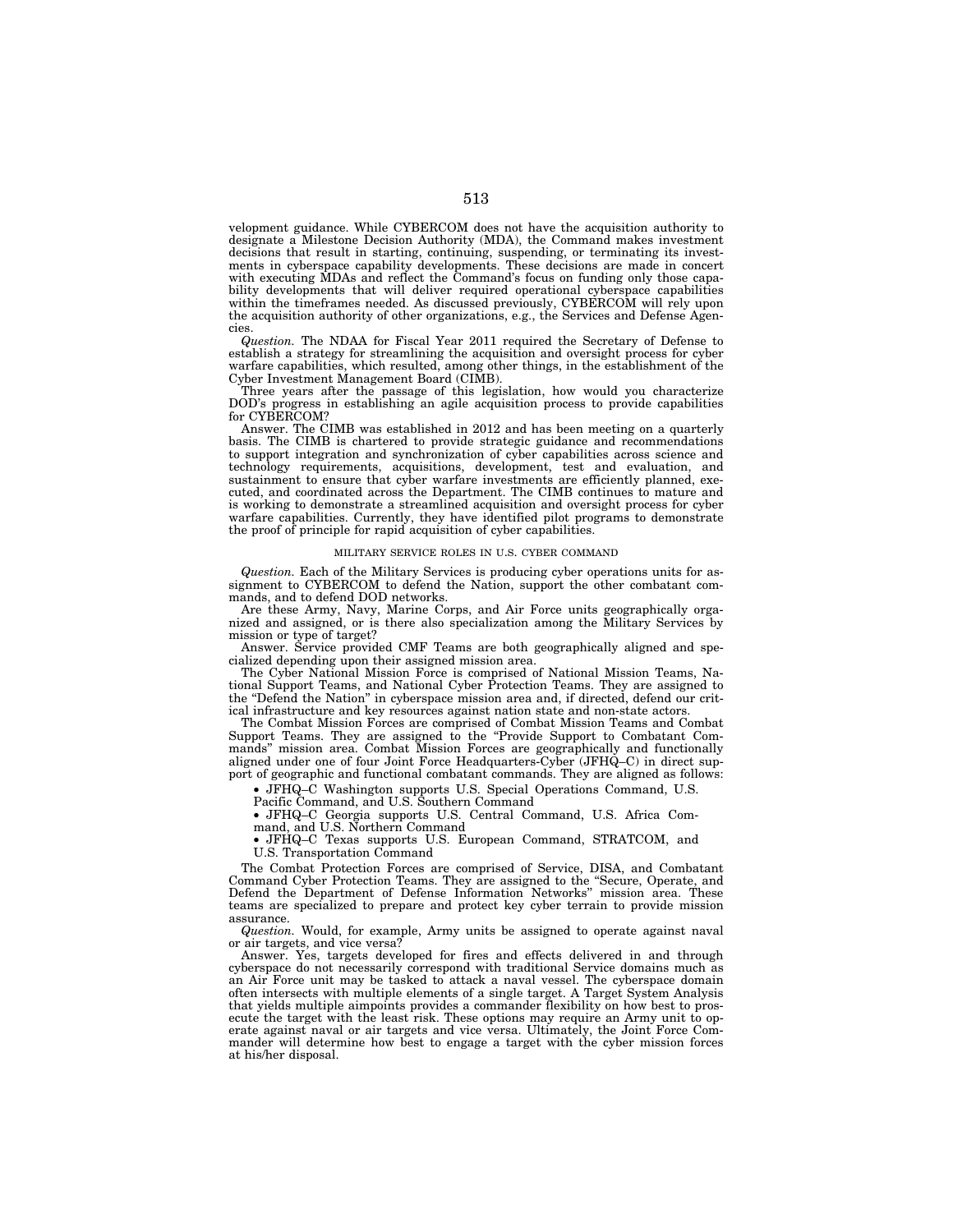*Question.* Will each geographic combatant command have a mix of units from each Military Service?

Answer. Each geographic combatant command is supported by a Joint Force Headquarters-Cyber with personnel from all Services, and with the exception of U.S. Africa Command, all GCCs have a combination of Service established CMF teams aligned. Currently, all U.S. Africa Command CMFs are U.S. Army provisioned.

*Question.* Will geographic combatant commanders be permitted to execute cyber operations under their own authorities?

Answer. Geographic combatant commanders already have authority to direct and execute certain Defensive Cyberspace Operations (DCO) within their own networks. These actions consist of internal defensive measures to prepare and protect mission critical networks. In the event of hostilities or contingency operations, combatant commanders would be permitted to execute full spectrum cyber operations as approved by the President and directed by the Secretary of Defense.

### FOCUS ON INTELLIGENCE GATHERING VERSUS FOCUS ON WARFIGHTING

*Question.* The NSA, as an intelligence agency, appropriately places the highest importance on remaining undetected, and accordingly invests in high-end—and therefore expensive and hard-to-develop—technical tools and tradecraft, following a deliberate methodology for developing and maintaining capability. CYBERCOM, as a military combatant command, has very different interests and objectives. For example, it must have the capability to act rapidly, it may need tools and processes that do not require computer scientists to operate them, and it may need to act in a fashion that makes it clear that the operation is an attack by the United States.

Do you believe that you could direct CYBERCOM wartime operations effectively if CYBERCOM were only able to use the NSA infrastructure to support those operations?

Answer. It depends. We must ensure we have the tools and infrastructure needed to accomplish our mission whenever necessary. CYBERCOM should leverage the NSA platform where appropriate and cost-effective, while developing additional infrastructure to accomplish military operations that are unique and distinguishable from the Intelligence Community.

*Question.* How scalable are NSA infrastructure, personnel, and tools for supporting combat operations in cyberspace?

Answer. NSA's infrastructure and tools could be scaled to support combat operations in cyberspace. To most effectively manage risks across military and intelligence operations in cyberspace, CYBERCOM and the Services need to leverage NSA expertise to build cyberspace capabilities for combat operations which could include additional tools and infrastructure that are unique and distinguishable from the Intelligence Community.

*Question.* On what schedule should CYBERCOM develop the capability to take offensive actions that do not require hiding the fact that the operations are being conducted by U.S. forces?

Answer. As the Services field CMFs in accordance with Joint Staff guidance, capability development should occur concurrently to ensure the CMF have the requisite facilities, platform, equipment, and tools needed to accomplish their assigned mission. In many cases, Cyber forces, to be operationally effective, would need to retain the capability to operate in a manner which conceals the detailed specifics of U.S. military capabilities. If we were to operate "in the clear," we may expose our tradecraft, tools, and infrastructure. If we do that, our enemy can deny us our capability and, in some cases, replicate it and use it against us.

*Question.* Section 932 of the NDAA for Fiscal Year 2014 requires the Secretary of Defense to provide CYBERCOM with infrastructure to enable CYBERCOM to independently access global networks to conduct military operations.

What are your views on this requirement?

Answer. There is no doubt that collocating CYBERCOM with NSA, and dualhatting the Commander and Director, allows for efficient use of available platform capabilities and technical expertise. I do believe; however, that CYBERCOM needs additional infrastructure to accomplish military operations that are unique and distinguishable from the Intelligence Community. The Department has made significant progress recently in identifying and planning for development of alternative, diverse, scalable, deployable, and disposable platforms that can be available on demand to the CMF for mission accomplishment.

*Question.* What is your understanding of the Department's plan for complying with the legislation?

Answer. My understanding is that CYBERCOM has already been tasked by the Deputy Secretary of Defense and has made measurable progress in laying out a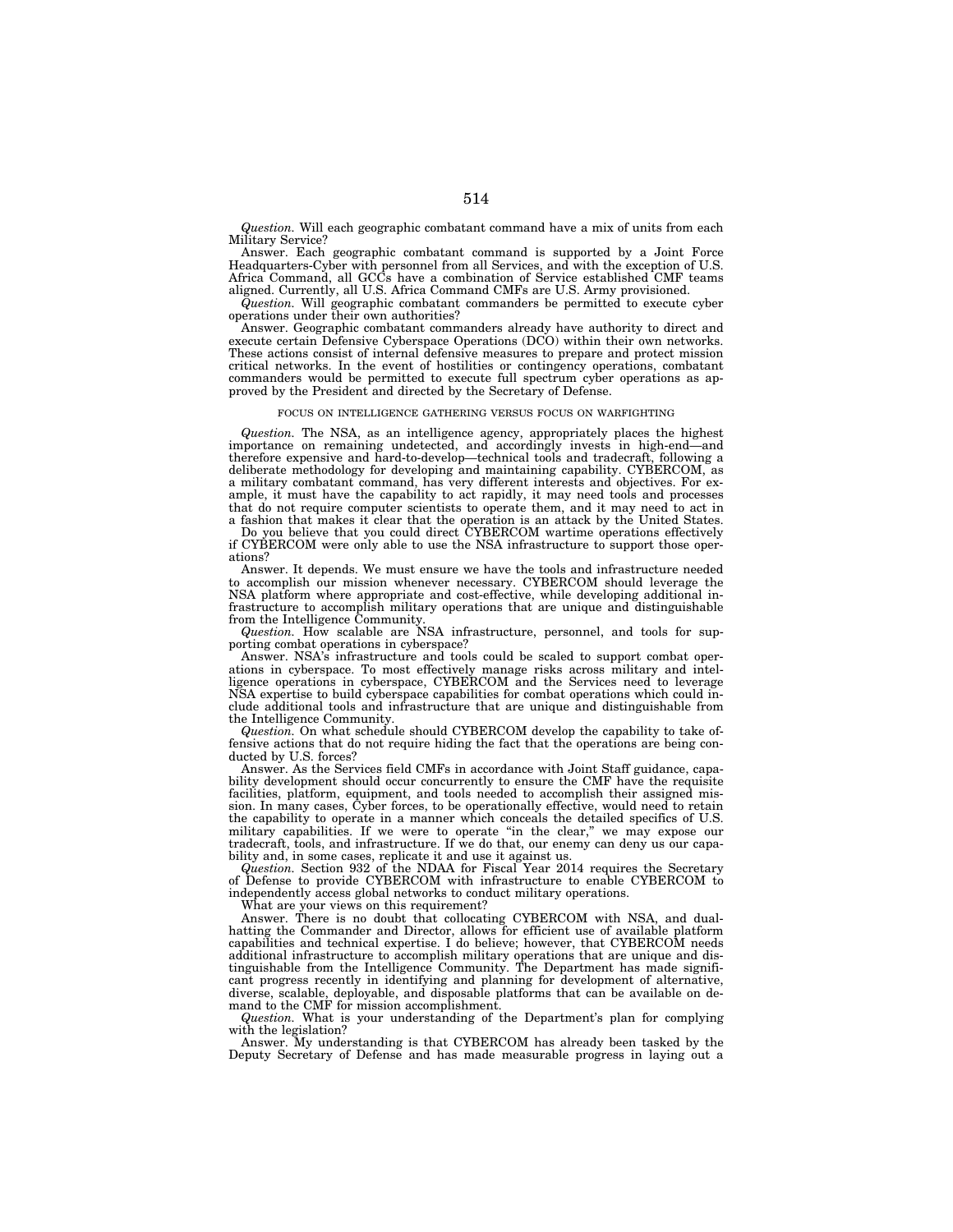strategy for identifying the numbers and mix of alternative platforms required to meet operational requirements, both for steady state and contingency purposes. These platforms will give the CMF the diversity and scalability needed to address the threat, apart from the intelligence platform. Additionally, since they do not require the breadth and sophistication of the existing platform, they should be less expensive to build and deploy.

*Question.* Do you believe DOD can implement the legislative direction in an effective and affordable manner?

Answer. Yes, there has been a significant amount of effort expended by the Department toward meeting this requirement.

### DEVELOPMENT OF CYBER OFFICER CORPS

*Question.* In a forthcoming article, the J–3 of CYBERCOM, Major General Brett Williams, argues that: "We have a pressing need to develop cyberspace operators who are credible and effective in the J–3 and J–5, within both the Joint Staff (JS) and the combatant commands (CCMD). Just for emphasis, that is the J–3 and J– 5, not just the J–2 and J–6; and at all of the CCMDs, not just CYBERCOM . . . Joint staffs consist of what we typically think of as operators, members of the combat arms who are educated, trained and experienced in operations. Cyberspace expertise usually comes from people with intelligence, communications or cryptology backgrounds; career fields typically categorized as support forces. If we are going to treat operations in cyberspace like operations in the other domains, the Services must commit to unique career fields for cyberspace . . . Cyberspace, like the other domains, requires officers who are developed across their careers in a way that positions them to lead at senior levels in both command and staff. Cyberspace officers should spend their first 10 years becoming tactically proficient in all aspects of cyberspace operations, complete service and joint military education, serve on joint staffs, command in their area of operational specialty and do all of the other things necessary to produce general and flag officers whose native domain is cyberspace.''

What are your views about whether cyber officer career development should be distinct from both intelligence and communications officer development?

Answer. Specialized expertise in our officer ranks is critical to mission accomplishment. At the same time, a shared understanding across the team is essential. The way we have deliberately approached this in the Navy has been the establishment of Cyber Warrant Officers and Cyber Warfare Engineers. These individuals are purposefully selected to join our ranks from either our enlisted force, the Intelligence Community, academia, or industry. We then train and employ them to leverage their specialized expertise. They serve side by side with Officers from varied career fields, but primarily intelligence and communications specialists although combat arms officers could be trained as cyber officers as well. I believe all officers should have an appreciation for cyberspace operations. Intelligence and communication officers must have a clear understanding of the same, and we have a responsibility to develop specialized expertise in a core of cyber officers.

*Question.* Is it advisable to develop cyberspace officers as we do other combat arms or line officers? Why or why not?

Answer. I am a strong proponent of diversity across the team and quick to recognize all have a responsibility to both understand and contribute in this mission area. We must find a way to simultaneously ensure combat arms and line officers are better prepared to contribute, and cyberspace officers are able to enjoy a long, meaningful career with upward mobility. A meaningful career should allow them to fully develop as specialized experts, mentor those around them, and truly influence how we ought to train and fight in this mission space. I am especially interested in the merit of how a visible commitment to valuing cyberspace officers in our ranks will affect recruitment and retention. I believe that many of today's youth who are uniquely prepared to contribute (e.g. formally educated or self-developed technical expertise) do not feel there is a place for them in our uniformed services. We must find a way to strengthen the message of opportunity and I believe part of the answer is to do our part to ensure cyberspace officers are viewed as equals in the eyes of line and combat arms officers; not enablers, but equals. Equals with capabilities no less valued than those delivered by professional aviators, special operators, infantry, or surface warfare.

# ALIGNMENT OF MILITARY CYBER OPERATIONS WITH CYBER INTELLIGENCE COLLECTION

*Question.* Do you think that, as CYBERCOM matures and as cyber military art develops, military cyber operations and cyber intelligence operations should be distinct operations?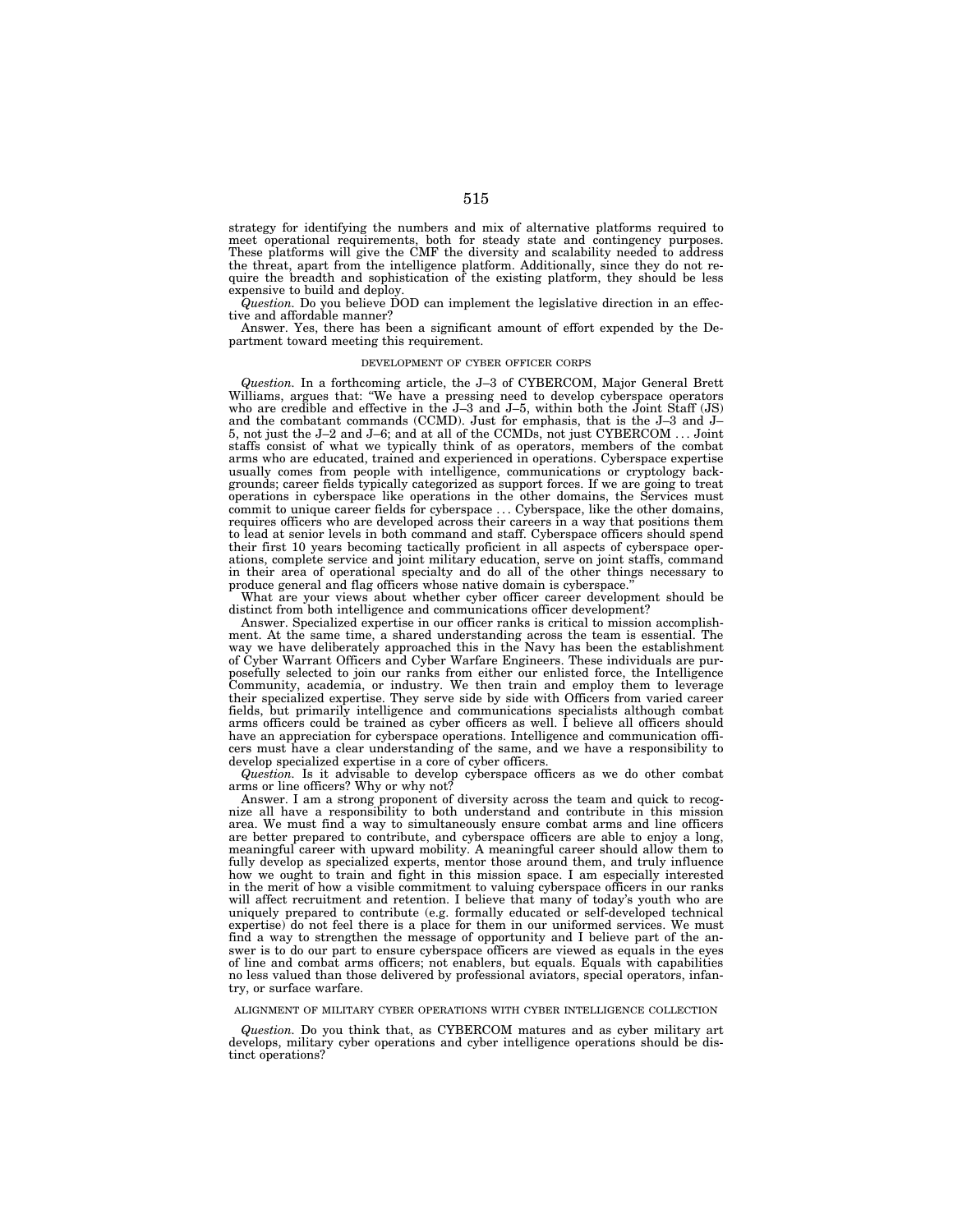Answer. Intelligence is a joint function integral to all military operations. Intelligence operations are conducted in cyberspace to inform military operations in all domains, including cyberspace.

*Question.* In the long term, what are the pros and cons of treating the Services' cyber organizations and the service cryptologic elements as distinct entities?

Answer. Just as there is a dynamic partnership between CYBERCOM and NSA, and the disciplines of military cyber operations and cyber intelligence operations are interwoven, there is a similar relationship and advantage to be had in the partner-ships between the service cryptologic and cyber organizations. They provide key capability to their Services as independent focal points for warfighting and intelligence, but together provide the additive cyber capability for each Service. If confirmed, I will continue to assess the cyber force model as it develops in view of this synergism.

*Question.* Do you think that military cyber operations personnel assigned to CYBERCOM units should, in the long term, continue to be funded mainly in the intelligence budget and competing with intelligence priorities? Answer. In view of our current fiscal environment and challenges, if confirmed,

I would examine and assess all CYBERCOM funding streams and processes, including personnel.

## RANGE SUPPORT FOR U.S. CYBER COMMAND

*Question.* Section 932 of the NDAA for Fiscal Year 2014 requires the Secretary of Defense to ensure that there are adequate range capabilities for training and exercising offensive cyber forces in operations that are very different from cyber intelligence operations.

What is your understanding of CYBERCOM's range requirements for individual and unit training, and exercises, and the capabilities and capacity of the joint cyber range infrastructure to satisfy those requirements?

Answer. It is my understanding that the persistent training and test environment is being developed based on requirements from CYBERCOM's exercise continuum of Cyber Knight, Cyber Guard, and Cyber Flag. This continuum is designed to train and/or certify CMF teams. Unfortunately, these exercises are executed using not only ad hoc range support, but also ad hoc facilities. Though the lack of a range continues to be a limiting factor, so does the lack of a physical infrastructure. Though the main effort in building the teams is individual training and qualification right now, collective training and certification will quickly make the lack of efficient range even more glaring than it is today. Our cyber forces need a persistent training environment they can depend on every day of the week to train. We must continually train against a high end adversary and not only in CJCS level exercises. The key to success here is training. A persistent range is a must have if we want to build a professional cyber force.

*Question.* What is your view of the NDAA legislation?

Answer. The Department continues to fully realize the potential of the DOD Enterprise Cyber Range Environment (DECRE) governance body to oversee Cyber Range issues. The main effort of DECRE is the establishment of a persistent test and training environment that will effectively meet the growing demand of the CMF teams. It is essential that we provide these teams, which are quickly reaching IOC and FOC in greater numbers, by providing on-demand environments for training in both offensive and defensive cyberspace operations. It is my understanding that the Department is on pace to deliver an assessment of the required cyber range capacity and capability to support CMF training by October 2014.

## INFORMATION ASSURANCE

*Question.* The President's Review Group on Intelligence and Communications Technologies recommended that the Information Assurance Directorate (IAD) of the NSA be separated from NSA and subordinated to the cyber policy component of DOD. The Senate version of the NDAA for Fiscal Year 2014 included a provision that would transfer supervision of the IAD from the Under Secretary of Defense for Intelligence (USD(I)) to the Chief Information Officer (CIO). The committee's rationale for this transfer was that the IAD conducts cyber protection-related duties, which fall under the responsibility of the CIO, not the USD(I).

What do you see as the pros and cons of these proposals?

Answer. I support the President's decision for the IAD to remain part of NSA. NSA has developed (and continues to develop) an extremely deep cadre of computer scientists, mathematicians, software engineers, etc. whose skills are translatable across the breadth of the Information Assurance (IA) and SIGINT missions. IAD and the Signals Intelligence Directorate (SID) operate in a common trade space, the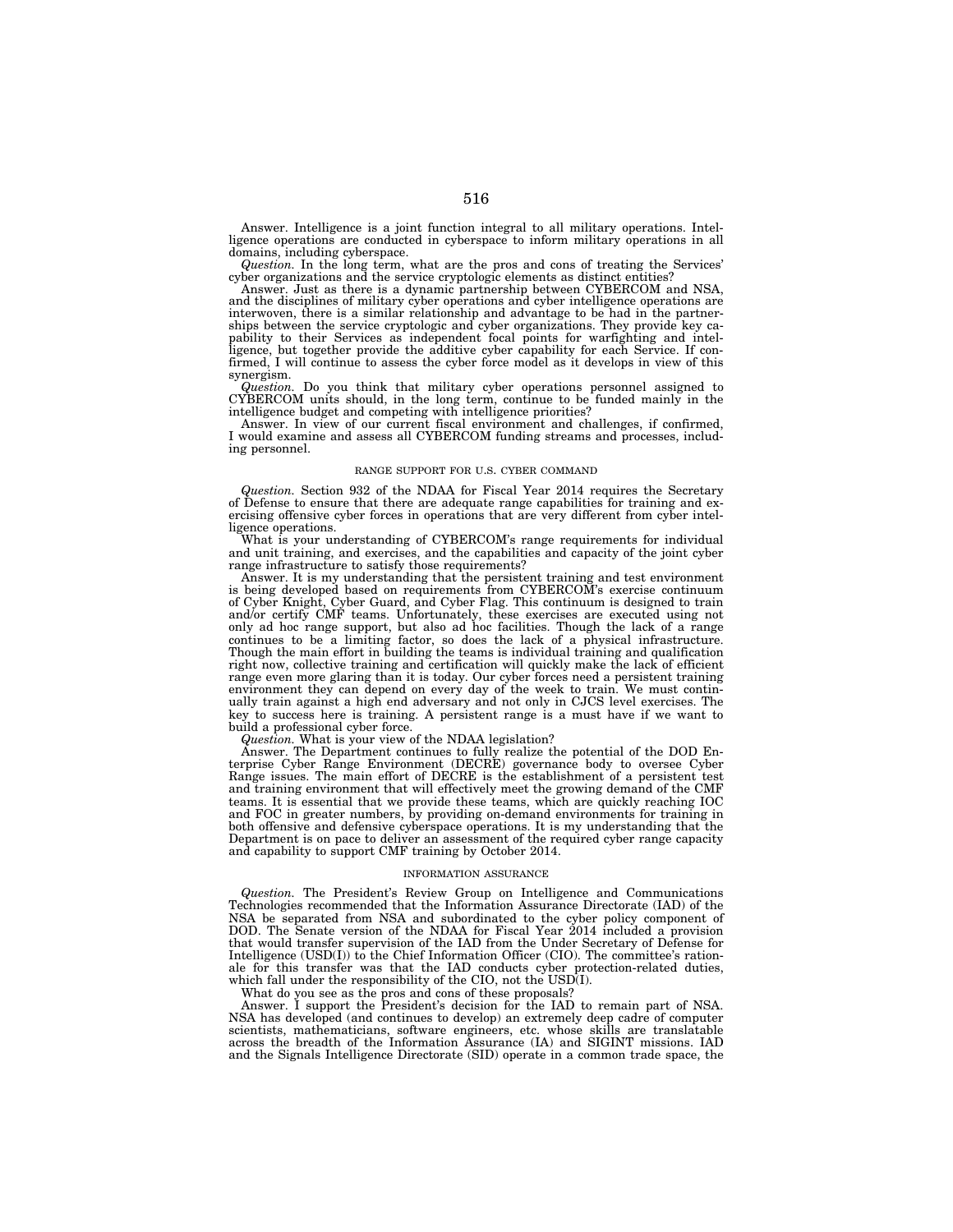global telecommunications network. NSA offensive and defensive missions have a proven track record of success at working together to counter the cyber threat. Code making and code breaking are two sides of the same coin. Breaking them apart will have significant consequences to the U.S. Government's ability to develop secure communications based on the understanding of how those communications might be attacked.

NSA has developed an infrastructure that supports both Information Assurance and SIGINT missions. Creating a separate agency that would need to develop and build its own infrastructure and expertise would be extremely inefficient and costly in a time of constrained resources. IAD guidance and technology helps secure the NSA enterprise. The work IAD performs benefits the security of the Nation and the world. Current Media Leaks have unfortunately caused degradation in our trust relationships with industry. If confirmed, I am committed to restore the trust and will deepen the partnerships with the DOD CIO and the USD(I) to demonstrate oversight procedures and processes function appropriately.

# DUAL HATTING OF DIRECTOR OF THE NATIONAL SECURITY AGENCY AND THE COMMANDER, U.S. CYBER COMMAND

*Question.* The President's Review Group on Intelligence and Communications Technologies recommended that the positions of Director of NSA and the Commander of CYBERCOM be separated and that the President appoint a civilian to be Director of NSA. The President decided against separating these two positions at this time. According to press reports, the President based his decision, in part, on his perception that CYBERCOM was not yet mature enough to stand on its own without a very strong institutional connection to NSA.

If CYBERCOM remains too dependent on NSA for their leadership to be bifurcated, does it follow that CYBERCOM is not mature enough to become a full unified command?

Answer. My focus on sub-unified or unified will rest on what allows CYBERCOM to achieve the most effective cyber force—one that is best postured to defend the Nation and our national interests.

The decision by Secretary of Defense to redesignate the position of Director, NSA as both Commander, CYBERCOM and Director, NSA enabled DOD to leverage the similarities and overlaps between the capabilities needed for the conduct of NSA's core missions—SIGINT and IA—and those of CYBERCOM to provide for the defense and secure operation of DOD networks; and, upon order by appropriate authority, to operate in cyberspace to defend the Nation. The strength of this arrangement as the most effective approach to accomplishing both organizations' missions was re-affirmed with the President's December 2013 decision to retain the dual-hat position.

*Question.* To the extent that military operations in cyberspace should evolve to be different and distinct from intelligence collection in cyberspace, is it possible that NSA's strong influence over CYBERCOM's development could hinder, as well as support, the proper maturation of the Command? What are your views on this issue?

Answer. I will ensure NSA, as a combat support agency, continues to support CYBERCOM's ability to execute its mission as well as its maturation. For example, there is a high correlation between the knowledge, tools, and techniques necessary for meeting military objectives and those for enabling intelligence collection. This correlation allows economy of scale in tool and technique development. In addition, I will ensure that CYBERCOM has control over the assets it needs and I will work within DOD to ensure CYBERCOM has the support it needs to be successful. As the dual-hatted Director/Commander, I will empower the Deputy Director, NSA and Deputy Commander, CYBERCOM to focus on running their respective organization with mission equities in mind, while I maintain accountability with insight into both missions and direct collaboration when necessary.

*Question.* As NSA is a combat support defense agency subject to the authority, direction, and control of the Secretary of Defense, and NSA is subordinate to the Secretary of Defense in his capacity as the President's executive agent for SIGINT under Executive Order 12333, is there any reason to expect that NSA's support for CYBERCOM and the other combatant commands would be questionable if the dualhat arrangement were ended?

Answer. NSA has a long history of supporting combatant commands with SIGINT and IA products and services, well before CYBERCOM was established. I will ensure NSA provides mission critical support to all combatant commands, with or without the dual-hat arrangement.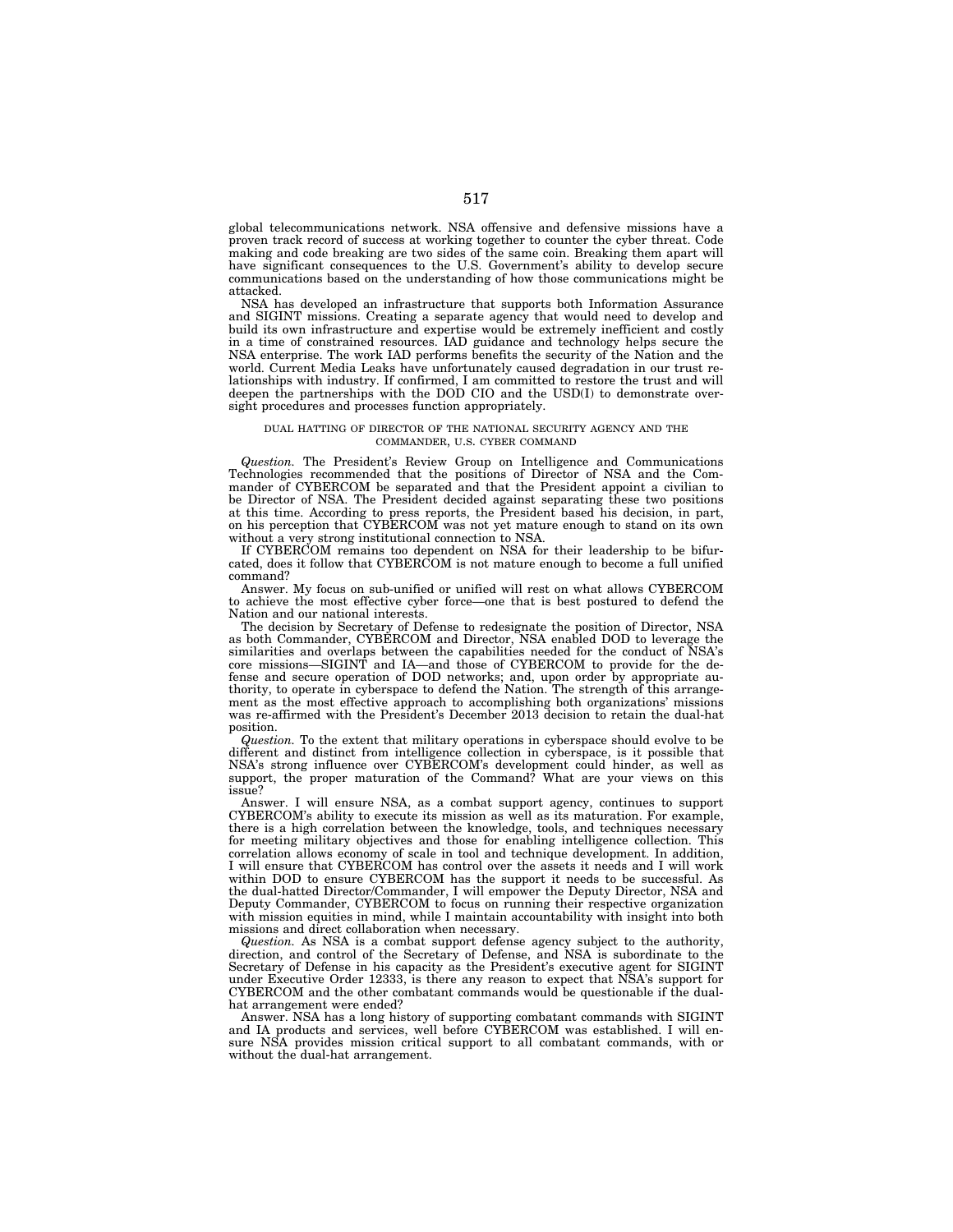## U.S. CYBER COMMAND AS A SUB-UNIFIED COMMAND

*Question.* The UCP establishes CYBERCOM as a sub-unified command reporting to STRATCOM. We understand that the administration considered modifying the UCP to establish CYBERCOM as a full combatant command.

What are the best arguments for and against taking such action now?

Answer. I understand that there was discussion at the CJCS and Service Chiefs' level in 2012 to establish CYBERCOM as a full unified command, and that discussion of this option has continued.

sion of this option has continued.<br>I don't believe there are any major impediments to elevating CYBERCOM to full<br>unified command status, with the exception of adding approximately 112 personnel<br>to our headquarters manning comprise both a warfighting and enabling discipline and domain in and of itself. CYBERCOM is working incredibly hard every day to develop its forces, processes, and capability, so perhaps the best argument against elevating the command is the need to focus energies in these areas.

The argument for full unified command status is probably best stated in terms of the threat. Cyber attacks may occur with little warning, and more than likely will allow only minutes to seconds to mount a defensive action seeking to prevent or deflect potentially significant harm to U.S. critical infrastructure. Existing department processes and procedures for seeking authorities to act in response to such emergency actions are limited to unified combatant commanders. If confirmed, as the Commander of CYBERCOM, as a sub-unified combatant commander I would be required to coordinate and communicate through Commander, STRATCOM, to seek Secretary of Defense or even Presidential approval to defend the Nation in cyberspace. In a response cycle of seconds to minutes, this could come with a severe cost and could even obviate any meaningful action. As required in the current Standing Rules of Engagement, as a combatant commander, I would have the requisite authorities to directly engage with the Secretary of Defense or President of the United States as necessary to defend the Nation.

There are some inherent inefficiencies in not elevating, also, in the form of redun-dant processes and timeliness. Elevation to full unified status would improve resource advocacy, allocation and execution by improving input to Department processes and eliminating competition in prioritization. Additionally, alignment of responsibility, authority, situational awareness, and capability under a single com-

mander would improve cyberspace operations and planning.<br>*Question*. What authorities for operating in cyberspace that are allocated to STRATCOM have been pre-delegated to CYBERCOM?

Answer. CYBERCOM has been delegated by Commander, STRATCOM, the responsibility to conduct specified cyberspace missions as detailed in section  $18(d)(3)$ of the UCP. The specific missions delegated include: directing DODIN operations, securing and defending the DODIN; maintaining freedom of maneuver in cyberspace; executing full-spectrum military cyberspace operations; providing shared situational awareness of cyberspace operations, including indications and warning; integrating and synchronizing of cyberspace operations with combatant commands and other appropriate U.S. Government agencies tasked with defending the Nation's interests in cyberspace; provide support to civil authorities and international partners.

### SUPPORT FOR THE COMBATANT COMMANDS

*Question.* The Secretary of Defense has ordered the Military Services and CYBERCOM to develop operational military cyber teams to support the missions of defending the Nation against cyber attacks, supporting the war plans of the geographic and functional combatant commands, and defending DOD networks against attacks. The mission teams that will support the combatant commanders ultimately will be under the operational control of those commanders. The committee understands that, to date, the combatant commands have not committed to creating cyber component commands to direct the operations of those units.

In your opinion, can the combatant commanders properly direct the operations of assigned cyber mission teams without a component command element?

Answer. Geographic combatant commanders already have the authority to direct and execute certain DCO within their own networks. These actions consist of DCO internal defensive measures (DCO–IDM) to prepare and protect mission critical net-works. The current Joint Staff C2 model provides an interim construct to direct DCO–IDM through a Joint Cyber Center/Cyber Support Element. Combatant com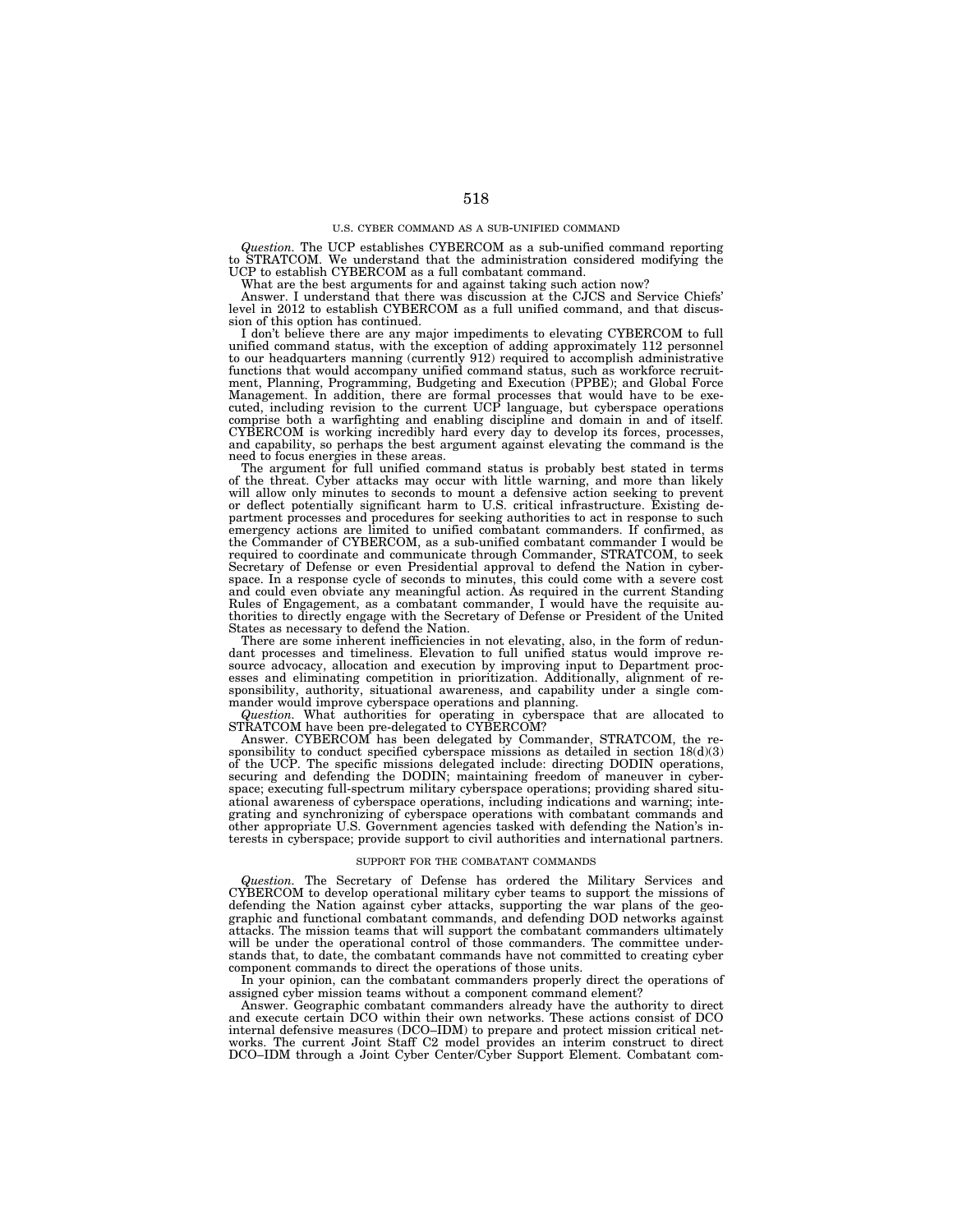manders direct full-spectrum Cyberspace operations (ISR, OPE, Attack and Defend) through a Joint Cyberspace Component Command to ensure actions are synchronized and integrated throughout all warfighting domains. A JFCCC also provides for accountability through legal oversight and compliance—a requirement for Cyberspace Operations. Until a JFCCC is established, a Joint Force Headquarters directly supports combatant command planning, execution, and oversight.

*Question.* Four years after the creation of CYBERCOM, to what extent have cyber operations been integrated into the operations plans of the combatant commands?

Answer. My understanding is that progress has been made in integrating cyberspace capabilities into the operations plans of the combatant commands. Although much work remains, CYBERCOM has been successful in this effort by coordinating and cooperating with the combatant commands directly, by integrating cyberspace capabilities when the plans are undergoing Department-wide review, and also by drafting cyberspace support plans that supplement the higher level combatant command plans.

Additionally, CYBERCOM is building 27 CMF teams assigned to the combatant commands to achieve exactly this kind of capability.

*Question.* How would you assess the progress of the Department in developing cyber capabilities for the use of the command cyber teams to support the specific needs of the combatant commands?

Answer. The Services have made progress developing capabilities to equip their CMF teams. At the Department's direction, CYBERCOM has established, and now chairs, the DOD Cyber Operational Capabilities Board (COCB) which will integrate military cyber capability development into existing requirements processes.

In accordance with Department direction, CYBERCOM has also begun implementing changes to the Cyber Capabilities Registry (CCR). The CCR is now populated and accessible, providing military planners a compendium of available cyberspace capabilities for use in support of mission requirements. Ultimately, the CCR will become an informative source for all DOD cyberspace capabilities.

CYBERCOM recognized that we needed to make progress faster in developing the tools our warfighters need in cyberspace. As such we stood up a J9 inside the command and staffed it with the best and most qualified military and NSA personnel (lead by a NSA senior and U.S. Army Colonel both with Ph.Ds) to work with the Services, industry, academia, the IC and our DOD labs to bring new ideas and tools to our cyber forces in the shortest time possible. This effort is starting to bear fruit delivering cyber tools our warfighters are already training with and integrating in tactical training exercise.

While the Department has made progress in this area, there is still much work to be done to ensure we develop joint, interoperable cyberspace capabilities to equip the CMFs as they become operational.

*Question.* What priority has been assigned to the development of capabilities for national versus command cyber mission teams?

Answer. The prioritization of capability development for national and combatant command CMFs flows directly from CYBERCOM's three mission areas: (1) defend the Nation; (2) secure, operate, and defend DOD information networks (DODIN); and (3) provide support to combatant commands. CYBERCOM's highest priority is to defend the Nation. This is done in parallel with activities dedicated to securing the DODIN and supporting combatant commands. We are building out a robust cyber force over the next 3 years. While we rightfully have first focused on the DTN mission, we have simultaneously begun the buildout and IOC of our Combatant Command CMTs and CPTs. All of these mission areas are resourced in a balanced way in accordance with a continuous threat assessment and fiscal limitations.

*Question.* Who would you say is responsible for developing cyber capabilities to support joint task forces and lower echelons?

Answer. The Services are responsible for developing capabilities to equip their forces. That said, CYBERCOM plays a role coordinating operational and technical requirements to ensure interoperability for CMFs and compatibility with mission infrastructures. The DOD Cyber Operational Capabilities Board (COCB) provides a venue for much of the coordination to standardize military cyber capability development and leverage existing programs to avoid duplication of effort across the DOD. In its unique position, CYBERCOM can and should form a community of operational and technical subject matter experts from across DOD and the IC to inform policy and resourcing decisions.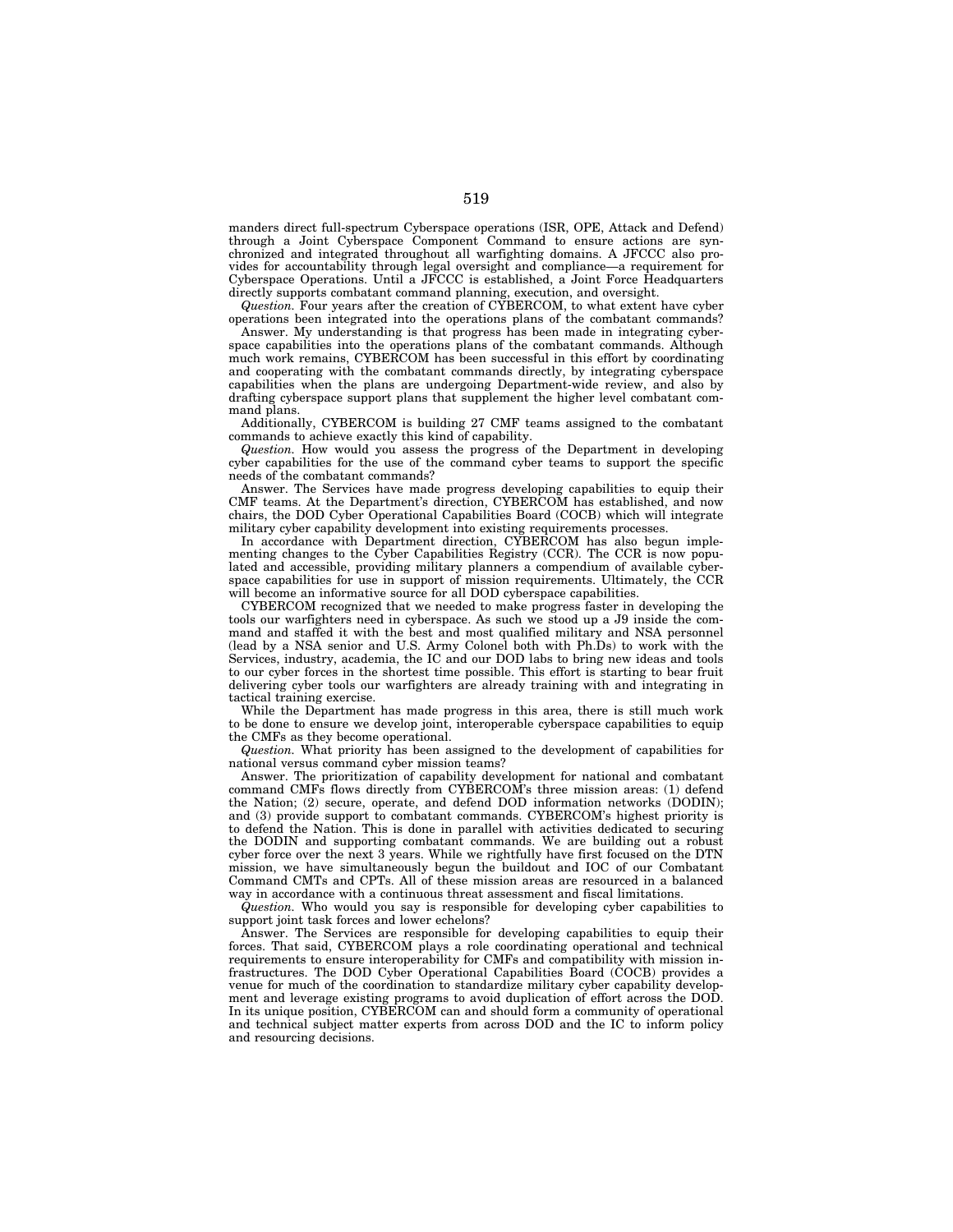### DEVELOPMENT OF CYBER CAPABILITIES

*Question.* CYBERCOM has depended heavily to date on NSA for technology, equipment, capabilities, concepts of operations, and tactics, techniques, and procedures.

Are you satisfied that DOD is organized and resourced to provide a broad base of innovation and capability development in the cyber domain that includes the Military Service's research and development organizations, Defense agencies such as the Defense Advanced Research Projects Agency, and the private sector?

Answer. While the Department has made much progress, more work certainly remains to ensure that DOD is organized and resourced to provide military-specific cyber capabilities. However, I believe the Department is moving in the right direction through a series of decisions to prevent redundancy and to ensure cyber innovation in both the public and private sectors can be leveraged. One of these decisions<br>was to establish the aforementioned COCB to identify and track dependencies<br>among capability requirements and to validate and prioritize bility requirements.

CYBERCOM's Advanced Capabilities Directorate, J–9 has existing relationships with the Services and their dedicated research and development labs, DARPA, federally-funded research and development centers, the defense industrial base, the private sector, and other entities, allowing CYBERCOM to leverage their expertise to provide and build diverse capability to enable full-spectrum military operations. As a member of the COCB, the J–9 also helps enforce a process to ensure there is no redundancy of effort, and that several DOD entities can use the same capability multiple times when possible to get more return on investment.

## DELEGATION OF SIGNALS INTELLIGENCE AUTHORITIES

*Question.* How important will it be for CYBERCOM personnel to be able to operate with SIGINT authorities that are not necessarily tied to NSA personnel who may be working temporarily for CYBERCOM?

Answer. The ability of CYBERCOM personnel to operate under delegated SIGINT authorities and leverage the national cryptologic platform is a critical capability, enabling the command to fully execute its cyberspace mission in an informed, timely, and coordinated manner. SIGINT information remains vital to support cyber operations. Effective ''net-speed'' operations as conducted by an expanded U.S. CMF require ready access to the technical streams of information that SIGINT provides. Providing SIGINT information at the lowest possible level in a distributed force environment makes the delegation effort especially important. Time delay increases the potential for mission failure. It is important to note that under delegated SIGINT authorities, CYBERCOM personnel adhere to the same uniform techniques, training and standards, as well as intelligence oversight and compliance programs, as those who work for the NSA. We will not sacrifice our legal and security obligations to accomplish these goals.

## JOINT INFORMATION ENVIRONMENT

*Question.* The DISA advertises the Joint Information Environment (JIE) programs as delivering:

... the largest restructuring of information technology (IT) management in the history of the DOD. The end state is a secure, joint information environment comprised of shared IT infrastructure, enterprise services, and a single security architecture. JIE will enable DOD to achieve full-spectrum superiority, improve mission effectiveness, increase security, and realize IT efficiencies

To realize this potential, the CYBERCOM will have to operate within the JIE.

Has CYBERCOM developed plans for integrating its warfighting operations into the JIE?

Answer. In the JIE Management Construct (approved at the TANK), CYBERCOM is responsible for identifying requirements and concepts of operation which enable and align with the Command and Control (C2) and defense of the DODIN. JIE is a framework for which standards are being designed and built to meet these specified operational requirements.

*Question.* Will the JIE systems architecture support a full range of potential CYBERCOM warfighting operations?

Answer. The JIE systems architecture supports the full range of operations 'of' and 'on' the DODIN. The JIE will shift focus from protection of Military Servicespecific networks, systems, and applications to securing data and its uses; a paradigm shift from the traditional net-centric to a data-centric environment. Key secu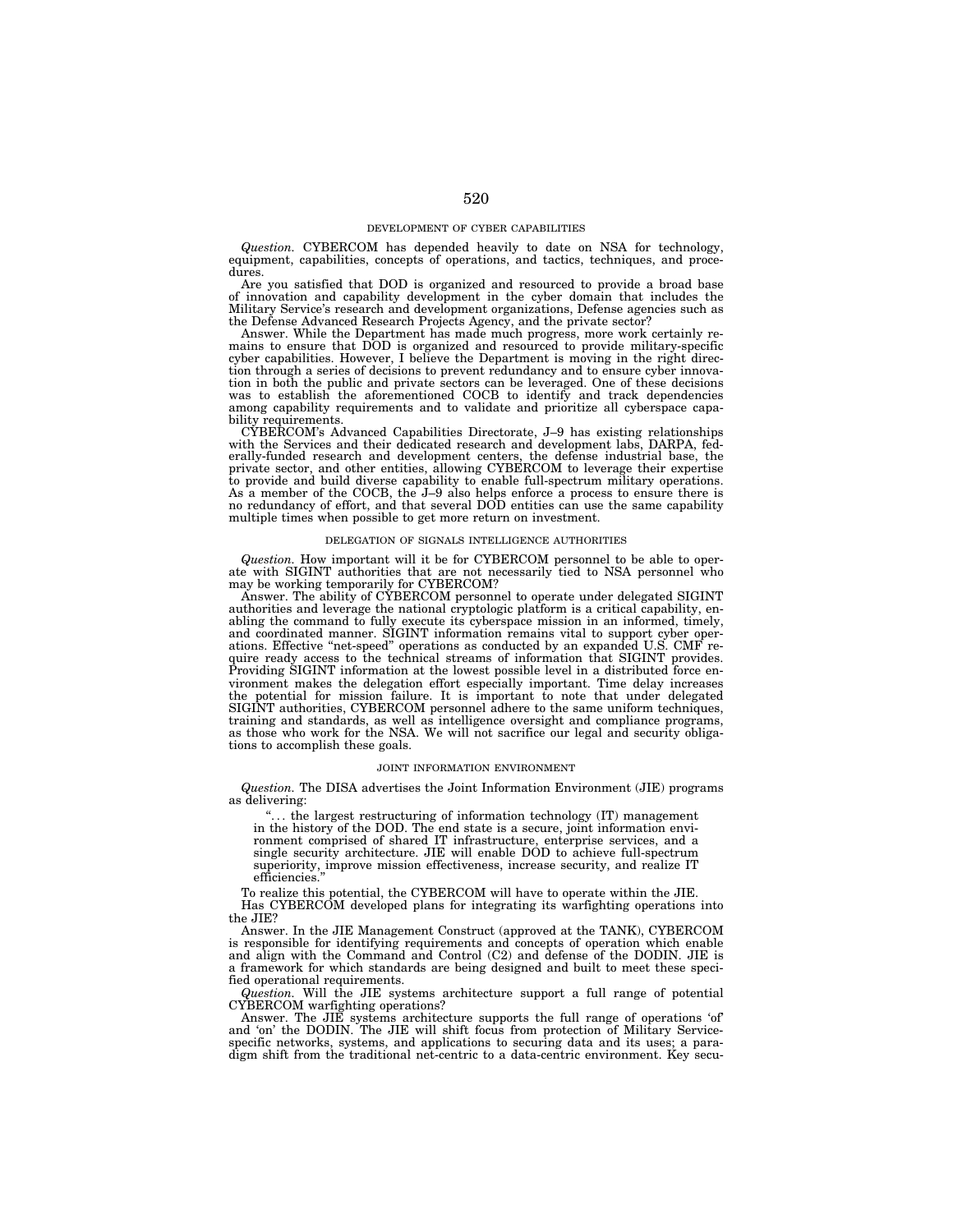rity features that will be employed under the JIE framework include: an enterprisewide Single Security Architecture (SSA), a secure Out-of-Band Management network; standardized identity and access management; and the integration of thin-client and cloud-based (virtualization) technologies.

JIE changes the way the Department delivers IT capabilities in the largest, most complex operational environment in the world. Common services and capability will provide users information at the point of need from any networked device and from the enterprise level for all users. The ultimate beneficiary of the JIE will be the commander in the field and forces at the tactical edge. JIE will allow better integration of information technologies, operations, and cyber security at a tempo that supports today's fast-paced operational conditions. The operational capabilities delivered through the JIE will enable commanders to blend the art of command with the science of control, enabling JF 2020 to address emerging military challenges through the flexible integration of warfighting functions as required.

JIE will afford organizations responsible for operating and defending this complex environment end-to-end visibility and situational awareness for security from strategic to tactical as well as down to the desktop. It will eliminate the barriers which prevent information sharing and consolidate computing power and storage capabilities while enabling support for low-bandwidth/disadvantaged users.

*Question.* Should DOD approach the JIE as more of a ''weapons system'' than a pure IT system in order to support the range of CYBERCOM's warfighting plans? Answer. JIE is not a system, but is a framework of standards which the DOD Services and Agencies are using to procure, operate, and defend the DODIN. JIE is focused on helping the DOD achieve full spectrum superiority, improved mission operational effectiveness and increased security while realizing IT efficiencies. The JIE focuses on creation of a secured joint environment, comprised of a shared Information Technology infrastructure that will deliver common services from the enterprise, bound and secured by a single security architecture. The environment will be operated in accordance with responsibilities and authorities identified in the UCP based on common, enforceable standards and specifications, as well as common tactics, techniques, and procedures. The primary objective of creating the JIE is to provide DOD and mission partners secure access to Department IT capabilities at the point of need; i.e., home, work or deployed; by creating a Joint Enterprise Information Environment that encapsulates computing power; common enterprise services and mission applications; and access to data anywhere in the enterprise with the ability to extend the same capabilities in the deployed environment. However, once we build the underlying architecture(s) within the JIE framework, we need to look at them as a weapons system: measure its readiness, garner mission assurance, produce trained and ready operators, et cetera.

#### SECURITY OF NAVY NETWORKS

*Question.* The Wall Street Journal last September reported that Iran had compromised the Navy Marine Corps Intranet (NMCI), an unclassified but important and pervasive internal communications network. The Navy has made an award for the successor to NMCI, called the Next Generation Enterprise Network (NGEN). The winning contractor is the same company that bought the original contractor for NMCI.

Is the NMCI properly architected and constructed against external cyber attacks? If not, why\_not?

Answer. Yes, NMCI is properly architected and constructed against external cyber attacks. Since its inception the NMCI architecture has evolved to respond to the threat environment. The threat environment has clearly changed and cyber security improvements have been made to NMCI over the years. The Navy and DOD defense in depth cyber security architecture, when combined with NMCI security layers, provide appropriate protection. As with all networks, the NMCI security architecture continues to mature as technology and threats evolve. Based upon operations over the last 8 months and in collaboration with NSA, USCC, and DISA, I have identified additional network hardening and cyber security requirements for current and future Navy Networks that are currently being planned and programmed for implementation.

*Question.* Is the NGEN architecture more secure than NMCI, and if so, in what respects?

Answer. Yes, NGEN benefits from lessons learned and technological advances but is designed on the same solid security principles used to develop NMCI. Its increased security will be the byproduct of three important factors: increased Navy Command and Control (C2) of a network the Navy ''bought back'' as a result of the transition from a contractor-owned/contractor-operated model to a government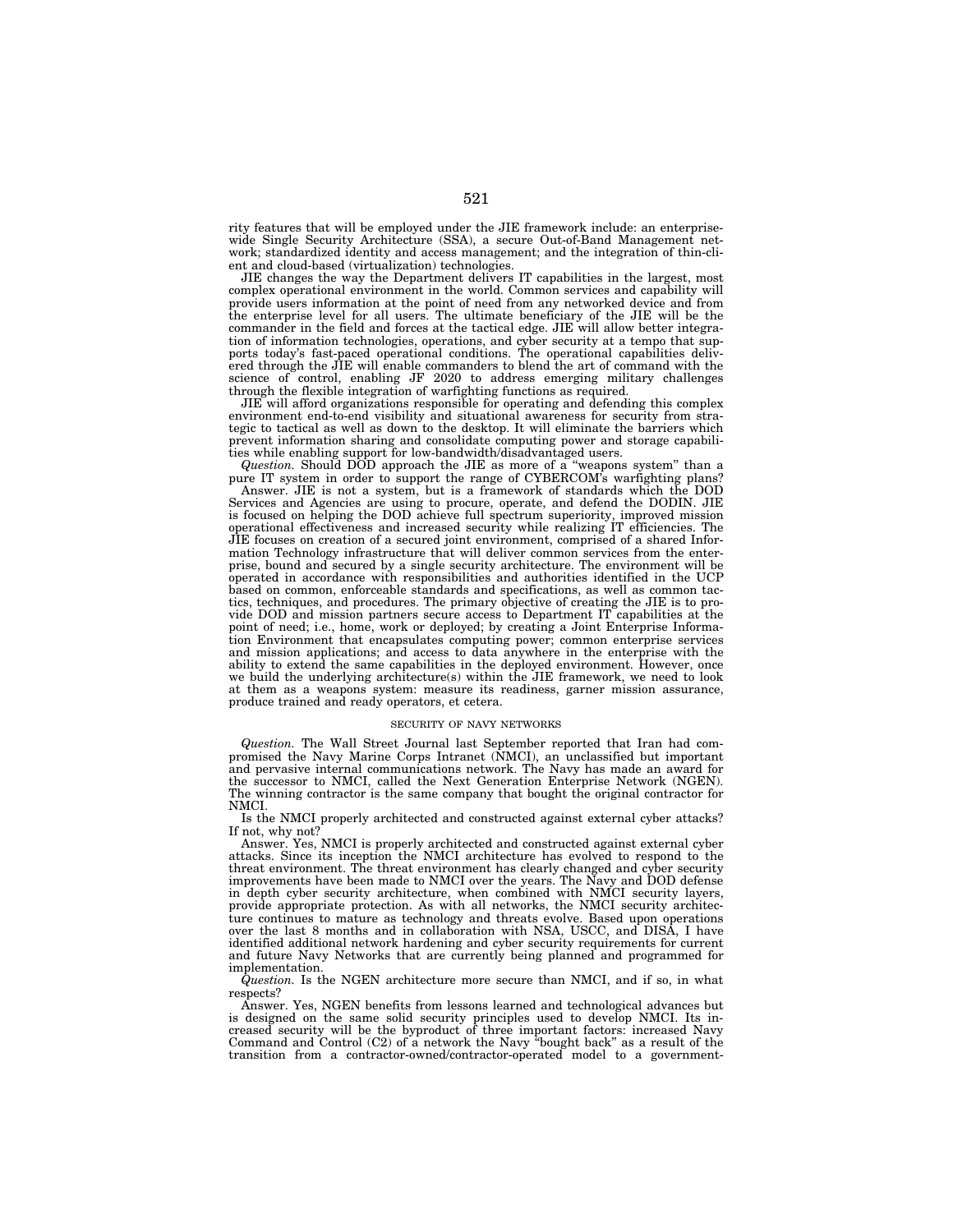owned/contractor-operated model; an increase in the Navy's ability to make and implement critical decisions about the selection of enterprise services under a more agile and innovative contract; and a firm commitment to align those services with the higher level JIE and Intelligence Community (IC) Information Technology Enterprise. The NGEN contract also allows us to add, modify, and delete services in addition to lowering overall operating costs through competition.

*Question.* Is the NGEN program fully aligned with the security architecture of the JIE initiative? If not, why not?

Answer. Yes, NGEN is designed and architected to current security standards and will leverage Technical Refresh and additional security funding to align to the JIE SSA as it becomes better defined, documented, and tested. Navy is participating actively in DOD's drive to define the SSA and the other components that will come together to form JIE. It has been playing a particularly active and important role in defining how the emerging SSA and related components will apply to JIE Increment II, which will properly secure U.S. and multinational information flows under the transformational Mission Partner Environment. As the definitions take shape, Navy will take decisive action to bring NGEN into alignment with JIE's SSA.

*Question.* What steps and how much time and investment will it take to align NGEN with JIE?

Answer. The Navy supports the concept of JIE and is working in coordination with the other Services, DISA, COCOMs, and OSD to fully develop this concept into a joint enterprise capability. By continuing such engagement, Navy will develop better insights regarding the time and money required to bring its NGEN into alignment with these higher-level architectures. At present, we are of the belief that our agile and innovative contracts and the investments we've already programmed across the Future Years Defense Program within NGEN and our other IT infrastructure and network programs (e.g., Consolidated Afloat Networks and Enterprise Services (CANES) and OCONUS Navy Enterprise Network (ONE–Net)) constitutes a sufficient response to the challenge at hand. As the standards for JIE mature, Navy will be able to provide cost and schedule estimates using NGEN as our path to meet JIE standards.

## CYBER PERSONNEL

*Question.* What is your understanding of the direction DOD has given to the Military Services regarding the quality and existing skill levels of the personnel they will provide for the CMFs?

Answer. On behalf of the DOD (IAW CJCSI 3500.01G), CYBERCOM establishes CMFs joint standards for individual and collective training. These standards are contained in three foundational documents; the Joint Cyberspace Training and Certification Standard (JCT&CS), the Individual Training Pipelines, and the Training and Readiness Manual (T&R Manual). The JCT&CS identifies the unique Knowledge Skills and Abilities (KSAs) for each work role on the CMF Teams. The individual training pipelines outline an optimal path to achieving the required KSAs to satisfy the JCT&CS requirements. The T&R Manual provides the tasks, conditions and standards required to demonstrate individual and collective proficiency.

*Question.* So far, does it appear that there is a satisfactory match between the skills and aptitudes of the personnel provided by the Services and the training programs developed by CYBERCOM?

Answer. The CMF build out, when complete, will include over 6,100 personnel organized across 133 teams in the CMFs. As we build this force, work roles have unique training requirements and we must continue to create sustainable, repeatable training programs to meet this demand. Over the past 18 months, we've come a long way working out training pipeline bottlenecks. Additionally, over the next 21⁄2 years of the CMF build, the Services must continue for the Services to incorporate CYBERCOM training requirements into their training programs, and ensure their workforce meets the CMF standards.

If confirmed, one of my first priorities will be to work closely with NSA and the Services to expand existing training classes, identify training equivalencies, and establish alternate training venues. I think we should also look collectively at increasing the time on station requirements to retain trained and fully qualified personnel until sufficient training programs are in place.

*Question.* What direction has been given to the Services regarding recruiting goals and priorities for individuals with skills and aptitudes relevant to the needs of CYBERCOM?

Answer. Senior DOD leadership directed the Services to establish management processes that identify, recruit, retain and provide incentivized career advancement paths for military and civilian personnel. This allows the high-end advanced skills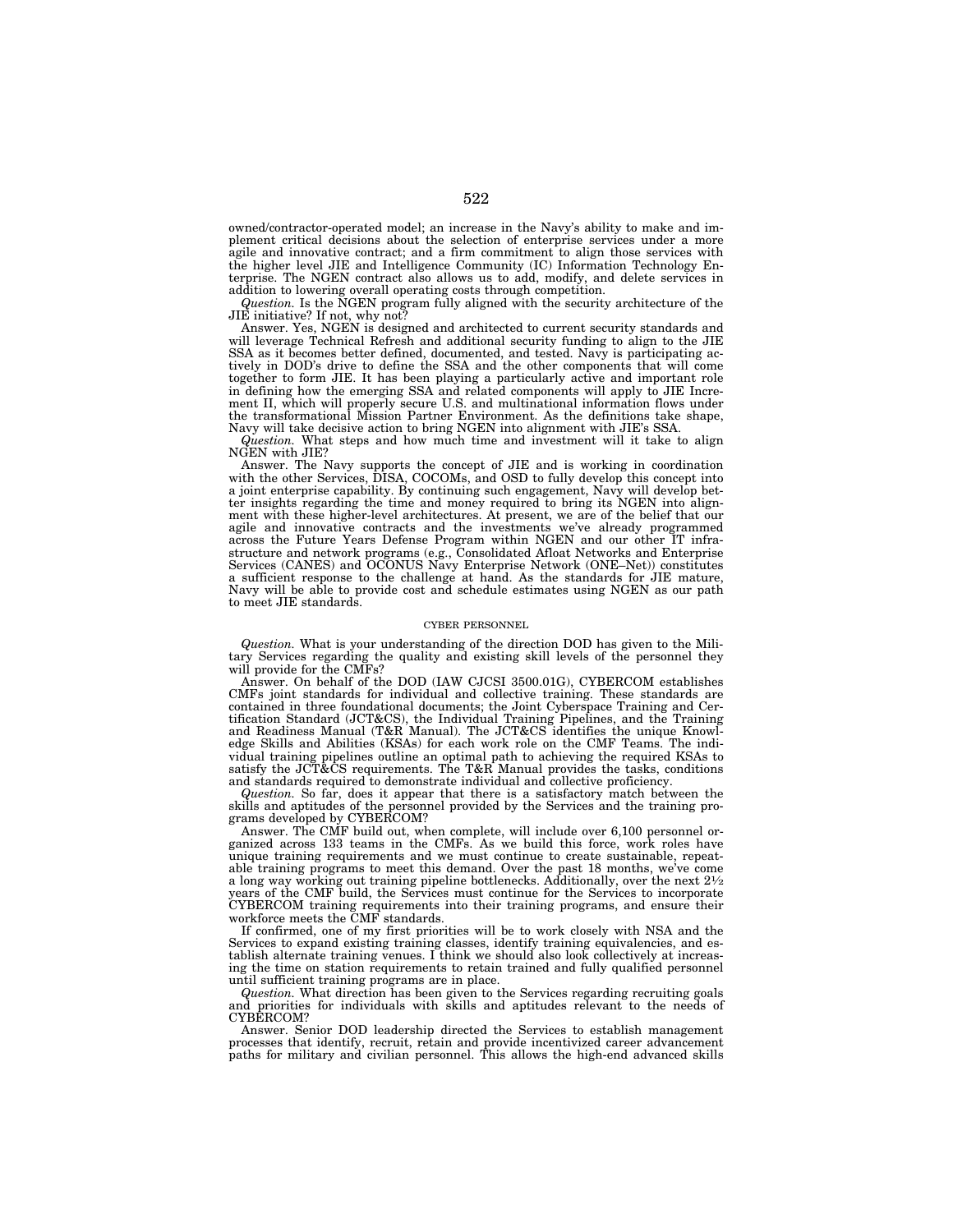that CYBERCOM has identified to work in the CMF. Progress is being made by each Service and the issue is monitored closely in monthly reporting by CYBERCOM to the Joint Staff. DOD is addressing one of the more significant challenges by looking at options pertaining to the civilian workforce that would establish a flexible and responsive workforce that improves the ability to attract, develop, motivate and retain a high quality Cyber workforce.

*Question.* Has the Department considered delegating personnel authorities to CYBERCOM that are similar to those that are exercised by U.S. Special Operations Command to ensure that the Services manage the careers of their servicemembers with cyber skills appropriately?

Answer. SOCOM's Article 167 Authorities continue to prove essential to their ability to work with the Services to develop truly Joint capabilities that meet Joint Standards. CYBERCOM continues to do a great job facilitating progress without such authority, but eventually delegating these authorities could greatly enhance their ability to meet the Nation's needs.

*Question.* What would be the pros and cons of providing CYBERCOM such authorities?

Answer. While there are no real cons in my opinion, the pro for CYBERCOM is the same as for SOCOM. This authority would allow CYBERCOM to shape the cyber force and ensure cyber training and capabilities are standardized and inherently Joint across the man, train, and equip spectrum. Once trained, these personnel are highly skilled and valuable commodities. They are bona fide high-demand, low-density assets—just as our Special Operations Forces are.

We are growing a highly-skilled, highly-qualified standardized workforce.

CYBERCOM, empowered with these types of authorities can more effectively advocate and ensure that we do everything in our power to retain these exceptional forces even as our manpower, promotion, and retention systems may be slow to recognize this.

### DESIGNING THE INTERNET FOR BETTER SECURITY

*Question.* How could the Internet be redesigned to provide greater inherent security?

Advancements in technology continually change the architecture of the Internet. Cloud computing, for instance, is a significant change in how industry and individuals use Internet services. As evidenced by the growth of security conferences, companies and media attention, security is at the forefront of Internet use as businesses and government strive to protect intellectual property and citizens desire to protect their privacy. To put it simply, the environment is ripe for significant attention to inherent security and government, industry, and academia all have an interest in achieving this objective.

I believe there are options for the Internet to provide greater inherent security. Several major providers of Internet services are already implementing increased security in email and purchasing services by using encryption for all transmissions from the client to the server. It is possible that the service providers could be given more responsibility to protect end clients connected directly to their infrastructures. They are in a position to stop attacks targeted at consumers and recognize when consumer devices on their networks have been subverted. The inability of end users to verify the originator of an email and for hackers to forge email addresses have resulted in serious compromises of end user systems. If confirmed, I look forward to working with this committee, as well as industry, academia and government leaders, on the advancement of security measures for the Internet.

*Question.* Is it practical to consider adopting those modifications?

Answer. I believe modifications to enhance security on the Internet will evolve and strengthen over time. Industry is developing and deploying solutions today to maintain the trust of their clients. Events such as recent payment card breaches are highlighting the concerns and accelerating solution deployment. These advancements in commercial technologies provide a benefit to all who use them, including government. Public-private working groups have and will continue to address hard problems and implementable solutions to strengthen security on the Internet.

*Question.* What would the impact be on privacy, both pro and con?

Answer. I believe the Government should strive to implement advanced security measures that enhance privacy. Tensions between security and privacy are not new, but I believe we cannot accept one without the other. Increased security should help protect identities, reduce cyber attacks, and assure the transmission and storage of private data; in turn, this enhanced security will ultimately improve individual and corporate privacy in the Internet. If confirmed, I look forward to working with this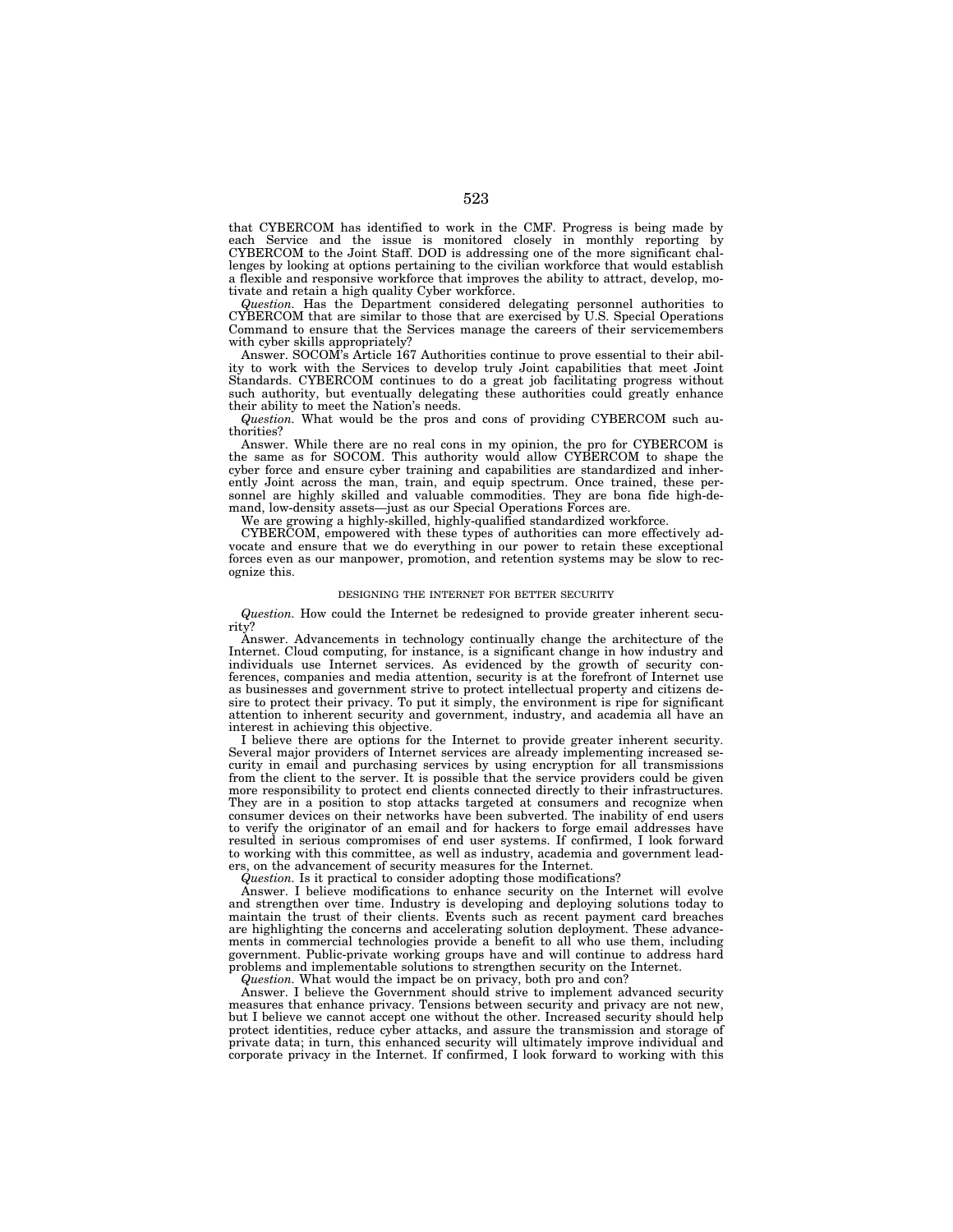committee and industry and Government leaders to protect privacy while making the Internet as secure as possible.

## THE SECTION 215 PROGRAM

*Question.* In January, 2014, the President ordered a transition to end the section 215 telephone metadata collection program as it currently exists, to ''preserve the capabilities we need'' without the government collecting and holding the data on call detail records.

What are your views on what specific capabilities need to be preserved as the program is transitioned?

Answer. The program grew out of a desire to address a gap identified after September 11. One of the September 11 hijackers—Khalid al-Mihdhar—made a phone call from San Diego to a known al Qaeda safe-house in Yemen. NSA saw that call, but it could not see that the call was coming from an individual already in the United States. The telephone metadata program under section 215 was designed to map the communications of terrorists so we can see who they may be in contact with as quickly as possible. It does not involve the content of phone calls or the names of the people making the calls.

I believe that we need to maintain an ability to make queries of phone records in a way that is agile and provides results in a timely fashion. Being able to quickly review phone connections associated with terrorists to assess whether a network exists is critical.

*Question.* From your perspective, what are the pros and cons, and problems, involved in the establishment or designation of a private ''third party'' to hold the data, on the one hand, and the service providers keeping the data, on the other?

Answer. Both options are technically feasible and, if implemented in a manner that addresses mission requirements, could be viable alternatives for the current program. I anticipate that either would require significant upfront costs. However, if a private ''third party'' holds the data, I expect it would be at greater expense and could introduce other complexities. For example, as the President noted in his speech on 17 January 2014, it could require companies to alter their procedures in ways that raise new privacy concerns. If the service providers keep the data, I understand that this may require statutory changes for any data retention requirements which may be levied upon them.

*Question.* What is your assessment of the impact on the program of the President's order to have the Foreign Intelligence Surveillance Act (FISA) Court make individual Reasonable, Articulable Suspicion (RAS) determinations prior to nonemergency database queries?

Answer. Before the President's speech on January 17, 2014, this approval process was done internally at NSA and both DOJ and ODNI conducted post-approval reviews of RAS determinations on a quarterly basis. Since 17 January, NSA has been working closely with DOJ to establish processes and procedures to obtain RAS approvals from the FISA court.

*Question.* The Federal Communications Commission requires service providers to keep telephone call detail records for 18 months. The government currently keeps the records collected under section 215 for 5 years. Section 215 expires next year. If Congress does not renew the provision, the executive branch could continue to access call records under other authorities, but only through the service provider's repositories.

Is that a viable alternative?

Answer. The other authorities, as currently established, do not fully replicate the current ability under section 215 to obtain telephony metadata records in a way that is agile and timely. However, I believe it's possible that, if new legal authorities were established or existing authorities were modified to enable more flexible acquisition of such records, these could serve as a viable alternative.

*Question.* How critical is it in your opinion to have guaranteed access to records more than 18 months old from all service providers?

Answer. Currently, NSA retains the metadata for 5 years, but it is my understanding that NSA has assessed that the 5-year retention period could be reduced to a shorter period without significantly decreasing operational utility. In his January speech, the President directed a study of how to restructure the program for the longer term. The work of that study, with participants from multiple agencies, is now ongoing. While specific options are under development, there is further work to be done.

*Question.* What concerns do you have, if any, about leaving the metadata records with the service providers, and having them produce records responsive to Courtapproved queries?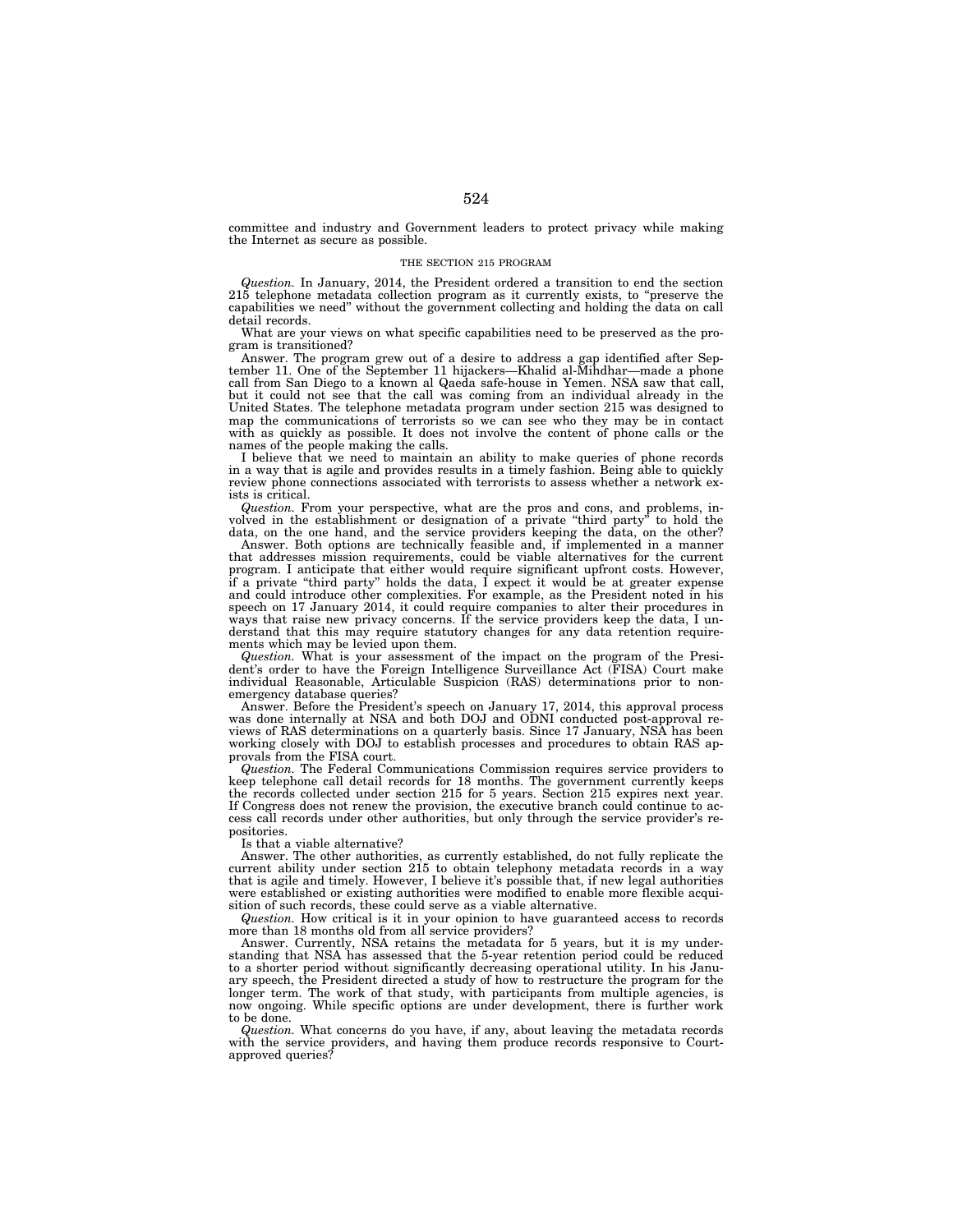Answer. My main concern is whether such an arrangement would produce records in a timely fashion. Being able to quickly review phone connections associated with terrorists to assess whether a network exists is critical. The ongoing interagency review is looking at ways to address this risk.

### SECTION 215 UTILITY VERSUS PRIVACY CONCERNS

*Question.* The Privacy and Civil Liberties Oversight Board (PCLOB) and the President's Review Group On Intelligence and Communications Technologies (''Review Group'') characterized the section 215 program as useful but not critical. The PCLOB stated that ''We have not identified a single instance involving a threat to the United States in which the program made a concrete difference in the outcome

of a counterterrorism investigation.'' What is your understanding of the utility of the program, and how that utility compares to the level of concern among the American people about its perceived impact on privacy and civil liberties?

Answer. One of the key vulnerabilities identified after September 11 was the lack of a sufficient and timely capacity to detect when a known foreign based terrorist threat was in contact with someone inside the homeland. The section 215 program was designed to provide that capability by enabling the government to quickly review telephone connections to assess whether a terrorist network exists and the President has stated that it is critical the capability that this program was designed to meet is preserved. The President has also been clear about expectations that such a capability be conducted in a manner that addresses the concerns of the American people about the potential impact on privacy and civil liberties. I support the ongoing interagency effort in response to the President's direction to seek to find an ability for this necessary capability to exist within an acceptable privacy and civil liberties regime. *Question.* The Review Group also stated on multiple occasions that the 215 pro-

gram, contrary to many public reports, actually only collects ''a small percentage of the total telephony metadata held by service providers.''

How do the costs compare for expanding the government's capacity to ingest all telephony call records, on the one hand, versus the cost of enabling comprehensive

access to needed records through the service providers, on the other? Answer. In the summer and fall of 2013, NSA performed some analysis of the relative costs of having the Government collect the data in bulk with the costs of searching data retained at the providers. I have not been briefed on the details or the results of that analysis, or how it might apply to specific proposals now under consideration. If I am confirmed for this position, it will be my responsibility to thoroughly and accurately communicate costs and benefits to those who set policy and establish appropriations. Cost will be a factor taken into consideration in the development of options for the President. If confirmed, I will ensure that Congress will be informed of the cost of any successor programs.

# REFORM OF THE FISA COURT

*Question.* The President's Signals Intelligence Directive (PPD–28) announced in January called for Congress to authorize a panel of advocates from outside the gov-ernment to ''provide an independent voice in significant cases'' before the FISA Court. A similar approach has been recommended by the PCLOB and the President's Review Group.

Do you have any concerns about introducing an adversarial element in the proceedings of the FISA Court as the President and others have urged?

Answer. I concur with the President's view that responsible actions which will help increase the transparency of and confidence in the government's conduct of extraordinary authorities—like those performed under statutory authority with the Foreign Intelligence Surveillance Court—are an important element of government's relationship with the American people. If the legislative and judicial branches of government introduce changes to the FISA court or its proceedings, and if I am confirmed, I will be fully prepared to work with them and alongside others in the executive branch. Whatever approach is considered, I believe must also address the necessary timeliness and operational integrity of national security activities.

### STANDARDS FOR SEARCHING NSA DATABASES USING U.S. PERSONS' PERSONALLY IDENTIFIABLE INFORMATION

*Question.* NSA collects foreign intelligence information under multiple authorities, including Executive Order 12333, traditional individualized FISA Court orders, and programs such as section 702 of the FISA Amendments Act, and section 215 of the Patriot Act. Unlike EO 12333 collection, traditional FISA wiretaps must meet a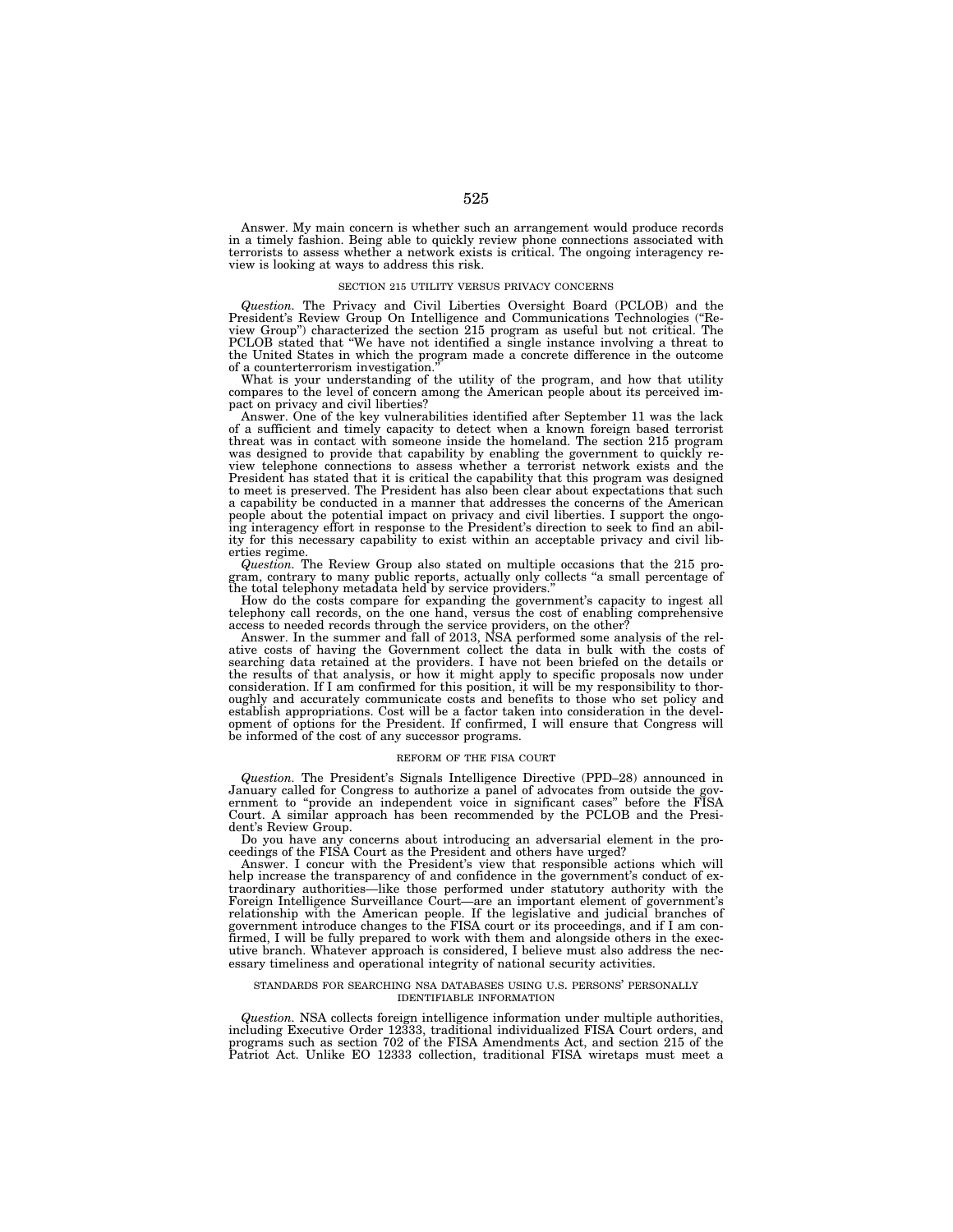probable cause standard and are very specifically targeted. The section 215 program involves bulk collection, but only of non-content metadata, and the bulk data is queried under the RAS standard that the target of the query is associated with terrorist groups. Section 702 content collection is based on the "reasonable belief" standard that the specific target of the collection is a non-U.S. person located outside the United States. The President's Review Group On Intelligence and Communications Technologies (''Review Group'') and the PCLOB have raised issues about the standards under which the government can search through data holdings acquired under these authorities using U.S. persons identifiers.

Is NSA permitted to search data acquired under EO 12333 authorities using U.S. persons identifiers without probable cause?

Answer. Minimization procedures that are reasonably designed to protect the privacy interests of United States persons. The full procedures are classified, but generally prohibit selection of the content of communications of or concerning a U.S. person absent probable cause. However, there are exceptions, such as when there is a threat to life or when the search is limited to querying information under which there is no reasonable expectation of privacy (e.g. metadata).

*Question.* If so, what is your understanding of the legal justification? Does the review group's recommendation, relate to or cover queries of data acquired under EO 12333?

Answer. I defer to the Department of Justice (DOJ) for any legal interpretation of the procedures approved by the Attorney General.

*Question.* Is NSA allowed to search data acquired under traditional FISA individual wiretap orders using U.S. persons identifiers without probable cause?

Answer. Information acquired by NSA under traditional FISA orders must be handled in accordance with the Court-approved minimization procedures, as defined by FISA, that are reasonably designed to protect the privacy interests of U.S. persons. NSA's Court-approved minimization procedures for traditional FISA orders do not permit data searches using U.S. person names or identifiers. Any exceptions to these procedures would require approval by the Federal Intelligence Surveillance Court (FISC).

*Question.* If so, what is your understanding of the legal rationale?

Answer. I defer to the DOJ for any legal interpretation of the procedures approved by the FISC for individual FISA wiretap orders.

*Question.* What is your understanding of the legal rationale for NSA to search through data acquired under section 702 using U.S. persons identifiers without probable cause?

Answer. Information acquired by NSA under section 702 of FISA must be handled in strict accordance with minimization procedures adopted by the Attorney General and approved by the Foreign Intelligence Surveillance Court. As required by the statute and certifications approving Section 702 acquisitions, such activities must be limited to targeting non-U.S. persons reasonably believed to be located outside the United States. NSA's Court-approved procedures only permit searches of this lawfully acquired data using U.S. person identifiers for valid foreign intelligence purposes and under the oversight of the DOJ and Office of Director of National Intelligence.

*Question.* What is your understanding of the legal rationale for searching through the ''Corporate Store'' of metadata acquired under section 215 using U.S. persons identifiers for foreign intelligence purposes?

The section 215 program is specifically authorized by orders issued by the Foreign Intelligence Surveillance Court pursuant to relevant statutory requirements. (Note: the legality of the program has been reviewed and approved by more than a dozen FISC judges on over 35 occasions since 2006.) As further required by statute, the program is also governed by minimization procedures adopted by the Attorney General and approved by the FISC. Those orders, and the accompanying minimization procedures, require that searches of data under the program may only be performed when there is a Reasonable Articulable Suspicion that the identifier to be queried is associated with a terrorist organization specified in the Court's order.

# INFORMATION SHARING LEGISLATION FOR CYBERSECURITY

*Question.* Several proposed cybersecurity bills have been introduced to authorize the collection and sharing of information on cybersecurity threats—including malware, command and control, exfiltration of data, and other evidence of compromise—between the public and private sectors for the purpose of enabling the private sector and Government to defend themselves, enabling law enforcement agencies to detect criminal activities and identify and prosecute perpetrators, and, in the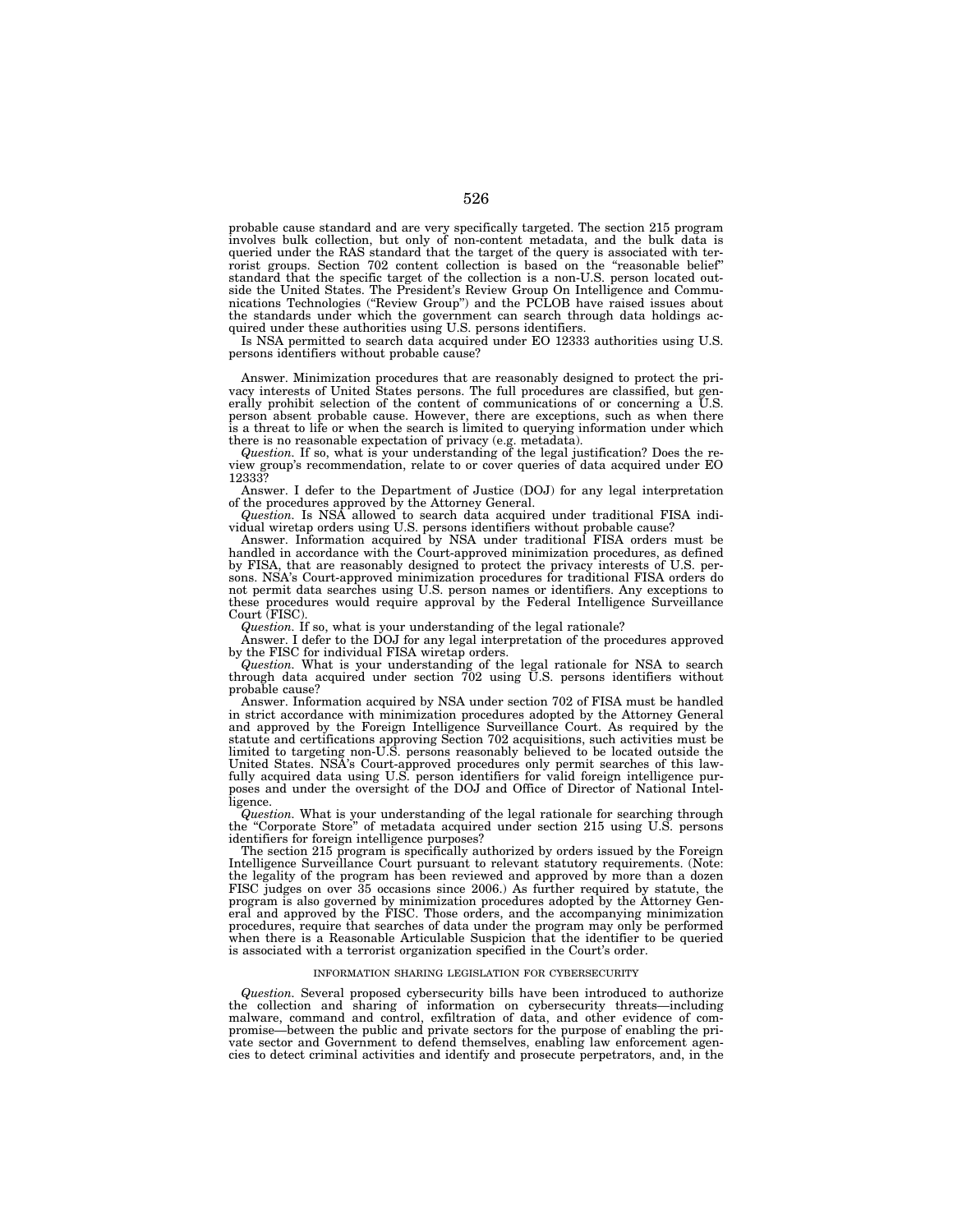case of nation-states, enabling the Government to attribute attacks and hold aggressors accountable. To date, none of these proposals have been enacted.

In your view, would it be helpful for Congress to enact more limited legislation to enable the private sector to collect and share cyber threat information within the private sector, leaving the issue of sharing with the Government for the future?

Answer. The nature of malicious cyber activity against our Nation's networks has become a matter of such concern that legislation to enable real-time cyber threat information sharing is vital to protecting our national and economic security. Incremental steps such as legislation that addresses only private sector sharing would have limited effectiveness, because no single public or private entity has all the necessary authorities, resources, or capabilities to respond to or prevent a serious cyber attack. Therefore, we must find a way to share the unique insights held by both government and the private sector. At the same time, legislation must help construct a trust-based community where two-way, real-time sharing of cyber threat information is done consistent with protections of U.S. person privacy and civil liberties.

*Question.* What restrictions would you recommend be imposed on what information could be shared with the Government regarding cyber threats, and the uses to which the Government could apply that information?

Answer. Protecting the security and the privacy of Americans is not a mutually exclusive proposition. The information provided to the Government should be limited to that which is necessary for the Government to understand or take action to counter a cyber threat and to which all appropriate mechanisms have been applied to protect the privacy and civil liberties of U.S. persons. If confirmed, I would expect to engage fully in discussions on how to accomplish these objectives.

*Question.* What transparency measures and institutional checks would you recommend to increase confidence that allowing the sharing of cyber threat information would not lead to abuses of privacy and civil liberties?

Answer. Transparency can be ensured by establishing procedures for receiving, retaining, using, and disclosing cyber threat information. In turn, compliance with these procedures should be subject to independent review and oversight by cleared trusted U.S. Government and private sector third parties. Due to the criticality of real-time sharing of cyber threat information, we must also leverage technology that enables a transparent, policy-based, machine-speed infrastructure that automatically enforces the rules for use and any lawful restrictions on sharing.

## CONGRESSIONAL OVERSIGHT

*Question.* In order to exercise its legislative and oversight responsibilities, it is important that this committee and other appropriate committees of Congress are able to receive testimony, briefings, and other communications of information.

Do you agree, if confirmed for this high position, to appear before this committee and other appropriate committees of Congress?

Answer. Yes.

*Question.* Do you agree, when asked, to give your personal views, even if those views differ from the administration in power?

Answer. Yes.

*Question.* Do you agree, if confirmed, to appear before this committee, or designated members of this committee, and provide information, subject to appropriate and necessary security protection, with respect to your responsibilities as Commander, CYBERCOM?

Answer. Yes.

*Question.* Do you agree to ensure that testimony, briefings and other communications of information are provided to this committee and its staff and other appropriate committees?

Answer. Yes.

*Question.* Do you agree to provide documents, including copies of electronic forms of communication, in a timely manner when requested by a duly constituted committee, or to consult with the committee regarding the basis for any good faith delay or denial in providing such documents?

Answer. Yes.

[Questions for the record with answers supplied follow:]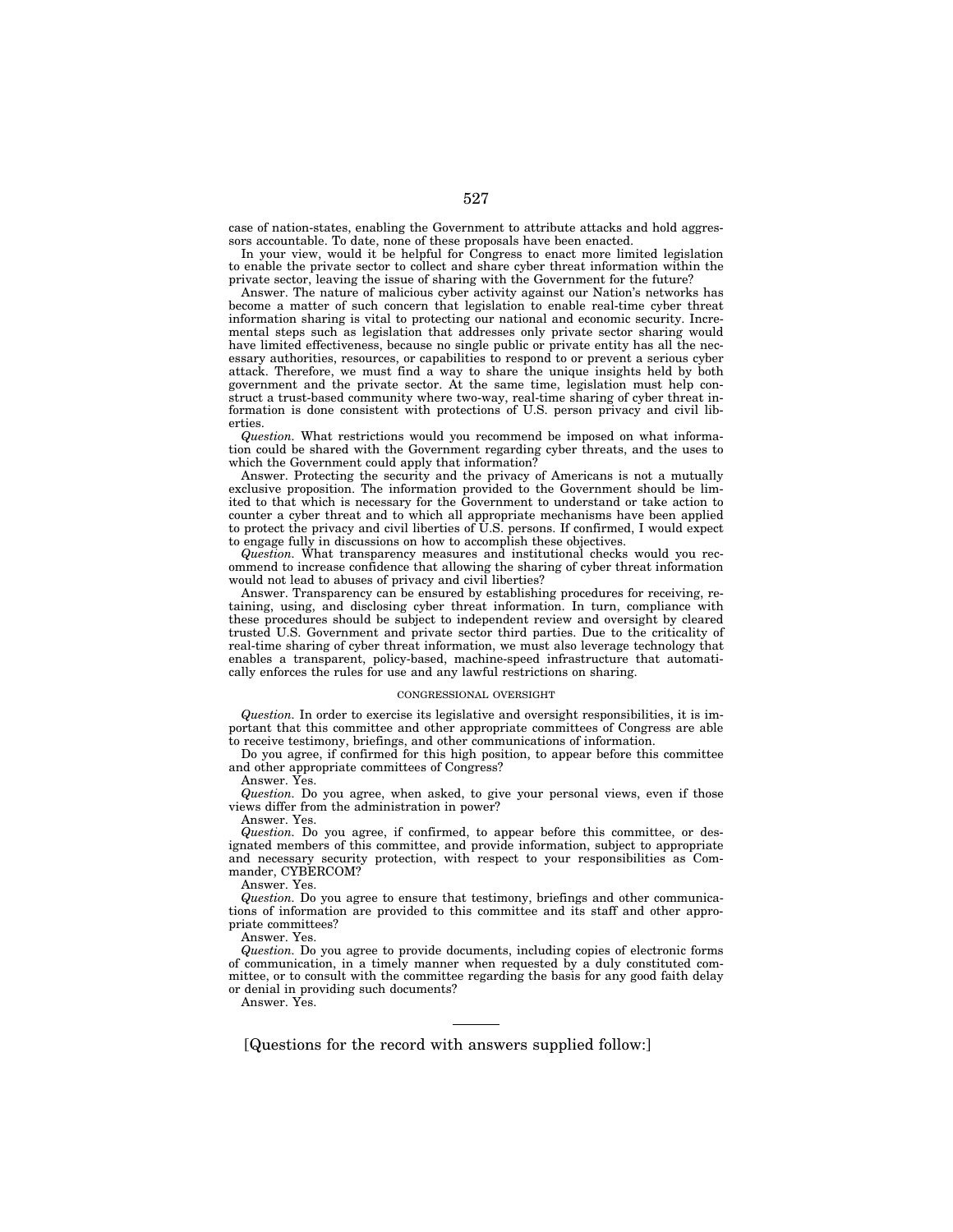# QUESTION SUBMITTED BY SENATOR JOE MANCHIN III

## WHISTLEBLOWER PROTECTION

1. Senator MANCHIN. Vice Admiral Rogers, the disclosure of classified and sensitive information by Edward Snowden certainly highlighted serious flaws in the National Security Agency's (NSA) internal security. There are those that would call Snowden a whistleblower, but I am curious as to whether he made an attempt to address his concerns through existing whistleblower channels in the NSA. What were those channels at that time and how have they changed since?

Admiral ROGERS. The Intelligence Community Whistleblower Protection Act (ICWPA) and Presidential Policy Directive-19 (PPD–19) describe specific steps to be taken to file a complaint. It provides employees and contractors of intelligence agencies with a mechanism for reporting alleged wrongdoing in IC agencies and associated programs to Congress. Congress specifically extended whistleblower protection to contractors in 2009 and those protections remain in place today. Mr. Snowden did not follow the processes established by the ICWPA or PPD–19 and therefore is not a "whistleblower" as that term is defined.

In the case of Mr. Snowden, he had the option reporting through his chain of command or contacting any Inspector General. There are also Congressional committees and mechanisms in place. After extensive investigation, we have not found any evidence to support Mr. Snowden's contention that he brought these matters to the attention of anyone.

### QUESTIONS SUBMITTED BY SENATOR KIRSTEN E. GILLIBRAND

# RECRUITING TALENT IN U.S. CYBER COMMAND

2. Senator GILLIBRAND. Vice Admiral Rogers, the National Commission on the Structure of the Air Force recently released their findings, which highlighted the importance of the National Guard and Reserve in the U.S. cyber mission. Specifically, it noted that the Guard and Reserve were uniquely positioned, because of their part-time status, to attract and retain the best and the brightest in the cyber field. Additionally, the National Defense Authorization Act (NDAA) for Fiscal Year 2014 has directed the Department of Defense (DOD) to look at the integration of the Guard in all its statuses into the cyber workforce. I have long agreed with this assessment, and introduced the Cyber Warrior Act which would establish National Guard cyber teams in each State to leverage this talent pool. If confirmed, what is your vision for the roles of both the Guard and Reserve in U.S. Cyber Command (CYBERCOM) and within the distinct Service cyber elements?

Admiral ROGERS. CYBERCOM envisions the Guard and Reserve will play a vital role in our cyber mission by working through the Services for the opportunity to leverage their civilian skill sets, the dual mission of the Guard, and the complementary nature of reservists to address specific needs, fill gaps and provide a surge capability within the Active component.

3. Senator GILLIBRAND. Vice Admiral Rogers, I want to be helpful to DOD in recruiting the best talent and acquiring the best tools for our cyber mission. In your opinion, what can Congress do to assist DOD in this effort?

Admiral ROGERS. The Cyber Mission Force (CMF) construct and the corresponding planning documentation, identifies the size and scope of the CMF, the associated knowledge, skills, and abilities required for the various work roles that make up the CMF, the schedule for manning the teams, and the work role priorities. Together this information provides the Services with their targeted recruiting goals and priorities.

4. Senator GILLIBRAND. Vice Admiral Rogers, what do you believe DOD needs in order to remain on the cutting edge of cyber defense?

Admiral ROGERS. DOD requires trained and ready cyber teams that can take a more proactive approach rather than the reactive approach. DOD also requires a more defensible, data-centric architecture with cloud-enabled analytics, and a dynamic and reconfigurable network. CYBERCOM requires appropriate authorities to defend U.S. national interests in cyberspace. Additionally, policy is required that clearly establishes roles and responsibilities across agencies that provide the authority to see and defend systems outside of the DOD Information Systems.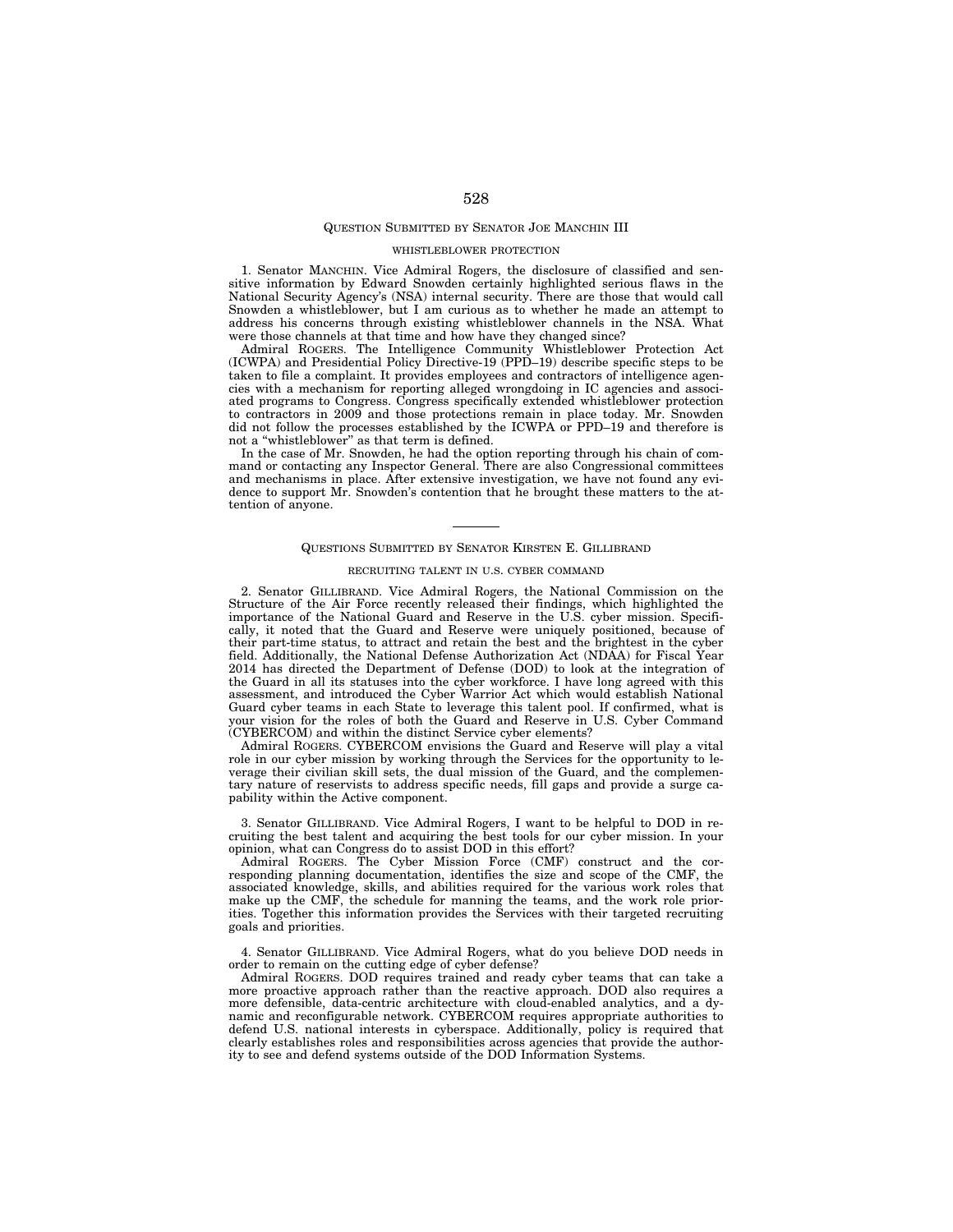## CYBER DEFENSE

5. Senator GILLIBRAND. Vice Admiral Rogers, you are nominated to serve as both Commander, CYBERCOM, and Director, NSA/Chief, Central Security Service, giving you a unique role and perspective on cyber issues. What do you think are DOD's two most important cyber needs for the next 5 years?

Admiral ROGERS. Recently, General Alexander described to the House Armed<br>Services Committee five key things we need to do without further delay, namely:<br>promote a defensible architecture; develop a trained and ready workfo legislation that enables two-way, real-time information sharing among and between private and public entities; set up a seamless cyber command and control structure from the President on down; and, build a common picture to strengthen our Nation's cybersecurity defenses.

6. Senator GILLIBRAND. Vice Admiral Rogers, if confirmed, how will you incorporate cyber forces, especially in the National Guard, into our Homeland defense strategy<sup>®</sup>

Admiral ROGERS. The CYBERCOM Guard Reserve office is diligently working with the National Guard Bureau and U.S. Northern Command to develop a cyberspace strategy framework that incorporates relevant portions of our Homeland defense strategy involving the protection of our Nation's critical infrastructure and key resources.

7. Senator GILLIBRAND. Vice Admiral Rogers, what are your thoughts on the relationship between the Department of Homeland Security (DHS) and DOD in terms of global cybersecurity roles and responsibilities?

Admiral ROGERS. Global cooperation on cybersecurity is necessary to address the threat, build consensus on the norms of responsible conduct in cyberspace, and address ongoing malicious activity. CYBERCOM strongly endorses the U.S. Government's team approach, leveraging all of our homeland security, law enforcement, and military authorities and capabilities, which respectively provide for domestic preparedness, criminal deterrence and investigation, and national defense. As such,<br>Department of Justice (DOJ), DHS, and DOD each have specific, critical roles and<br>responsibilities as part of the Federal whole-of-governme threats. Moreover, all three departments are involved with private and international partners within their areas of responsibility, and whether their activities are at home or abroad, the departments support one another to address cyber issues. As with threats to the United States, our allies, and our interests in other domains, DOD has the mission to defend the Nation, to include the protection of national security systems. This responsibility logically extends to all domains, including cyberspace. DHS is responsible for securing unclassified Federal civilian Government net-works and working with owners and operators of critical infrastructure to secure their networks through risk assessment, mitigation, and incident response capabilities. DOJ is the lead Federal department responsible for the investigation, attribution, disruption, and, and as appropriate, prosecution of cybersecurity incidents. As authorized by the President, and consistent with the law, DOD defends, deters, and takes decisive action in cyberspace to defend national interests; supports DHS in homeland security (i.e., personnel, equipment, and facilities); and supports Federal agencies pursuant to the Defense Support of Civil Authorities process.

8. Senator GILLIBRAND. Vice Admiral Rogers, the dynamic nature of the cyber threat presents a unique problem in that we typically find ourselves in a perpetual game of catch-up, always chasing our adversary. As soon as one system fix is introduced, countless other vulnerabilities, some known, many unknown, become all the more magnified. If confirmed, how do you intend to address the continually morphing requirements distinct to the cyber threat facing both DOD and the United States as a whole?

Admiral ROGERS. [Deleted.]

9. Senator GILLIBRAND. Vice Admiral Rogers, what do you project as the main over-the-horizon cyber threat? Admiral ROGERS. [Deleted.]

# CYBER TRAINING

10. Senator GILLIBRAND. Vice Admiral Rogers, I am interested in the training our cyber warriors are receiving. What is your understanding of the training capacity at the Service academies and in the current pipeline?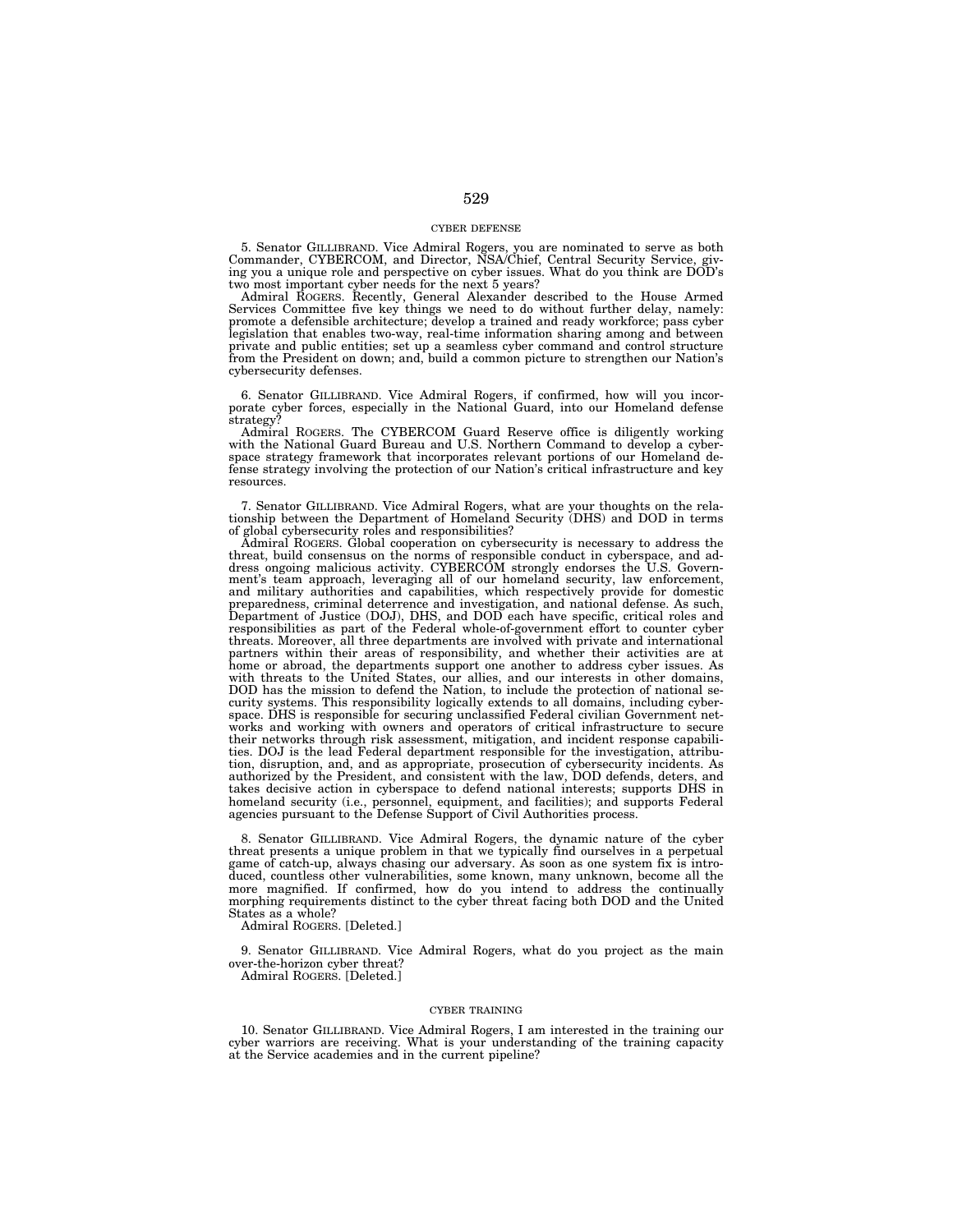Admiral ROGERS. Each Service Academy educates our future Service and joint leaders slightly differently and for good reason. The mission of the Service Academies is to educate our next generation of military leaders and cyber related skills are core to every officer regardless of their chosen career. Given the many requirements levied upon midshipmen and cadets, I believe the investment currently being made in cyber education to be appropriate.

11. Senator GILLIBRAND. Vice Admiral Rogers, do you see room for improvement in the training pipeline and at the Service Academies?

Admiral ROGERS. There is always room for improvement, and each Service Acad-emy is integrating cyber education to meet Service specific needs. Because I am a Naval Officer, I am far more aware of how the Naval Academy has embraced cyber related education. 100 percent of their graduates will receive at least two semesters of technical cyber education with a large percentage of them earning a STEM de-gree. I believe that is the right path and one that each academy should consider implementing.

12. Senator GILLIBRAND. Vice Admiral Rogers, is there a role for Congress to as-

sist in making improvements, such as a need for additional authorities? Admiral ROGERS. Providing CYBERCOM with the oversight authorities it needs to ensure that it can enforce common, joint architectural components to support both CYBERCOM strategic requirements and unique Service specific requirements remains critical. I am still investigating the need for additional authorities and won't hesitate to make requests known if we deem them to be necessary.

## RETENTION OF CYBER PERSONNEL

13. Senator GILLIBRAND. Vice Admiral Rogers, since cyber is a relatively new field, it seems like the Services are not having any trouble recruiting talent at this point. However, the issue of retention is of concern to me. If confirmed, what would you recommend for retention of these servicemembers across the total force?

Admiral ROGERS. CYBERCOM remains engaged with each of the Services to address current and projected Active Duty requirements as needed. This includes designating servicemember re-enlistment and career field bonuses for cyber career fields, along with associated Active Duty service commitments to assist with retention. Additionally, the Command continues to utilize civilian temporarily expanded hiring authorities and is in negotiation with the Air Force to expand the current internship program to include universities offering cyber-specific expertise. The National Guard and Reserves offer servicemembers the opportunity to continue contributing to the cyber mission in uniform after they have completed Active Duty service. We will continue to work with the Services to develop plans to integrate the National Guard and Reserves into the cyber domain, including recruitment and retention strategies for Reserve component members.

14. Senator GILLIBRAND. Vice Admiral Rogers, do you believe that current retention strategies are useful to the cyber force, or should we be considering different strategies?

Admiral ROGERS. While to date overall retention has not been a concern, strategically, we will continue to work with the services to address assignment policies and career management for highly technical/highly trained cyber professionals with the desired result to maintain skill currency and utility. Strategies are still being developed/implemented, once implemented, retention rates will be monitored.

#### JOINT INFORMATION ENVIRONMENT

15. Senator GILLIBRAND. Vice Admiral Rogers, in some of my conversations, I have heard that the Joint Information Environment is a good idea, but there are some concerns about the challenges of implementing it effectively. What challenges do you see, and if confirmed, what would you do to address concerns about implementation?

Admiral ROGERS. The Joint Information Environment (JIE) will transform the DOD Information Network (DODIN) into a defensible and operationally effective architecture by shifting the focus from protection of individual Military Service-specific networks, systems and applications to securing data and its uses. I support the JIE approach. Given these challenges, the threat, and the need for efficiency, we must move in this direction. I see three key challenges to JIE implementation. First, transferring responsibility and authority for network command, control, and security of an organization's operational network to a third party is a new paradigm that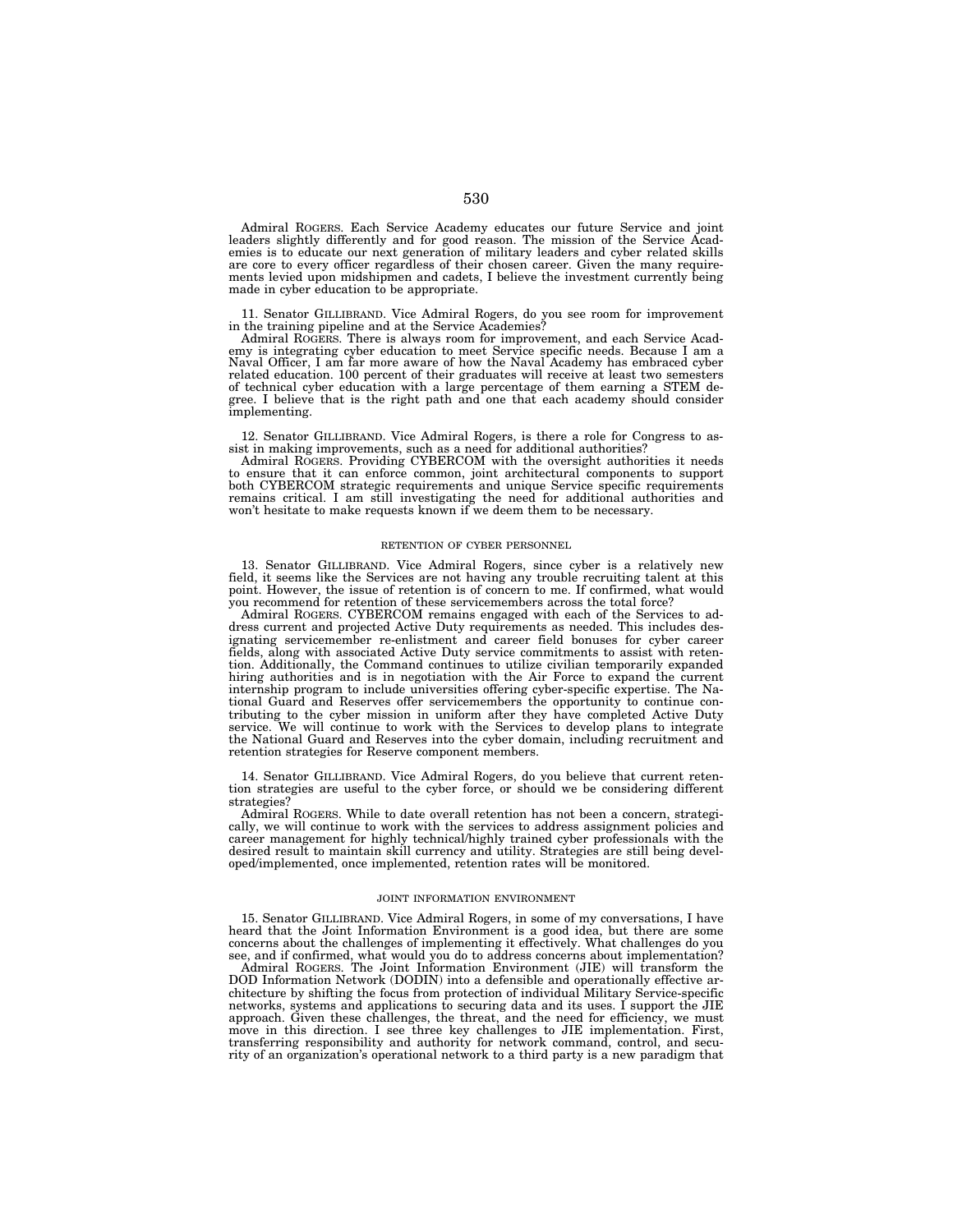will be challenging to overcome. Second, the Department must leverage finite resources to design and implement JIE while continuing to operate and maintain the existing DODIN infrastructure. JIE will demand the involvement of some of our best technical experts even as we rely on these same people for current operations. Additionally, it will need to include the design and implementation of a strong security infrastructure. Third, implementation of the JIE framework is being accomplished without a program of record and corresponding dedicated funding line. This intentional, strategic decision introduces a degree of complexity in maintaining alignment of the various IT acquisition programs across the Department, but the risk appears to be manageable and will allow the Services and combatant commands to retain control of their individual information technology budgets while providing capabilities that enable the entire enterprise. We are addressing these challenges through a combination of rapid capability implementation and optimization of existing governance constructs. We are leveraging the lessons learned from implementing JIE Increment 1 in U.S. European Command and U.S. Africa Command, streamlining development processes, minimizing the time required of our technical experts, and ensuring critical path activities minimize impact on Department components. Additionally, in partnership with the DOD Chief Information Office, we are leveraging established governance forums to apply the collective expertise of the entire JIE team toward solving tough challenges and making informed decisions.

### CIVILIAN CYBER RECRUITING AND RETENTION

16. Senator GILLIBRAND. Vice Admiral Rogers, during the hearing, you identified recruitment and retention of civilian cyber personnel as a greater challenge than recruitment and retention of military cyber personnel. What specifically are the challenges and what do you believe is needed to recruit and retain civilian cyber warriors in DOD?

Admiral ROGERS. We are faced with a couple of recruiting and retention challenges. The recent furlough situation created uncertainty for recruiting prospective new hires and retaining our talented cadre workforce. While Federal employment has traditionally been seen as a secure career, both NSA and CYBERCOM experienced employee turmoil directly attributed to an absence of appropriations at the beginning of fiscal year 2014. Given our close relationship with NSA, many employees experienced the furlough while others did not. This had a negative impact on morale and caused employees to search for perceived ''non-furloughed'' positions to mitigate their employment risk. This of course results in skewing the workforce mix, and also leads to some critical work roles remaining vacant. We also continue to experience difficulty hiring personnel with the skills we need while competing with industry, academia, and other non-Federal and Federal organizations. We have had success using the "Schedule A Expedited Hiring Authority" that was granted CYBERCOM over the past 3 years and expires 31 December 2014. However, we continue to have great difficulty competing with outside agencies and companies due to the speed at which they can hire and the generally higher level of salary that they can offer.

17. Senator GILLIBRAND. Vice Admiral Rogers, do you see a need for Congress to grant additional authorities to DOD to recruit and retain civilians?

Admiral ROGERS. Yes. In order to address the challenges of recruitment and retention of civilian cyber warriors, CYBERCOM needs additional authorities such as:

- (1) Rank-In-Person: The ability to assess and act on the knowledge, skills and abilities (KSA) an individual brings to the job, rather than focusing principally on assessing a position against rigid job classification factors.
- (2) Performance Focused Pay: Designed to compensate and reward employees based on performance, contribution or competencies; enhances ability to compete with the private sector for high quality candidates, including college graduates.
- (3) Market Informed Pay: Pay ranges tied to pay rates for comparable positions with CYBERCOM's private/public competitors; grade levels replaced with career levels and varied by occupation; OPM classification standards are aligned with CYBERCOM career levels.
- (4) Extended Probationary Period: Allows the 1 year probationary period to be extended for up to 3 years determined by the type of work.
- (5) Training and Development (Critical Skills): Expanded CYBERCOM authority to provide funding for degree and certificate programs.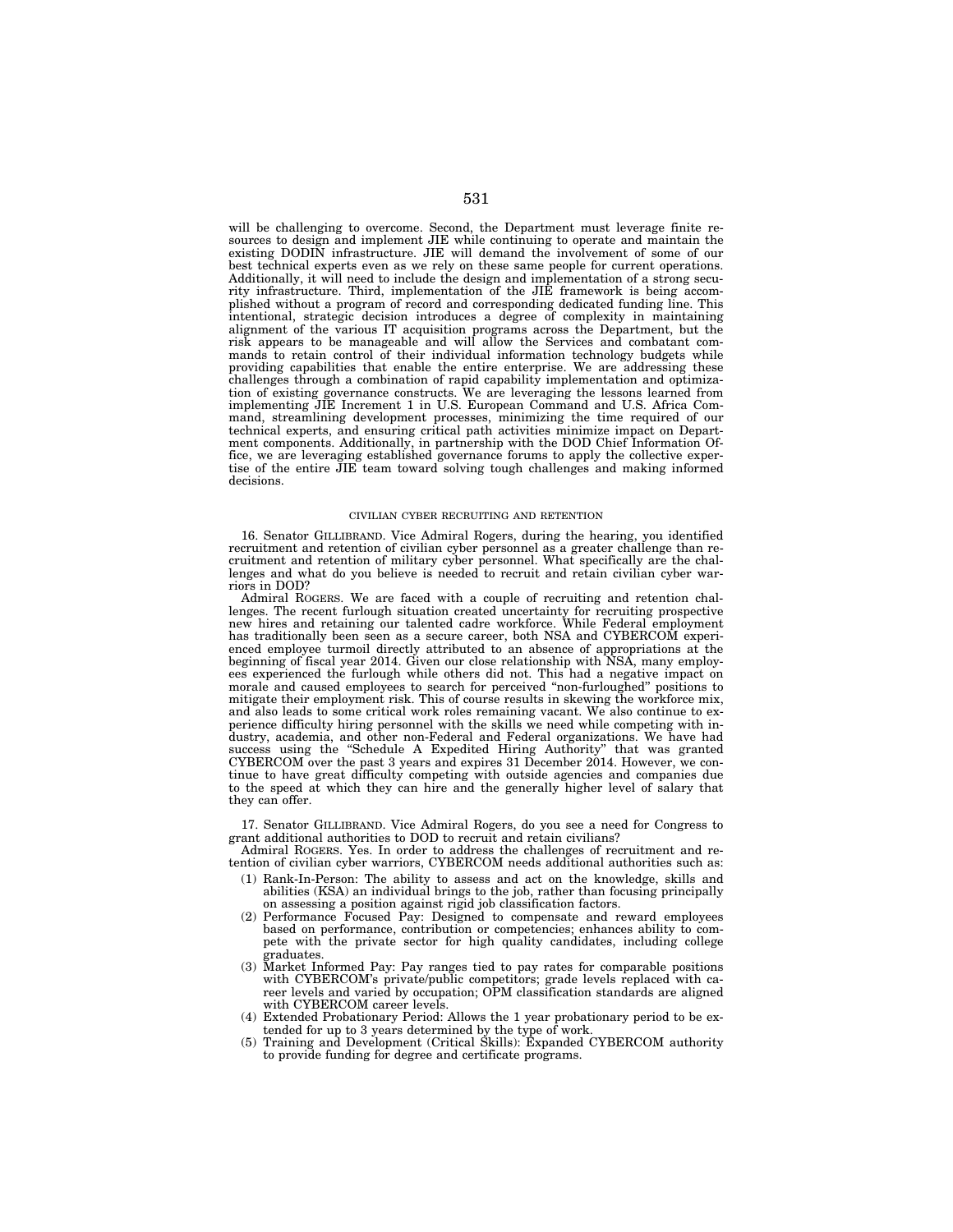In order to stay competitive in the work place and execute the CYBERCOM mission effectively, the Commander, CYBERCOM, needs greater flexibility to recruit, hire and retain a highly skilled work force. Under Title 10 excepted authorities, the Director, NSA/Chief CSS has that flexibility and is thus able to recruit and retain some of the Nation's most talented technical PhDs, Computer Scientists, Engineering and Physical Scientists and Mathematicians, business and support professionals. Commander, CYBERCOM, needs these same authorities to build a similar civilian work force.

In addition, the previous commander in an open hearing identified, ''.with respect to personnel, I think we need to come up with a personnel system that puts all of our cyber team in one personnel construct, especially for the NSA CYBERCOM team.

## QUESTION SUBMITTED BY SENATOR MAZIE K. HIRONO

### CYBERSECURITY VITAL TO NATIONAL SECURITY

18. Senator HIRONO. Vice Admiral Rogers, cybersecurity plays a vital role in the security of our Nation. With \$5.1 billion in the fiscal year 2015 budget request, there are many opportunities to incorporate, both Active and Reserve cyber units to play critical roles in cybersecurity. With cybersecurity and intelligence infrastructure already in place on Oahu and many cyber threats originating in the Pacific region, I believe that the Hawaii National Guard would be an ideal candidate to establish a cyber force. Please share your thoughts on the National Guard's role in the cybersecurity mission at the national level as well as specifically for the State of Hawaii?

Admiral ROGERS. Regarding the role of the National Guard, to include the State of Hawaii, in State-specific cyber missions we are looking at two distinct areas of concern. One, we continue to work with the Services on how the National Guard Forces are employed by CYBERCOM specifically, and integrated with the CMF. Second we are looking to develop a CMF capability that included the National Guard and its role in support civil authorities in resiliency, recovery, and aid in investigations. One concept for consideration, subject to appropriate mission analysis, feasibility study, authorities analysis, and requisite DOD approvals, would be to establish cyberspace situational awareness and capabilities for protecting Critical Infrastructure and Key Resources (CIKR) within the States' utilizing the Reserve Force construct. Additionally, we recognize Reserve component civilian experience and certifications are a critical benefit in the quickly evolving cyberspace domain which enhances military based training programs.

## QUESTIONS SUBMITTED BY SENATOR JAMES M. INHOFE

### NETWORK VULNERABILITY

19. Senator INHOFE. Vice Admiral Rogers, U.S. Transportation Command (TRANSCOM) has been subject to a growing number of cyber attacks. TRANSCOM's reliance on unique contracts—such as the CRAF program where U.S. civil air carriers agree to augment organic military airlift during a crisis in exchange for access to peacetime defense business—creates unique challenges. In a contingency, TRANSCOM's ability to move troops or supplies could be hindered if a vendor's network were compromised. Today there appears to be little sharing of threat and network vulnerability information. Do you share these concerns?

Admiral ROGERS. I do share these concerns, and that is why efforts to enable asset owners to strengthen these networks and hold them accountable are so important. DOD and NSA have long worked to address these issues through voluntary and contractual means including sharing information directly with participating companies in the Defense Industrial Base Cybersecurity/Information Assurance program. DOD further supports broader industry information sharing efforts by providing threat and vulnerability information through DHS. Executive Order 13636 continues to advance information sharing, but legislation is still needed to enhance information sharing among and between private and public entities, and to protect privacy and civil liberties. The end goal is to achieve machine speed cybersecurity and to enable coordinated preventative and response options across the U.S. Government and private sector to protect and defend the United States and our interests in cyberspace.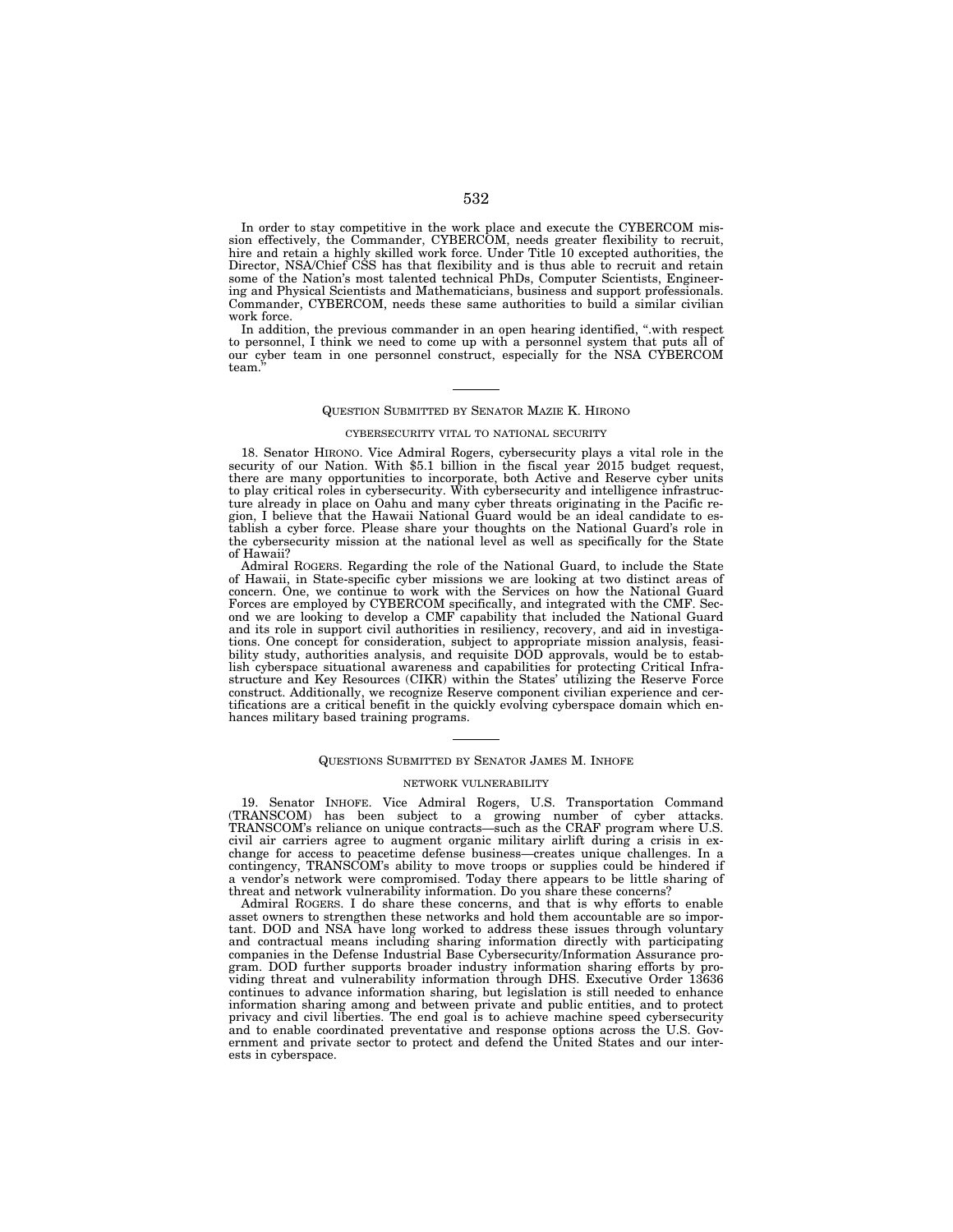20. Senator INHOFE. Vice Admiral Rogers, what other unique cybersecurity challenges do you believe we should be aware of? Admiral ROGERS. The United States faces adversaries that seek persistent

presences on military, government, and private networks for purposes such as exploitation and potential disruption and destruction. These adversaries have dis-<br>played increasing capacities and sophistication in their capabilities designed to<br>steal, manipulate, and destroy U.S. information and hold ou on which our military and nation rely at risk. This is a constantly changing environment that requires we generate the capability and agility needed to operate in this dynamic environment. In addition to improved information sharing among public and private sector entities, we need to establish timely decision-making structures and processes to provide senior decision makers and operational commanders with a full range of options within the cyber arena. This requires that we partner with our allies, the private sector, within DOD, and across the U.S. Government. These partnerships can assist us in countering common threats and addressing shared vulnerabilities at a larger scale than any one organization can do alone.

21. Senator INHOFE. Vice Admiral Rogers, what steps are TRANSCOM and CYBERCOM taking to address these vulnerabilities?

Admiral ROGERS. Across DOD, we are creating capabilities that can help mitigate these vulnerabilities, but some key capability gaps remain in dealing with highly adaptable and increasingly capable threats. Because the architecture must be agile, secure, reliable and rapidly deployable, DOD is currently involved in efforts to leverage computing technology that can dramatically increase our ability to safely and securely store and access data. In order to create effective cyber teams, we need enough trained and ready cyber experts to perform all the responsibilities; therefore, CYBERCOM is in the process of assembling a workforce that understands how to perform necessary threat management in this domain. We must also have the ability and the confidence to share this common operating picture among government<br>organizations, industry partners, and foreign partners as appropriate. We continue<br>to work across DOD and with other departments and agencies t changes such as the work under the Executive order that will enhance our ability to strengthen our cybersecurity, but cyber legislation is still needed to enhance information sharing among public and private entities and protect privacy and civil liberties.

22. Senator INHOFE. Vice Admiral Rogers, can TRANSCOM and DOD enact a pol-

icy change that can make the fixes that you envision? Admiral ROGERS. CYBERCOM is collaborating with TRANSCOM and other DOD entities to work with private sector partners to improve network security that will ensure reliable worldwide logistics operations. In the past year, DOD has extensively re-written cybersecurity policies to incorporate National Institute of Stand-ards and Technology (NIST) standards and ensure compatibility across not only the department, but the entire Federal Government. These new policies are currently being disseminated and enacted across DOD, and promise to significantly alter the way DOD evaluates and manages risks across our enterprise. DOD is also working with its U.S. Government counterparts to enact policy and process changes that will enable the coordinated employment of existing homeland security, law enforcement, and military authorities and capabilities, as appropriate. Also, we continue to focus on improving information sharing between the private and public to the greatest extent feasible in the current environment, noting that cybersecurity information sharing legislation would do much to enable and enhance two way real time information sharing.

23. Senator INHOFE. Vice Admiral Rogers, do you feel that TRANSCOM and DOD need more legislative authority to fix this persistent threat brought about by the current cyber intrusion problem?

Admiral ROGERS. The President has the necessary authority to order military action to defend our Nation against all attacks whether they come from terrorists or nation states and in any domain from sea, air, land or cyberspace. Since the President can delegate appropriate authorities to the Secretary of Defense to use the Department's operational capabilities, including CYBERCOM, to defend the Nation from cyber attack, additional legislative authority for DOD or CYBERCOM is not necessary. That said, the operations of TRANSCOM and its close industry partnerships serve to highlight that with so much of the critical infrastructure owned and operated by the private sector, the government has limited visibility and thus is often unaware of the malicious activity targeting our critical infrastructure. These blind spots prevent the Government from being positioned to either help the critical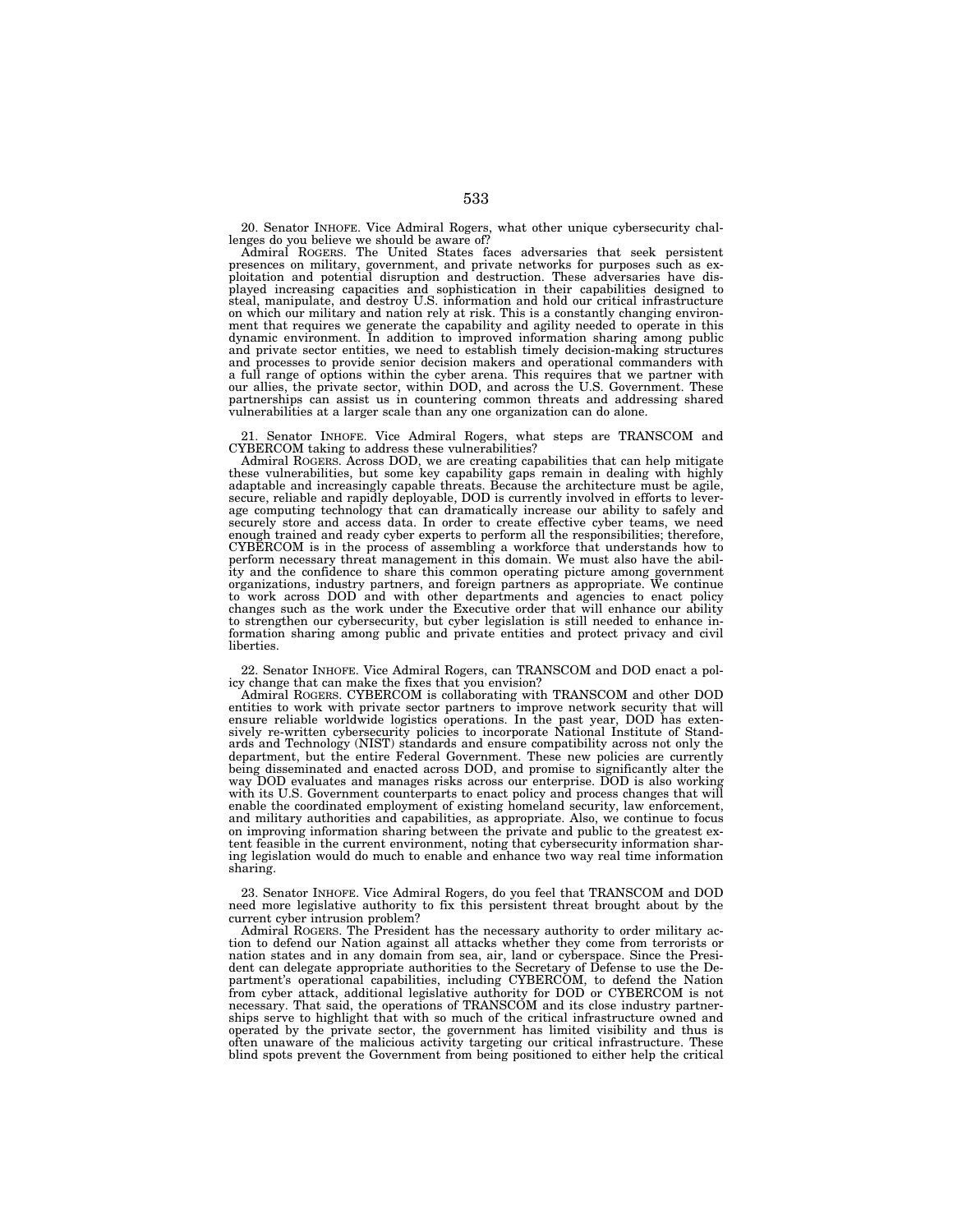infrastructure to defend itself or to defend the Nation from an attack, if necessary. This can best be overcome through legislation that removes existing barriers and disincentives and facilitates two-way real time information sharing between the private sector and the government.

# QUESTIONS SUBMITTED BY SENATOR KELLY AYOTTE

### CYBER DETERRENCE

24. Senator AYOTTE. Vice Admiral Rogers, when DOD endures a cyber attack, how would you characterize our ability to determine who conducted the attack?

Admiral ROGERS. Our ability to determine who conducts cyber attacks depends upon several factors including sophistication of the malicious actors, information sharing capabilities and policies and available trained manpower. Attribution involves an examination of malicious activity based on technical, behavioral, and personal characteristics. Our ability to determine attribution does not solely rely on the mechanical process of geo-location of physical networks or nodes. The possibility always exists the adversary has exploited/hijacked what appears to be the origin and is directing the cyber attacks from a remote location, anywhere in the world. We employ significant resources and manpower to analyze network and intelligence data to determine the true aggressor. Over the past decade, our ability to identify malicious cyber actors has improved significantly as we have adopted a federated approach in the analysis of data necessary to pinpoint the nexus for a given cyber operation. To stay ahead of the adversary, there are currently processes in place to share information and analytic insight across DOD and the Intelligence Community. In addition, defense contractors and other civilian defense organizations have their own sets of information which could lead to the attribution of cyber threat actors and their capabilities and intentions.

25. Senator AYOTTE. Vice Admiral Rogers, how long does it take to identify the attacker?

Admiral ROGERS. Analysis of network traffic is one key element in the attribution process. Analysis of malicious network traffic over time provides valuable clues in the hunt for a nexus in the case of nefarious activity. Developing ''signatures'' using the aforementioned network analysis techniques, combined with multi-source intelligence information, allows for rapid identification and notification—often within minutes.

The process for identifying top level cyber actors using advanced tools is much more complicated. Attribution can take days to months as the forensic review of the operation is conducted by multiple organizations within DOD and the Intelligence Community. It must be noted, however, that the distributed nature of the Internet combined with the blinding pace in the evolution and growth of cyber tools and associated programs makes timely attribution of the most advanced actors particularly difficult.

26. Senator AYOTTE. Vice Admiral Rogers, how can we improve our attribution capability?

Admiral ROGERS. Attribution of the individuals and/or organizations responsible for malicious cyber activity can run the gamut of difficulty. In order to improve our attribution capability it is imperative we employ highly skilled and trained individuals working with advanced and consistently updated technologies across and between Whole of Government.

Training and recruitment of effective information technology and analysis personnel is critical to building and maintaining an effective cyber force. Our current build-up of National Mission Teams and Cyber Protection Teams are a step in the right direction. It is also important that we continue to strengthen the cyber ranks of existing agencies by hiring the most qualified individuals and providing working environments that are competitive with the private sector.

Substantial investment in research and development of new capabilities by private enterprise, educational institutions, and government agencies is also critical to improving our attribution capability. Attribution capability is highly dependent upon our mastery and dominance of communication and system technologies.

Finally, sharing of malicious cyber activity and associated intelligence across Federal agencies is a key part in the process of understanding the cyber adversary. As attribution models and frameworks continue to mature and are shared and agreed across agencies, each agency's unique insights and information can be shared and organized to deliver more rapid and accurate attribution.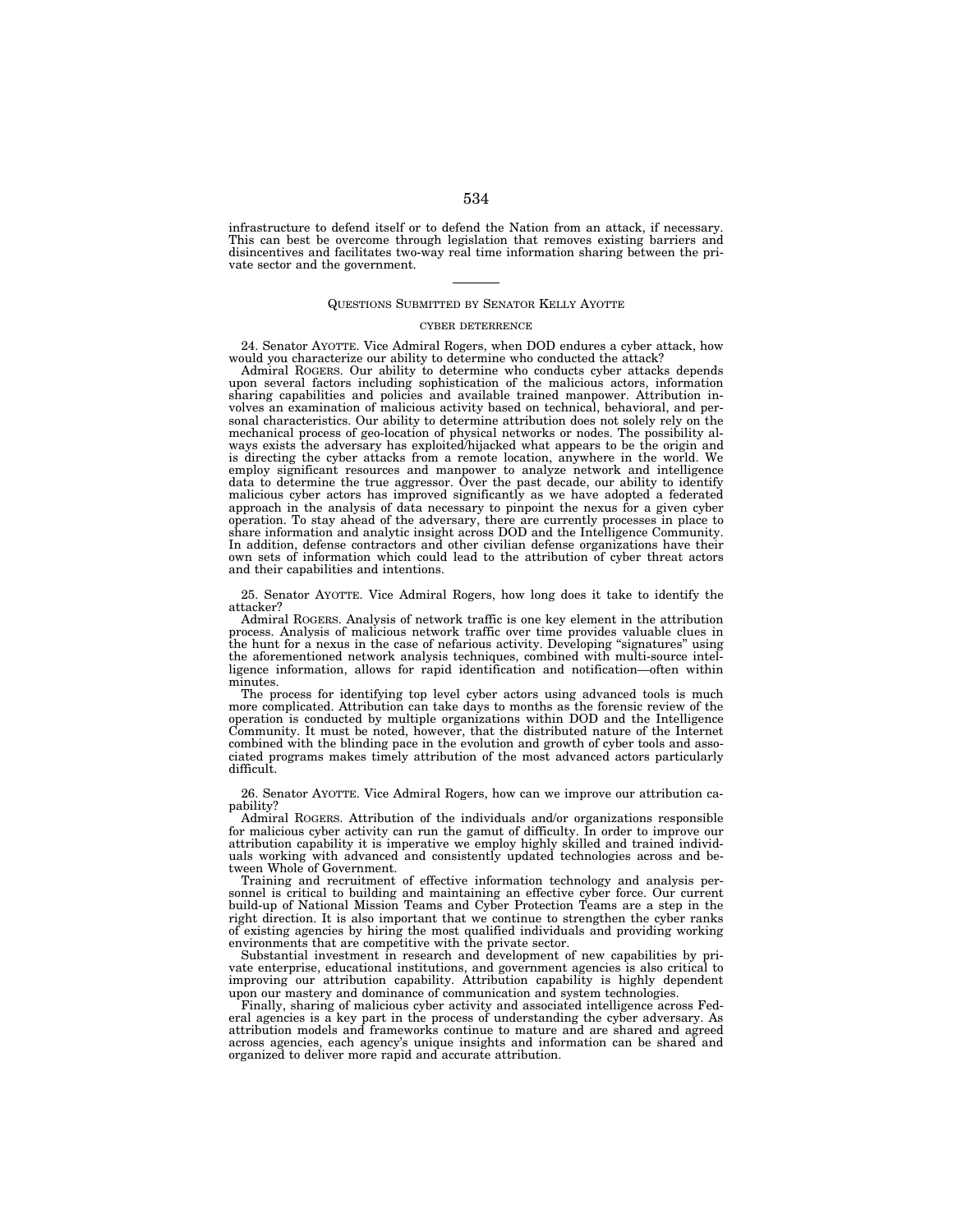## CYBER THREAT

27. Senator AYOTTE. Vice Admiral Rogers, what is your greatest concern in regards to CYBERCOM?

Admiral ROGERS. My greatest concern is dealing with the evolving threat in cyberspace. Our adversaries seek to establish persistent access to military, government, and private-sector networks in order to extract sensitive information and, potentially, to disrupt or destroy critical infrastructure and key resources. As a military and a nation, we are not well positioned to counter such threats. Detecting, containing and expelling capable, persistent intruders can require a commitment of resources and a degree of information sharing and collaboration among government and private-sector entities that is often limited by questions of legal authorities, liability and regulatory necessity.

DOD is improving development of cyber capabilities to detect and respond to the evolving threats; however, key gaps remain. Our legacy information architecture, for instance, is not optimized for defense in its current form and our capability for shared situational awareness across DOD networks are not yet sufficient. We have not yet built trained and ready cyberspace forces in the quantity needed to counter<br>the full range of threats we face. Finally, existing authorities and legal frameworks<br>are not adequate for the public-private threat infor sponses needed for defense of the Nation in cyberspace. Additional legislation is needed to allow greater public-private information sharing while protecting privacy and civil liberties.

28. Senator AYOTTE. Vice Admiral Rogers, from a DOD perspective, what steps do you think are most important to take in the short-term to better protect our warfighting capability from cyber attacks? Admiral ROGERS. The most important short-term actions to better protect our

warfighting capability mirror DOD's enduring priorities to build a defensible archi-tecture, employ trained and ready CMFs, and maintain global situational awareness and a common operating picture, but with a slightly different order of emphasis. One of my first priorities will be to work closely with NSA and the Services to accelerate the training and deployment of trained and fully qualified personnel to man the CMFs. Effectively employing our CMFs and better focusing their secure and defend efforts requires that we continue to identify and prioritize assets that constitute the critical cyber components or cyber dependencies of our warfighting capabilities. Finally, an improved understanding of critical warfighting cyber components and cyber dependencies is essential for enhancing our efforts to build and maintain global situational awareness in cyberspace.

## CYBERCOM AND U.S. NAVY RESERVES

29. Senator AYOTTE. Vice Admiral Rogers, the Military Services provide many of our Nation's cyber professionals. What role do you believe the Reserve component— including the National Guard—should play in cyber operations?

Admiral ROGERS. We are engaged with the Services on the proper role of Reserve component cyber forces. The ability to identify, leverage, and employ these forces can provide a critical enabler for national cyber defense. The Air Force and Army are planning to have the Reserve component forces part of their respective CMF build. These plans are currently being vetted within each of the respective Services.

The Reserve component, to include the National Guard, plays an essential role in physical defense and public security. The cyber mission provides an opportunity for the Services to leverage the dual nature of guardsmen and the complementary nature of reservists to address specific needs, fill gaps and when required, supplement the Active Force in a surge capacity. A significant contribution to the national cyber defense mission is the ability of guardsmen and reservists to leverage their civilian expertise, professional knowledge, and established relationships in order to support Federal, State, or local mission tasks as assigned by appropriate authorities.

30. Senator AYOTTE. Vice Admiral Rogers, what specific role do you think the U.S. Navy Reserves should play in cyber operations?

Admiral ROGERS. Since 2012, the Navy Reserve (NR) fulfills a significant role in Fleet Cyber Command/Commander Tenth Fleet (FCC/C10F) efforts to build and deploy its CMF structure. Reserve personnel are sourced from across all FCC/C10F Reserve units, Selected Reserves, and a mix of volunteers from Voluntary Training Units, a subset of the Inactive Ready Reserve. The FCC/C10F's utilization of Navy Reserve personnel includes the drafting of CMF team-specific Concepts of Operations, as well as the strategy for development and formalization of a plan for the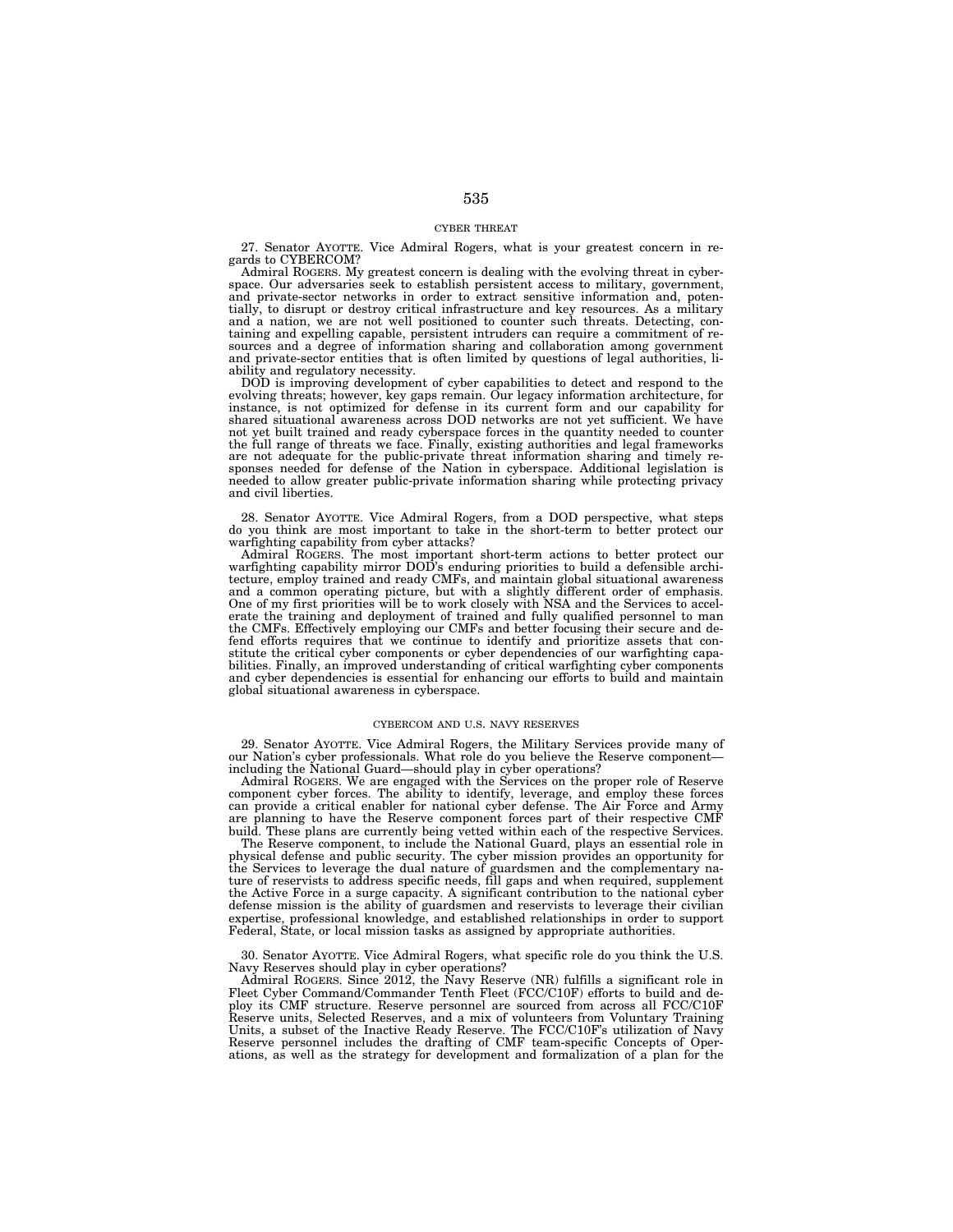Active component Navy CMF team build, which is currently under review by FCC/ C10F. Additionally, Navy Reserve personnel currently augment headquarters functions on both the cyber plans and targeting, and fires efforts. Navy reservists currently support Active component cyber exercises such as Cyber Flag and Cyber Guard, and serve as a critical force augmentation by providing immediate, trained, and experienced operators.

### CYBERSECURITY AND THE PRIVATE SECTOR

31. Senator AYOTTE. Vice Admiral Rogers, under the cybersecurity Executive order that President Obama signed in February 2013, the Government was tasked with improving the manner in which it shares information with the private sector. From a cyber perspective, how would you assess the information flow between the U.S. Government and the private sector?

Admiral ROGERS. In the last few years, and most recently under Executive Order 13636, the U.S. Government has made important progress in providing information to the private sector. Notable examples include the Enhanced Cybersecurity Services program for sharing threat and technical information from the Government to critical infrastructure sectors, and the release in February 2014 of the Cybersecurity Framework. Yet, without two-way sharing between the private sector and the Government, the Government may not have insight to malicious cyber activities within privately owned and operated networks in time to enable the private sector to defend itself, or to defend the United States, if necessary.

32. Senator AYOTTE. Vice Admiral Rogers, does the Government share enough information with the private sector?

Admiral ROGERS. No, despite the recent progress, there is room for improvement in what cybersecurity information the U.S. Government shares with the private sector, as well as what the private sector shares with the U.S. Government. The U.S. Government needs to improve its information sharing policies and processes in a manner that is timely, respects privacy and civil liberties, is sensitive to competitive advantage concerns, and protects intelligence and law enforcement sources, methods, operations, and investigations.

33. Senator AYOTTE. Vice Admiral Rogers, if confirmed as Director of the NSA and Commander of CYBERCOM, what more would you do to have a better flow of information to private sector companies so they can best protect their systems from cyber attacks?

Admiral ROGERS. As the Commander, CYBERCOM and the Director, NSA/Chief CSS, I will partner with DOD, DHS, FBI, and the Office of the Director of National Intelligence to improve machine-speed cybersecurity information sharing with the private sector. To this end, I will continue to support the goals of Executive Order 13636, namely: provide threat information to DHS, DOD, and other sector-specific agencies; assist in expanding the DHS-managed Enhanced Cybersecurity Services program to all critical infrastructure sectors; and move expeditiously to implement secure sharing of classified cybersecurity information with appropriately cleared private entities.

34. Senator AYOTTE. Vice Admiral Rogers, on the flip side, when a defense company endures a cyber attack, is that being shared with DOD? In other words, do we really understand the degree to which our defense industrial base is under cyber-attack?

Admiral ROGERS. The Department is adapting its DOD–Defense Industrial Base Voluntary Cybersecurity/Information Assurance (DIB CS/IA) Activities program (32 CFR Part 236) to incorporate mandatory incident reporting requirements under section 941 (NDAA for Fiscal Year 2013) while maintaining the voluntary cyber threat information sharing. This amended program will strengthen DOD's ability to safeguard DOD information on contractor unclassified information systems and provide contractors increased incentive to join the voluntary DIB CS/IA program for more robust cybersecurity collaboration with DOD. However, all stakeholders in the public and private sectors will remain disadvantaged in understanding the full scope of the threat without legislation to enhance information sharing among and between private and public entities while protecting privacy and civil liberties and clarifying liability and anti-trust issues.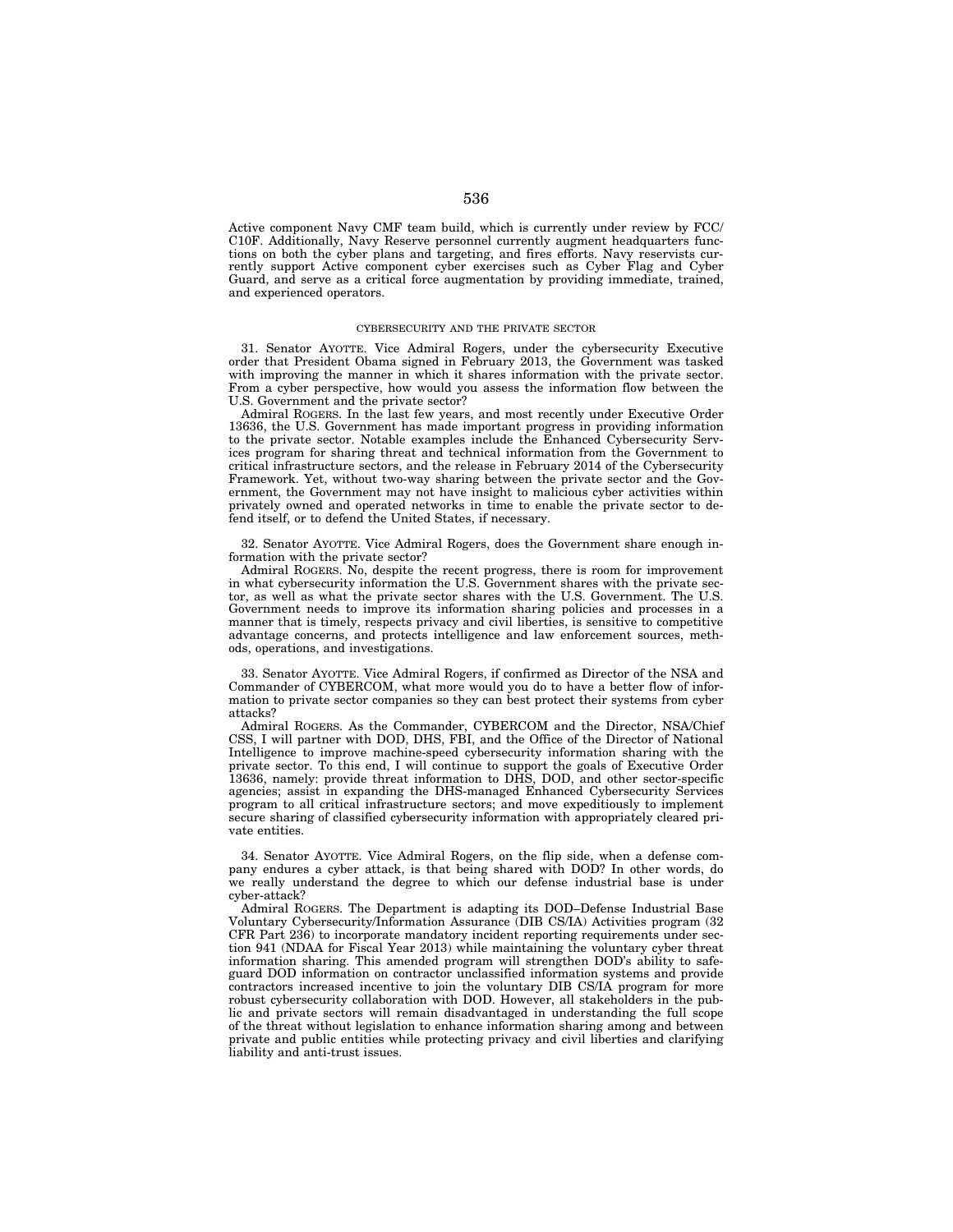35. Senator AYOTTE. Vice Admiral Rogers, countless jobs, investments, and dollars are being lost from the theft of intellectual property each year due to cyber hacks. How can we help our defense industrial base better protect itself?

Admiral ROGERS. I agree that the theft of intellectual property is a real and growing problem that negatively impacts the technological competitiveness, economic health, and national security of the United States. Several initiatives are underway to help the Defense Industrial Base (DIB) better protect itself. Cybersecurity information sharing occurs within the voluntary DIB Cybersecurity and Information Assurance (DIB CS/IA) Program and its optional DHS-managed Enhanced Cybersecurity Services (ECS) component. In addition, DOD, as the Sector Specific Agency for the DIB, works with DHS to implement the National Infrastructure Protection Program sector partnership model and risk management framework. While these partnerships help to improve the security of the DIB, and improve our collective strength against the theft of our Nation's intellectual property, additional steps are needed to remove barriers to cybersecurity information sharing and encourage industry to harden its networks.

## INTERAGENCY INFORMATION SHARING

36. Senator AYOTTE. Vice Admiral Rogers, what role should CYBERCOM play in coordinating with other agencies such as DHS to make sure the U.S. Government has a common picture of the threat and can develop a well-coordinated response?

Admiral ROGERS. As part of the Comprehensive National Cybersecurity Initiative (CNCI), Federal cybersecurity operations centers across the U.S. Government were linked to foster improved information sharing and shared situational awareness of cyber threats. CYBERCOM's Joint Operations Center is and should continue to be a key member facilitating that linkage across the whole of government, particularly when DOD is the designated lead for a cyber-related operation. In those circumstances where another agency has the lead, then CYBERCOM should act in a supporting capacity, as needed.

It is important to note that developing well-coordinated responses to potential cyber incidents begins long before an incident comes to light. Ideally, the U.S. Government would have pre-coordinated response options to cyber incidents available to respond to the most likely and most dangerous cyber threats. This requires advanced planning, capability development, machine-speed information sharing, whole-of-government exercises, and timely and agile decision-making processes that allow national leaders to assess and manage risks both during steady state and crisis operations. CYBERCOM is—as part of a broader DOD and U.S. Government effort—well-suited to support the development and exercise of pre-coordinated response options needed to defend the United States and its interests in cyberspace.

37. Senator AYOTTE. Vice Admiral Rogers, based on your preparation for your nomination hearing, how would you characterize CYBERCOM's current relationship with DHS?

Admiral ROGERS. CYBERCOM's relationship with DHS is good and growing. DHS, the lead for national protection, is a key partner to DOD, the lead for national defense. Efforts to protect and defend the United States and its interests in cyberspace must go hand-in-hand. As the nature of conflict and competition in cyberspace evolves, so, too, must CYBERCOM's relationship with DHS in order to ensure our Nation's ability to operate, defend, and protect ourselves in the domain. CYBERCOM's relationship with DHS will continue to grow both in importance and strength over the coming months and years. I look forward to working with my DHS counterparts to this end.

[The nomination reference of VADM Michael S. Rogers, USN, follows:]

NOMINATION REFERENCE AND REPORT

AS IN EXECUTIVE SESSION, SENATE OF THE UNITED STATES, *January 30, 2014* 

*Ordered,* That the following nomination be referred to the Committee on Armed Services: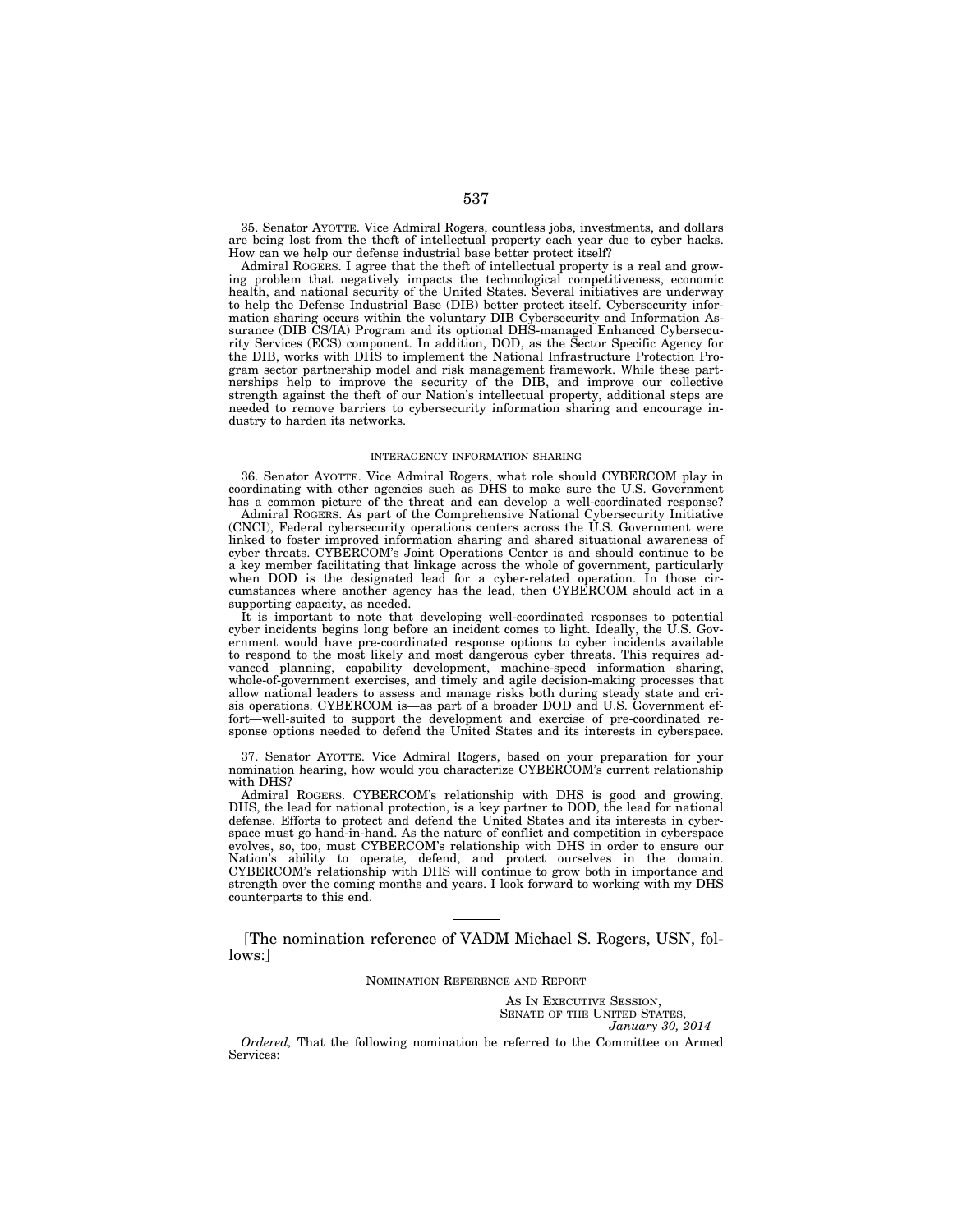The following named officer for appointment to the U.S. Navy to the grade indicated while assigned to a position of importance and responsibility under Title 10, U.S.C., section 601:

# *To be Admiral.*

VADM Michael S. Rogers, USN, 9688.

[The biographical sketch of VADM Michael S. Rogers, USN, which was transmitted to the committee at the time the nomination was referred, follows:]

RÉSUMÉ OF SERVICE CAREER OF VADM MICHAEL SCOTT ROGERS, USN

| 28 Aug 1981  Ensign       |                                                                                                   |
|---------------------------|---------------------------------------------------------------------------------------------------|
|                           | 28 Aug 1983  Lieutenant (junior grade)                                                            |
| 01 Sep 1985  Lieutenant   |                                                                                                   |
|                           | 01 Sep 1991  Lieutenant Commander                                                                 |
| 01 Sep 1997  Commander    |                                                                                                   |
| 01 Sep 2002  Captain      |                                                                                                   |
|                           | 02 Nov 2007  Designated Rear Admiral (lower half) while serving in billets commensurate with that |
|                           | grade                                                                                             |
|                           | 01 Feb 2008  Rear Admiral (lower half)                                                            |
| 01 Oct 2010  Rear Admiral |                                                                                                   |
|                           | 30 Sep 2011  Vice Admiral, Service continuous to date                                             |

*Assignments and duties:* 

|                                                                                               | From                 | To       |
|-----------------------------------------------------------------------------------------------|----------------------|----------|
|                                                                                               | Aug 1981             | Sep 1981 |
|                                                                                               | Sep 1981             | Dec 1981 |
|                                                                                               | Jan 1982             | May 1982 |
|                                                                                               | May 1982             | Jun 1982 |
| USS Caron (DD 970) (Combat Information Center Officer) (Anti-Submarine Warfare Officer)       | Jun 1982             | Jan 1985 |
| Commander, Naval Military Personnel Command, Washington, DC (Navy Affirmative Action Plan     |                      |          |
|                                                                                               | Feb 1985             | Nov 1986 |
| Naval Security Group Dept, Naval Comm Station, Spain (Surface/Subsurface Direct Support Offi- |                      |          |
|                                                                                               | Nov 1986             | Dec 1989 |
| Commander, U.S. Atlantic Fleet (Assistant Shore and National Cryptologic Systems Officer)     | Jan 1990             | Jan 1993 |
|                                                                                               | Jan 1993             | Apr 1993 |
|                                                                                               | May 1993             | May 1993 |
|                                                                                               | Jun 1993             | May 1995 |
| Bureau of Naval Personnel, Washington, DC (Cryptologic Junior Officer Detailer)               | May 1995             | May 1997 |
|                                                                                               | May 1997             | Jun 1998 |
|                                                                                               | Jul 1998             | Jul 2000 |
| Commander, Sixth Fleet (Fleet Information Operations and Cryptology Officer)                  | Jul 2000             | Jul 2002 |
|                                                                                               | Jul 2002             | Jun 2003 |
|                                                                                               | Jun 2003             | Oct 2003 |
|                                                                                               | Oct 2003             | Feb 2004 |
|                                                                                               | Feb 2004             | Aug 2004 |
|                                                                                               | Aug 2004             | Aug 2005 |
|                                                                                               | Aug 2005<br>Dec 2007 | Nov 2007 |
|                                                                                               |                      | Sep 2009 |
|                                                                                               |                      | Sep 2011 |
|                                                                                               |                      | To date  |

*Medals and awards:* 

Defense Superior Service Medal with two Bronze Oak Leaf Clusters Meritorious Service Medal with two Gold Stars

Joint Service Commendation Medal

Navy and Marine Corps Commendation Medal with one Silver Star

Joint Meritorious Unit Award with three Bronze Oak Leaf Clusters

Navy Unit Commendation

Navy ''E'' Ribbon

Meritorious Unit Commendation with two Bronze Stars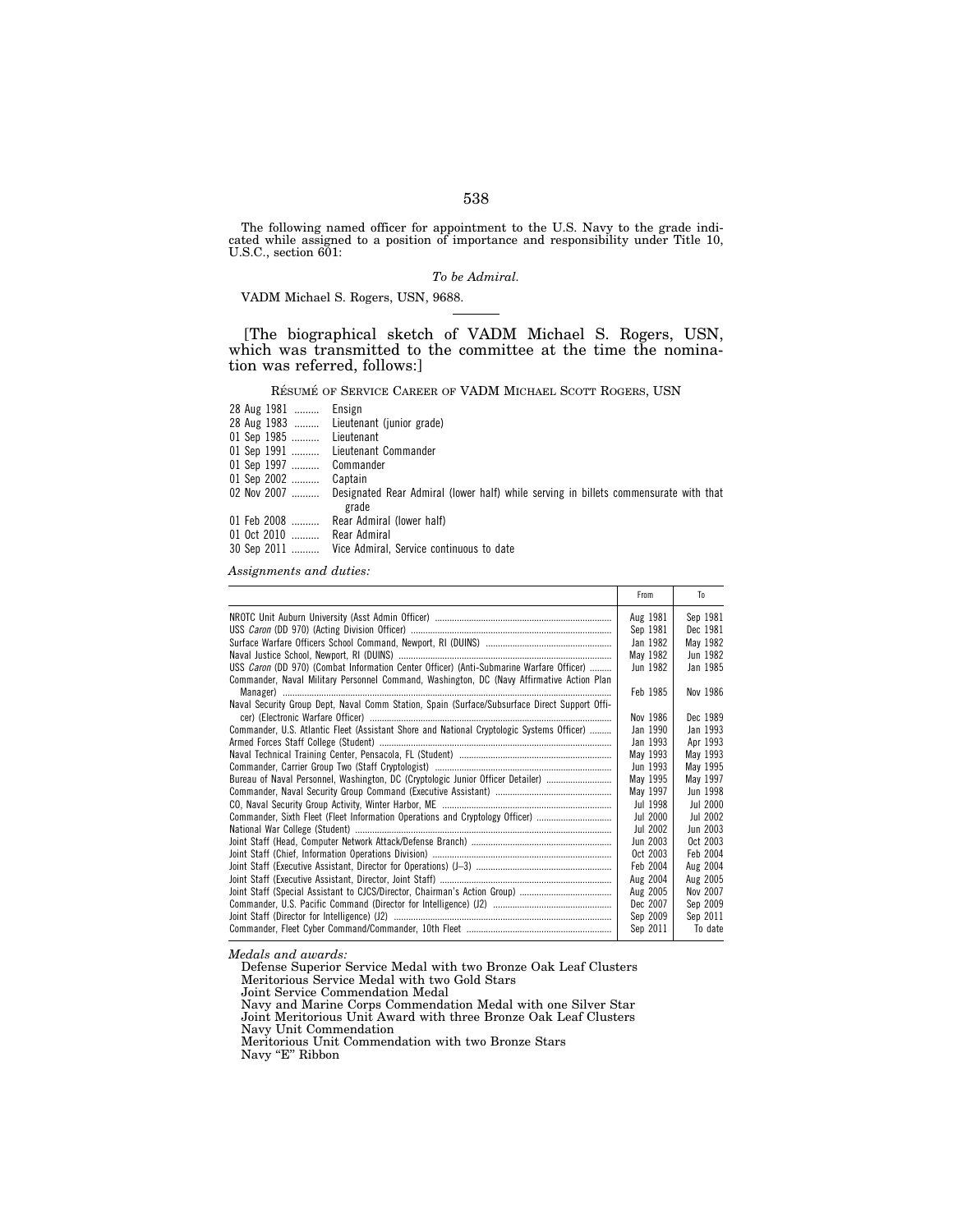Navy Expeditionary Medal with three Bronze Stars National Defense Service Medal with one Bronze Star Armed Forces Expeditionary Medal with one Bronze Star Global War on Terrorism Expeditionary Medal Global War on Terrorism Service Medal Military Outstanding Volunteer Service Medal Sea Service Deployment Ribbon with two Bronze stars Overseas Service Ribbon with four Bronze Stars Expert Rifle Marksmanship Medal Expert Pistol Shot Medal *Special qualifications:*  BS (Business Administration) Auburn University, 1981 MS (National Security Strategy) National Defense University, 2003 Designated Surface Warfare Officer, 1983 Designated Cryptologic Officer (Information Warfare), 1986 Designated Joint Qualified Officer, 2006 Designated Level IV Joint Qualified Officer, 2009 CAPSTONE 2009–4 13JU Pinnacle 2012–1

*Summary of joint duty assignments:* 

| Assignment                                                                | Dates           | Rank        |
|---------------------------------------------------------------------------|-----------------|-------------|
|                                                                           | Jun $03-0ct$ 03 | <b>CAPT</b> |
|                                                                           | Oct 03-Feb 04   | CAPT        |
|                                                                           | Feb 04-Aug 04   | <b>CAPT</b> |
|                                                                           | Aug 04-Aug 05   | CAPT        |
| Joint Staff (Special Assistant to CJCS/Director, Chairman's Action Group) | Aug 05-Nov 07   | <b>CAPT</b> |
| Commander, U.S. Pacific Command (Director for Intelligence) (J2)          | Dec 07-Sep 09   | RDML        |
|                                                                           | Sep 09-Sep 11   | RDML/RADM   |
|                                                                           |                 |             |

[The Committee on Armed Services requires certain senior military officers nominated by the President to positions requiring the advice and consent of the Senate to complete a form that details the biographical, financial, and other information of the nominee. The form executed by VADM Michael S. Rogers, USN, in connection with his nomination follows:]

## UNITED STATES SENATE

## COMMITTEE ON ARMED SERVICES

### Room SR–228

# Washington, DC 20510–6050

### (202) 224–3871

### COMMITTEE ON ARMED SERVICES FORM

### BIOGRAPHICAL AND FINANCIAL INFORMATION REQUESTED OF NOMINEES

INSTRUCTIONS TO THE NOMINEE: Complete all requested information. If more space is needed use an additional sheet and cite the part of the form and the question number (i.e.  $A=9$ ,  $B=4$ ) to which the continuation of your answer applies.

## PART A—BIOGRAPHICAL INFORMATION

INSTRUCTIONS TO THE NOMINEE: Biographical information furnished in this part of the form will be made available in committee offices for public inspection prior to the hearings and will also be published in any hearing record as well as made available to the public.

1. **Name:** (Include any former names used.) Michael S. Rogers.

# 539